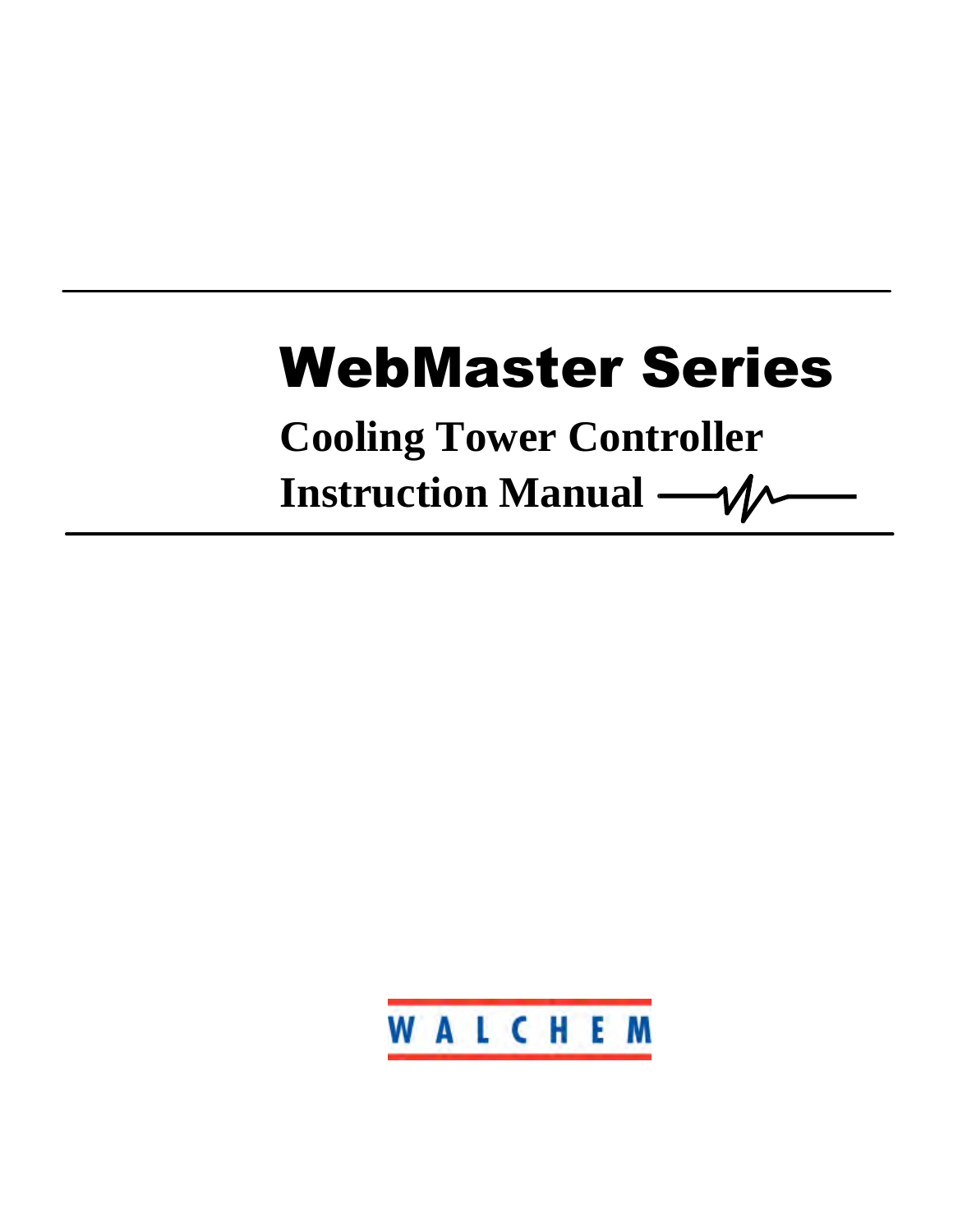## **Notice**

*© 2003 WALCHEM Corporation Five Boynton Road, Holliston, MA 01746 USA (508) 429-1110 All Rights Reserved Printed in USA*

#### **Proprietary Material**

*The information and descriptions contained herein are the property of WALCHEM Corporation. Such information and descriptions may not be copied or reproduced by any means, or disseminated or distributed without the express prior written permission of WALCHEM Corporation, Five Boynton Road, Holliston, MA 01746.* 

#### **Statement of Limited Warranty**

*WALCHEM Corporation warrants equipment of its manufacture, and bearing its identification to be free from defects in workmanship and material for a period of 24 months for electronics and 12 months for mechanical parts and electrodes from date of delivery from the factory or authorized distributor under normal use and service and otherwise when such equipment is used in accordance with instructions furnished by WALCHEM Corporation and for the purposes disclosed in writing a the time of purchase, if any. WALCHEM Corporation's liability under this warranty shall be limited to replacement or repair, F.O.B. Holliston, MA U.S.A. of any defective equipment or part which, having been returned to WALCHEM Corporation, transportation charges prepaid, has been inspected and determined by WALCHEM Corporation to be defective. Replacement elastomeric parts and glass components are expendable and are not covered by any warranty.* 

*THIS WARRANTY IS IN LIEU OF ANY OTHER WARRANTY, EITHER EXPRESS OR IMPLIED, AS TO DESCRIPTION, QUALITY, MERCHANTABILITY, and FITNESS FOR ANY PARTICULAR PURPOSE OR USE, OR ANY OTHER MATTER.*

*180135 Rev H2 (applies to software revisions s050v001,002,003,004,005,006,007,008,009.010,11,12,13,14,15,16) January 2004*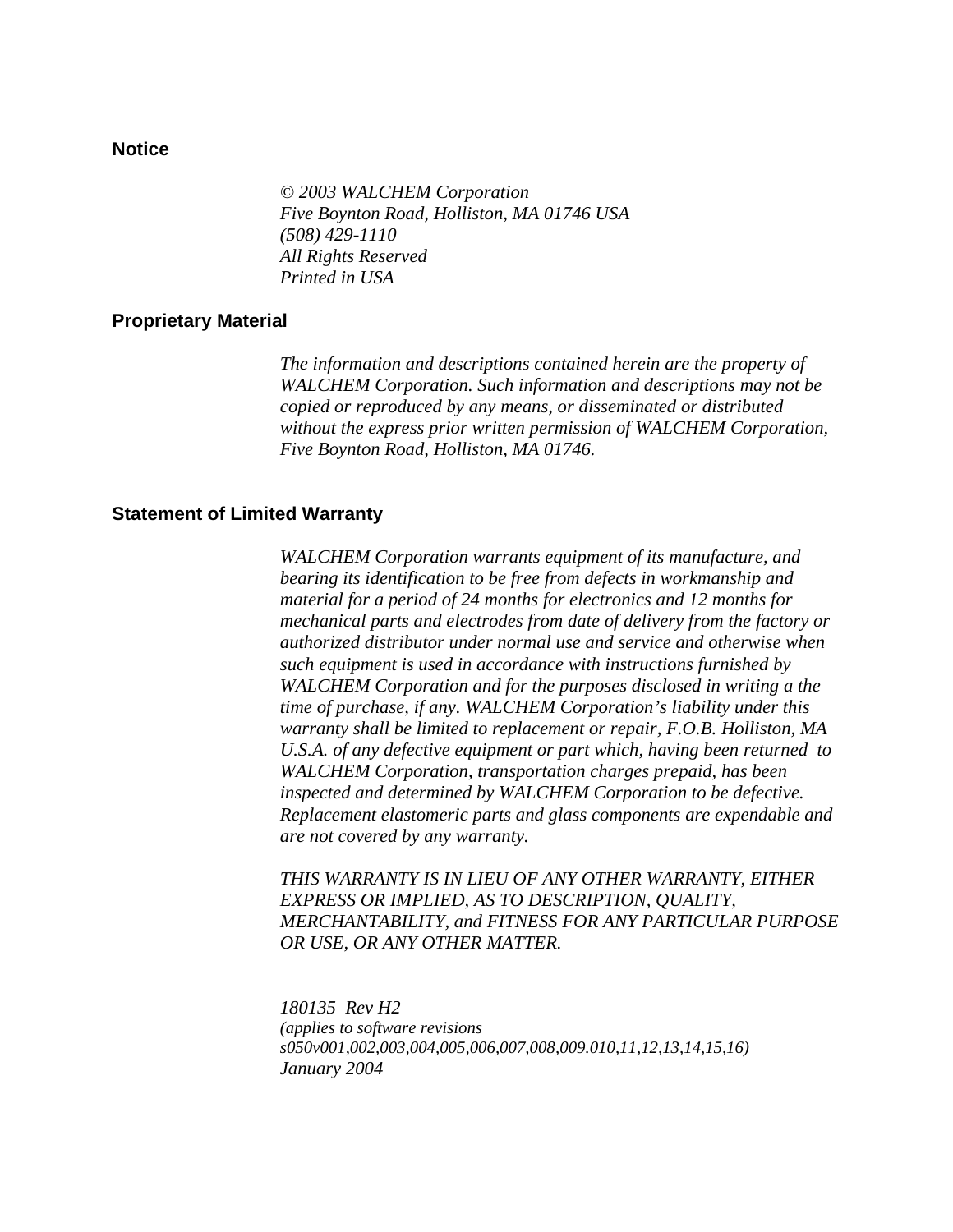### TABLE OF CONTENTS - $- \mathcal{W}$

| 1.0          |  |
|--------------|--|
| 2.0          |  |
| 2.1          |  |
| 2.2          |  |
| 2.3          |  |
| 2.4          |  |
| 3.0          |  |
| 3.1          |  |
| 3.2          |  |
| 3.3          |  |
| 3.4          |  |
| 3.5          |  |
| 4.0          |  |
| 4.1          |  |
| 4.2          |  |
| 4.3          |  |
| 4.4          |  |
| 4.5          |  |
| 4.6          |  |
| 4.7          |  |
| 4.8          |  |
| 5.0          |  |
| 5.1          |  |
| 5.2          |  |
| 5.3          |  |
| 5.4          |  |
| 5.5          |  |
| 5.6          |  |
| 5.7          |  |
| 5.8          |  |
| 6.0          |  |
| 6.1          |  |
| 6.2          |  |
| 6.3          |  |
| 6.4          |  |
| 6.5          |  |
| 6.6          |  |
| 6.7          |  |
| 6.8          |  |
| 6.9          |  |
| 6.10         |  |
| 6.11         |  |
| 6.12         |  |
| 6.13         |  |
| 6.14<br>6.15 |  |
|              |  |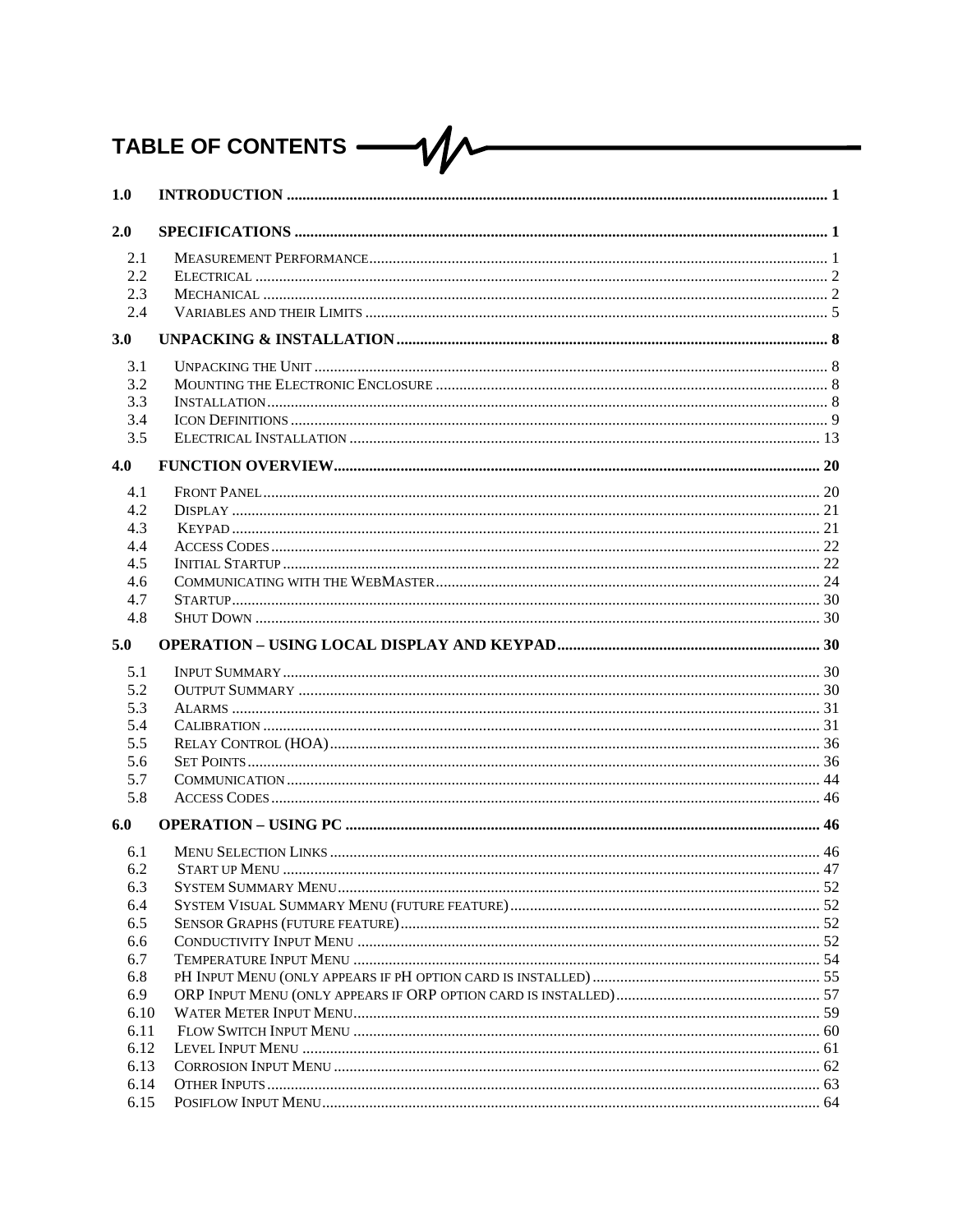| 6.16 |                                                                                     |  |
|------|-------------------------------------------------------------------------------------|--|
| 6.17 | 4-20 MA INPUT MENU (ONLY APPEARS IF THE ANALOG INPUT OPTION CARD IS INSTALLED)  65  |  |
| 6.18 | DIGITAL INPUTS MENU (ONLY APPEARS IF THE DIGITAL INPUT OPTION CARD IS INSTALLED) 66 |  |
| 6.19 |                                                                                     |  |
| 6.20 |                                                                                     |  |
|      |                                                                                     |  |
| 6.22 |                                                                                     |  |
| 6.23 |                                                                                     |  |
| 6.24 |                                                                                     |  |
| 6.25 | 4-20 MA OUTPUT MENU (ONLY APPEARS IF AN ANALOG OUTPUT OPTION CARD IS INSTALLED)  83 |  |
| 6.26 |                                                                                     |  |
| 6.27 |                                                                                     |  |
|      |                                                                                     |  |
| 6.29 |                                                                                     |  |
| 6.30 |                                                                                     |  |
| 6.31 |                                                                                     |  |
| 6.32 |                                                                                     |  |
| 6.33 |                                                                                     |  |
| 6.34 |                                                                                     |  |
| 6.35 | SOFTWARE UPGRADES (ONLY APPEARS IF A NEWER REVISION OF SOFTWARE IS AVAILABLE) 95    |  |
| 6.36 |                                                                                     |  |
| 6.37 |                                                                                     |  |
| 6.38 |                                                                                     |  |
| 7.0  |                                                                                     |  |
| 7.1  |                                                                                     |  |
| 7.2  |                                                                                     |  |
| 7.3  |                                                                                     |  |
| 7.4  |                                                                                     |  |
| 7.5  |                                                                                     |  |
| 8.0  |                                                                                     |  |
| 8.1  |                                                                                     |  |
| 8.2  |                                                                                     |  |
| 8.3  |                                                                                     |  |
| 9.0  |                                                                                     |  |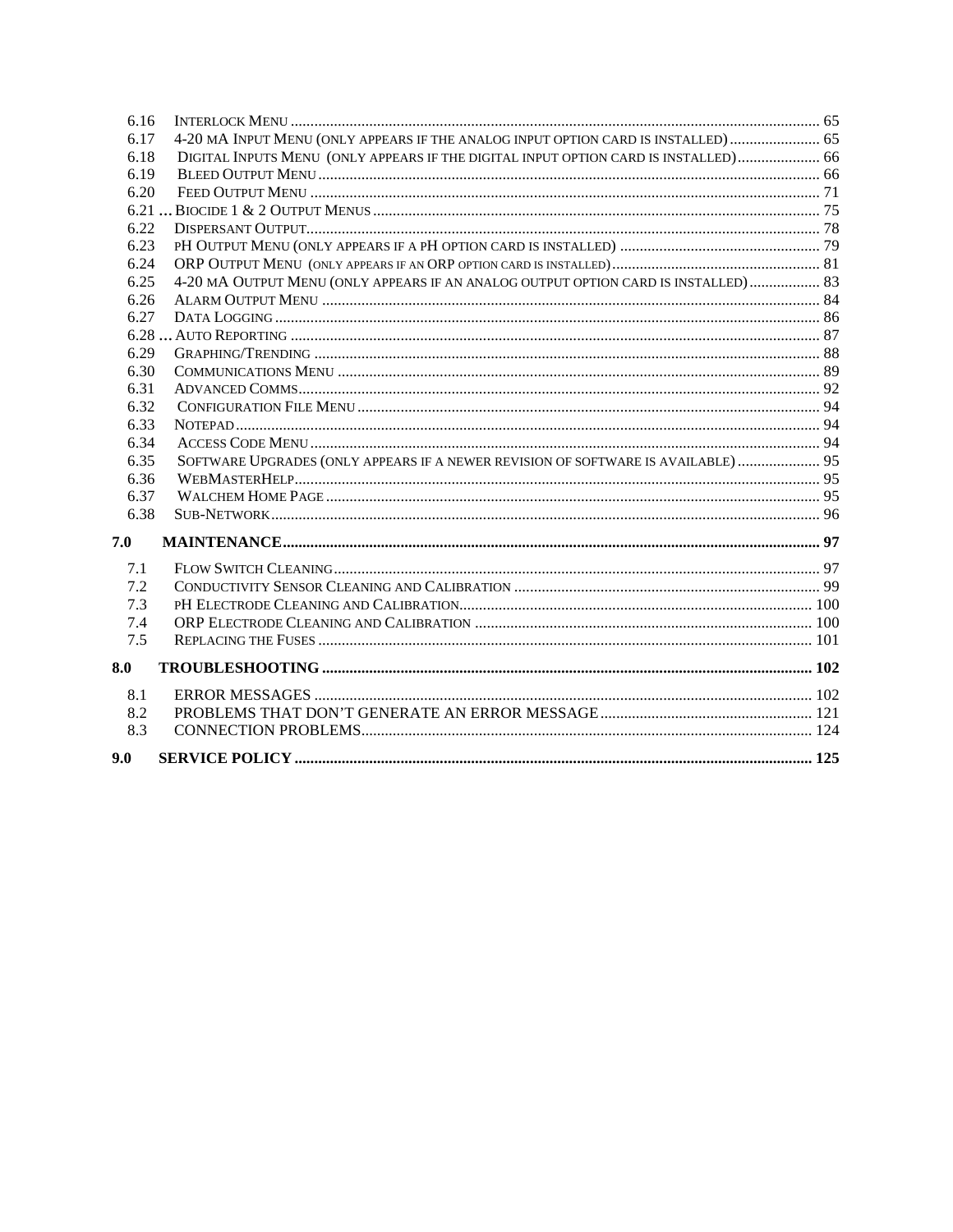# **1.0 INTRODUCTION**

The Webmaster series cooling tower controller is multi-functional, but not all of the features mentioned are necessarily present in the controller you have received. All features can be added in the field.

Standard features include a direct sensor measurement of the system conductivity, a flow switch to prevent control based on a stagnant sample, a water meter (contact or paddlewheel) input, bleed, inhibitor feed, dual biocides, a dispersant/surfactant/penetrant output, an alarm contact, and an RS-232 output to a computer.

Optional features include pH, ORP and/or makeup conductivity measurements, up to six digital inputs (for point level, metering pump flow feedback, or other use), up to eight 4-20 mA inputs (for drum level, corrosion monitors, water meters, or practically any other parameter), up to four 4- 20 mA outputs (for retransmission of the conductivity, pH, ORP, temperature, or any 4-20 mA input signals), a modem card (for remote communications) and an Ethernet card (for connection to a LAN).

Up to 32 controllers may be networked together.

The controller can log data and events, automatically generate reports on a periodic basis at a programmable frequency, and if equipped with a modem card, dial out in the event of an alarm condition. The alarm notification may be via phone to a pager, fax or email.

Our revolutionary digital communications package allows you to change set points, manually activate or deactivate pumps and valves, upgrade software, receive reports and alarms, *from any PC that has Internet access. No proprietary software needs to be installed on the PC, only a web browser.*

# **2.0 SPECIFICATIONS**

# **2.1 Measurement Performance**

| <b>Contacting Conductivity</b>          |                                                      | pH                 |                                                     |  |
|-----------------------------------------|------------------------------------------------------|--------------------|-----------------------------------------------------|--|
| Range                                   | $0-10,000 \mu S/cm$                                  | Range              | $-2$ to 16 pH units                                 |  |
| Resolution                              | $1 \mu S/cm$                                         | Resolution         | $0.01$ pH units                                     |  |
| Calibration                             | $\pm$ 50% of raw reading;<br>scalable to read in ppm | Calibration        | single or dual point                                |  |
| mV                                      |                                                      | <b>Temperature</b> |                                                     |  |
| Range                                   | $\pm 1500$ mV                                        | Range              | 0 to 212 <sup>O</sup> F (-18 to 100 <sup>O</sup> C) |  |
| Resolution                              | $1 \text{ mV}$                                       | Resolution         | $1^{0}F(1^{0}C)$                                    |  |
| Calibration                             | single or dual point                                 | Calibration        | single point; degrees $C$ or $F$                    |  |
| <b>TI</b> . <b>II</b> $\alpha$ <b>I</b> |                                                      |                    |                                                     |  |

#### **Electrodeless Conductivity**

| Range       | 50 to 10,000 $\mu$ S/cm                       |
|-------------|-----------------------------------------------|
| Resolution  | $1 \mu S/cm$                                  |
| Calibration | single or dual point; scalable to read in ppm |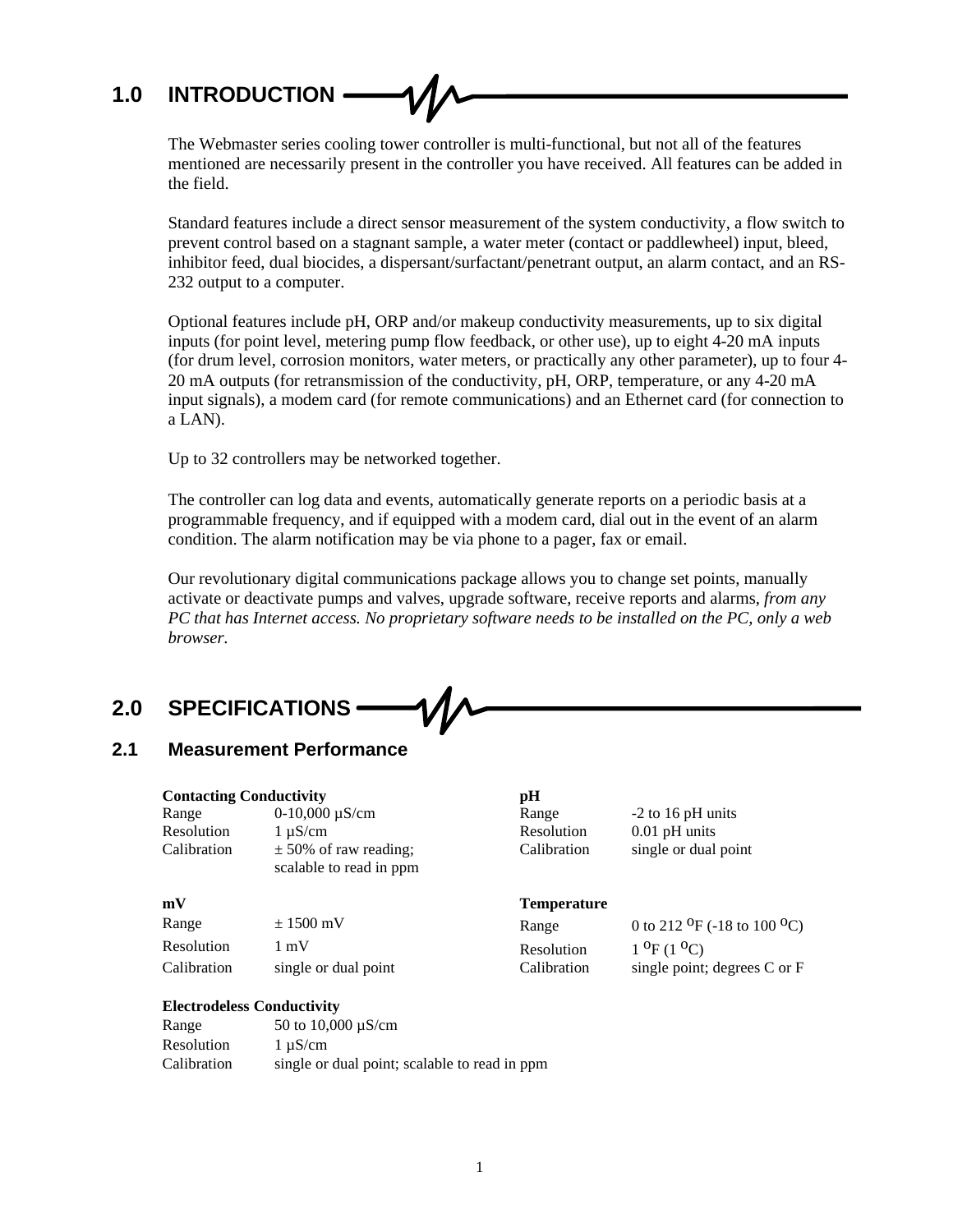# **2.2 Electrical**

#### *Inputs*

| Input power                                                                                                                                                                                                                                                                                          | $100 - 120/220 - 240$ VAC $\pm 10$ %, 12A, 50/60 Hz                                                                                                                                        | <b>Fuse</b>                       | 1.6A, 5 x 20mm |
|------------------------------------------------------------------------------------------------------------------------------------------------------------------------------------------------------------------------------------------------------------------------------------------------------|--------------------------------------------------------------------------------------------------------------------------------------------------------------------------------------------|-----------------------------------|----------------|
| <b>Input signals</b><br><b>STANDARD</b><br>Water meter Contactor:                                                                                                                                                                                                                                    | Isolated dry contact (relay, reed switch or Hall Effect)<br>0-10 Hz, 50 msec minimum width                                                                                                 |                                   |                |
| Paddlewheel Water Meter:<br>Flow switch:                                                                                                                                                                                                                                                             | Isolated dry contact (relay, reed switch or Hall Effect)<br>0-300 Hz, 1.5 msec minimum width<br>Isolated dry contact (relay, reed switch or Hall Effect)<br>0-10 Hz, 50 msec minimum width |                                   |                |
| <b>Input signals</b><br><b>OPTIONAL</b><br>Digital Inputs $(1-4)$                                                                                                                                                                                                                                    | Isolated dry contact (relay, reed switch or Hall Effect)                                                                                                                                   |                                   |                |
| Digital Inputs $(5-6)$                                                                                                                                                                                                                                                                               | 0-10 Hz, 50 msec minimum width<br>Isolated dry contact (relay, reed switch or Hall Effect)<br>0-300 Hz, 1.5 msec minimum width                                                             |                                   |                |
| Point Level Switch:<br>Isolated dry contact (relay, reed switch or Hall Effect)<br>Isolated dry contact (relay, reed switch or Hall Effect)<br>Flow Feedback:<br>4-20 mA, 2-wire or 3 -wire, internally powered by 24 VDC, 25 ohm input resistance,<br>Analog Inputs (1-8)<br>1000 ohm maximum load. |                                                                                                                                                                                            |                                   |                |
| <b>STANDARD</b> (1)<br><b>Sensor</b><br>Signal<br>(isolated)                                                                                                                                                                                                                                         | <b>Sensor</b><br>$\pm 1.5V$<br>Signal                                                                                                                                                      | <b>OPTIONAL</b> (3)<br>(isolated) | $+1.5V$        |

| <b>SCHSOL STAINDAND (1)</b> |                         | $OCHSUI$ OF HUIVAL (3) |                   |
|-----------------------------|-------------------------|------------------------|-------------------|
| Signal (isolated)           | $\pm 1.5V$              | Signal (isolated)      | $+1.5V$           |
| Temp (isolated)             | $1K$ or $10K$ or $100K$ | Temp (isolated)        | 1K or 10K or 100K |

# *Outputs*

#### **STANDARD**

Mechanical relays: At 115 VAC, 10 amp (resistive), 1/8 HP At 230 VAC, 6 amp (resistive), 1/8 HP

Bleed, Feed, Bio1 and Bio2 Relays are fused together as one group, total current for this group must not exceed 5.5A Dispersant, pH and ORP relays are fused together as one group, total current for this group must not exceed 5.5A. The seven control relays switch line (mains) voltage (one N.O. and one N.C. contact) are provided. The alarm relay is a dry contact.

| Digital: | RS232 |
|----------|-------|
|          | RS485 |

# **OPTIONAL**<br>4-20 mA (1-4):

Isolated, 500 ohm max. resistive load, internally powered

### *Agency Approvals*

| UL                                                                                              | $3111 - 1$                       |  |
|-------------------------------------------------------------------------------------------------|----------------------------------|--|
| CSA                                                                                             | C <sub>22</sub> , 2 No.1010.1-92 |  |
| <b>CE Safety</b>                                                                                | EN 61010-1                       |  |
| CE EMC-                                                                                         | EN 61326 Annex $A^*$             |  |
| Note: For EN61000-4-3, the WebMaster met performance criteria B.                                |                                  |  |
| *Class A Equipment: Equipment suitable for use in establishments other than domestic, and those |                                  |  |
| directly connected to a low voltage (100-240VAC) power supply network which supplies            |                                  |  |
| buildings used for domestic purposes.                                                           |                                  |  |
|                                                                                                 |                                  |  |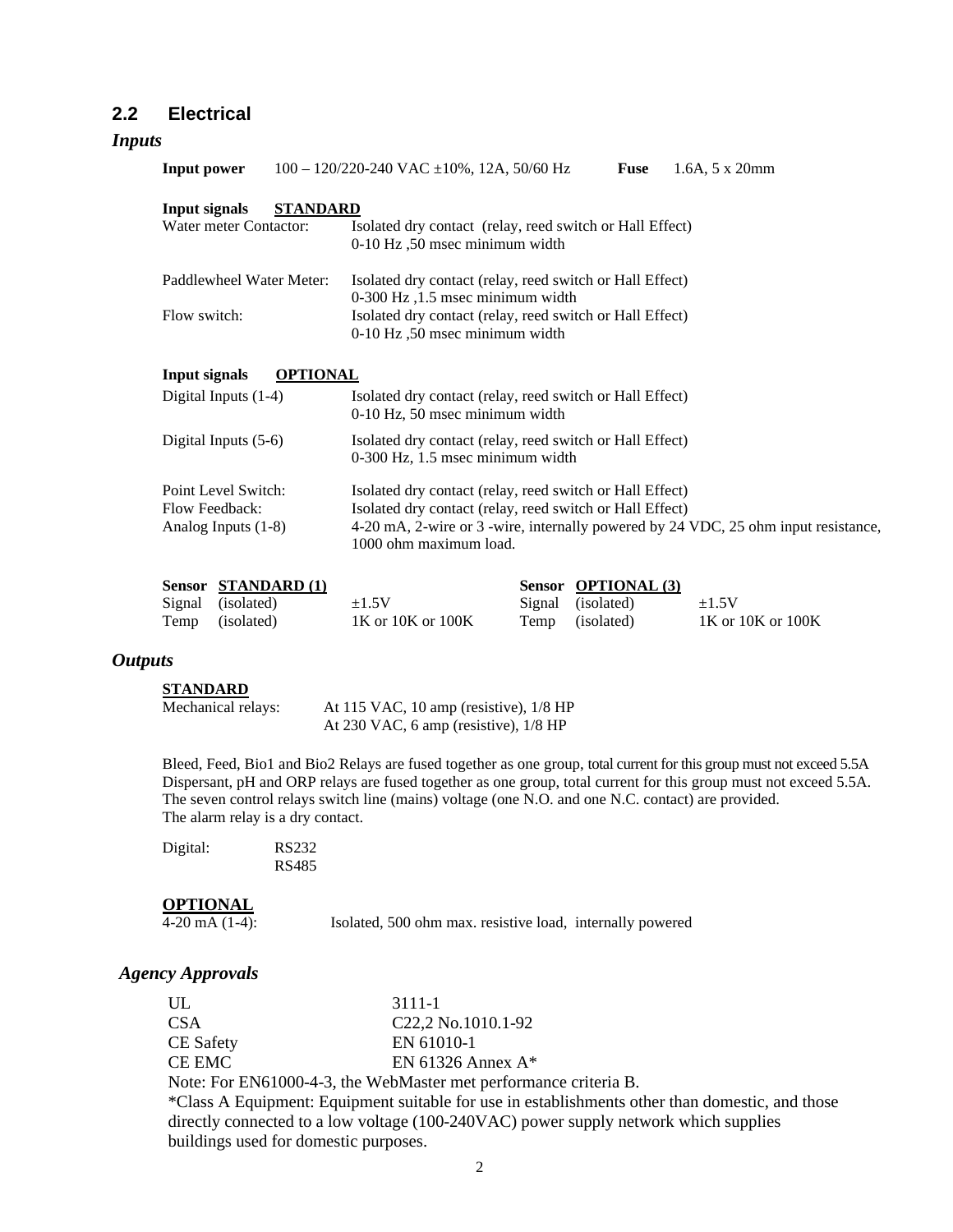# **2.3 Mechanical**

## *Enclosure*

| Material:                      | <b>Molded Fiberglass</b>                            |
|--------------------------------|-----------------------------------------------------|
| <b>NEMA Rating:</b>            | NEMA 4X                                             |
| Dimensions:                    | $10''$ x $12''$ x 5-5/8" (25.4cm x 30.5cm x 14.5cm) |
| Display:                       | 64 x 128 Pixel Backlit LCD Graphics Module          |
| <b>Operating Ambient Temp:</b> | 0 to 49 $\degree$ C (32-120 $\degree$ F)            |
| <b>Storage Temp:</b>           | $-29$ to $80^{\circ}$ C                             |
| Weight                         | $11.5$ lb $(5.2kg)$                                 |

# *Flow switch manifold*

| Pressure:                         | 150 psi up to $100^{\circ}$ F, 50 psi @ $140^{\circ}$ F |
|-----------------------------------|---------------------------------------------------------|
| Temperature:                      | 0 to $140^{\circ}$ F                                    |
| Process connections:              | $3/4$ " NPTF                                            |
| Wetted Materials of construction: | Glass-Filled Polypropylene, PVC, FKM, Isoplast          |

# *pH Electrode*

| Pressure:                         | $0$ to $100$ psi                        |
|-----------------------------------|-----------------------------------------|
| Temperature:                      | 50 to $158^{\circ}$ F                   |
| Process connections:              | $3/4$ " NPTF                            |
| Wetted Materials of Construction: | Glass-Filled Polypropylene, CPVC, HDPE, |
|                                   | FKM, Glass                              |

# *ORP electrode*

| Pressure:                         | $0$ to $100$ psi                                                |
|-----------------------------------|-----------------------------------------------------------------|
| Temperature:                      | 32 to $158^{\circ}$ F                                           |
| Process connections:              | $3/2$ " NPTF                                                    |
| Wetted Materials of Construction: | Glass-Filled Polypropylene, CPVC, HDPE,<br>FKM, Platinum, Glass |

# *Contacting conductivity electrode*

| Pressure:                                | $0$ to 150 psi                            |
|------------------------------------------|-------------------------------------------|
| Temperature:                             | 32 to $158^{\circ}$ F                     |
| Process connections:                     | $3/4$ " NPTF                              |
| <b>Wetted Materials of Construction:</b> | Glass-Filled Polypropylene, Graphite, FKM |

# *Electrodeless conductivity sensor*

| Pressure:                                | $0$ to 150 psi                        |
|------------------------------------------|---------------------------------------|
| Temperature:                             | 32 to $158^{\circ}$ F                 |
| Process connections:                     | $3/4$ " NPTF                          |
| <b>Wetted Materials of Construction:</b> | Glass-Filled Polypropylene, CPVC, FKM |

# *Stainless steel contacting conductivity electrode*

| Pressure:                         | $0-150$ psi                             |
|-----------------------------------|-----------------------------------------|
| Temperature:                      | 32-158F                                 |
| Process connections:              | $3/2$ " NPTF                            |
| Wetted Materials of Construction: | Glass-Filled Polypropylene, 316 SS, FKM |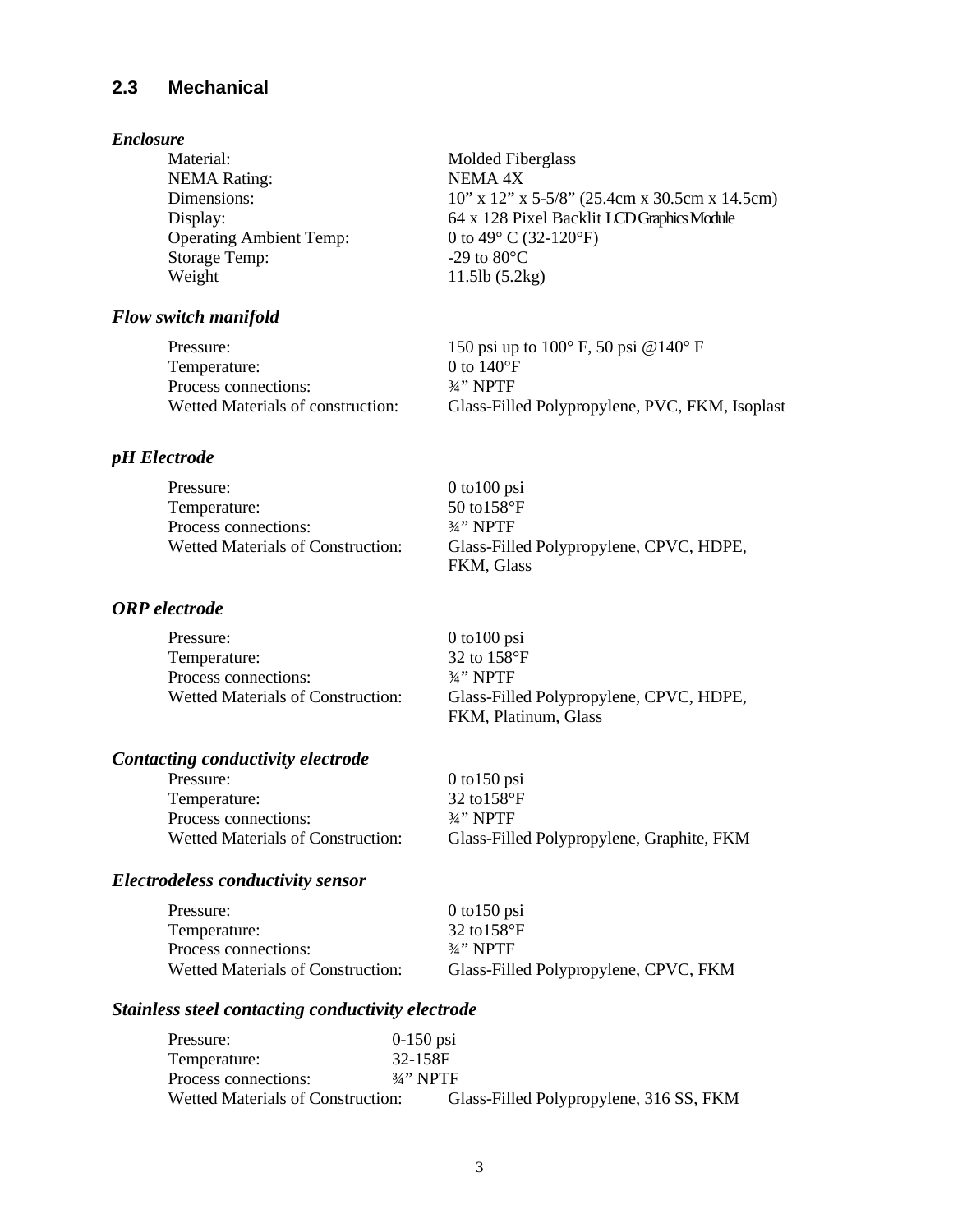# *High pressure contacting conductivity electrode*

| Pressure:                                | $0-300$ psi  |
|------------------------------------------|--------------|
| Temperature:                             | 32-158F      |
| Process connections:                     | $3/4$ " NPTM |
| <b>Wetted Materials of Construction:</b> | 316 SS, PEEK |

# *High pressure pH electrode*

| Pressure:                         | $0-300$ psi                       |
|-----------------------------------|-----------------------------------|
| Temperature:                      | 32-275F                           |
| Process connections:              | $\frac{1}{2}$ " NPTM              |
| Wetted Materials of Construction: | Glass, Polymer, PTFE, 316 SS, FKM |

# *High Pressure ORP electrode*

| Pressure:                         | $0-300$ psi                          |
|-----------------------------------|--------------------------------------|
| Temperature:                      | 32-275F                              |
| Process connections:              | $1/2$ " NPTM                         |
| Wetted Materials of Construction: | Platinum, Polymer, PTFE, 316 SS, FKM |

# *High Pressure flow switch*

| Pressure:                                | $0-300$ psi                      |
|------------------------------------------|----------------------------------|
| Temperature:                             | 32-158F                          |
| Process connections:                     | $3/2$ " NPTF                     |
| <b>Wetted Materials of Construction:</b> | Carbon steel, Brass, 316SS, FKM" |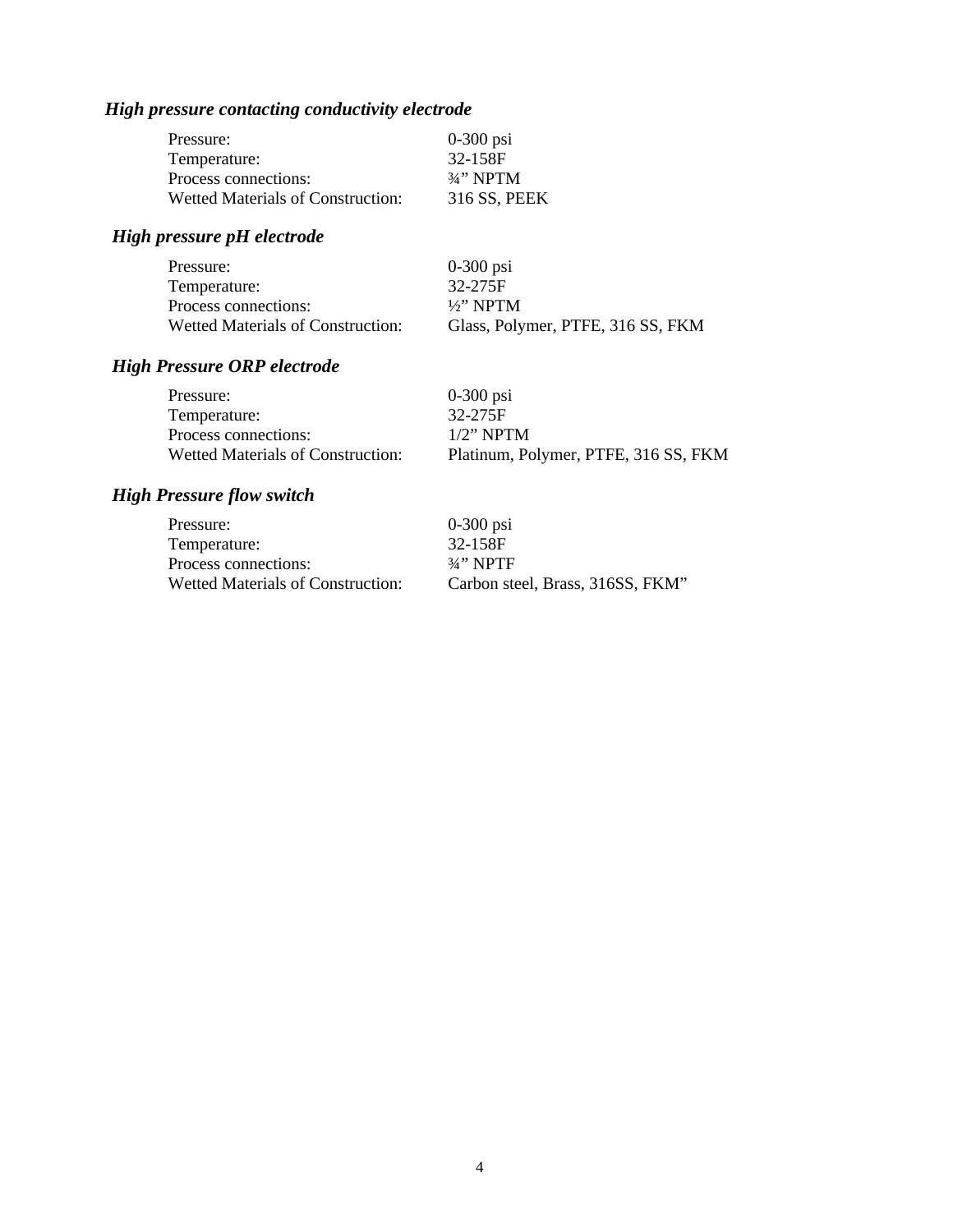# **2.4 Variables and their Limits**

All menus shown may not be available. The menus that appear on your controller will vary with options installed and programmed.

## *Conductivity Input Menu*

| $0 - 365$ days                           |
|------------------------------------------|
| $0.5 - 1.0$                              |
| $1 - 1440$ minutes (future feature)      |
| $1 - 30$ minutes (future feature)        |
| $12:00$ AM $- 11:59$ PM (future feature) |
| $12 \text{ sec} - 48 \text{ sec}$        |
| 0 to 10,000 (units defined by user)      |
| 0 to 30,000 (units defined by user)      |
|                                          |

# *Temperature Input Menu*

| Low Alarm Limit  | $0 - 158$ degrees |
|------------------|-------------------|
| High Alarm Limit | $0 - 158$ degrees |

# *pH Input Menu*

| <b>Calibration Reminder</b> | $0-365$ days |
|-----------------------------|--------------|
| High Alarm Limit            | $0$ to 16    |
| Low Alarm Limit             | $-2$ to 14   |

# *ORP Input Menu*

Calibration Reminder 0-365 days<br>High Alarm Limit 1400 to 1400 High Alarm Limit Low Alarm Limit -1400 to 1400

# *Water Meter Input Menu*

| Volume per Contact | 0 to 1000 (units of measure defined by user) |
|--------------------|----------------------------------------------|
| K Factor           | 0.001 to 20,000 (Pulses per Gallon or Liter) |
| Flow Rate at 4 mA  | 0 to 1000 (units of measure defined by user) |
| Flow Rate at 20 mA | 0 to 1000 (units of measure defined by user) |
|                    |                                              |

#### *Level Input Menu*

| Empty mA              | 0 to 20 mA                                  |
|-----------------------|---------------------------------------------|
| Full mA               | 0 to 20 mA                                  |
| Full volume           | 0 to 10,000 (units defined by user)         |
| Low Level Alarm Limit | $0.001$ to $10,000$ (units defined by user) |

# *Corrosion Menu*

Corrosion Rate =  $4 \text{ mA}$  0 to 10 mils/year<br>Corrosion Rate =  $20 \text{ mA}$  0 to 10 mils/year Corrosion Rate  $= 20$  mA High Alarm Limit 0 to 10 mils/year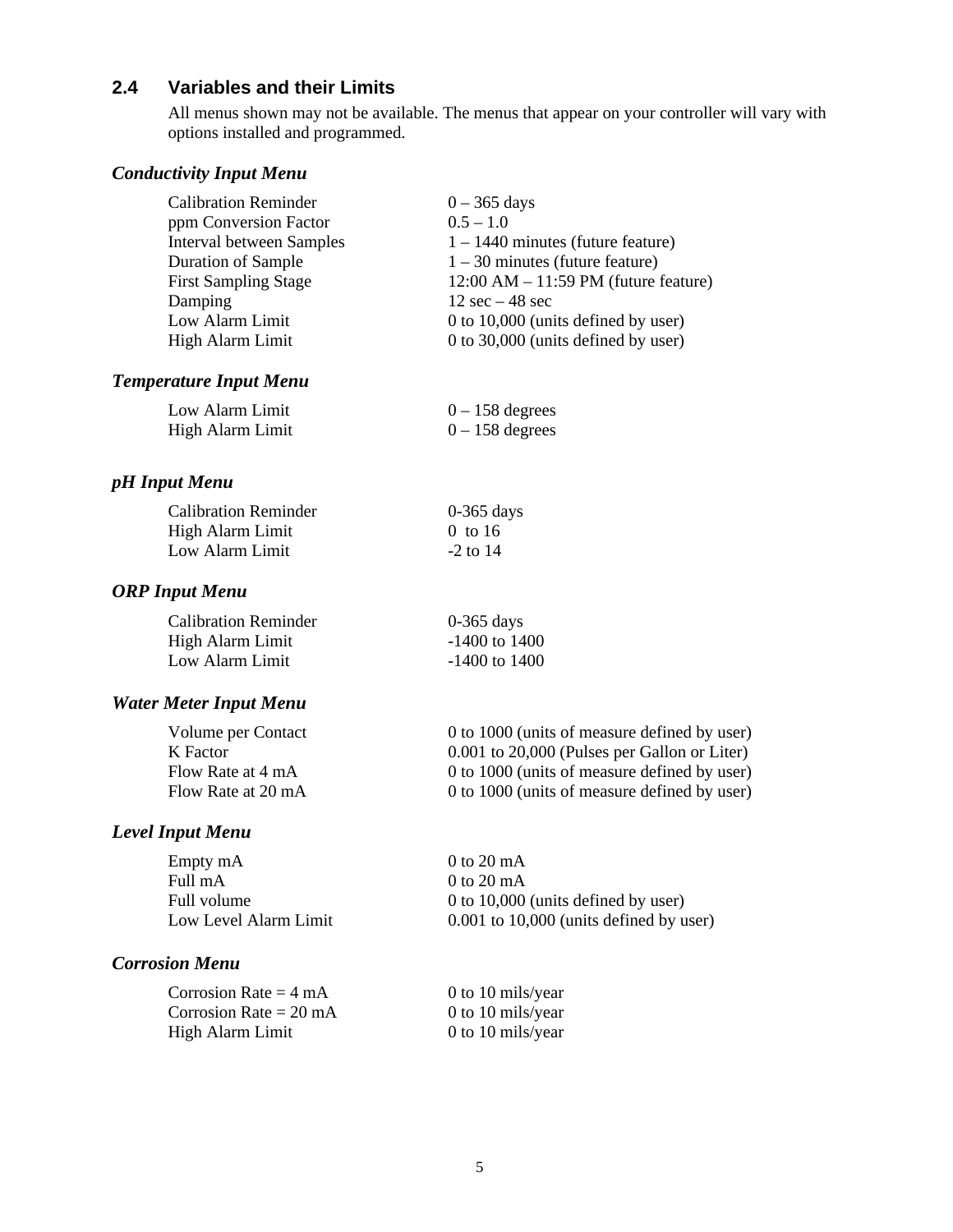#### *Other 4-20 mA Input Menu*

| Parameter = $4 \text{ mA}$  | $-10,000$ to $10,000$ (units defined by user)           |
|-----------------------------|---------------------------------------------------------|
| Parameter = $20 \text{ mA}$ | $-10,000$ to 10,000 (units defined by user)             |
| Low Alarm Limit             | $-100,000,000$ to $100,000,000$ (units defined by user) |
| High Alarm Limit            | $-100,000,000$ to $100,000,000$ (units defined by user) |

## *PosiFlow Input Menu*

| Alarm Time             | 0.1 to 10 minutes                               |
|------------------------|-------------------------------------------------|
| Pump Volume per Stroke | 0.000 to 100 (units of measure defined by user) |

#### *Bleed Output Menu*

Set Point 0 to 10,000 (units defined by user) Dead Band 0 to 1000 (units defined by user) Bleed Time Limit  $0 = \infty$ , 1 to 1440 minutes Hand Time Limit  $0 = \infty$ , 1 to 1440 minutes Makeup Source 1 Conductivity 0 to 10,000 (units defined by user) Makeup Source 2 Conductivity 0 to 10,000 (units defined by user) Makeup Source 3 Conductivity 0 to 10,000 (units defined by user) Set Point for Source 1 Makeup 1 to 50 cycles of concentration Set Point for Source 2 Makeup 1 to 50 cycles of concentration Set Point for Source 3 Makeup 1 to 50 cycles of concentration High Alarm, Source 1-3 0 to 50 cycles of concentration Low Alarm, Source 1-3 0 to 50 cycles of concentration Cycles Dead band 0.01 to 20 cycles of concentration Retention time of cooling tower 1 to 48 hours Volume of Makeup to trigger Bleed  $1$  to 10,000 (units defined by user) Bleed Time / Volume of Makeup 1 to 1440 minutes Bleed Volume / Volume of Makeup  $1$  to 10,000 (units defined by user)

#### *Feed Output Menu*

Volume makeup to trigger Feed 1 to 10,000 (units defined by user) Feed Time per unit Volume 1 second to 1440 minutes Output Time Limit  $0 = \infty$ , 1 to 1440 minutes Hand Time Limit  $0 = \infty$ , 1 to 1440 minutes % of Bleed Time to Feed 1 to 100 % Time Period 1 to 1440 minutes % of Time Period to Feed 1 to 100 %

Set Point Full scale range of 4-20 mA input Dead Band Full scale range of 4-20 mA input Source 1-3 Conductivity Range 0 to 10,000 (units defined by user)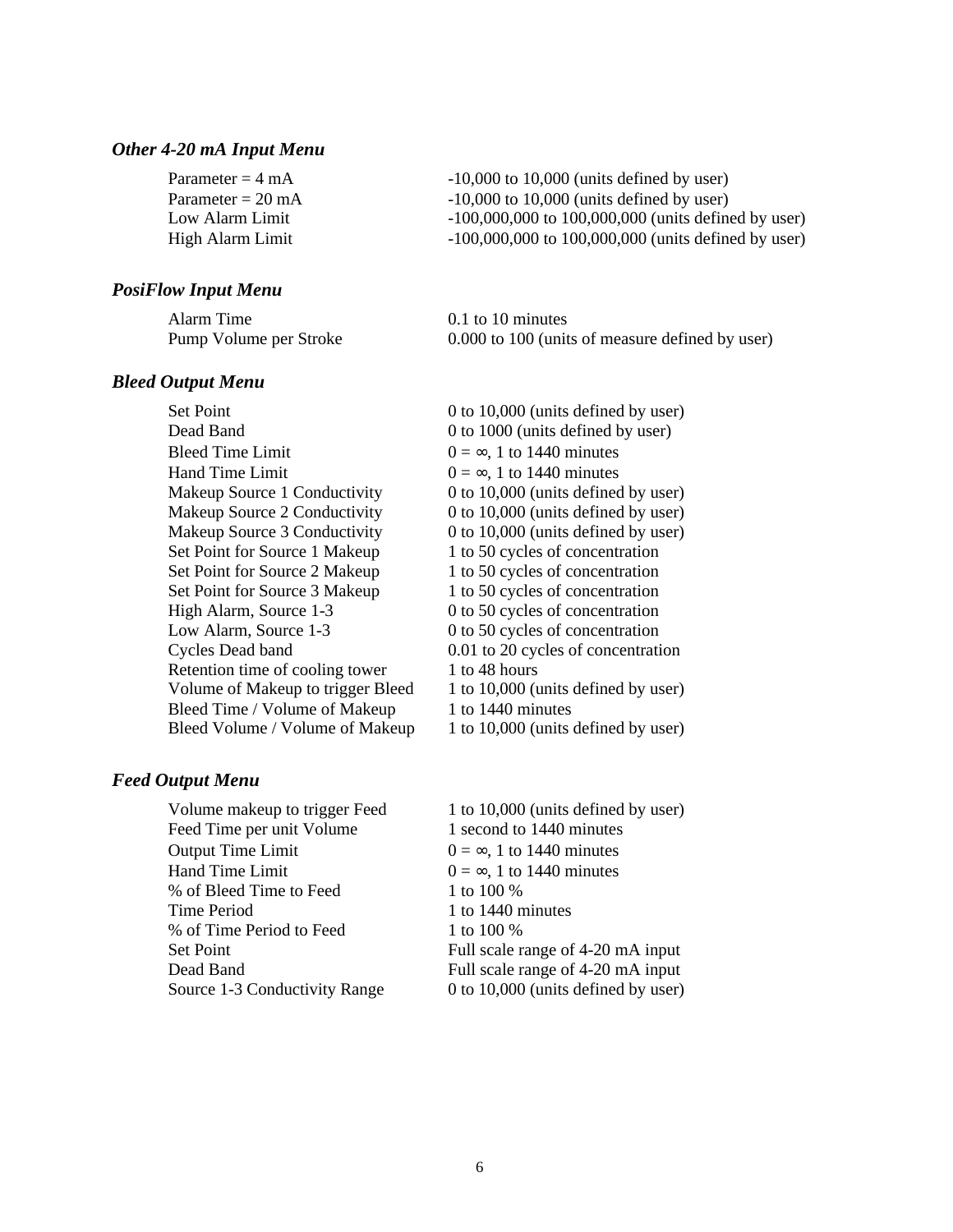#### *Biocide 1 & 2 Output Menus*

| Program Biocide Additions       | Select day/time in cycle, specify pump on time          |
|---------------------------------|---------------------------------------------------------|
|                                 | (1 to 1440 min)                                         |
| <b>Bleed Lockout Time</b>       | $0$ to 1440 minutes                                     |
| <b>Prebleed Conductivity</b>    | 1 to 25,000 (units defined by user)                     |
| Prebleed Time                   | 1 to 1440 minutes                                       |
| Hand Time Limit                 | $0 = \infty$ , 1 to 1440 minutes                        |
| Volume of Makeup to Trigger Add | 1 to 1,000,000 (units defined by user) (future feature) |
| Pump On Time                    | 1 to 1440 minutes                                       |
|                                 |                                                         |

#### *Dispersant Output Menu*

| Pump On Time    | 1-1440 minutes                   |
|-----------------|----------------------------------|
| Hand Time Limit | $0 = \infty$ , 1 to 1440 minutes |

#### *pH Output Menu*

| Output Time Limit |  |
|-------------------|--|
| Hand Time Limit   |  |

#### *ORP Output Menu*

| Spike Set Point          |  |
|--------------------------|--|
| Duration of Spike ORP    |  |
| <b>Output Time Limit</b> |  |
| <b>Hand Time Limit</b>   |  |

#### *4-20 mA Output Menu*

*Full Scale Ranges are:* Conductivity:  $0 \text{ to } 10,000 \text{ }\mu\text{S/cm}$ Temperature:  $-18$  to 100 degrees C pH:  $-2$  to 16 standard units ORP: -1500 to 1500 mV Electrodeless Conductivity 50 to 10,000  $\mu$ S/cm

#### *Diagnostic Alarm Menu*

Auto Dial Delay Time 0 to 1440 minutes

#### *Data Logging Menu*

Frequency of Logging, Normal 10 to 1440 minutes Frequency of Logging, Alarm 10 to 1440 minutes

Set Point -2 to 16 (direct sensor mode) or full scale range of 4-20 mA input Dead Band 0.01 to 2.00 (direct sensor mode) or full scale range of 4-20 mA input  $0 = \infty$ , 1 to 1440 minutes  $0 = \infty$ , 1 to 1440 minutes

Set Point -1400 to 1400 mV (direct sensor mode) or full scale range of 4-20 mA input Dead Band 1 to 100 (direct sensor mode) or full scale range of 4-20 mA input  $-1400$  mV to  $1400$  mV 1 second to 1440 minutes  $0 = \infty$ , 1 to 1440 minutes  $0 = \infty$ , 1 to 1440 minutes

 $\text{(parameter selected)} = 4 \text{ mA}$  Full scale range of the parameter  $(parameter selected) = 20 mA$  Full scale range of the parameter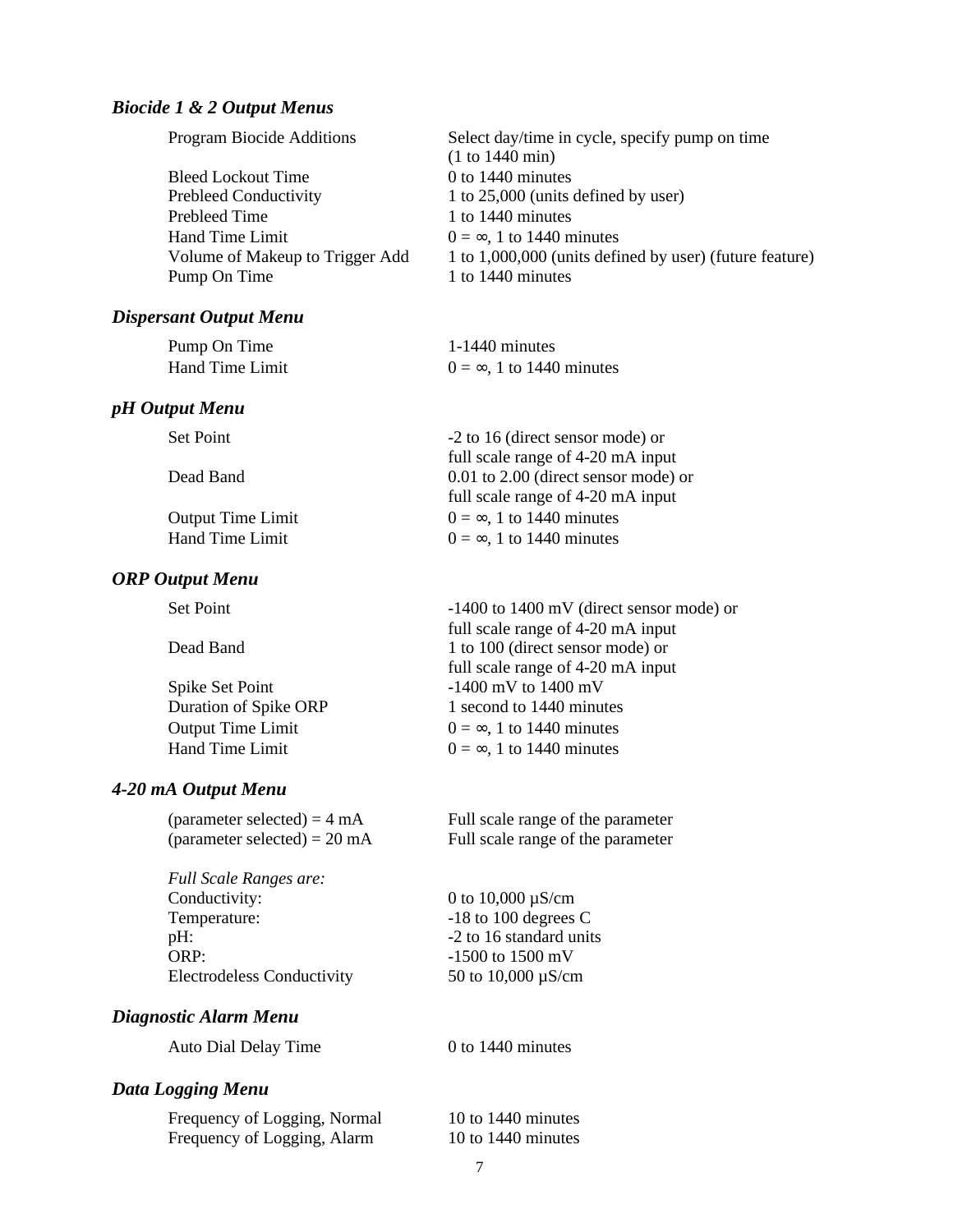# **3.0 UNPACKING & INSTALLATION**

# **3.1 Unpacking the Unit**

Inspect the contents of the carton. Please notify the carrier immediately if there are any signs of damage to the controller or its parts. Contact your distributor if any of the parts are missing. The carton should contain a WebMaster series controller and instruction manual. Any options or accessories will be incorporated as ordered.

# **3.2 Mounting the Electronic Enclosure**

The Webmaster series controller is supplied with mounting holes on the enclosure. It should be wall mounted with the display at eye level on a vibration-free surface, utilizing all mounting holes for maximum stability.

The enclosure is NEMA 4X rated, suitable for outdoor installation. The maximum ambient operating temperature is 120 degrees F (49 degrees C); this should be considered if installation is in a high temperature location.

The installation site should be in close proximity to grounded AC power, a sample of the cooling tower water, and phone line or Ethernet hub (if applicable).

Avoid locations that are in close proximity to sources of electrical noise (motor starters, power transformers, variable speed motor drives, radio transmitters, etc.), corrosive fumes or excessive moisture.

The enclosure requires the following clearances:

| Top:    | 2      |
|---------|--------|
| Left:   | $10$ " |
| Right:  | 4"     |
| Bottom: | 8"     |

# **3.3 Installation**

# *Plumbing*

The Webmaster series controllers are supplied with a flow switch manifold designed to provide a continuously flowing sample of cooling water to the sensors. Please refer to Figure 1 below for a typical installation drawing. Other options are available, but far less common. Refer to Figures 2 and 3 for drawings of intermittent sampling of small evaporative coolers, or for submersion mounting of the sensors.

Tap off the discharge side of the recirculation pump to provide a minimum flow of 1 gallon per minute through the flow switch manifold. The sample must flow into the bottom of the manifold in order to close the flow switch, and return to a point of lower pressure in order to ensure flow. Install an isolation valve on both sides of the manifold to stop flow for sensor maintenance.

IMPORTANT: To avoid damaging the female pipe threads on the supplied plumbing parts, use no more than 3 wraps of PTFE tape and thread into the pipe FINGER tight only! DO NOT use any pipe dope, plumber's putty or other sealing products that contain diacetone alcohol, as these attack the flow switch plastic! Use PTFE tape ONLY!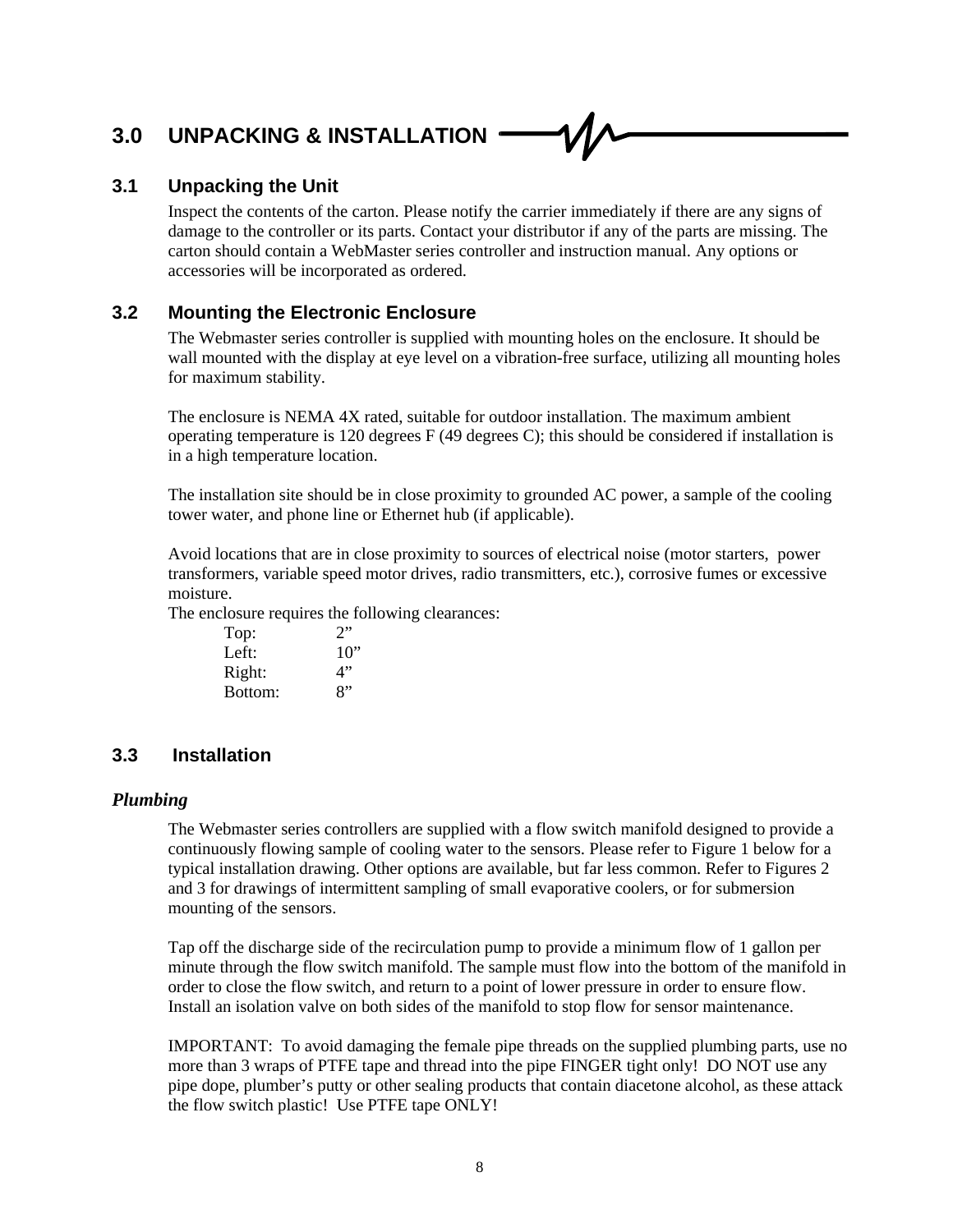# *Electrode Installation*

All electrodes for the Webmaster series are provided with signal conditioning electronics, and conductivity sensors may be located up to 250 feet (75 meters) from the controller, and pH/ORP sensors may be located up to 1000 feet (303 meters) from the controller . It is highly recommended that the electrodes be installed within 10 feet of the controller in order to make periodic electrode calibration more convenient.

Electrodes should be located such that they respond rapidly to a well-mixed sample of the cooling tower water and the treatment chemicals. If they are too close to the chemical injection point, they will see spikes in concentration and cycle on and off too frequently. If they are too far away from the chemical injection point, they will respond too slowly to the concentration changes, and you will overshoot the set point.

If the electrode cables need to be extended, then 24 AWG shielded twisted pair cable should be used. Always route electrode cables (or any other low voltage wiring) in conduit that is separated from any AC voltage wiring by at least 6 inches.

The optional pH and ORP electrodes must be installed such that the measuring surfaces will always remain wet. The U trap provided in the manifold design should achieve this, even if the recirculation pump stops, *as long as the sample valve remains closed*. These electrodes also must be installed with the measuring surfaces pointing down; that is 5 degrees above the horizontal, at a minimum.

If the electrodes are to be submersed in the cooling tower sump, mount them firmly to the sump, and protect the cable with PVC pipe to prevent premature failure. Place the electrodes in an area of good solution movement.

| Symbol | Publication         | Description                                |
|--------|---------------------|--------------------------------------------|
| 壹      | IEC 417, No.5019    | <b>Protective Conductor Terminal</b>       |
|        | IEC 417, No. 5007   | On (Supply)                                |
|        | IEC 417, No. 5008   | Off (Supply)                               |
|        | ISO 3864, No. B.3.6 | Caution, risk of electric shock            |
|        | Pending             | Caution, High temperature, risk of<br>burn |
|        | ISO 3864, No. B.3.1 | Caution                                    |

# **3.4 Icon Definitions**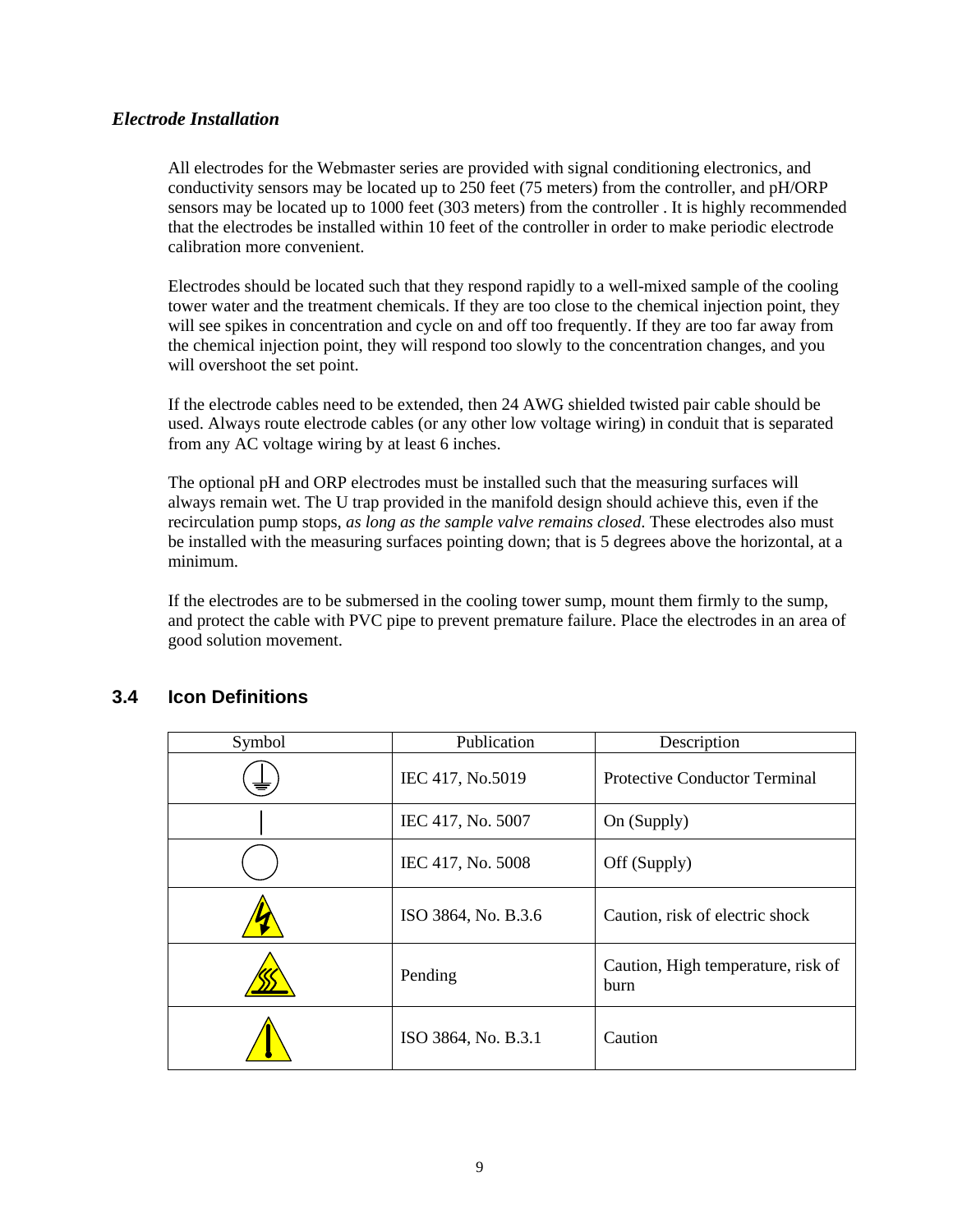

10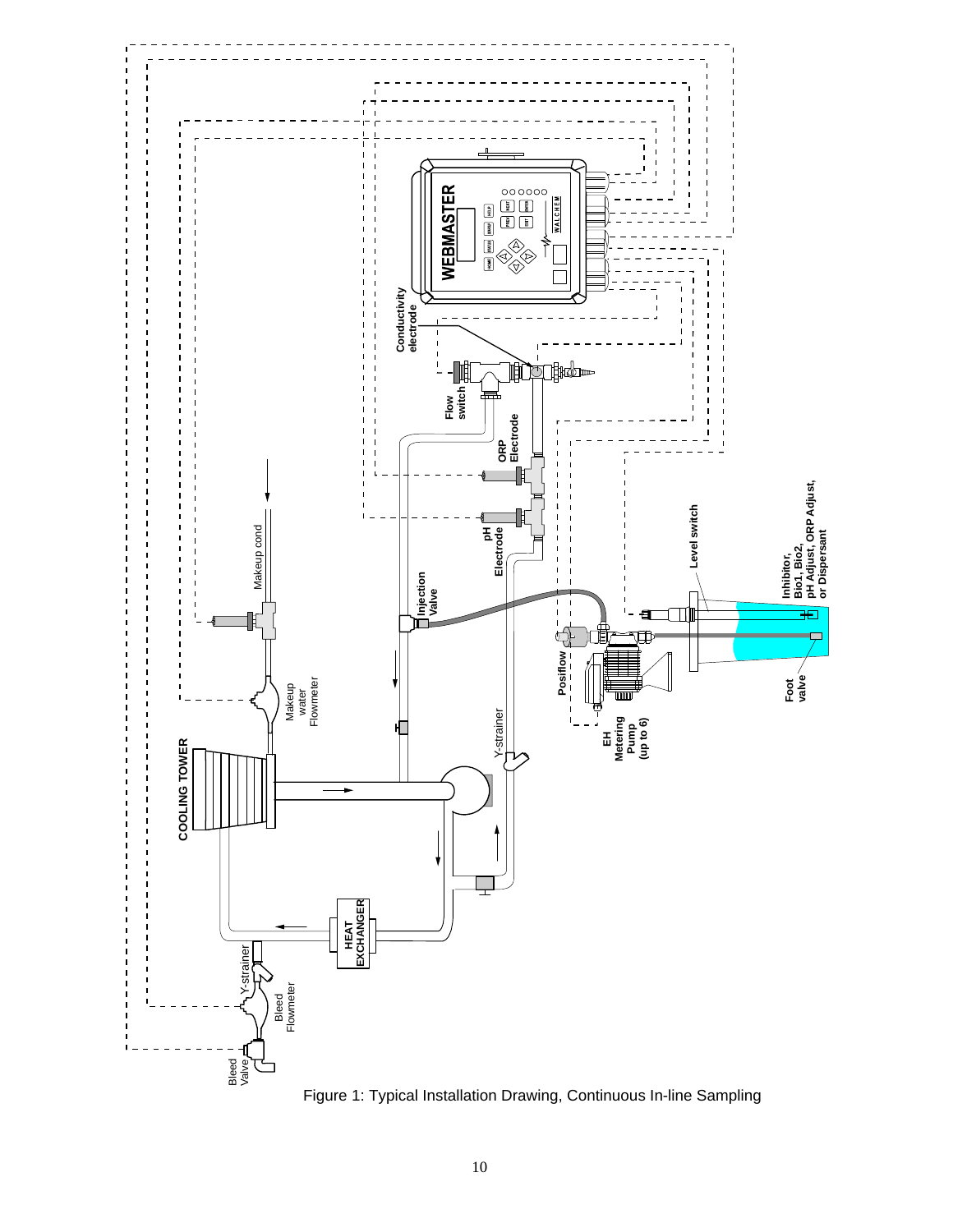## **TYPICAL INSTALLATION INTERMITTENT SAMPLING**



Figure 2: Typical Installation Drawing, Intermittent In-line Sampling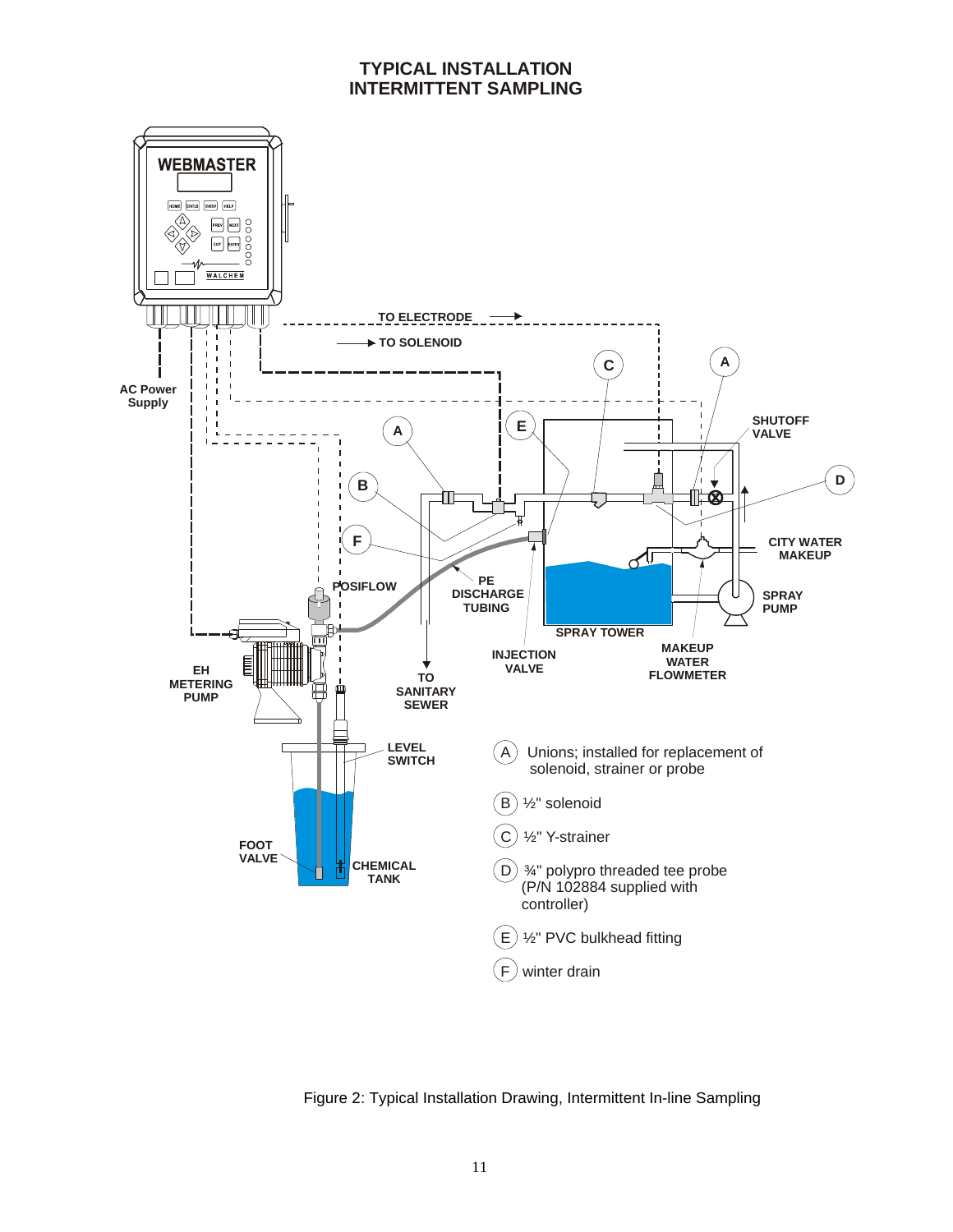

Figure 3: Typical Installation Drawing, Submersion Sensors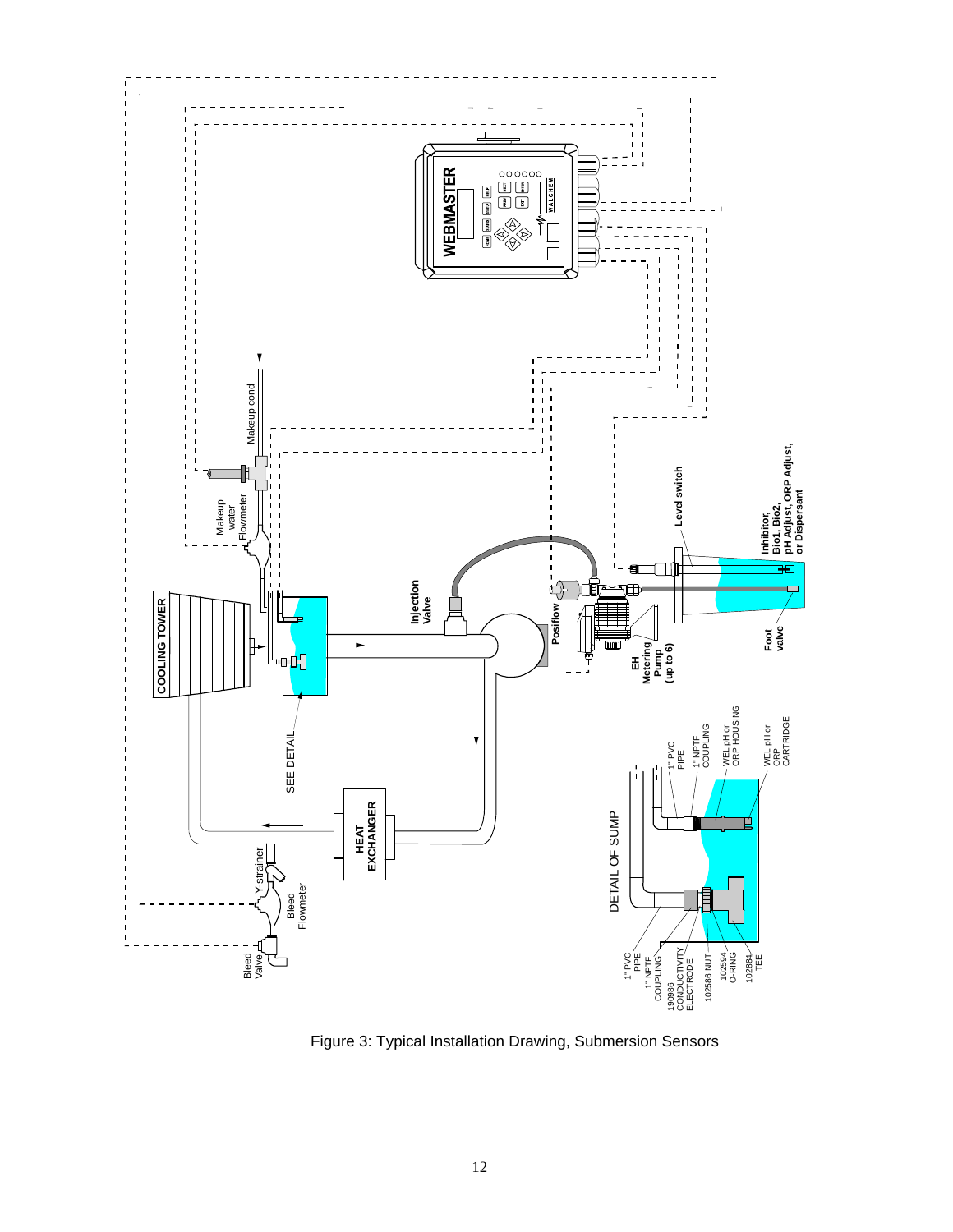# **3.5 Electrical Installation**

The Webmaster series controllers require the following voltages: 100 –120/200-240 VAC± 10%, 50/60 Hz, 12 amperes maximum The controller must be connected to its own 15 ampere breaker, close by, to act as an alternate power shutdown.

Your controller is supplied either factory prewired or ready to be hardwired. Depending upon your choice of options, you may be required to hardwire some or all of the input/output devices. Please refer to Figures 4 through 8 for wiring diagrams.

The output loads may be connected to pigtail (125V prewired) connections or terminal block (hardwired) connections. The total output current must not exceed 11 amps. The output relays are connected in two relay banks each fused at 6.3 amps. See figure on the right. Assess the steady state amps of all loads before connecting to controller.



**CAUTION!** There are live circuits inside the controller even when the power switch on the front panel is in the OFF position! The front panel must never be opened before power to the controller is REMOVED!

If your controller is prewired, it is supplied with a 10 foot, 14 AWG power cord with USA style plug and 8 inch, 18 AWG USA style receptacle cords for the powered relay outputs. A tool (#1 phillips driver) is required to open the front panel.

**CAUTION!** The electrical installation of the controller must be done by trained personnel only and conform to all applicable National, State and Local codes!

Note that if 4-20mA type water meters are selected, these are automatically assigned to Input 1 (for makeup water meter) and Input 2 (for bleed water meter). Make sure that the water meters are connected to the correct terminals on the analog input circuit board (see figure 8).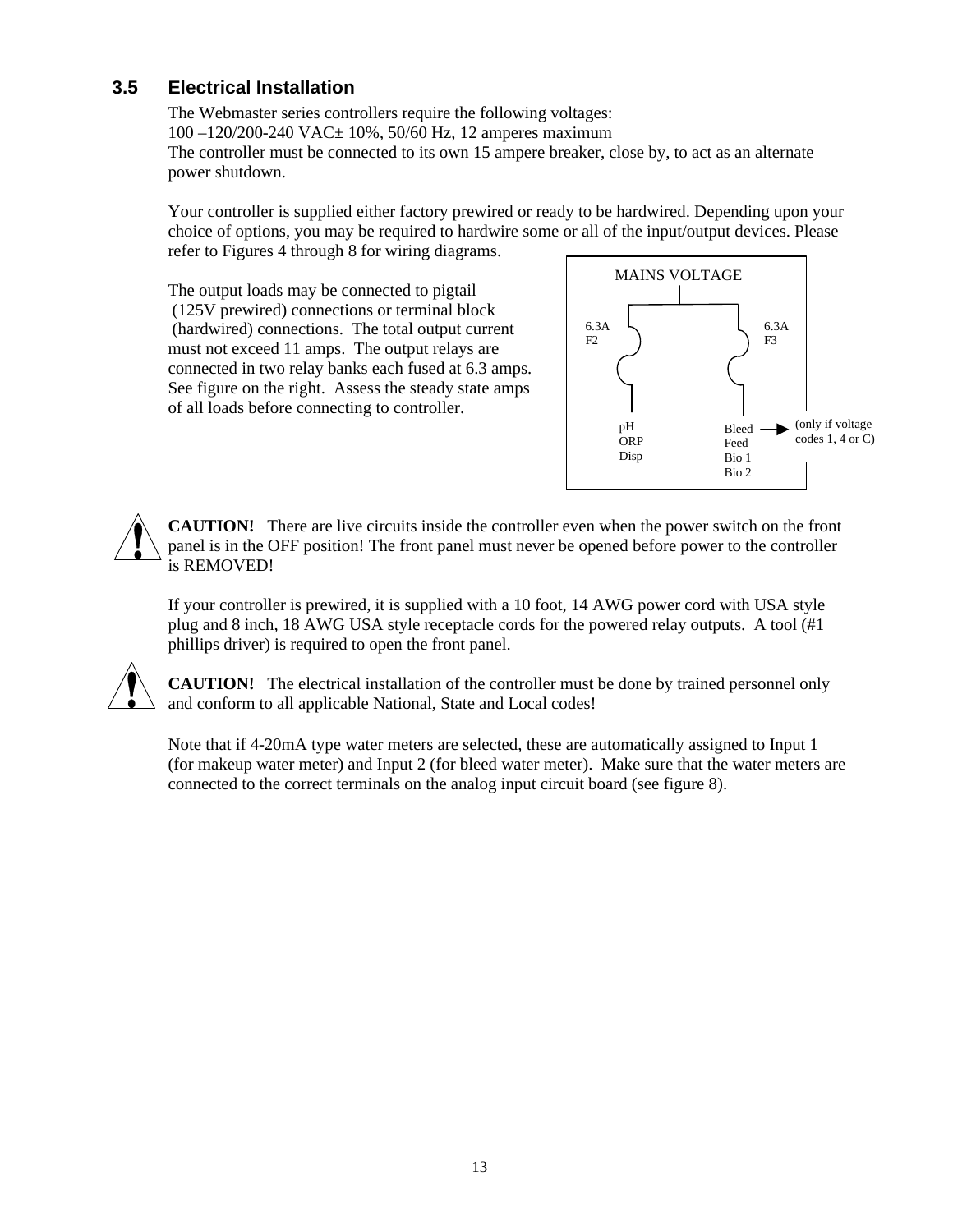

Figure 4: Conduit/Wiring Configuration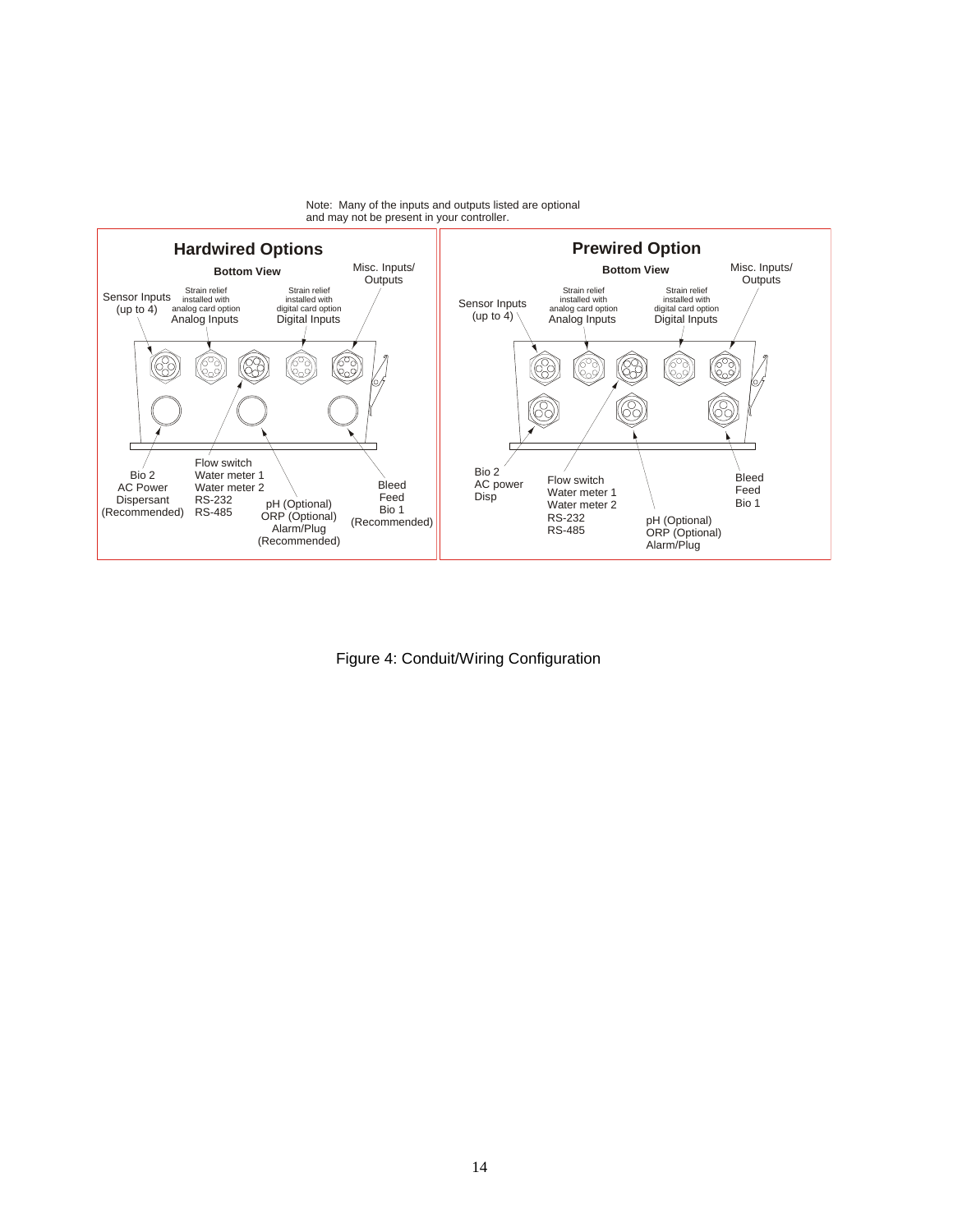

Figure 5: Identification of Parts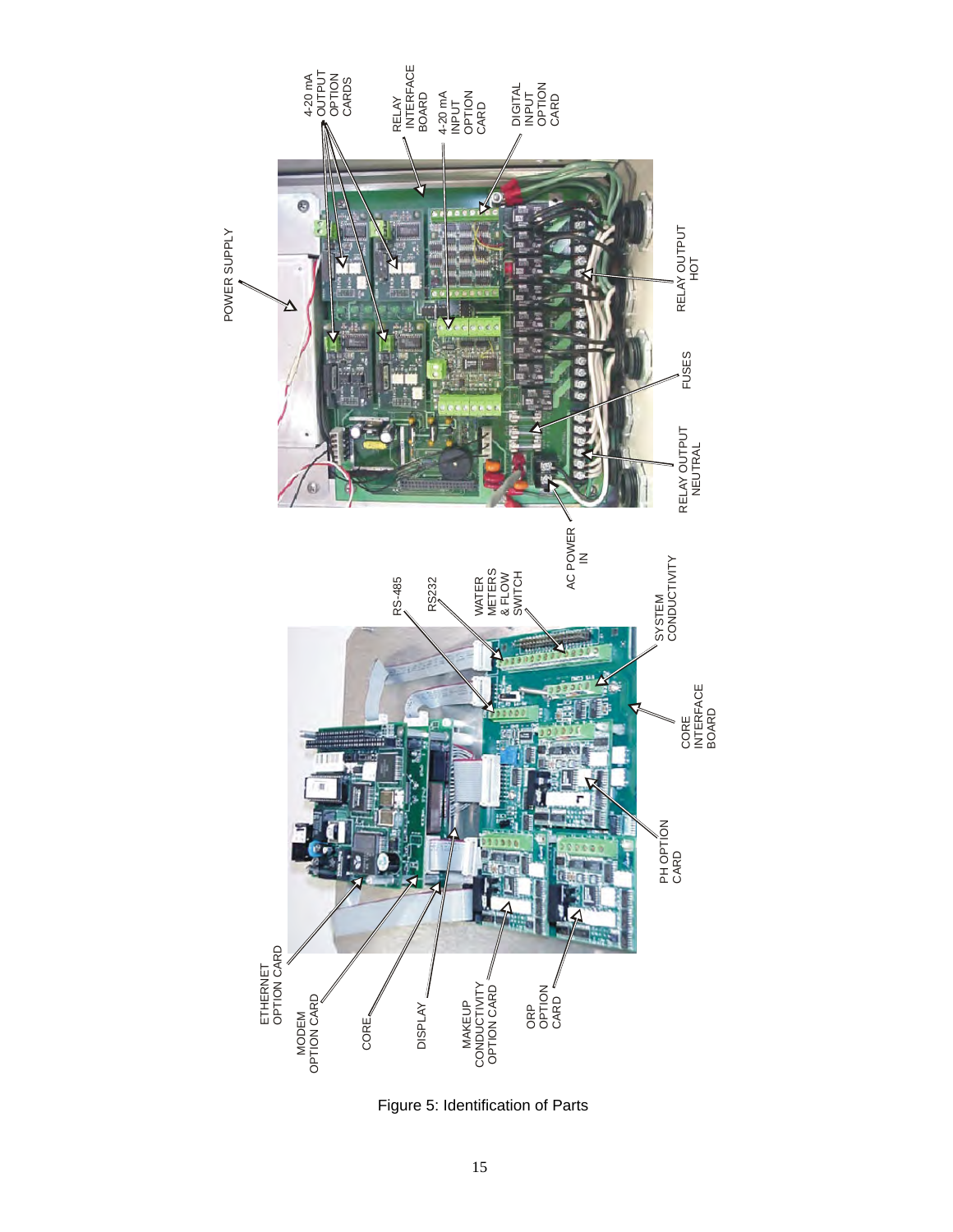

**Important: The mains power supply earth ground connection must be retained by separate nut.**

Figure 6: Wiring Diagram for AC Power Input and Relay Outputs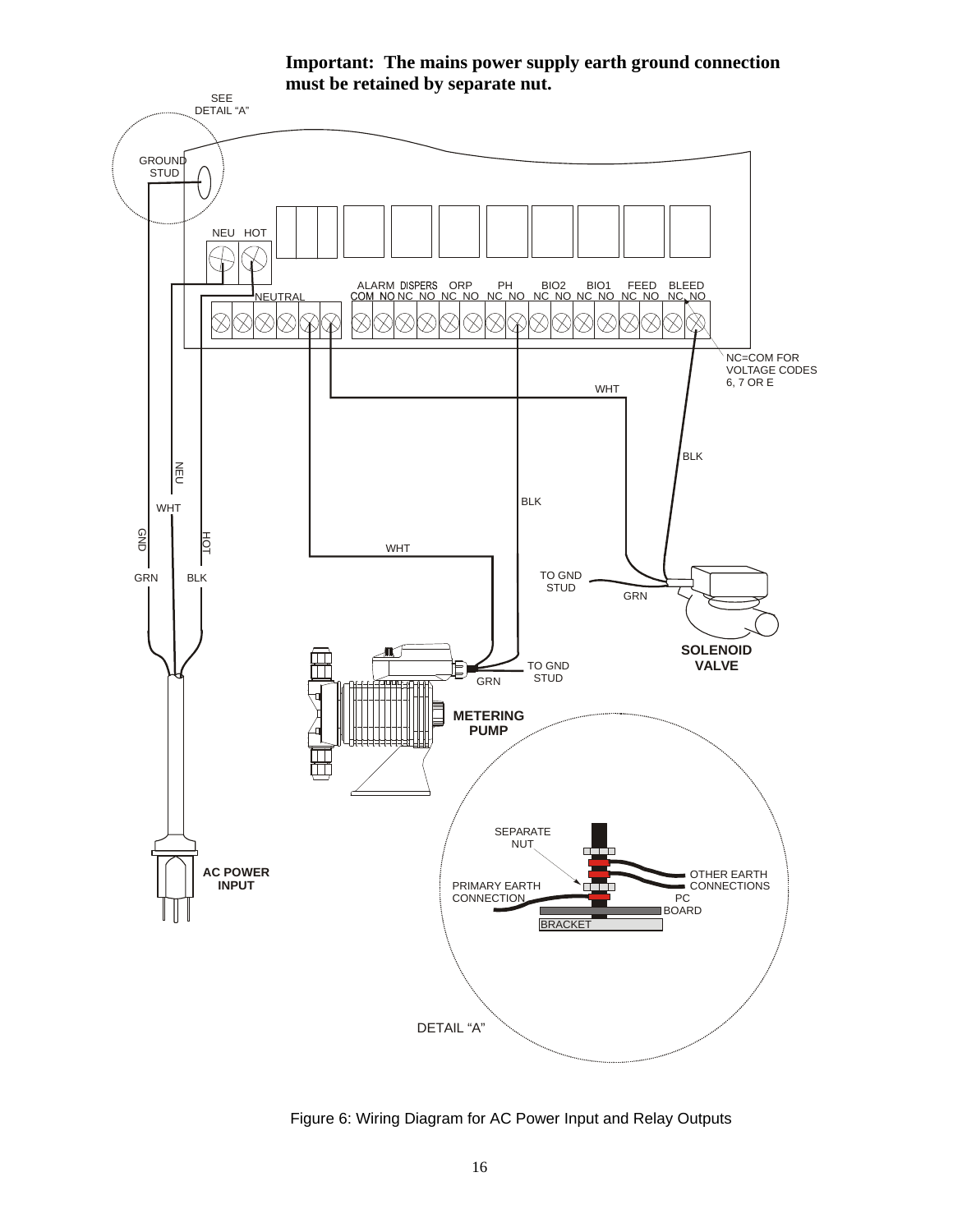

Figure 7: Wiring Diagram for Flow Switches, Water Meter Contactors and Sensors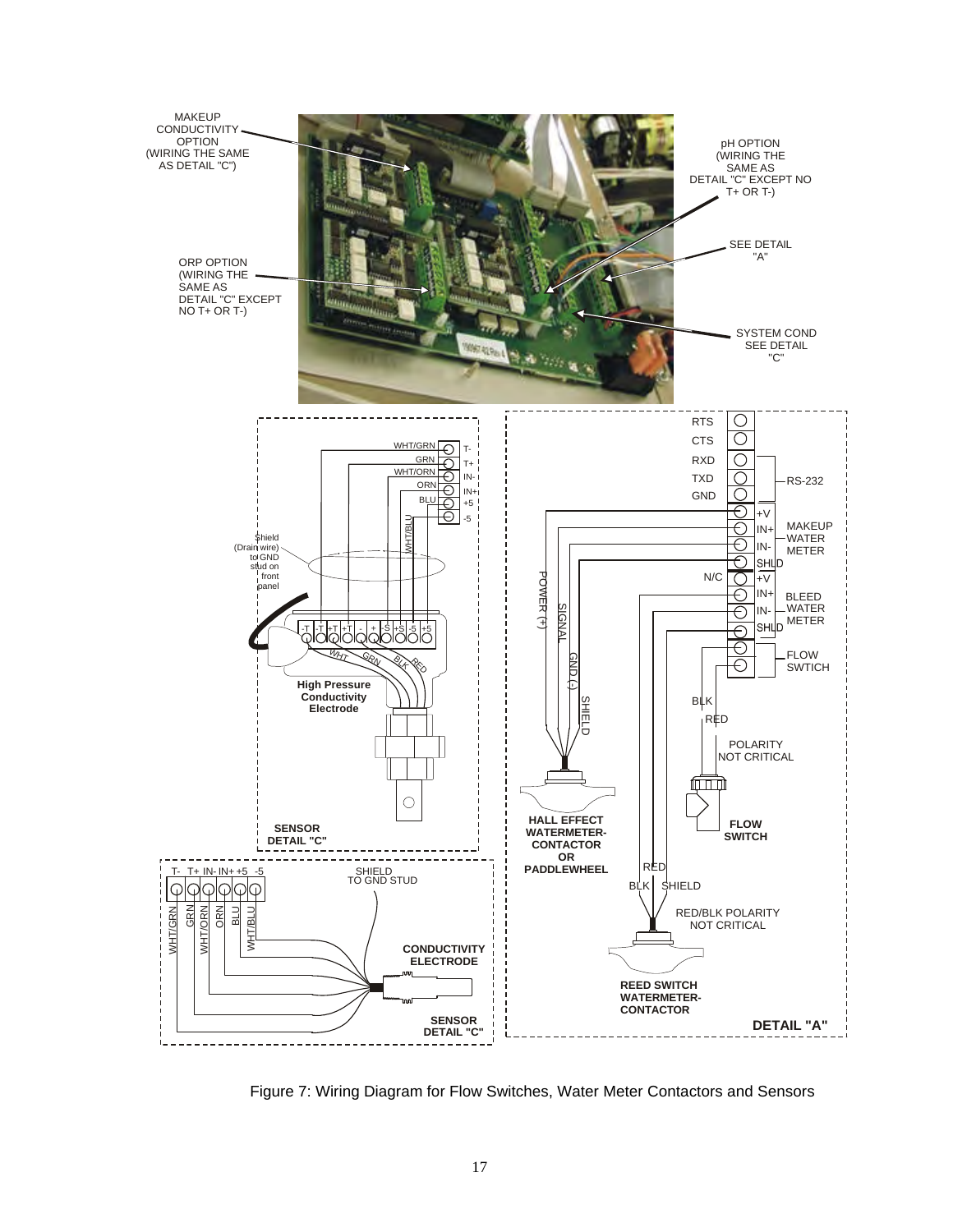

\* WARNING: DO NOT CONNECT A POWERED 4-20mA INPUT TO THE "+" TERMINAL! THE ANALOG INPUT BOARD WILL BE DAMAGED!

Figure 8: Wiring Diagram for Optional Digital Inputs, 4-20 mA Inputs and 4-20 mA Outputs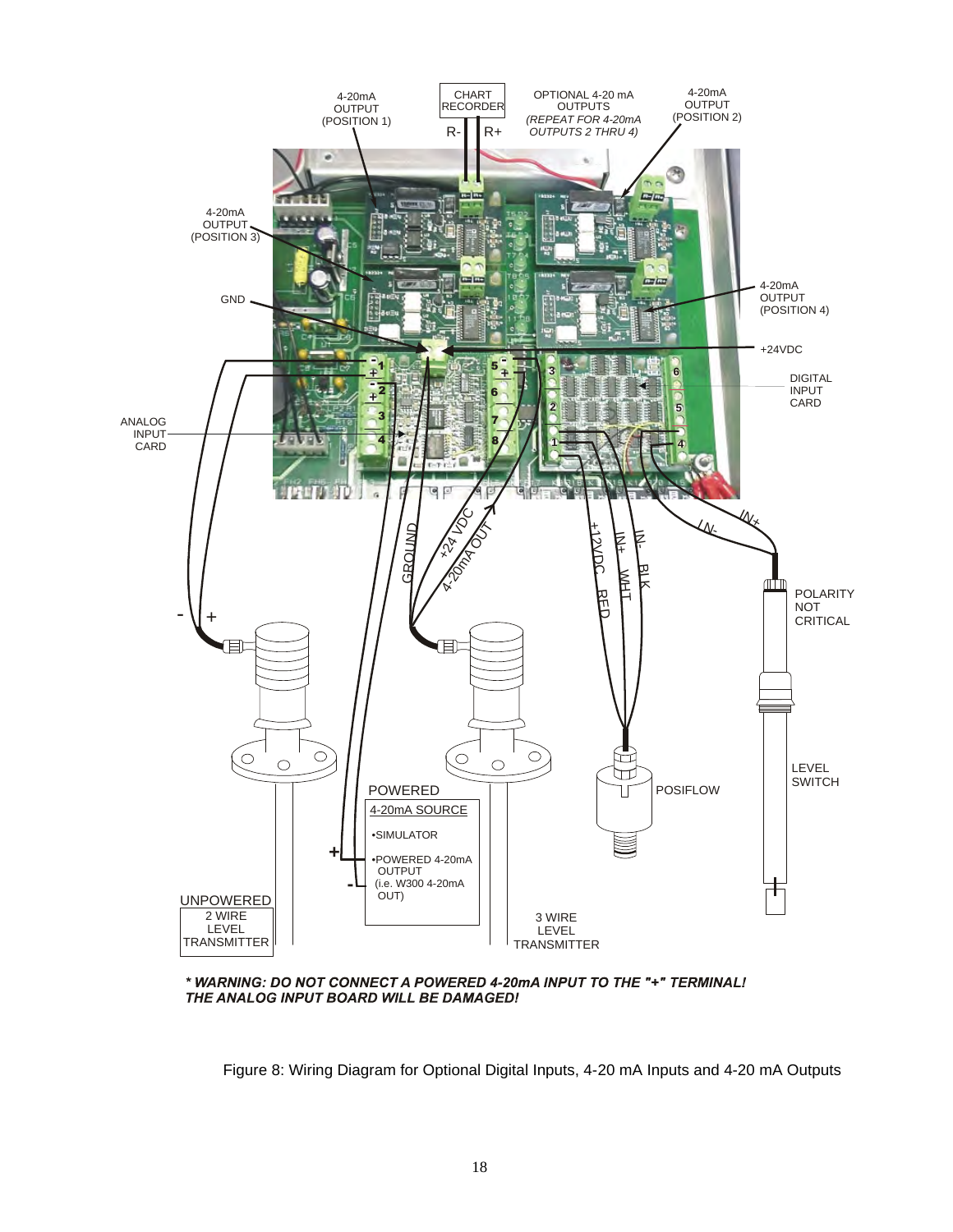

Figure 9: Wiring Diagram for Optional Digital Communications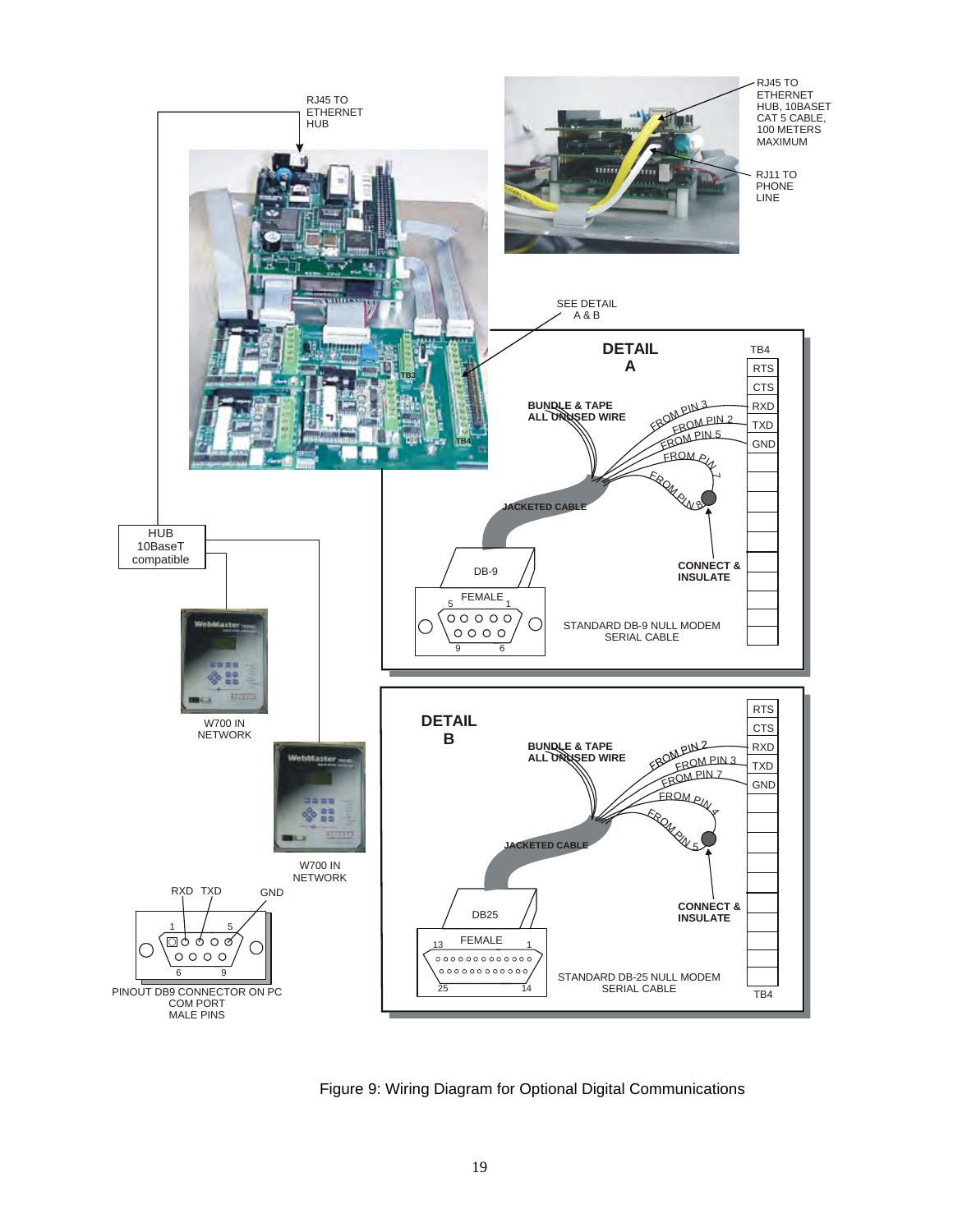# **4.0 FUNCTION OVERVIEW**

# **4.1 Front Panel**



Figure 10: Front Panel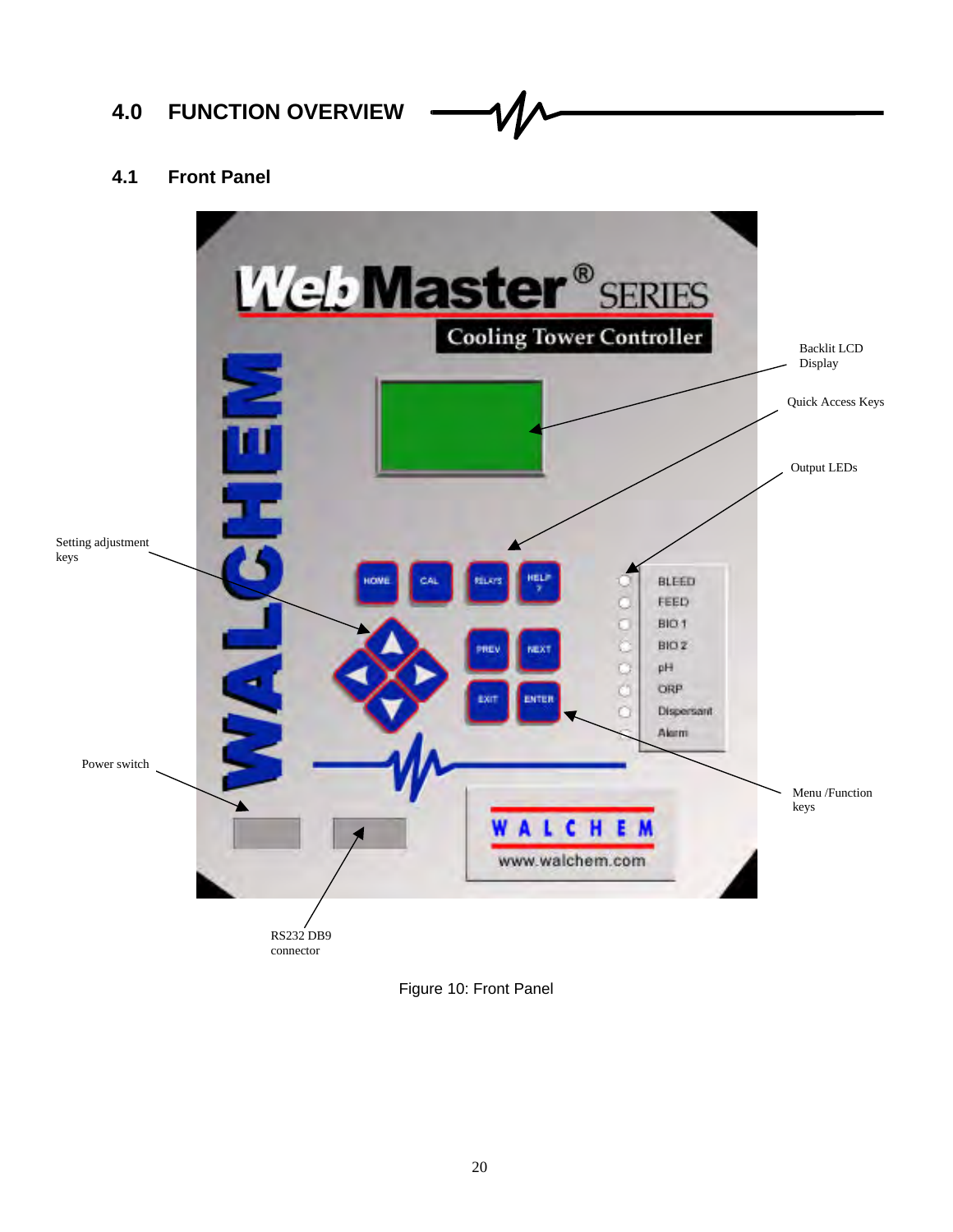# **4.2 Display**

Turn the power switch on. Be patient, the start up sequence will take about the same time as it takes a computer to boot up, approximately 2 minutes. At first the display backlight will blink and all output LEDS will light. Around 30 seconds later, the display backlight will come on, and the LEDS will shut off. Then the display will come up, and show you the % complete status of the start up process. After around 1 minute, the Summary Screen will appear. In 15 seconds, you will hear 3 beeps, and the controller is ready to go.

The Summary Screen will display the sensor inputs (System Conductivity, pH, and ORP if applicable) and the most significant active alarm. Any additional alarms may be viewed by pressing the Down Arrow key.



Figure 11: Display

# **4.3 Keypad**

The keypad consists of 4 directional arrow keys (up, down, left and right), 4 menu/function keys (previous, next, exit and enter), and 4 quick access keys (home, calibrate, relays, and help).

The arrow keys are used to change settings (up and down) and move the cursor to a different location within that menu in order to change that setting (left and right).

The function keys are used to navigate through the different menu selections. The Next and Prev keys move you from menu to menu. The Enter key is used to enter a submenu, and to accept a new setting. The Exit key is used to back up one menu level. No matter where you are in the menus, pressing Exit enough times will bring you to the Summary Screen.

To change a numeric value, move the cursor to the digit you want to change by pressing the left or right arrow keys, then use the up or down arrow keys to change the value. Press the Enter key after all digits have been changed to enter the new value into memory. Similarly, to change an alphanumeric value, use the up or down arrow keys to change that character, and the left and right arrow keys to move to the next character. Press the Enter key after all characters have been changed.

The quick access keys bring you directly to frequently used or critical functions. The Home key will bring you directly back to the Summary Screen. The CAL key will bring you directly to the sensor calibration menus. The Relays key will bring you directly to menus that allow you to force the relays off or on. The Help key is under construction. Refer to Section 5.0 for details on use of the keypad for sensor calibration, relay control, setting communications parameters, etc.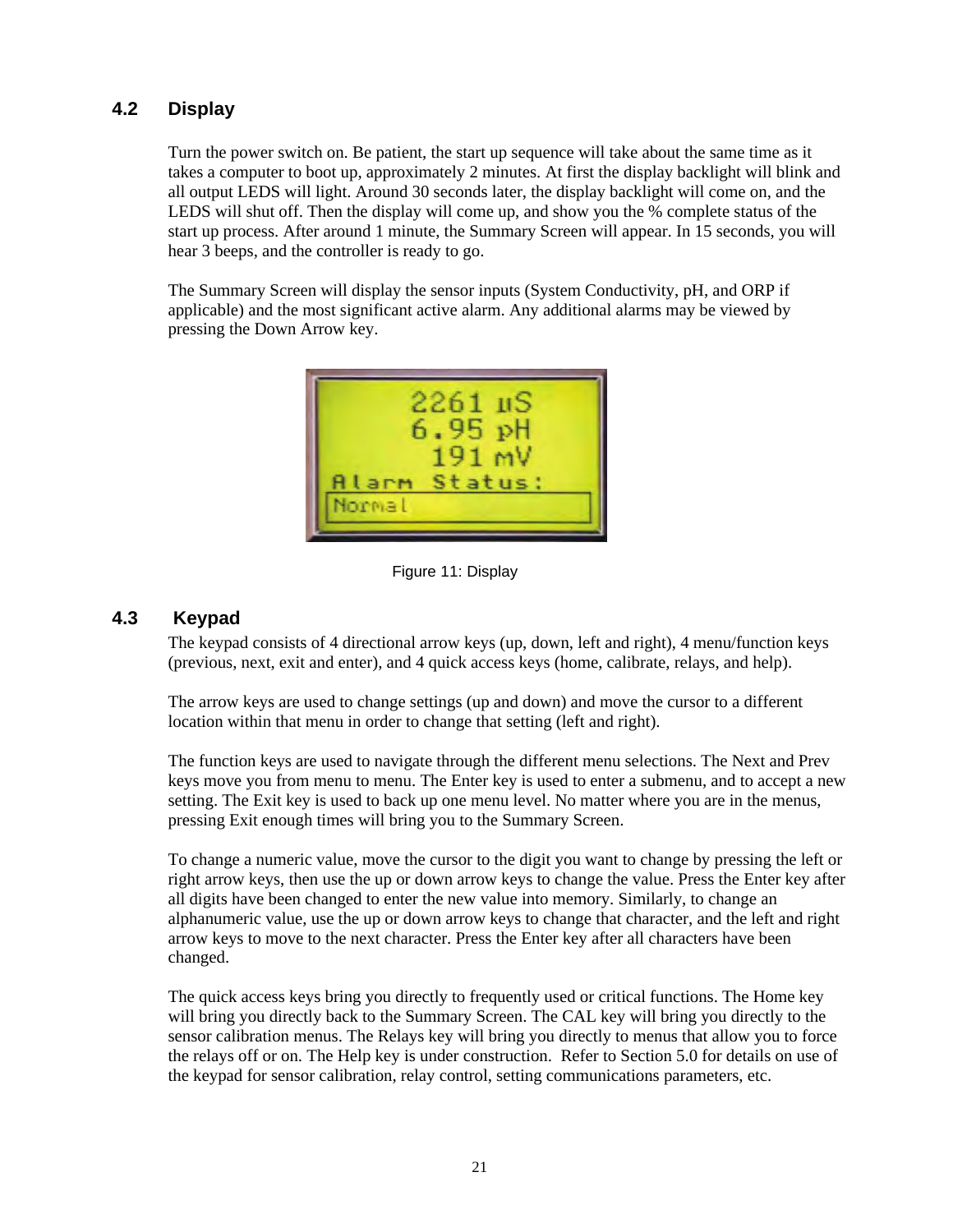# **4.4 Access Codes**

The Webmaster series controller is shipped with the access codes at default values. In order to prevent against unauthorized tampering, you will need to change the access codes to your own values. See section 6.32 for details.

There are three levels of protection. If the *Master* password is used in the Webmaster Authentication page, then any set point can be changed. The default Master password is 2001. If the *Calibration* password is used in the Authentication page, then sensor calibrations will be allowed, but other changes will not. The default Calibration password is 2002. If the *Read Only* password is used the user will be able to look at any page, but will not be allowed to make any changes. The default Read Only is 2003.

The default user name is "webmaster." This can and should be changed in the Access Code page. See section 6.32 for details.

# **4.5 Initial Startup**

Turn the power switch on. Be patient, the start up sequence will take about the same time as it takes a computer to boot up, approximately 2 minutes. At first the display backlight will blink and all output LEDS will light. Around 30 seconds later, the display backlight will come on, and the LEDS will shut off. Then the display will come up, and show you the % complete status of the start up process. After around 1 minute, the Summary Screen will appear. In 15 seconds, you will hear 3 beeps, and the controller is ready to go.

The Webmaster Series controllers have a wide range of capabilities, so the steps required preparing the site for installation would be different depending upon the capability you will be using.

**Currently the WebMaster has only limited functionality for the local display and keypad. A majority of the programming must be accomplished using a computer. You will be able to calibrate all sensor inputs, change access codes, and enter the information necessary to communicate with the WebMaster via an Ethernet connection (if an Ethernet card is installed in the controller) or via the modem over the Internet (if a modem card is installed in the controller). If neither of these communications options are installed, you must use a direct serial connection to a PC for programming. You may set most set points with the keypad, but you may not change operating modes (for example, you may change the pump on time for a biocide add, but not the time of day; nor can you change from a 1 week cycle to a 2 week cycle).**

If you have a stand-alone controller with no communications, but you do have a computer to connect to the serial port on the front panel of the controller for programming, go to the section below called "Direct Serial Connection to the RS232 Port".

If you have a controller that is equipped with a modem, then you can take full advantage of the Webmaster. The controller is like a web server. Once you let Walchem know that you are an authorized user, and set up an Internet Service Provider (ISP) account for the controller, you can "surf" to the controller from any web connected computer to access data or reconfigure the controller. The controller can also contact you, by fax, email or pager, in case of trouble. In this case, a dedicated analog phone line that does not go through a company switchboard for the controller must be provided. For details, go to the section below called "Remote Modem Access: Shoulder Tap." The ISP information must be entered into the Webmaster via direct serial connection to the RS232 port, or via the local keypad before attempting a Shoulder Tap connection.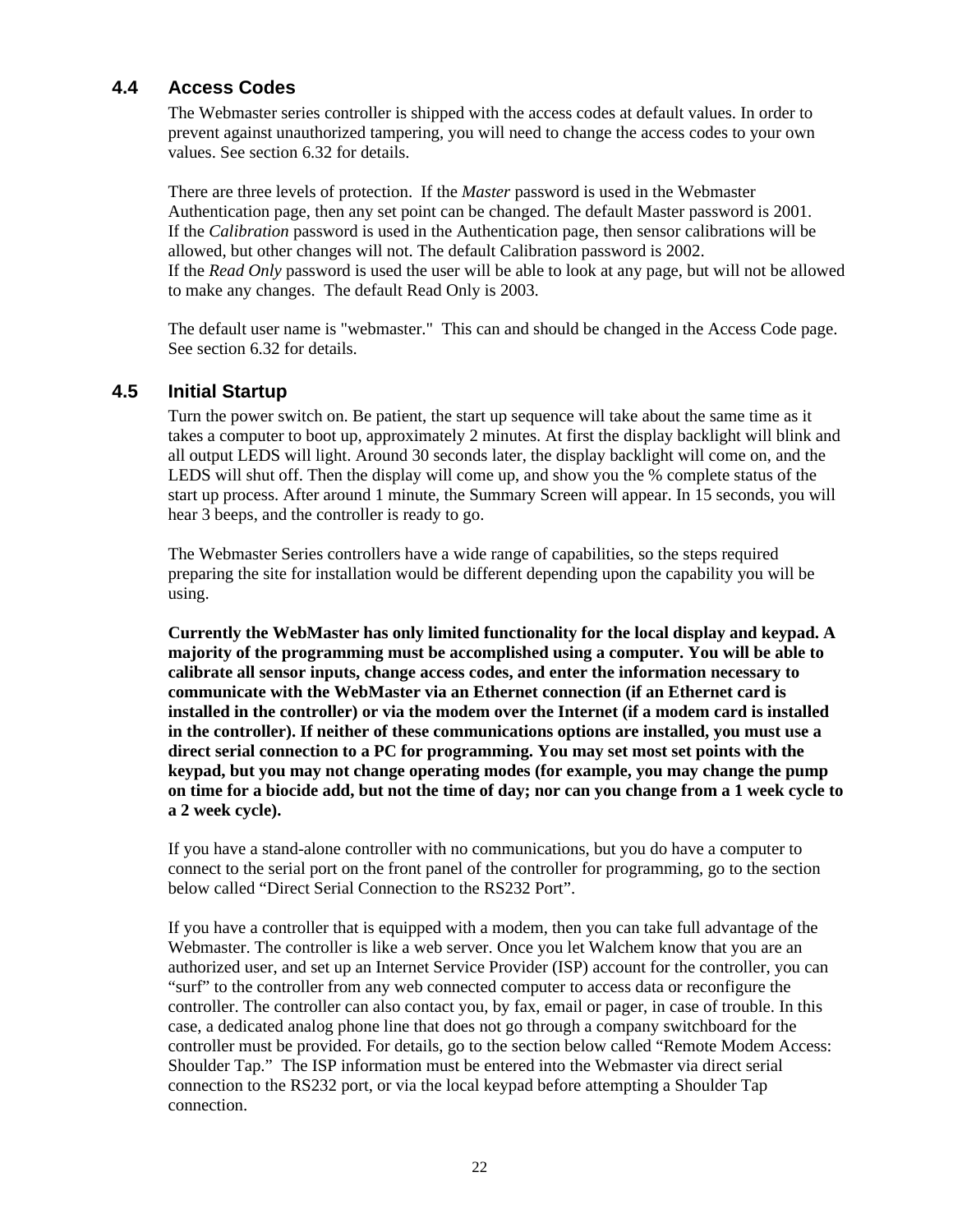If you have not yet set up an ISP account and wish to program the Webmaster from a remote location, or if you just prefer the "old fashioned method" of direct modem-to-modem communication, go to the section below called "Direct Modem Access: Direct Tap."

If you have an Ethernet card option installed, then the controller becomes another PC on the network. You can use your web browser software, enter the controller's address (assigned by your network administrator) and access data or reconfigure the controller. You will need to have a network node nearby to connect your Webmaster controller. See the section below called "Ethernet Connection to LAN".

You may also use the Ethernet card in your laptop to communicate with the Ethernet card in the Webmaster. This requires a special null cable and the Ethernet parameters must be programmed into the Webmaster using either direct serial to the RS232 port, or the local keypad. Refer to the section below called "Direct Ethernet (for a Webmaster not connected to the LAN)."

### *Uploading Configuration Files*

You can save all of the set points from a previously programmed controller, and then upload the same set points into another controller. If you have already downloaded a configuration file from a previously programmed controller, you can upload that file to this controller in order to make all the set points the same. If you want to save the set points of this controller for use in future controllers, or want to program this controller using a stored configuration file, refer to section 6.29 for specific instructions.

See the appropriate section above, depending upon how you plan on uploading the configuration file; via a laptop connected to the front panel, via modem, via Ethernet connection, or via local PC connected to the RS232 port.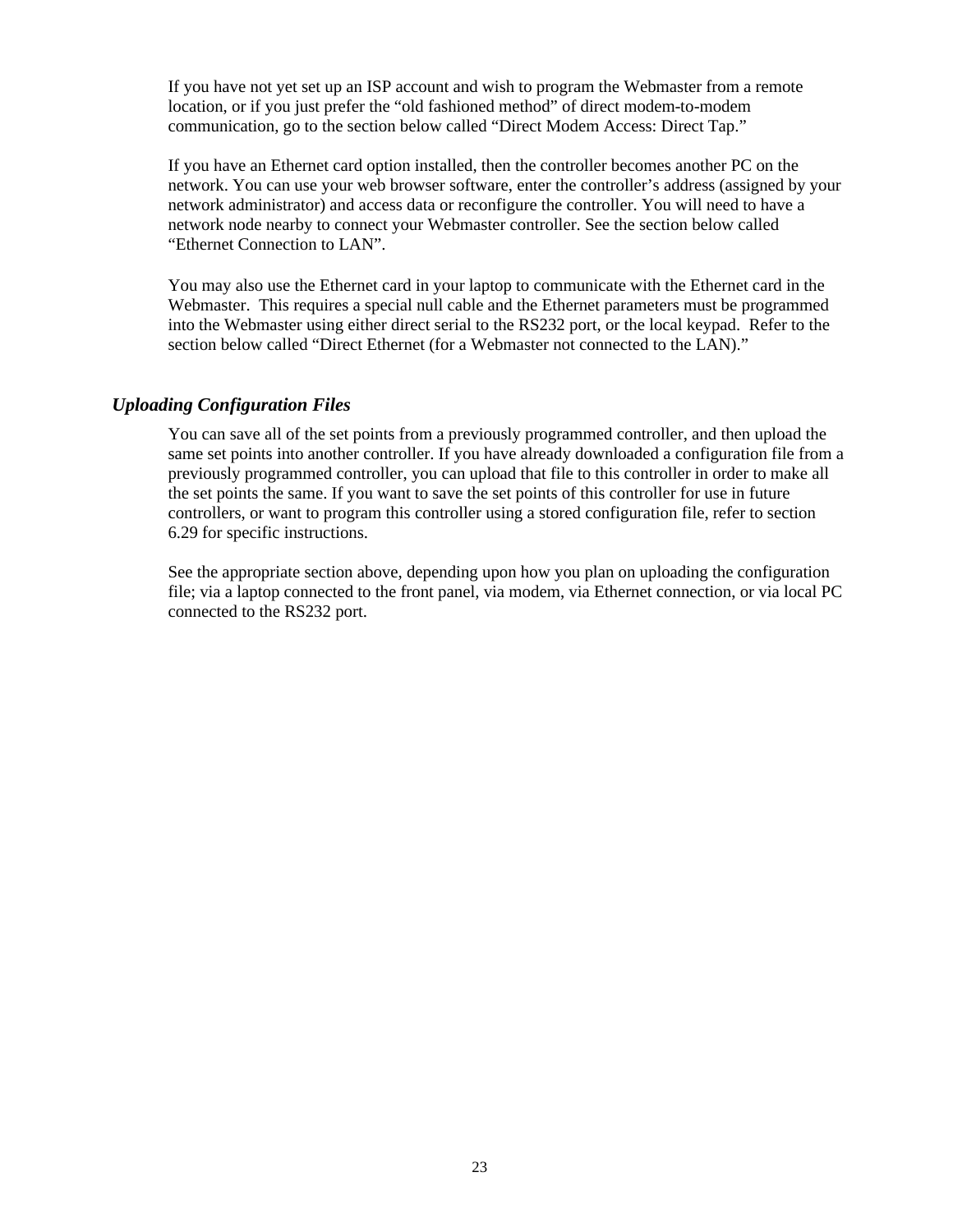# **4.6 Communicating with the WebMaster**

# *4.6.1 Direct Serial Connection to the RS232 Port*



A direct serial connection to the WebMaster can be made in two ways. A temporary connection can be made between a laptop and the front panel of the controller, or a permanent connection can be made between a PC and the RS232 terminal strip connection inside the controller.

Equipment Required

- ß A serial null modem cable (PC-AT) with the appropriate connectors to connect your computer to the WebMaster. If connecting temporarily to the front panel of the controller, this will be a DB9F connector. If connecting permanently to the terminal strip inside the controller, this will be tinned leads.
- An Internet-ready computer with the following capabilities: 100 MHz minimum processor speed, 40 MB minimum RAM, Windows operating system, and Windows Internet Explorer version 5.0 or higher web browser software.

Features Required in the WebMaster

ß Any WebMaster controller is capable of a direct serial connection.

Utilities you need to set up on your computer

- ß A null modem driver, that is included with the controller, must be installed on your computer. Refer to the separate detailed instructions for this procedure.
- A Windows Dialup Networking Adapter must be created in order to establish a communication between the controller and your PC. Refer to the separate detailed instructions for this procedure.

Parameters that need to programmed into the WebMaster

ß The WebMaster is capable of this type of communication without any programming by the user prior to attempting the communication.

- ß Install the null modem driver on your PC. This needs to done only once for each PC that will be used to communicate with a WebMaster controller.
- Create the dialup networking adapter on your PC. This needs to done only once for each PC that will be used to communicate with a WebMaster controller.
- Connect the null modem cable between the PC and the WebMaster.
- Use the dialup networking adapter to connect the PC to the WebMaster.
- **•** Open Internet Explorer and type in the address 199.199.199.2. The sign-on screen for the WebMaster will come up.
- The sign-on screen of the WebMaster will come up. Type the User Name and Password (Access Code) in the text boxes and click the Submit button. The default user name is "webmaster" and the default passwords are "2001" for full access, "2002" for calibration only, and "2003" for read only. These defaults can and should be changed in the Access Code page.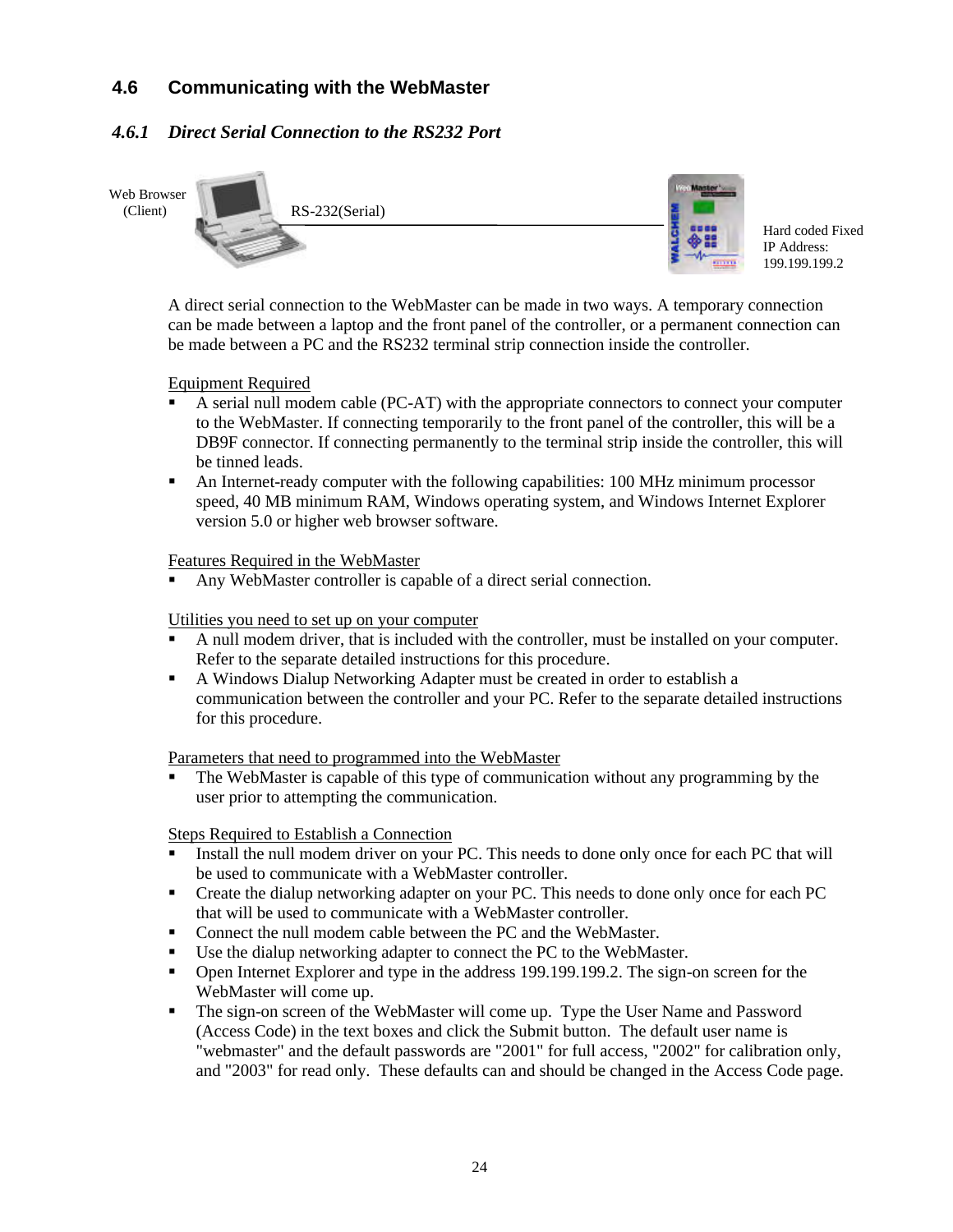# *4.6.2 Remote Modem Access: Shoulder Tap*



#### Equipment Required

- ß An Internet-ready computer with the following capabilities: 100 MHz minimum processor speed, 40 MB minimum RAM, Windows operating system, and Windows Internet Explorer version 5.0 or higher web browser software.
- An active analog phone line, direct to the controller (without a PBX system in between) must be connected to the modem of the WebMaster.
- **A** dialup account must be established for the WebMaster with an Internet Service Provider (ISP). The connection will only be as reliable as the ISP. You should avoid small mom-andpop ISPs unless you know that they can provide reliable connection to the Internet. Contact Walchem for recommendations.

#### Features Required in the WebMaster

• The WebMaster must have the modem option installed in order to communicate via Shoulder Tap.

#### Utilities you need to set up on your computer

ß There are no special drivers, adapters or other software components required on the PC.

Parameters that need to be programmed into the WebMaster

- ß Prior to attempting a Shoulder Tap connection, the following information needs to be entered into the Communications page of the WebMaster, either via a direct serial connection, direct modem connection (Direct Tap) or via the local keypad. Some of this information needs to be provided to you by the Internet Service Provider (ISP) that the WebMaster will use to access the Internet.
- The controller's phone number.
- The local access phone number for the ISP. More than one access number may be entered.
- The ISP Username that the controller will use to connect to the ISP.
- The ISP Password that the controller will use to connect to the ISP.

- ß Connect your PC to the Internet.
- **Enter the address htttp://w700.walchem.com/walchem.**
- Click the link "Log onto WebMaster", which will bring you to the WebMaster Connection Utility Authentication Page.
- **Enter the Connection Utility Username and Password and click the Submit button.**
- **Enter the phone number of the controller and click the Connect button. After a few minutes,** the sign-on screen for the WebMaster will come up.
- The sign-on screen of the WebMaster will come up. Type the User Name and Password (Access Code) in the text boxes and click the Submit button. The default user name is "webmaster" and the default passwords are "2001" for full access, "2002" for calibration only, and "2003" for read only. These defaults can and should be changed in the Access Code page.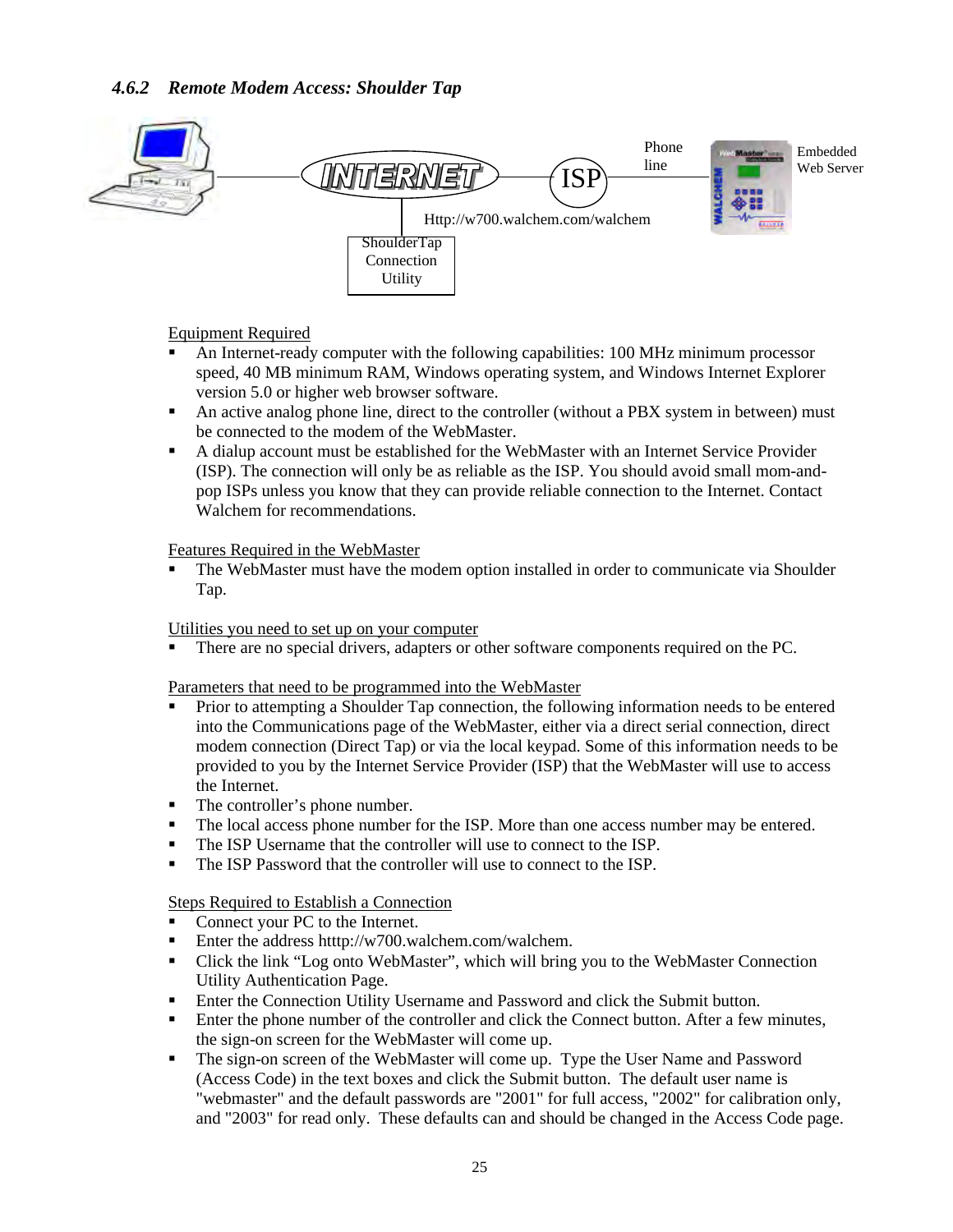

Equipment Required

- ß An Internet-ready computer with the following capabilities: 100 MHz minimum processor speed, 40 MB minimum RAM, Windows operating system, and Windows Internet Explorer version 5.0 or higher web browser software.
- A connection between the PC and the local area network (LAN).
- An Ethernet connection between the WebMaster and the LAN.

Features Required in the WebMaster

ß The WebMaster must have the Ethernet option installed in order to communicate via an Ethernet connection.

#### Utilities you need to set up on your computer

ß There are no special drivers, adapters or other software components required on the PC.

Parameters that need to be programmed into the WebMaster

- Prior to attempting an Ethernet connection, the following information needs to be entered into the Communication page of the WebMaster, either via a direct serial connection or via the local keypad. This information must be provided by the IT Administrator of the LAN.
- The Ethernet IP address of the WebMaster. If the controller will only be accessed by computers on the LAN then this may be a fake IP address. If the controller needs to be accessible by computers not on the LAN then this must be a real IP address.
- The Subnet Mask.
- The Gateway IP address.

- ß Open Internet Explorer.
- ß Type in the Ethernet IP address that has been assigned by the IT Administrator.
- The sign-on screen of the WebMaster will come up. Type the User Name and Password (Access Code) in the text boxes and click the Submit button. The default user name is "webmaster" and the default passwords are "2001" for full access, "2002" for calibration only, and "2003" for read only. These defaults can and should be changed in the Access Code page.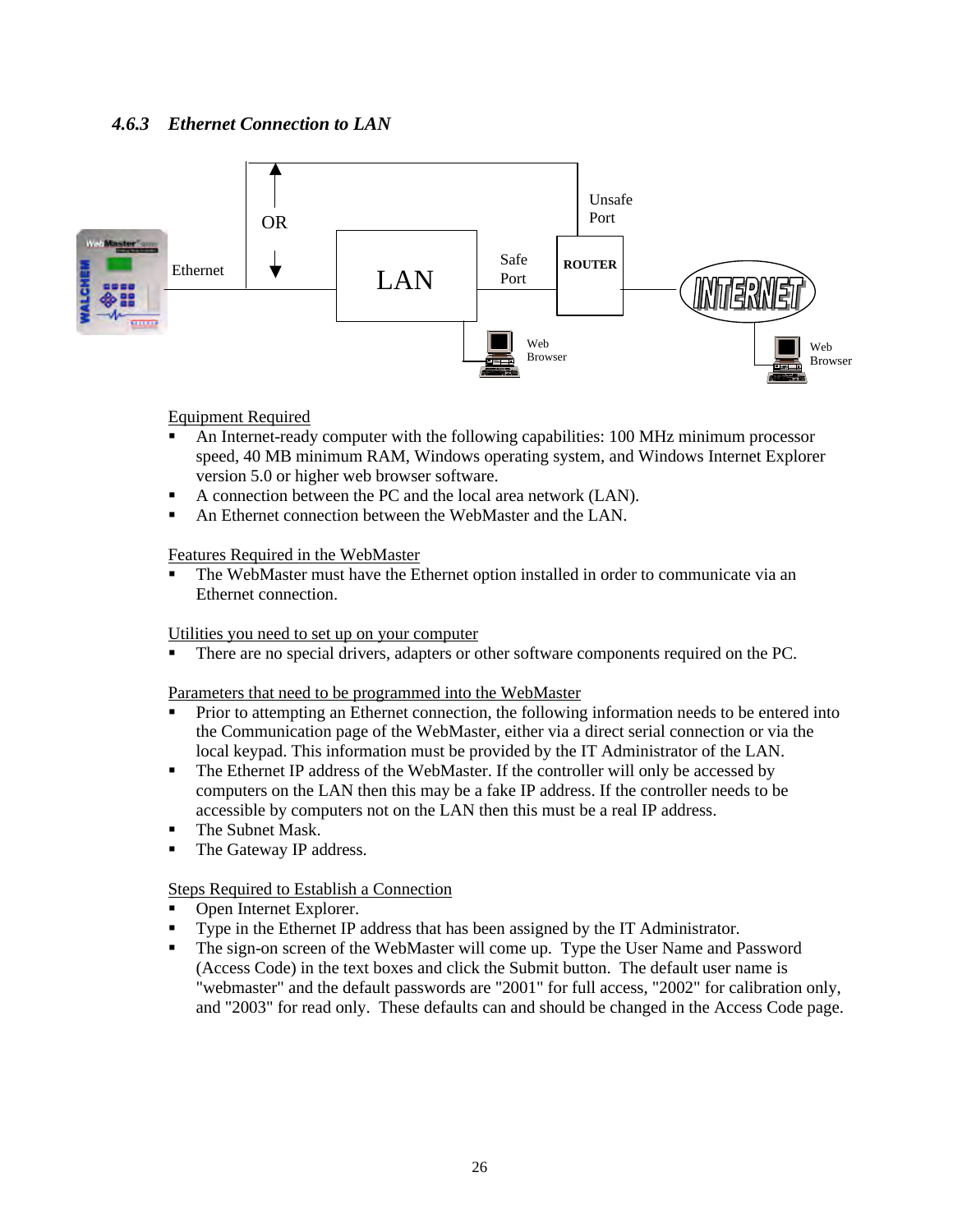## *4.6.4 Direct Modem Access: Direct Tap*



Equipment Required

- ß An Internet-ready computer with the following capabilities: 100 MHz minimum processor speed, 40 MB minimum RAM, Windows operating system, modem and Windows Internet Explorer version 5.0 or higher web browser software.
- An active analog phone line, direct to the controller (without a PBX system in between) must be connected to the modem of the WebMaster.

Features Required in the WebMaster

ß The WebMaster must have the modem option installed in order to communicate via Direct Tap.

Utilities you need to set up on your computer

ß A Windows dialup networking adapter must be created. This dialup networking adapter is similar to but not identical to the one used in a direct serial connection. Refer to the separate detailed instructions for this procedure.

Parameters that need to be programmed into the WebMaster

ß The WebMaster is capable of this type of communication without any programming by the user prior to attempting the communication.

- ß Create the dialup networking adapter on your PC. This needs to done only once for each PC that will be used to communicate with a WebMaster controller.
- Use the dialup networking adapter to connect the PC to the WebMaster.
- Open Internet Explorer.
- Type in the address 199.199.199.3. The sign-on screen for the WebMaster will come up.
- ß The sign-on screen of the WebMaster will come up. Type the User Name and Password (Access Code) in the text boxes and click the Submit button. The default user name is "webmaster" and the default passwords are "2001" for full access, "2002" for calibration only, and "2003" for read only. These defaults can and should be changed in the Access Code page.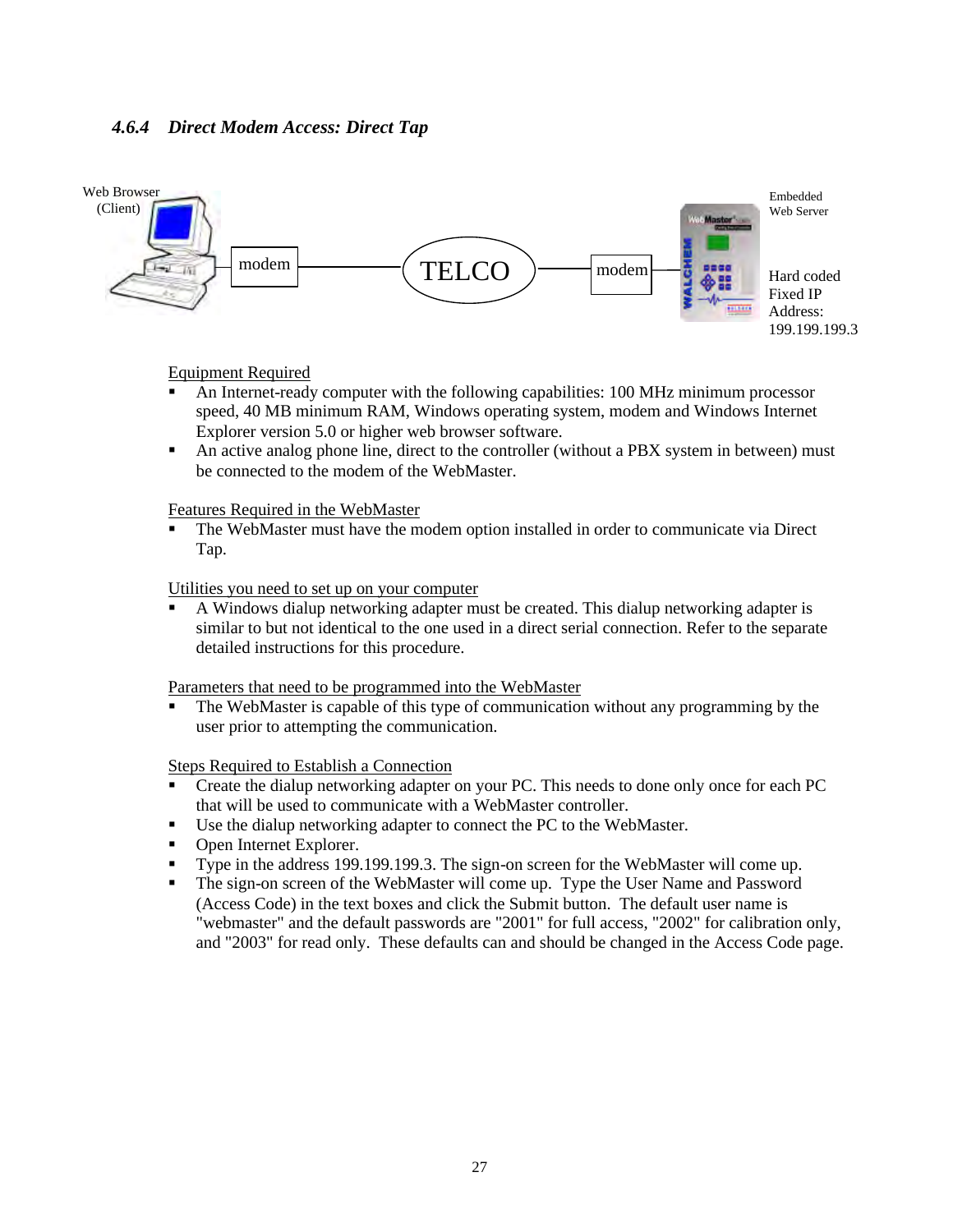# *4.6.5 Direct Ethernet (for a WebMaster not connected to a LAN)*



#### Equipment Required

- ß An Internet-ready computer with the following capabilities: 100 MHz minimum processor speed, 40 MB minimum RAM, Ethernet card, Windows operating system, and Windows Internet Explorer version 5.0 or higher web browser software.
- A null Ethernet cable connection between the PC and WebMaster.

#### Features Required in the WebMaster

ß The WebMaster must have the Ethernet option installed in order to communicate via an Ethernet connection.

#### Utilities you need to set up on your computer

ß There are no special drivers, adapters or other software components required on the PC. However if your laptop is used on a LAN it is likely that you will have to change your network TCP/IP properties to use a specific IP address for your PC instead of obtain an IP address automatically. You will have to specify the IP address, as well as the Subnet Mask and Gateway IP address. Refer to the separate detailed instructions for this procedure.

Parameters that need to be programmed into the WebMaster

- ß Prior to attempting an Ethernet connection, the following information needs to be entered into the Communication page of the WebMaster, either via a direct serial connection or via the local keypad.
- The Ethernet IP address of the WebMaster.
- $\blacksquare$  The Subnet Mask.
- The Gateway IP address.

- ß Open Internet Explorer.
- **Type in the Ethernet IP address that has been assigned to the WebMaster.**
- The sign-on screen of the WebMaster will come up. Type the User Name and Password (Access Code) in the text boxes and click the Submit button. The default user name is "webmaster" and the default passwords are "2001" for full access, "2002" for calibration only, and "2003" for read only. These defaults can and should be changed in the Access Code page.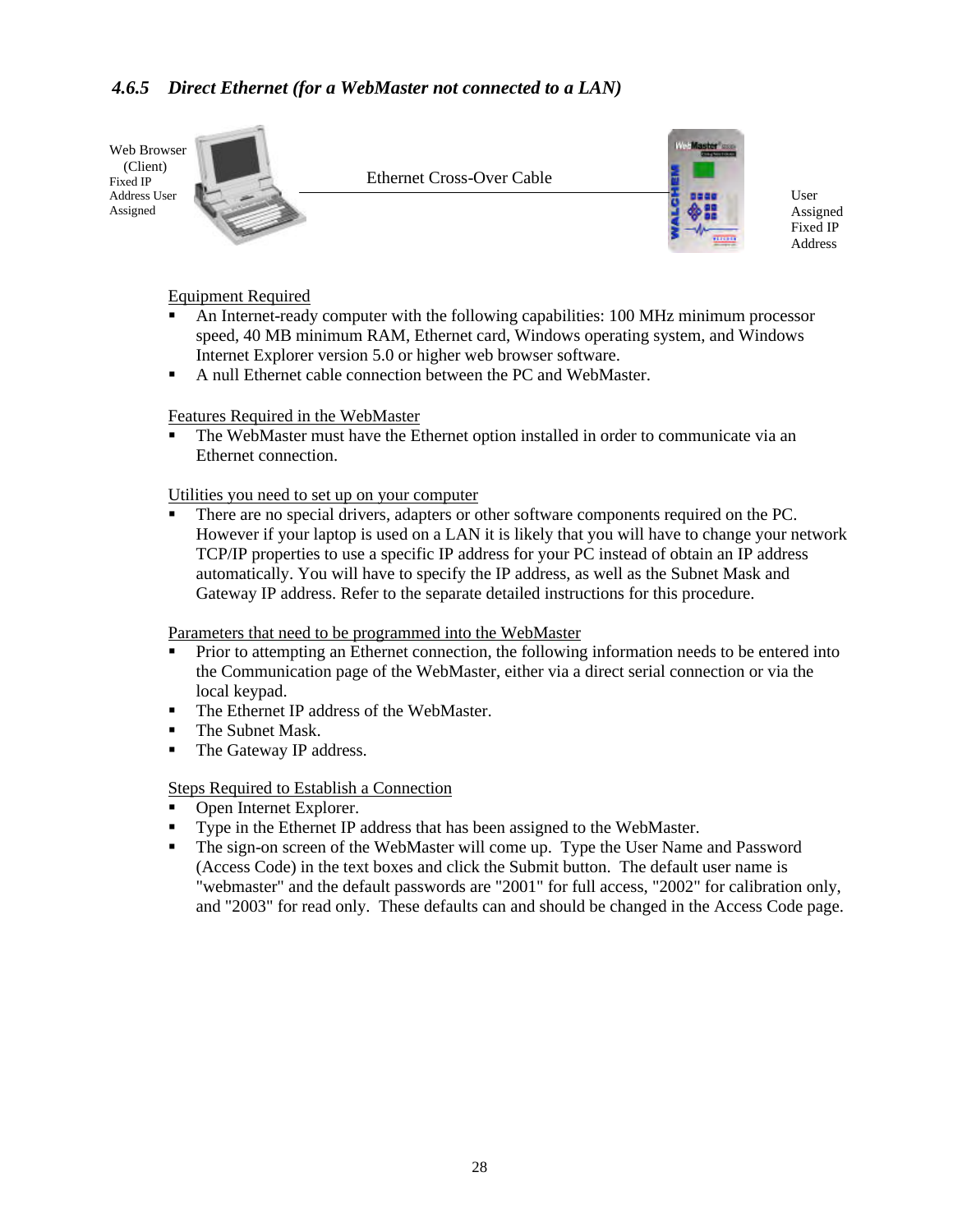# *4.6.6 Networking WebMaster Controllers via Ethernet*



#### Equipment Required

- ß An Internet-ready computer with the following capabilities: 100 MHz minimum processor speed, 40 MB minimum RAM, Ethernet card, Windows operating system, and Windows Internet Explorer version 5.0 or higher web browser software.
- An Ethernet cable connection between each WebMaster using a hub or connection to LAN.

Features Required in the WebMaster

**Each WebMaster must have the Ethernet option installed. One must have the Master** Capability software installed.

Utilities you need to set up on your computer

ß There are no special drivers, adapters or other software components required on the PC to support networking. Refer to the previous sections for connecting to the master controller via RS232, Ethernet, or modem.

Parameters that need to be programmed into the WebMaster

- ß Prior to attempting an Ethernet connection, the following information needs to be entered into the Communication page of each WebMaster on the network, either via a direct serial connection or via the local keypad.
- The Ethernet IP address of the WebMaster.
- The Subnet Mask.
- The Gateway IP address.
- The master must be selected as the master, and the slaves selected as slaves.

- ß Connect to the master controller using one of the methods described in sections 4.6.1 through 4.6.5.
- The sign-on screen of the WebMaster will come up. Type the User Name and Password (Access Code) in the text boxes and click the Submit button. The default user name is "webmaster" and the default passwords are "2001" for full access, "2002" for calibration only, and "2003" for read only. These defaults can and should be changed in the Access Code page.
- Once connected to the master, you may connect to the slaves by clicking on the link under the heading of "Sub-Network".
- ß You must log onto each slave using its user name and password.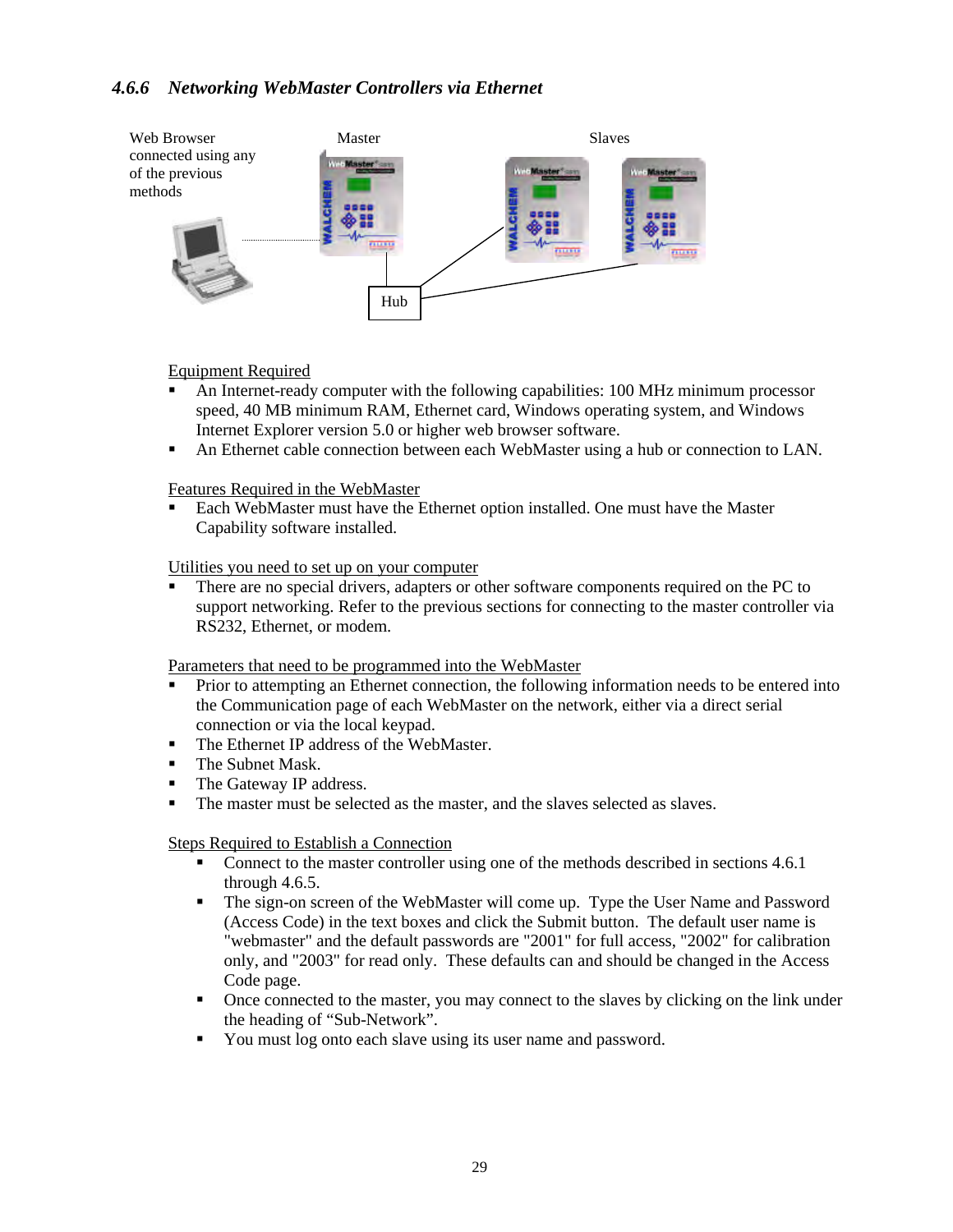# **4.7 Startup**

Once the controller has been set up for your application, start up is a simple process. Check your supply of chemicals, turn on the controller power, calibrate all sensors as necessary, supply the sensors with a flow of sample water, and it will start controlling.

# **4.8 Shut Down**

To shut down the controller, simply turn off the power. All set points will be retained in memory.

**It is important that the optional pH and ORP electrodes remain wet.** The standard flow assembly incorporates a U-trap in its design that guarantees that the electrodes will stay wet *as long as the sample valve is not opened.* If it is possible for these electrodes to dry out, remove them from the flow assembly and place them in a cup or back in their original soaker bottles containing either pH 4 buffer solution or cooling tower water. Take care to avoid freezing temperatures when storing the electrodes to avoid breakage of the glass.

# **5.0 OPERATION – Using Local Display and Keypad**

On power-up, the WebMaster display will show the process values from the sensors, and the most important alarm message. If there is more than one alarm, then pressing the Down Arrow key will display the additional alarm messages.

Pressing the Enter key will display the Main Menu. The menu selections are:

Input Summary Output Summary Alarms Calibration Relay Control (HOA) Set Points Communication Access Codes

Use the Next key to move the cursor down the list, or the Prev key to move the cursor up the list. Once the cursor is on the desired menu, press the Enter key to enter that menu.

# **5.1 Input Summary**

The Input Summary menu displays the readings from all of the sensors, as well as any optional digital inputs, analog inputs, and water meters. Use the Next key to scroll down the list, or the Prev key to scroll up the list. There are no programmable parameters in this menu. No access code is required to enter this menu.

Press the Exit key to return to the Main Menu.

# **5.2 Output Summary**

The Output Summary menu displays the state of the relays and the mA output of the optional 4-20 mA output cards. Use the Next key to scroll down the list, or the Prev key to scroll up the list. There are no programmable parameters in this menu. No access code is required to enter this menu.

Press the Exit key to return to the Main Menu.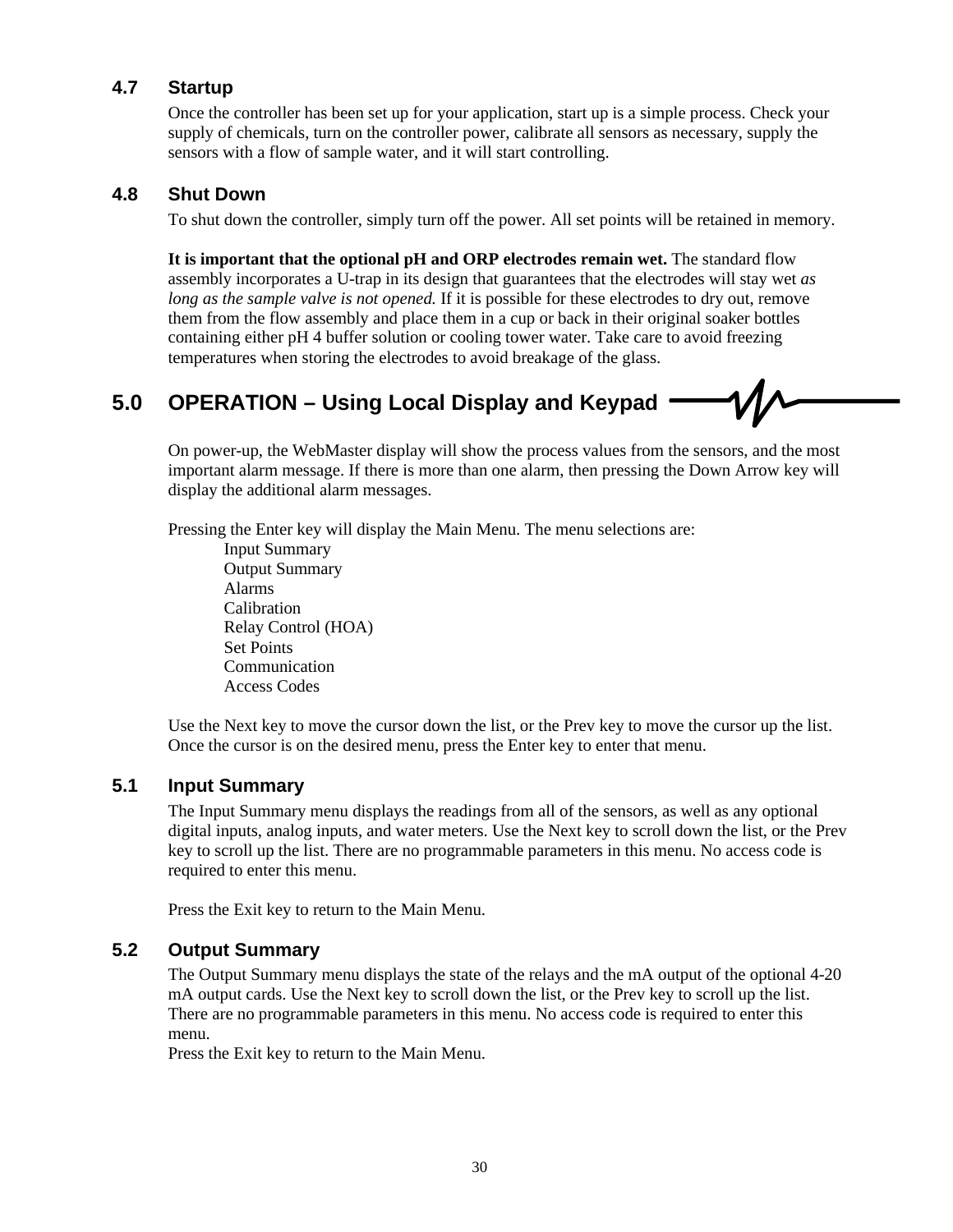# **5.3 Alarms**

The Alarms menu displays all alarm messages. Use the Next key to scroll down the list, or the Prev key to scroll up the list. There are no programmable parameters in this menu. No access code is required to enter this menu.

Press the Exit key to return to the Main Menu.

## **5.4 Calibration**

The Calibration menu is used to calibrate the sensor inputs, as well as any optional 4-20 mA inputs. The list of options displayed will depend upon what options are installed in your WebMaster. Not all of the menus described below will necessarily appear on your display. An access code will be required to enter this menu. Use the Arrow keys to enter the access code, then press the Enter key to continue.

The possible inputs to calibrate include:

System Conductivity System Temperature Makeup Conductivity (only if the makeup conductivity option board is installed) Makeup Temperature (only if the makeup conductivity option board is installed) pH (only if the pH option board is installed) ORP (only if the ORP option board is installed) 4-20 mA Input #1 through #8 (only if the optional 4-20 mA input card is installed)

The possible calibration choices will be displayed. Use the Next key to move the cursor down the list, or the Prev key to move the cursor up the list. Once the cursor is on the desired menu, press the Enter key to start the calibration procedure.

# *System/Makeup Conductivity Calibration – Standard Contacting Electrode*

"1 pt Process Cal – Calibrate" will be displayed. Press the Enter key to start the calibration. The reading from the system conductivity sensor will be displayed. Measure the conductivity of the system water using a hand held conductivity meter, and use the Arrow keys to enter the actual value. Press the Enter key to highlight 'CONTINUE', then press Enter again to put the new value into memory.

If the calibration correction factor is within  $+/-50\%$  of the uncalibrated conductivity, the display will say "Cal Successful". Press the Enter key to resume control of the conductivity.

If the calibration factor is outside of  $+/-50\%$  of the uncalibrated conductivity, the display will say "New value out of limits, Cal Fail". The most likely cause of this is a dirty sensor. Refer to Section 6 for cleaning instructions. If cleaning fails to cure the problem, refer to Section 7 for troubleshooting help.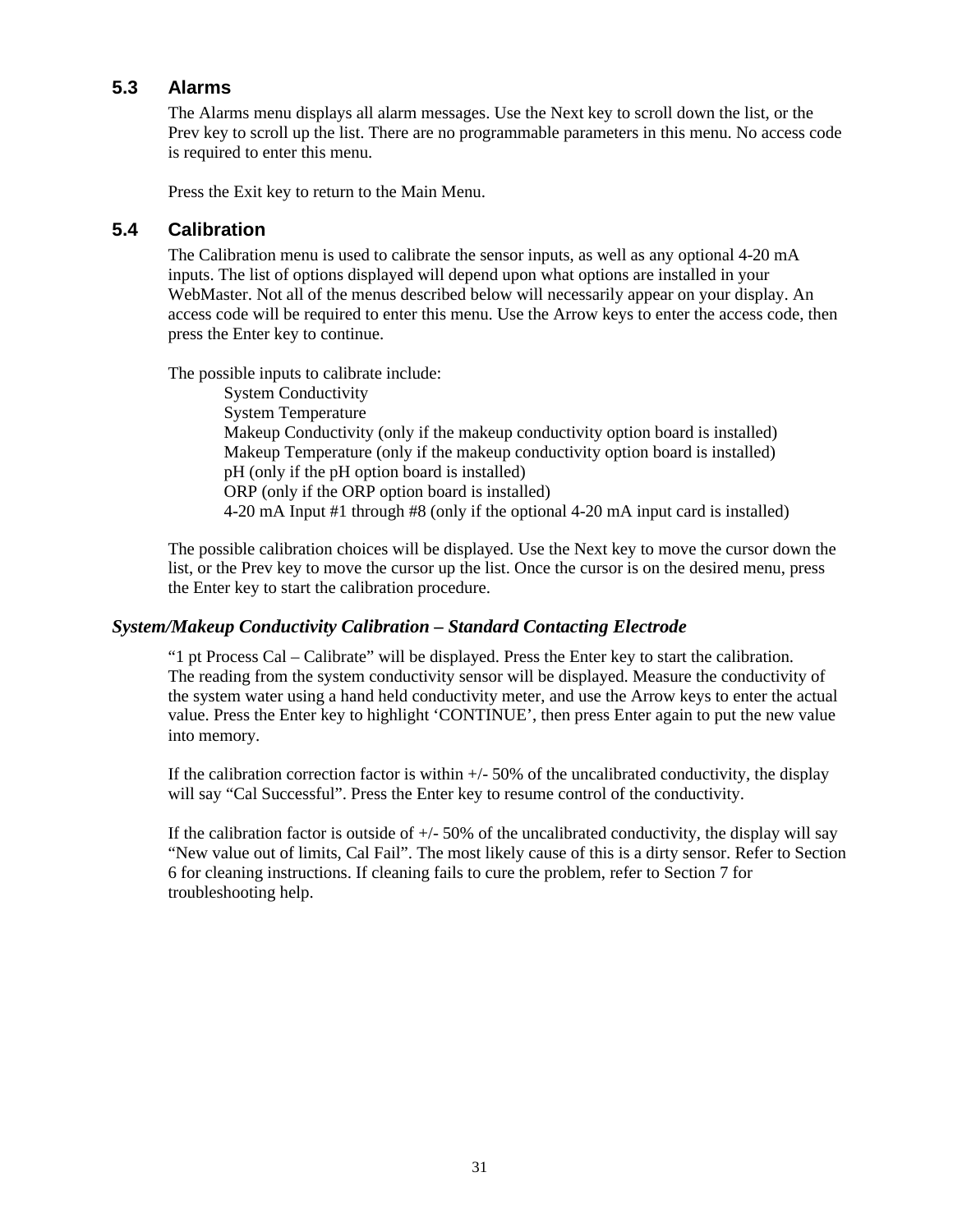#### *System/Makeup Conductivity Calibration – Electrodeless Sensor*

"1 pt Process Cal" and "Air Cal (Zero) will be displayed.

Use the Next key to move the cursor to the word "Calibrate" under the desired calibration routine. Press the Enter key to start the calibration procedure.

#### **Air Cal (Zero)**

The Air Calibration is necessary on initial start up, or when installing a new sensor, in order to set the sensor to read zero conductivity in air. This step must be done prior to the process calibration.

Place the Sensor in Air. Remove the sensor from the water and make sure that it is dry, especially in the holes. Wait for **several minutes** while the conductivity reading stabilizes. Press the Enter key to continue. If the value is within the range of calibration, it will display "Cal Successful". Press the Enter key after replacing the sensor in the water.

If not, it will display "New value out of limits, Cal Fail". Refer to Section 7 for troubleshooting.

#### **1 pt Process Cal**

The reading from the system conductivity sensor will be displayed. Measure the conductivity of the system water using a hand held conductivity meter, and use the Arrow keys to enter the actual value. Press the Enter key to highlight 'CONTINUE', then press Enter again to put the new value into memory.

If the calibration correction factor is within  $+/-50\%$  of the uncalibrated conductivity, the display will say "Cal Successful". Press the Enter key to resume control of the conductivity.

If the calibration factor is outside of  $+/-50\%$  of the uncalibrated conductivity, the display will say "New value out of limits, Cal Fail". The most likely cause of this is a dirty sensor. Refer to Section 6 for cleaning instructions. If cleaning fails to cure the problem, refer to Section 7 for troubleshooting help.

#### *System/Makeup Temperature Calibration*

The current temperature reading will be displayed. Measure the actual temperature of the system water and use the Arrow keys to enter this value. Press the Enter key to highlight 'CONTINUE', then press Enter again to put the new value into memory.

If the calibration factor is within  $+/-15$  degrees C (27 degrees F) the display will be "Cal Successful", otherwise it will be "Cal Fail".

#### *pH Calibration*

There are three calibration options that will be displayed. Use the Next key to move the cursor to the word "Calibrate" beneath the option that you want to use, then press the Enter key to start the calibration.

Most commonly used is the "2 pt Buffer Cal" where two pH standard solutions are used to calibrate the electrode. This is the most accurate, since the slope of the electrode (mV output per pH unit) is measured directly. This method uses manual temperature compensation, since the temperature sensor is contained in the system conductivity sensor, which is not placed in the buffer solution.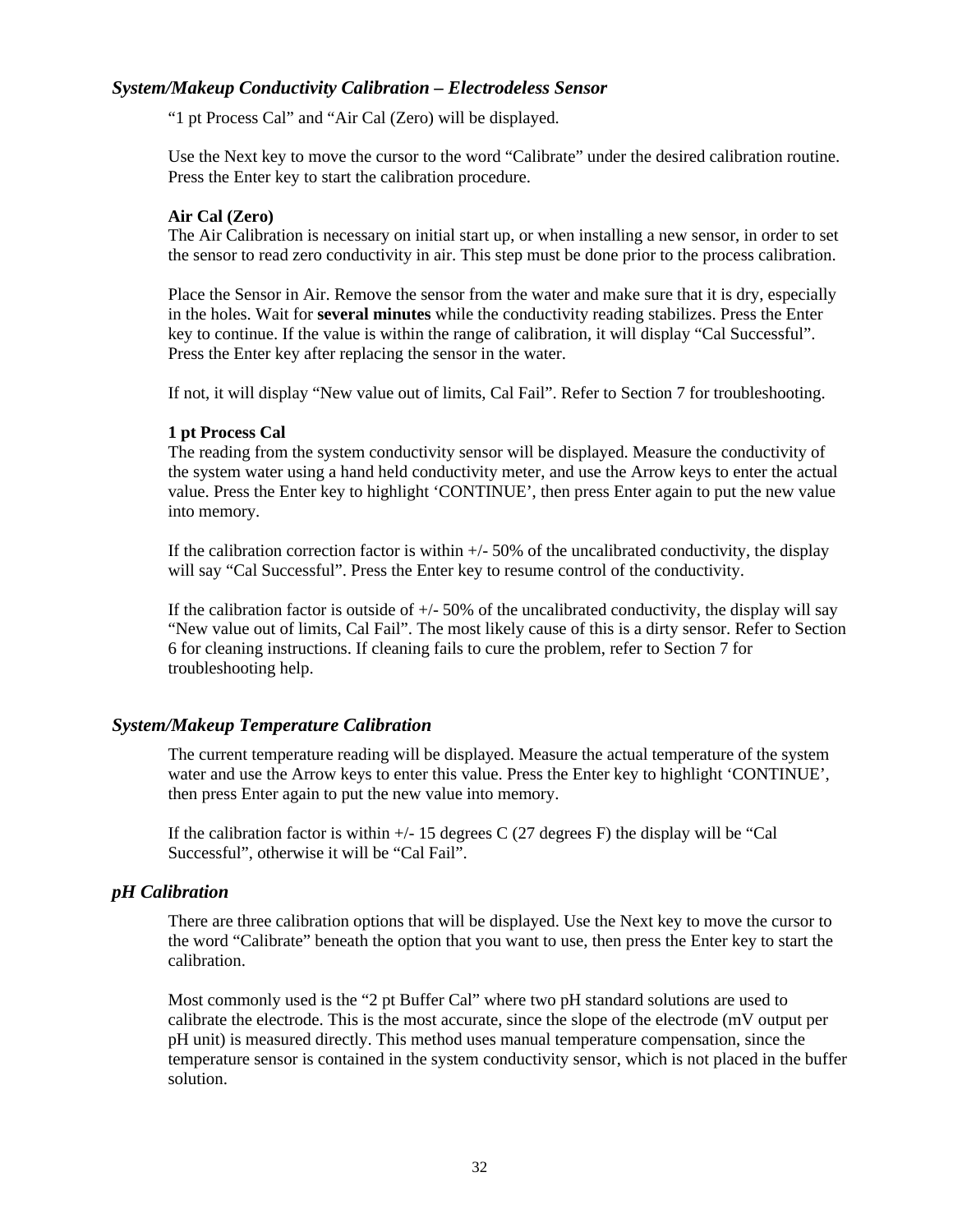The "1pt Buffer Cal" is not as accurate, since it assumes that the slope of the electrode is 59 mV/pH unit, which will only be true with a new electrode. This can be OK if the pH never varies far from the value of the standard solution used in the calibration. This method uses manual temperature compensation, since the temperature sensor is contained in the system conductivity sensor, which is not placed in the buffer solution.

The third is a "1 pt Process Cal", where the pH electrode is left in the process solution, and the pH value is entered to match that of a hand held pH meter, or litmus paper. It also assumes a perfect slope. Automatic temperature compensation is used, since the pH electrode is installed in the system water with the conductivity sensor.

# **2 pt Buffer Cal**

Step 1 will explain that control is suspended during the calibration procedure. Press the Enter key when the cursor is on "Continue" to start the calibration. To cancel the calibration, press the Next key to move the cursor to "Cancel", then press the Enter key.

Step 2 will ask you to enter the temperature of the buffer solutions. Use the Arrow keys to change the value of the temperature, then press the Enter key to highlight 'CONTINUE', then press Enter again to put the value into memory.

Step 3 will prompt you to rinse the electrode, and place it into the first buffer solution. Press the Enter key to continue.

Step 4 will ask you to enter the value of the first buffer solution. Use the Arrow keys to change the value, then press the Enter key to highlight 'CONTINUE', then press Enter again to put the value into memory.

Step 5 will display the mV output of the electrode in the first buffer. When this reading is stable, press the Enter key to continue.

Step 6 will prompt you to rinse the electrode and place it in the second buffer. Press the Enter key to continue.

Step 7 will ask you to enter the value of the second buffer. Use the Arrow keys to change the value, then press the Enter key to highlight 'CONTINUE', then press Enter again to put the value into memory.

Step 8 will display the mV output of the pH electrode in the second buffer. When the reading is stable, press the Enter key to continue.

At the end of the calibration, the display will tell you if the calibration was successful or if the calibration failed. If successful, press the Enter key after the electrode has been replaced into the sample stream to resume control. If failed, refer to Section 7 for troubleshooting help. The calculated slope being more than 80% different from theoretical causes a calibration failure, or by the pH 7 mV offset being more than 60 mV.

### **1 pt Buffer Cal**

Step 1 will explain that control is suspended during the calibration procedure. Press the Enter key when the cursor is on "Continue" to start the calibration. To cancel the calibration, press the Next key to move the cursor to "Cancel", then press the Enter key.

Step 2 will ask you to enter the temperature of the buffer solution. Use the Arrow keys to change the value of the temperature, then press the Enter key to continue.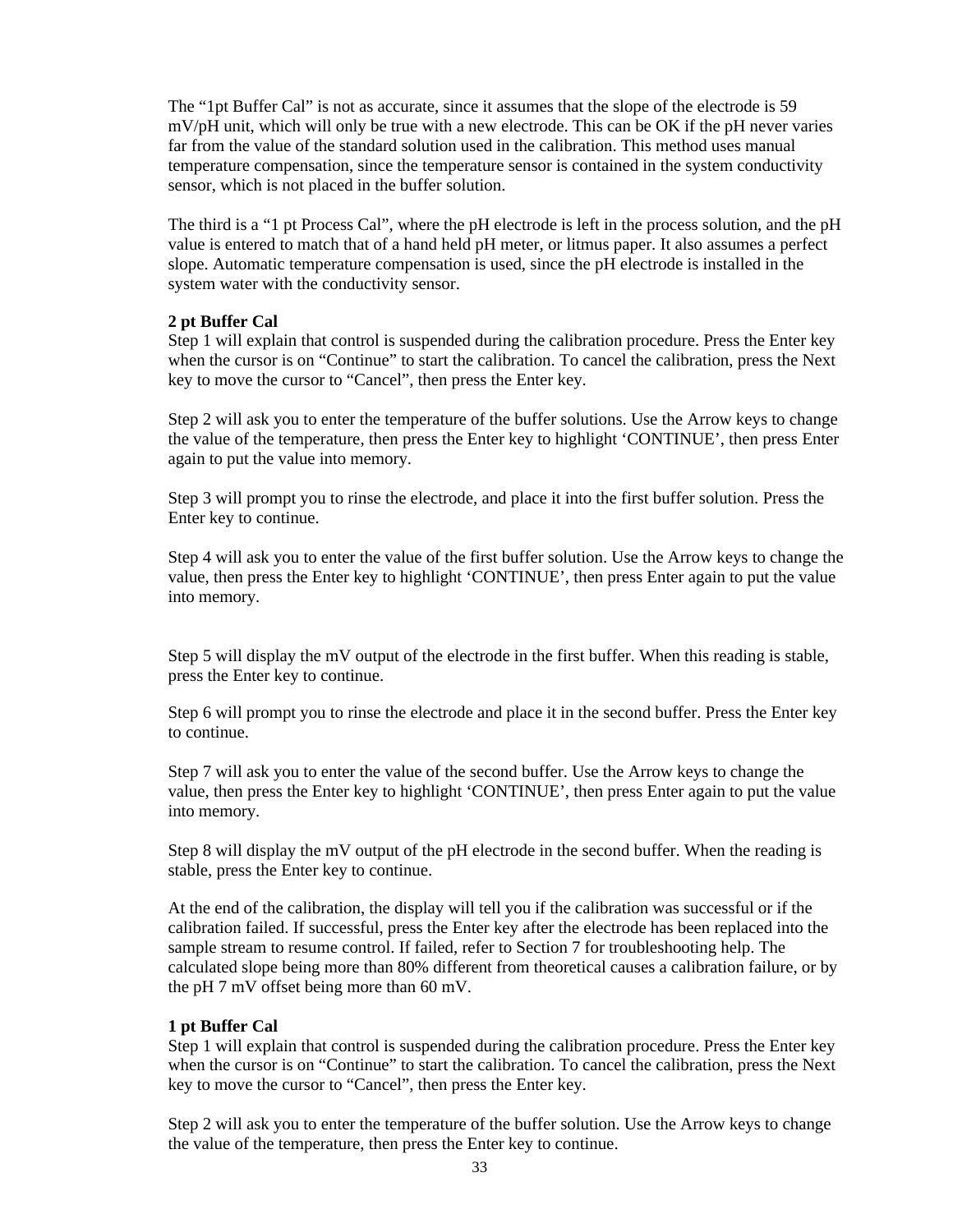Step 3 will prompt you to rinse the electrode, and place it into the buffer solution. Press the Enter key to continue.

Step 4 will ask you to enter the value of the buffer solution. Use the Arrow keys to change the value, then press the Enter key to continue.

Step 5 will display the mV output of the electrode in the buffer. When this reading is stable, press the Enter key to continue.

At the end of the calibration, the display will tell you if the calibration was successful or if the calibration failed. If successful, press the Enter key after the electrode has been replaced into the sample stream to resume control. If failed, refer to Section 7 for troubleshooting help. The calculated slope being more than 80% different from theoretical causes a calibration failure, or by the pH 7 mV offset being more than 60 mV.

#### **1 pt Process Cal**

Step 1 will display the current pH reading of the system water. Below that, use the Arrow keys to fill in the new value, then press the Enter key to continue.

At the end of the calibration, the display will tell you if the calibration was successful or if the calibration failed. If successful, press the Enter key after the electrode has been replaced into the sample stream to resume control. If failed, refer to Section 7 for troubleshooting help. The calculated slope being more than 80% different from theoretical causes a calibration failure, or by the pH 7 mV offset being more than 60 mV.

# *ORP Calibration*

#### **2 pt Buffer Cal**

Step 1 will explain that control is suspended during the calibration procedure. Press the Enter key when the cursor is on "Continue" to start the calibration. To cancel the calibration, press the Next key to move the cursor to "Cancel", then press the Enter key.

Step 2 will prompt you to rinse the electrode, and place it into the first buffer solution. Press the Enter key to continue.

Step 3 will ask you to enter the value of the first buffer solution. Use the Arrow keys to change the value, then press the Enter key to highlight 'CONTINUE', then press Enter again to put the value into memory.

Step 4 will display the mV output of the electrode in the first buffer. When this reading is stable, press the Enter key to continue.

Step 5 will prompt you to rinse the electrode and place it in the second buffer. Press the Enter key to continue.

Step 6 will ask you to enter the value of the second buffer. Use the Arrow keys to change the value, then press the Enter key to highlight 'CONTINUE', then press Enter again to put the value into memory.

Step 7 will display the mV output of the pH electrode in the second buffer. When the reading is stable, press the Enter key to continue.

At the end of the calibration, the display will tell you if the calibration was successful or if the calibration failed. If successful, press the Enter key after the electrode has been replaced into the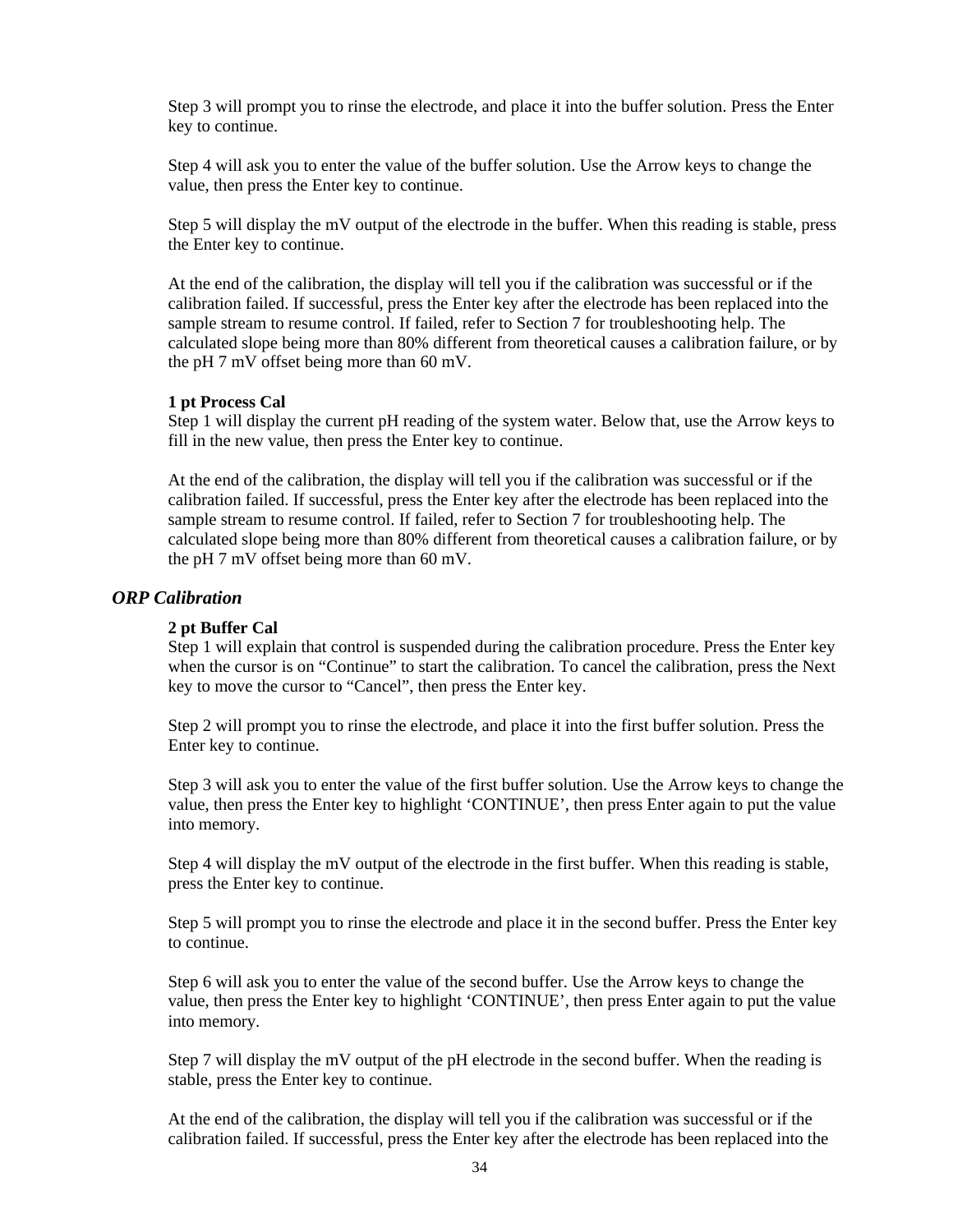sample stream to resume control. If failed, refer to Section 7 for troubleshooting help. A calibration will fail if the offset calculated is more than 200 mV, or if the slope calculated is outside of 0.5-1.5.

# **1 pt Buffer Cal**

Step 1 will explain that control is suspended during the calibration procedure. Press the Enter key when the cursor is on "Continue" to start the calibration. To cancel the calibration, press the Next key to move the cursor to "Cancel", then press the Enter key.

Step 2 will prompt you to rinse the electrode, and place it into the buffer solution. Press the Enter key to continue.

Step 3 will ask you to enter the value of the buffer solution. Use the Arrow keys to change the value, then press the Enter key to highlight 'CONTINUE', then press Enter again to put the value into memory.

Step 4 will display the mV output of the electrode in the buffer. When this reading is stable, press the Enter key to continue.

At the end of the calibration, the display will tell you if the calibration was successful or if the calibration failed. If successful, press the Enter key after the electrode has been replaced into the sample stream to resume control. If failed, refer to Section 7 for troubleshooting help. A calibration will fail if the offset calculated is more than 200 mV, or if the slope calculated is outside of 0.5-1.5.

# **1 pt Process Cal**

Step 1 will display the current pH reading of the system water. Below that, use the Arrow keys to fill in the new value, then press the Enter key to highlight 'CONTINUE', then press Enter again to put the value into memory.

At the end of the calibration, the display will tell you if the calibration was successful or if the calibration failed. If successful, press the Enter key after the electrode has been replaced into the sample stream to resume control. If failed, refer to Section 7 for troubleshooting help. A failed calibration is caused by an offset from the uncalibrated reading of more than 200 mV.

# *4-20 mA Input 1-8 Calibration*

### **Calibrate 4 mA**

Following the instructions for your 4-20 mA transmitter, supply the WebMaster controller with a 4 mA signal from the transmitter. You should verify that the transmitter is accurate by measuring the output with an ammeter. You can read the present value of the mA signal as measured by the controller on the top line of the display. If the value is not exactly 4 mA, press the Enter key when the cursor is on "Calibrate 4 mA". Once this is done, the controller will read the transmitter signal as exactly 4 mA.

The transmitter signal must be  $+\sqrt{2}$  mA of the expected 4 mA value, or else the calibration will fail.

### **Calibrate 20 mA**

Repeat this process, supplying the controller with a 20 mA signal from the transmitter, and press the Enter key when the cursor is on the "Calibrate 20 mA" to make the present value exactly 20 mA.

The transmitter signal must be  $+\sqrt{2}$  mA of the expected 20 mA value, or else the calibration will fail.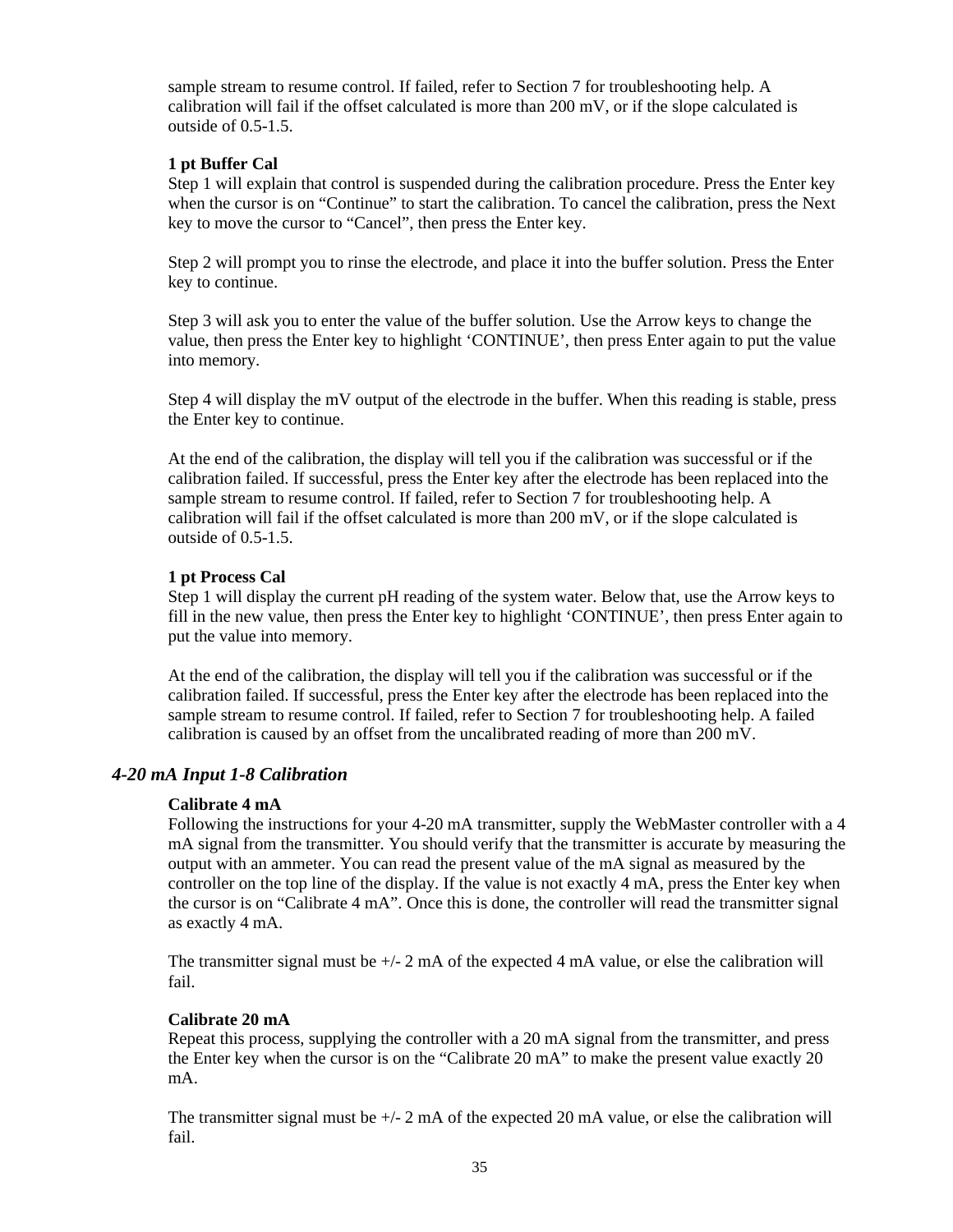# **5.5 Relay Control (HOA)**

This menu will present you with a list of each relay. To the right of the name of the relay will be an indication of the current state of the relay (OFF, or ON). To the right of this, the display will show either the time that the relay has been on, counting up (if the relay is responding to set point, and the time for the relay to shut off is unknown) or the time that has left to be on, counting down (if the relay has been activated by a timer, and the controller knows when it will shut off). Below the name of the relay will be the words "HAND" "OFF" and "AUTO", each with a radio button to the left of the word. Use the Next key to move the cursor to the line containing the radio buttons. Use the Left Arrow and Right Arrow keys to move the cursor to the desired relay mode. Press the Enter key to change the mode of the relay.

If the relay is in the AUTO mode, then it will respond to the set points or other programmed parameters. This is the normal mode for the relay to be in.

If the relay is in the OFF mode, then the relay will be open regardless of whether the programming of the controller dictates that the relay should be ON or OFF. IF THE POWER TO THE CONTROLLER IS CYCLED OFF AND BACK ON, THE RELAY WILL REVERT BACK TO AUTO MODE.

If the relay is in the HAND mode, then the relay will be closed regardless of whether the programming of the controller dictates that the relay should be ON or OFF. If a Hand Time Limit has been programmed in the controller, the relay will shut off after this time has elapsed, and the mode will revert back to AUTO.

# **5.6 Set Points**

This menu is used to adjust any of the control set points for the relays that are simple entries of numbers. Any configuration of feed control modes (for example, bleed and feed versus feed based on makeup volume) or biocide cycles (for example, changing from daily to weekly adds), etc. may NOT be changed using the keypad. These types of changes require a computer to accomplish.

Pressing the Enter key with Set Points highlighted will bring you to this display:

SET POINTS Bleed Set Points Feed Set Points Biocide 1 Set Points Biocide 2 Set Points Dispersant Set Point pH Set Points ORP Set Points

Pressing Next moves the highlight down the list, while Prev moves the opposite direction. Press Enter to go into the highlighted menu. Press Exit to return to the Main Menu.

### *Bleed Set Points*

**Set Point xxxxx** (if Bleed based on system conductivity or 4-20 mA input) Use the arrow keys to change the conductivity (or ppm) value at which you want the bleed valve to open. Any value between 0 and 10,000 is acceptable (if based on conductivity). If the control mode is based on a 4-20 mA input, then the set point value is limited to the range of the 4-20 mA input. Press Enter to accept the changes.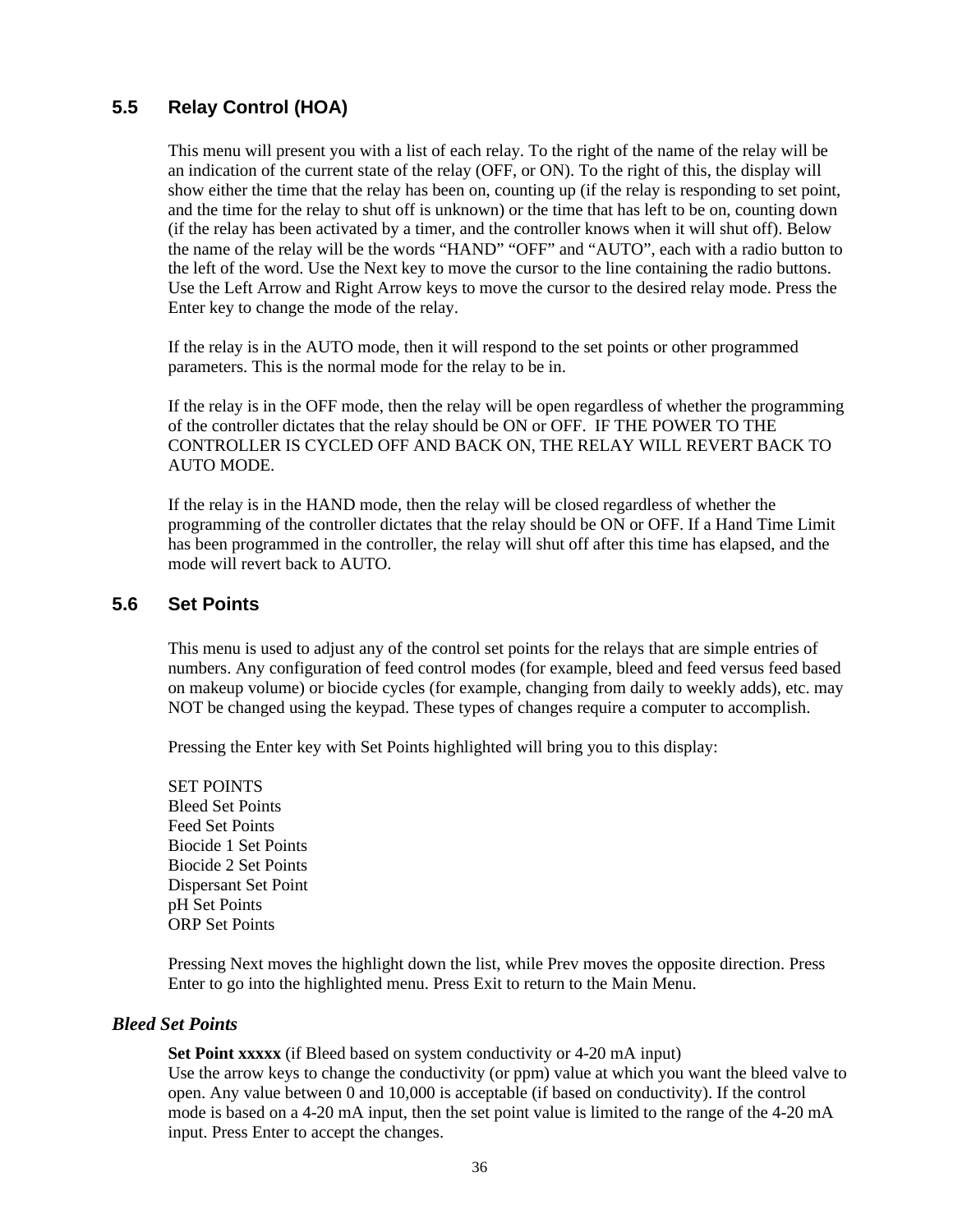#### **Cycles Set Pt xx.xx** (if Bleed based on cycles, 1 source)

Use the arrow keys to change the desired set point cycles of concentration.. Any value between 1 and 50 is acceptable. Press Enter to accept the new value.

#### **Dead Band xxxxx** (if Bleed based on system conductivity or 4-20 mA input)

Use the arrow keys to change the conductivity (or ppm) value away from the set point at which the bleed valve will close. For example, if you are forcing the conductivity lower, your set point is 2000 μS/cm, and your dead band is 100 μS/cm, then the bleed valve will open at 2001 and close at 1900 μS/cm. The purpose of the dead band is to prevent rapid cycling of the relay open and closed, which can shorten its life. The dead band should be set for the lowest value that still prevents the relay from chattering. Press Enter to accept the new value.

#### **Cycle Dead Bnd xx.xx** (if Bleed based on cycles, 1 source)

Use the arrow keys to change the cycles of concentration value away from the set point at which the bleed valve will close. Press Enter to accept the new value.

For example, if your set point is 6.00 cycles, and your dead band is 0.10 cycles, then the bleed valve will open at 6.01 cycles and close at 5.90 cycles. The purpose of the dead band is to prevent rapid chattering of the relay open and closed, which can shorten its life. The dead band should be set for the lowest value that still prevents the relay from chattering.

#### **Retention Time xx:xx** (if Bleed based on cycles, 1, 2 or 3 sources)

Use the arrow keys to change the hours and minutes it takes for one makeup water source to replace the previous water (under normal loading conditions). The controller will not change set points immediately upon detecting a new water source. It will use the programmed retention time to gradually transition from one set point to the other. Press Enter to accept the new value.

**S1 Cycle Set P xx.xx** (if Bleed based on cycles, 2 or 3 sources)

Use the arrow keys to change the desired set point cycles of concentration if the makeup water source is Source 1. Repeat for each makeup water source. Any value between 1 and 50 is acceptable. Press Enter to accept the new value.

**S2 Cycle Set P xx.xx** (if Bleed based on cycles, 2 or 3 sources) Same as above, for the Source 2 makeup water.

**S3 Cycle Set P xx.xx** (if Bleed based on cycles, 3 sources) Same as above, for the Source 3 makeup water.

#### **S1 Cycle Dd Bd xx.xx** (if Bleed based on cycles, 2 or 3 sources)

Use the arrow keys to change the cycles of concentration value away from the set point at which the bleed valve will close. Press Enter to accept the new value.

For example, if your set point is 6.00 cycles, and your dead band is 0.10 cycles, then the bleed valve will open at 6.01 cycles and close at 5.90 cycles. The purpose of the dead band is to prevent rapid chattering of the relay open and closed, which can shorten its life. The dead band should be set for the lowest value that still prevents the relay from chattering.

**S2 Cycle Dd Bd xx.xx** (if Bleed based on cycles, 2 or 3 sources) Same as above, for the Source 2 makeup water.

**S3 Cycle Dd Bd xx.xx** (if Bleed based on cycles, 3 sources) Same as above, for the Source 3 makeup water.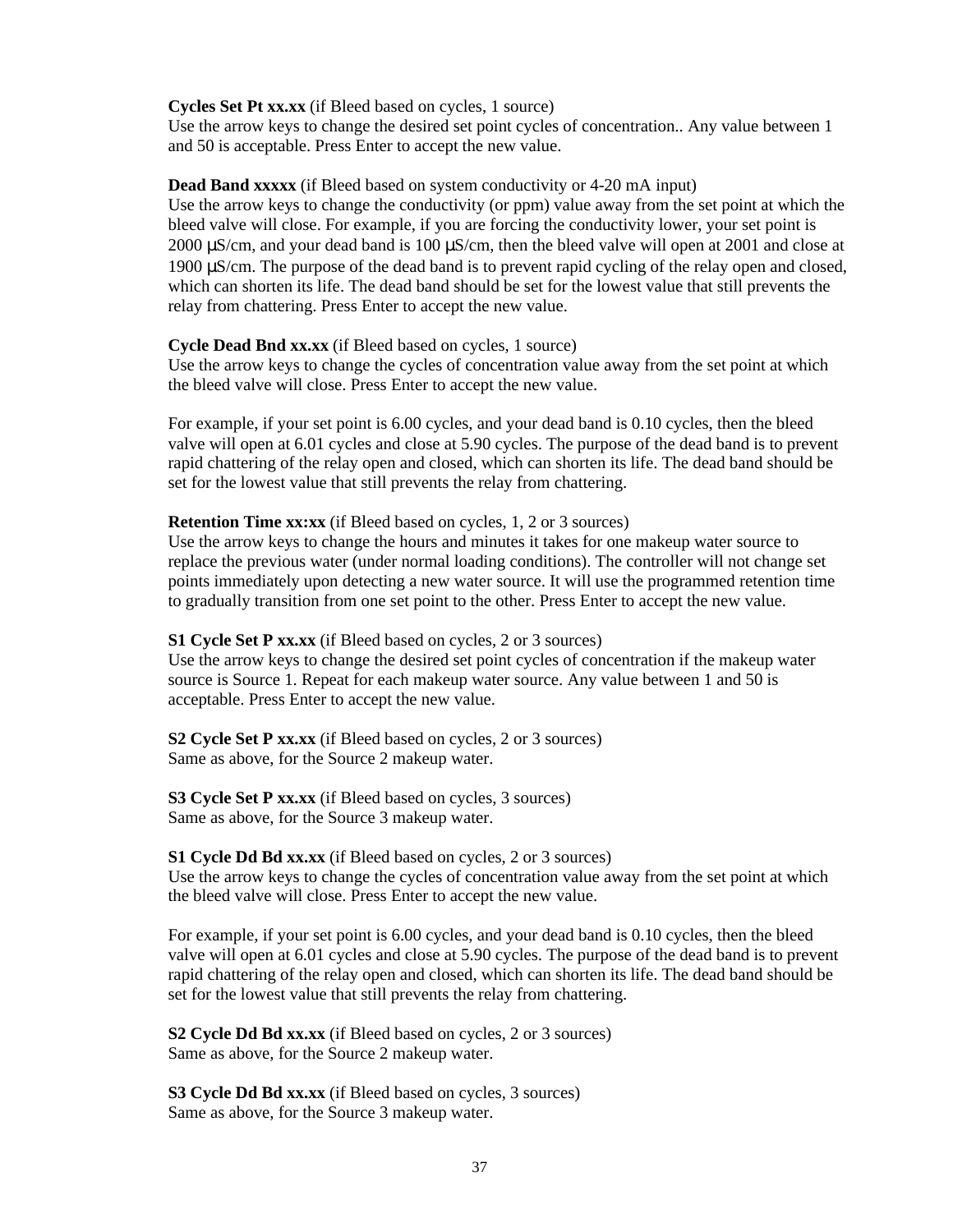**S1 Cycle L Alm xx.xx** (if Bleed based on cycles, 2 or 3 sources) Use the arrow keys to change the cycles of concentration for each Source below which you want to activate a low alarm. Press Enter to accept the new value.

**S2 Cycle L Alm xx.xx** (if Bleed based on cycles, 2 or 3 sources) Same as above, for the Source 2 makeup water.

**S3 Cycle L Alm xx.xx** (if Bleed based on cycles, 3 sources) Same as above, for the Source 3 makeup water.

**S1 Cycle H Alm xx.xx** (if Bleed based on cycles, 2 or 3 sources) Use the arrow keys to change the cycles of concentration for each Source above which you want to activate a high alarm. Press Enter to accept the new value.

**S2 Cycle H Alm xx.xx** (if Bleed based on cycles, 2 or 3 sources) Same as above, for the Source 2 makeup water.

**S3 Cycle H Alm xx.xx** (if Bleed based on cycles, 3 sources) Same as above, for the Source 3 makeup water.

**Makeup Cond xxxxx** (if Bleed based on cycles, 1 source, no makeup board present) Use the arrow keys to change the manually entered value for the makeup conductivity. Any value between 0 and 10,000 is acceptable. Press Enter to accept the new value.

#### **Source 1 Cond Range**

**xxxxx TO xxxxx** (if Bleed based on cycles, 2 or 3 sources)

Use the arrow keys to change the range of conductivity (or ppm) values that the controller will use to identify the makeup water source. For example, if the water from this source is typically 275 μS/cm, set the range at 200 to 350 μS/cm. **Source 1 must be the lowest conductivity range, Source 2 the next highest, and Source 3 the highest conductivity.** The controller automatically enters the conductivity value of the next range to prevent overlapping ranges, or gaps between the ranges. Press Enter to accept the new values.

#### **Source 2 Cond Range**

**xxxxx TO xxxxx** (if Bleed based on cycles, 2 or 3 sources) Same as above, for Source 2 makeup water.

#### **Source 3 Cond Range**

**xxxxx TO xxxxx** (if Bleed based on cycles, 3 sources) Same as above, for Source 3 makeup water.

#### **Bleed On-Time xxxx** (if Bleed time based on makeup volume)

Use the arrow keys to change the number of minutes that the bleed valve should be open after a given volume of makeup water has entered the system. Any value between 1 and 1440 minutes is acceptable. Press Enter to accept the new value.

#### **Bleed Volume xxxxx** (if Bleed volume based on makeup volume)

Use the arrow keys to change the volume of water that the bleed valve should let out of the system after a given volume of makeup water has entered the system. Any value between 1 and 10,000 is acceptable. Press Enter to accept the new value.

**Makeup Volume xxxxx** (if Bleed time based on makeup volume)

Use the arrow keys to change the volume of makeup water that needs to enter the system before triggering the bleed valve to open. Any value between 1 and 10,000 is acceptable.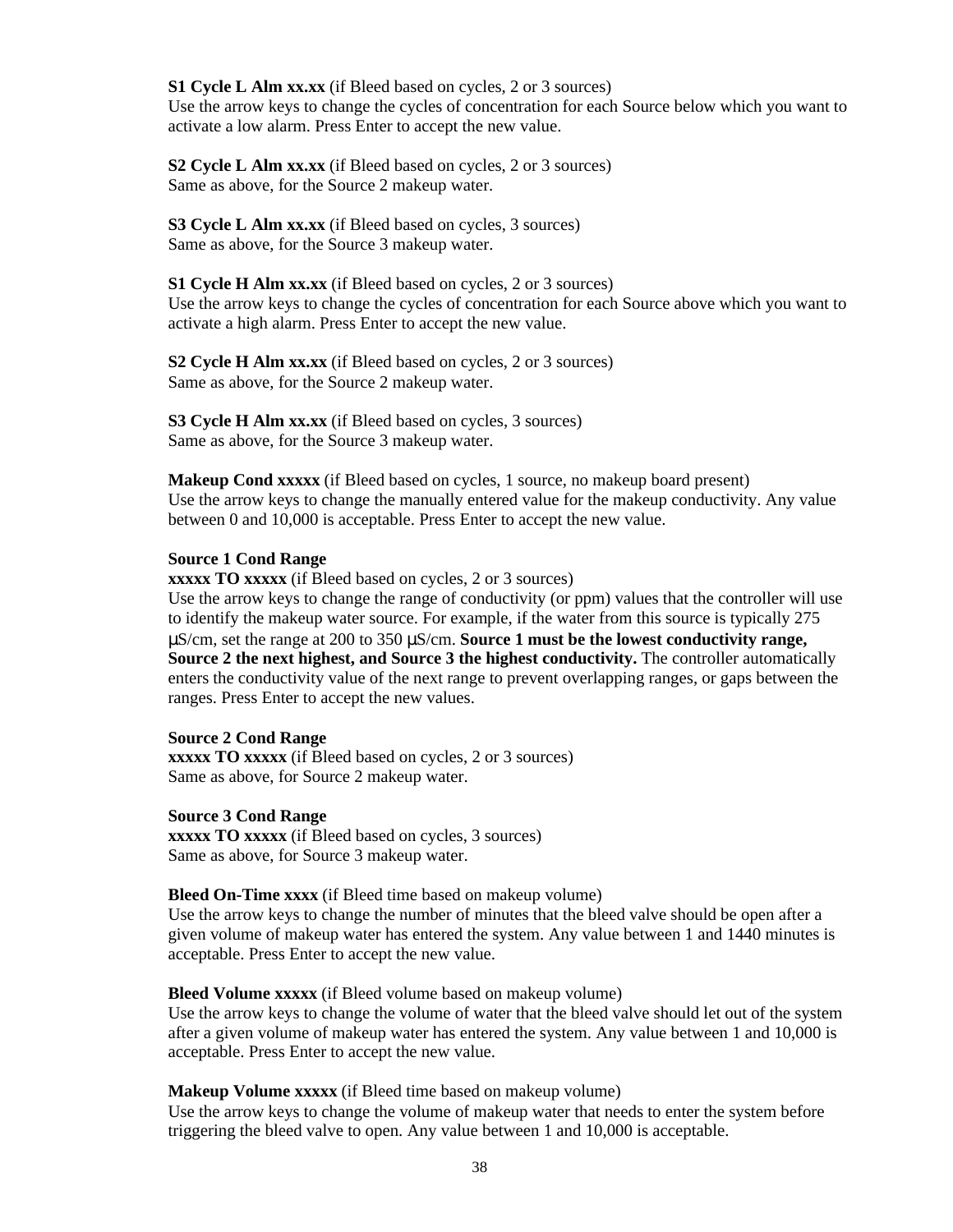### **Bleed Time Lim xxxx**

Use the arrow keys to change the maximum amount of time that the bleed valve can be continuously open before the controller shuts the valve and activates a Bleed Time Limit alarm. Press the Enter key to accept the new value. The Time Limit is intended to prevent the bleed valve from turning over the whole system if the conductivity input fails in such a way that it will never close the valve. For example, the conductivity may be stuck at a value above the set point, and can't respond to changes in conductivity.

Note that the bleed valve will not open again until someone resets the timer!

It will take some experience to find out what the normal bleed time will be. If the valve cycles open and closed under worst case loading conditions in 30 minutes, you may want to set the Bleed Time Limit at 60 minutes.

### **Hand Time Limit xxxx**

Use the arrow keys to change the maximum number of minutes that the Bleed output can be activated in the Hand mode. Any value between 0 and 1440 is acceptable. A value of 0 means the output can be left on indefinitely. Press Enter to accept the new value.

### **Spike StPt (mV) xxxx**

This menu only appears if the ORP control mode is Direct ORP sensor with Spike. The Spike Set Point is a higher than normal ORP set point that is triggered by a time of day setting. Use the arrow keys to change the ORP value at which the relay will close in order to correct the ORP during the spike time of day. The time of day that the spike occurs and the amount of time that the higher ORP value is maintained must be programmed using a computer.

### *Feed Set Points*

#### **% of Bld to Feed xxx** (if Feed as % of Bleed)

Use the arrow keys to change the percentage of the bleed time that you want the feed output to be on. For example, if you are feeding after bleed, and the bleed valve is open for 10 minutes, and the Feed Time is 50%, then the Feed relay will be activated for 5 minutes.

If you are feeding based on Multiple Sources, this menu will appear once for each makeup water source.

### **Time Period xxxx** (if Feed as % of time)

Use the arrow keys to change the time period you want to use. The time period effects how often the inhibitor feed occurs, and in conjunction with the % of period to feed, effects how long the pump will run. Any value between 1 and 1440 minutes is acceptable. Press Enter to accept the new value.

#### **% of Per to feed xxx** (if Feed as % of time)

Use the arrow keys to change the percentage of the time period that you want the feed pump to run. Any value between 0.1 and 100% is acceptable. Press Enter to accept the new value.

For example, if you are doing feed based on % time, and the time period is 60 minutes, and the % of period to feed is 10%, then out of every 60 minutes the feed pump will run for 6 minutes.

If you are feeding based on Multiple Sources, this menu will appear once for each makeup water source.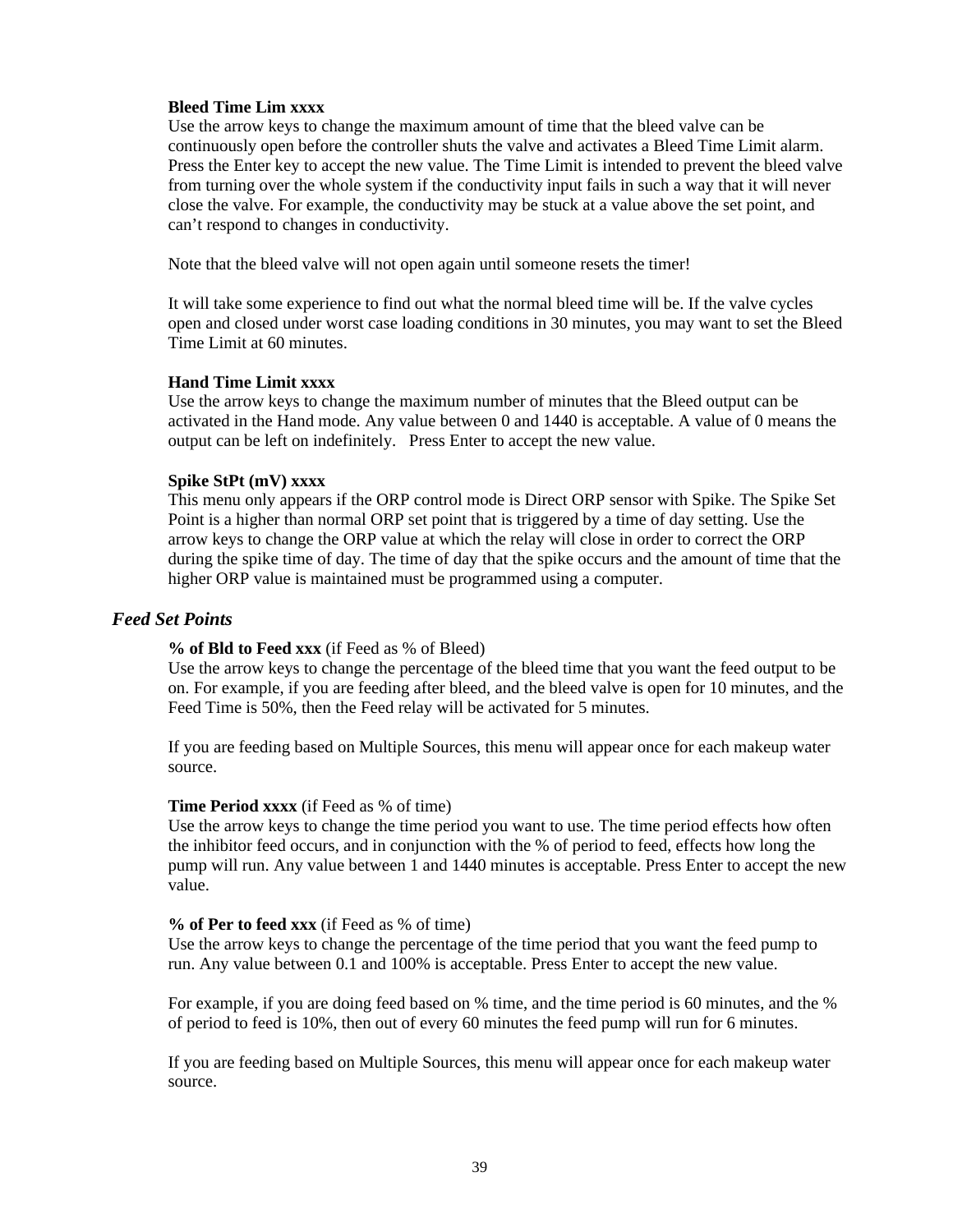#### **Makeup Volume xxxxx** (if Feed on makeup volume)

Use the arrow keys to change the volume of makeup water that needs to enter the system in order to trigger the inhibitor feed. Any value between 1 and 10,000 is acceptable. Press Enter to accept the new value.

#### **Time on / Vol xxxx:xx** (if Feed on makeup volume)

Use the arrow keys to change the amount of time for the inhibitor feed pump to run, once the previously specified volume of makeup water has entered the system. Any value between 1 and 1440 minutes is acceptable. Press Enter to accept the new value.

If you are feeding based on Multiple Sources, this menu will appear once for each makeup water source.

#### **Set Point xxxx** (if Feed based on 4-20 mA input)

Use the arrow keys to change the value at which you want the feed relay to close. When the control mode is based on a 4-20 mA input, the set point value is limited to the range of the 4-20 mA input. Press Enter to accept the new value.

If you are feeding based on Multiple Sources, this menu will appear once for each makeup water source.

#### **Dead Band xxxx** (if Feed based on 4-20 mA input)

Use the arrow keys to change the value away from the set point at which the feed relay will close. Press Enter to accept the new value. For example, if you are forcing the inhibitor concentration higher, and your set point is 20 ppm and your dead band is 1 ppm, then the feed relay will close at 20 and open at 21 ppm. The purpose of the dead band is to prevent rapid cycling of the relay open and closed, which can shorten its life. The dead band should be set for the lowest value that still prevents the relay from chattering.

### **Source 1 Cond Range**

**xxxxx TO xxxxx** (if Feed Mode is one of the Multiple Sources types) Use the arrow keys to change the range conductivity (or ppm) values that the controller will use to identify the makeup water source. For example, if the water from this source is typically 275 μS/cm, set the range at 200 to 350 μS/cm. **Source 1 must be the lowest conductivity range, Source 2 the next highest, and Source 3 the highest conductivity.** The controller automatically

enters the conductivity value of the next range to prevent overlapping ranges, or gaps between the

# **Source 2 Cond Range**

**xxxxx TO xxxxx** (if Bleed based on cycles, 2 or 3 sources) As described above, for Source 2 makeup water.

#### **Source 3 Cond Range**

ranges.

**xxxxx TO xxxxx** (if Bleed based on cycles, 3 sources) As described above, for Source 3 makeup water.

**S1 % Bld to Fd xxx** (if Feed as % of Bleed, Multiple makeup sources) As described above in **% of Bld to Feed xxx**, for Source 1 makeup water.

**S2 % Bld to Fd xxx** (if Feed as % of Bleed, Multiple makeup sources) As described above in **% of Bld to Feed xxx**, for Source 2 makeup water.

**S3 % Bld to Fd xxx** (if Feed as % of Bleed, Multiple makeup sources - 3) As described above in **% of Bld to Feed xxx**, for Source 3 makeup water.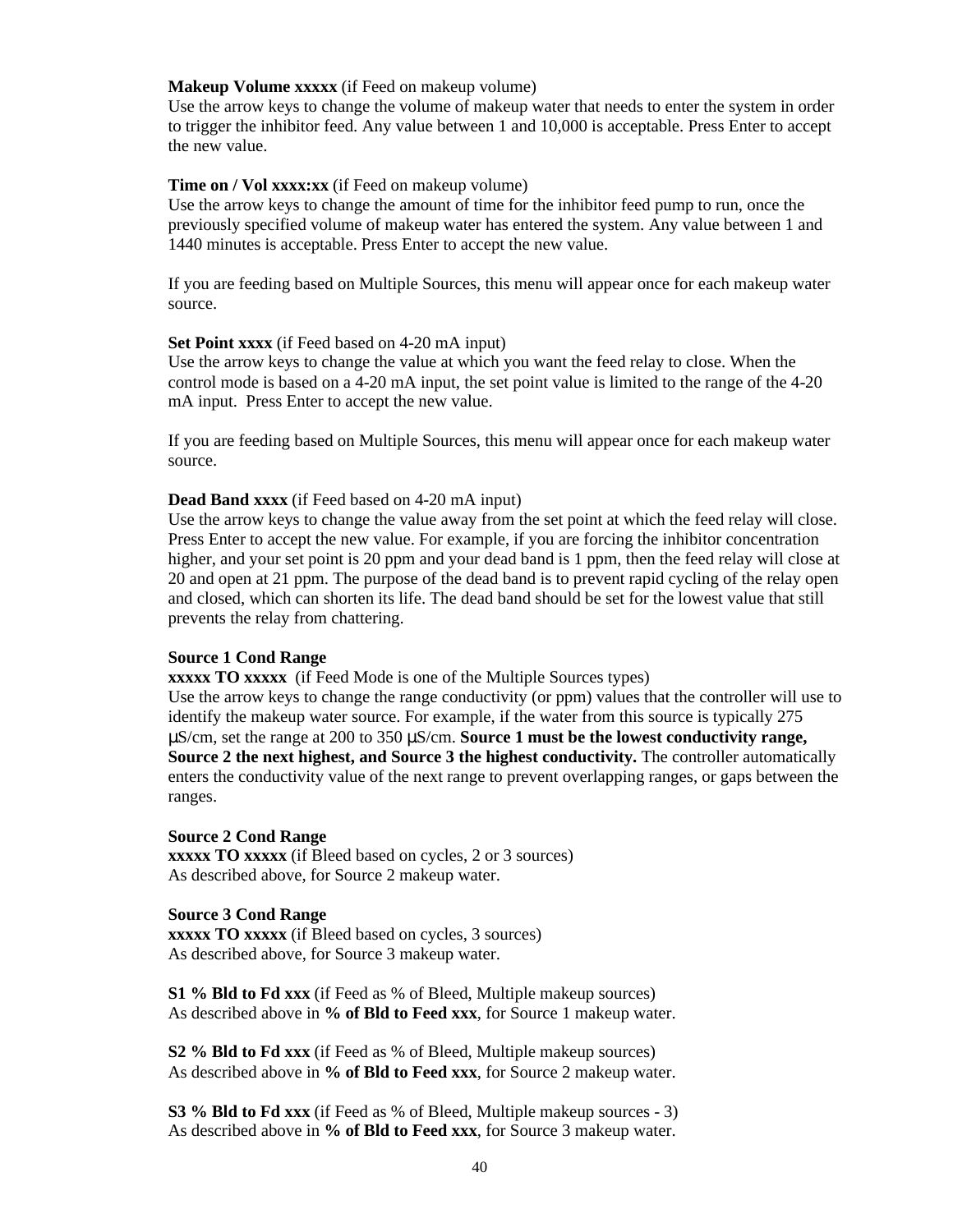**S1 % of Per to Fd xxx** (if Feed as % of Time, Multiple makeup sources) As described above in **% of Per to feed xxx** for Source 1 makeup water.

**S2 % of Per to Fd xxx** (if Feed as % of Time, Multiple makeup sources) As described above in **% of Per to feed xxx** for Source 2 makeup water.

**S3 % of Per to Fd xxx** (if Feed as % of Time, Multiple makeup sources - 3) As described above in **% of Per to feed xxx** for Source 3 makeup water.

**S1 Time/Vol xxxx:xx** (if Feed on makeup volume, multiple sources) As described above for **Time on / Vol xxxx:xx** for Source 1 makeup water.

**S2 Time/Vol xxxx:xx** (if Feed on makeup volume, multiple sources) As described above for **Time on / Vol xxxx:xx** for Source 2 makeup water.

**S3 Time/Vol xxxx:xx** (if Feed on makeup volume, multiple sources - 3) As described above for **Time on / Vol xxxx:xx** for Source 3 makeup water.

**Source 1 Set Pt xxxx** (if Feed based on 4-20 input, multiple makeup sources) As described above for **Set Point xxxx** for Source 1 makeup water.

**Source 2 Set Pt xxxx** (if Feed based on 4-20 input, multiple makeup sources) As described above for **Set Point xxxx** for Source 2 makeup water.

**Source 3 Set Pt xxxx** (if Feed based on 4-20 input, multiple makeup sources - 3) As described above for **Set Point xxxx** for Source 3 makeup water.

### **Feed Time Limit xxxx**

Use the arrow keys to change the maximum amount of time that the feed pump can be continuously running before the controller shuts off the pump and activates an Output Time Limit alarm. This is intended to prevent the pump from emptying an entire drum of chemical because of a problem elsewhere in the system. Press Enter to accept the new value.

Note that the feed pump will not run again until someone resets the timer! The time limit should be set at approximately twice the normal worst case on time.

#### **Hand Time Limit xxxx**

Use the arrow keys to change the maximum number of minutes that the Feed output can be activated in the Hand mode. Any value between 0 and 1440 is acceptable. A value of 0 means the output can be left on indefinitely. Press Enter to accept the new value.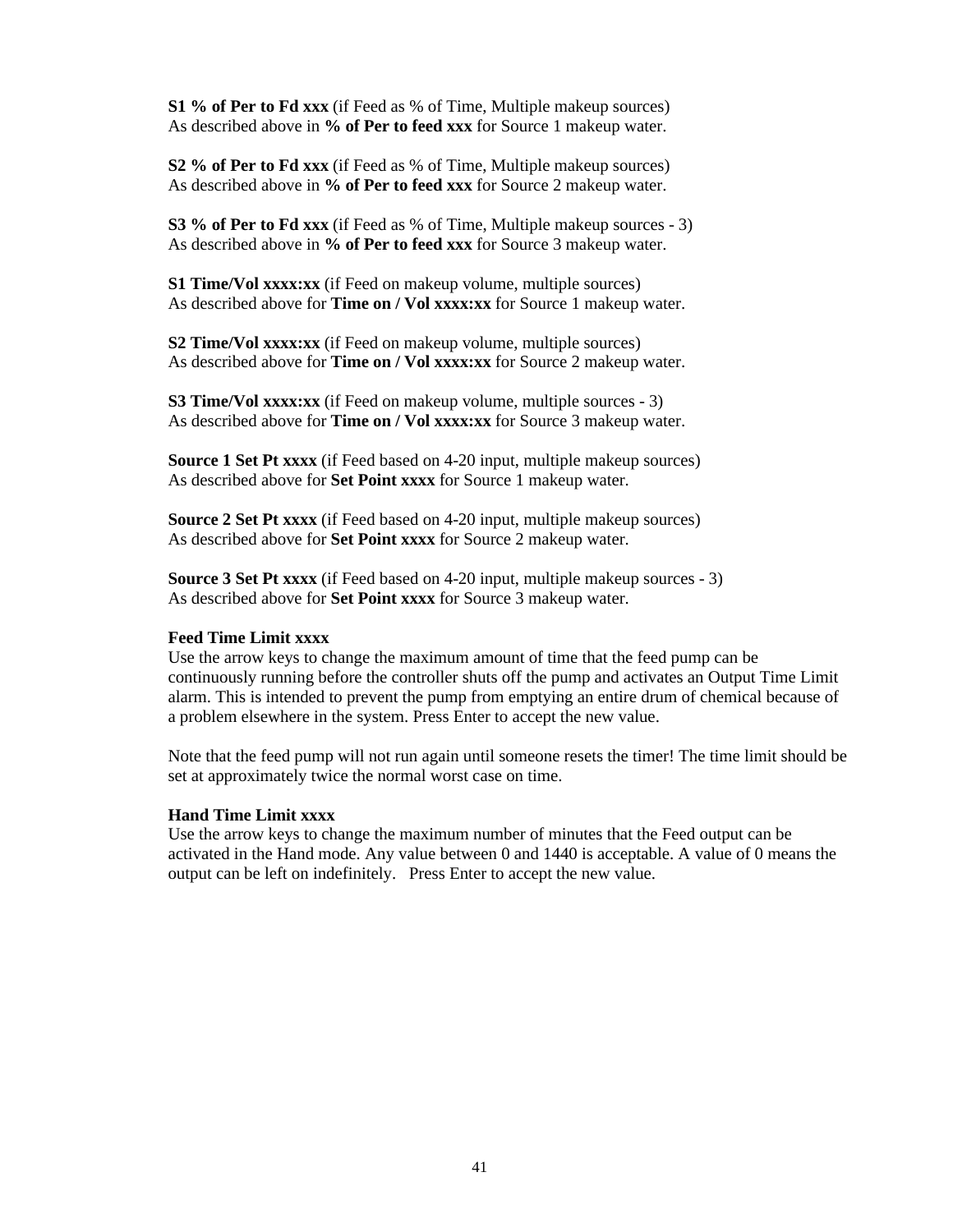# *Biocide 1 or 2 Set Points*

#### **Pump On Time**

This menu is used to change the amount of time that the biocide pump will run for each programmed event. Again, it is not possible to reschedule events using the keypad. Press Enter with Pump On Time highlighted to access the screens that show each event:

| BIO 1/2 ADDS          |       |
|-----------------------|-------|
| Event                 | AJ    |
| Time Of Day           | xx:xx |
| Pump On Time          |       |
| $(min:sec)$ $xxxx:xx$ |       |
| NEXT for next event   |       |
| PREV f. previous evnt |       |

Use the arrow keys to change the pump on time in minutes. Any value between 1 and 1440 is acceptable. Press Enter to accept the new value. Press Next to advance to the next programmed event, or Prev for the previous scheduled event.

#### **PreBleed Time xxxx** (if prebleed is time based)

Use the arrow keys to change the amount of time desired for the prebleed. Any value between 1 and 1440 minutes is acceptable. Press Enter to accept the new value.

#### **PreBleed Cond xxxxx** (if prebleed is conductivity based)

Use the arrow keys to change the conductivity value that the controller will try to achieve before feeding the biocide. Any value between 0 and 10,000 is acceptable. Press Enter to accept the new value.

### **PreBld Time Lim xxxx** (if prebleed is conductivity based)

Use the arrow keys to change the maximum amount of time for the conductivity based prebleed. If the prebleed conductivity is not achieved after bleeding the system for this amount of time, then the controller will start the biocide add. Any value between 0 and 1440 minutes is acceptable. Press Enter to accept the new value.

#### **Hand Time Limit xxxx**

Use the arrow keys to change the maximum number of minutes that the Biocide output can be activated in the Hand mode. Any value between 0 and 1440 is acceptable. A value of 0 means the output can be left on indefinitely. Press Enter to accept the new value.

### *Dispersant Set Points*

### **Pump On Time xxxx**

Use the arrow keys to change the number of minutes that the dispersant pump will run whenever it feeds product. Any value between 1 and 1440 minutes is acceptable. Press Enter to accept the new value.

#### **Hand Time Limit xxxx**

Use the arrow keys to change the maximum number of minutes that the Dispersant output can be activated in the Hand mode. Any value between 0 and 1440 is acceptable. A value of 0 means the output can be left on indefinitely. Press Enter to accept the new value.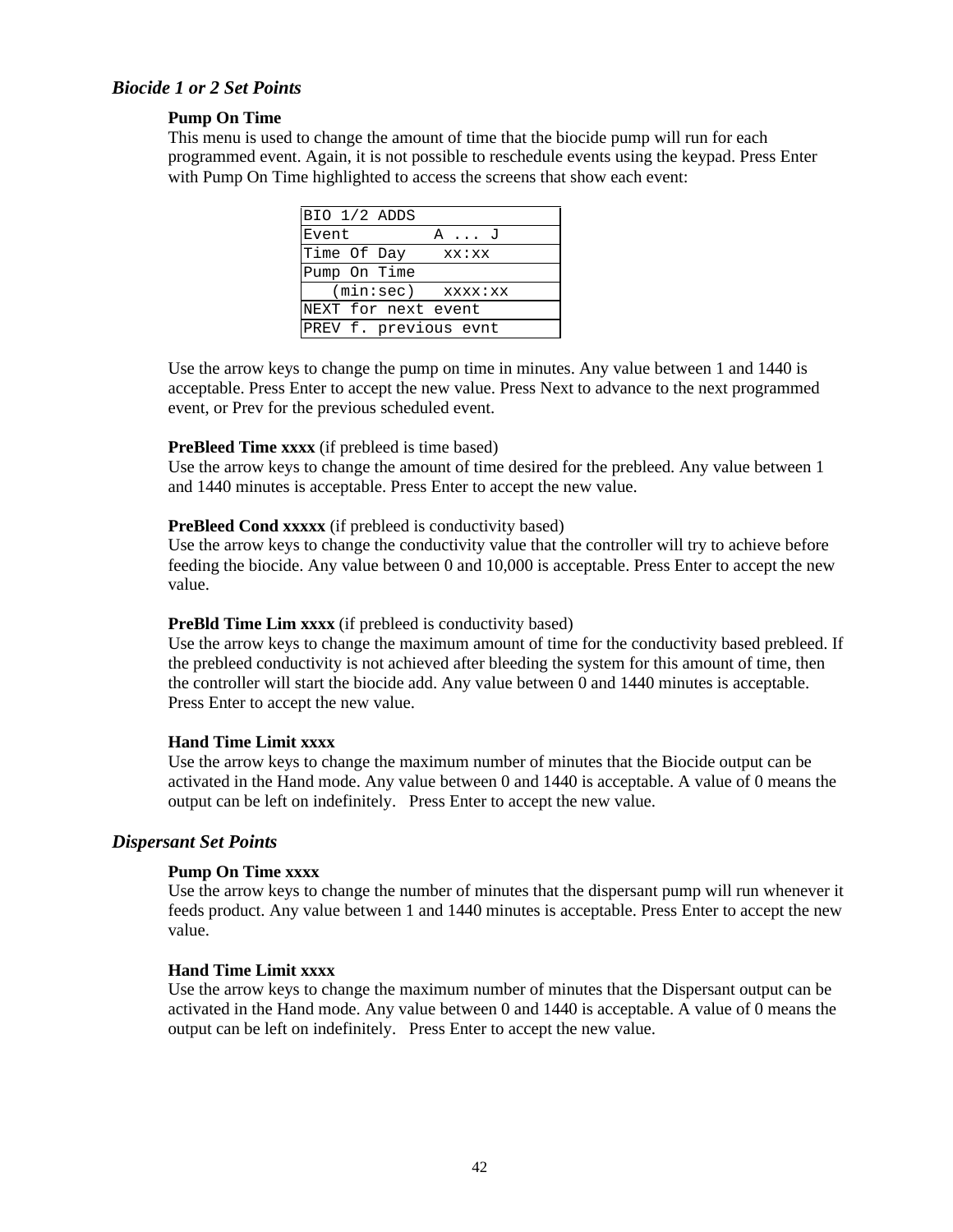# *pH Set Points*

### **Set Point xx.xx**

Use the arrow keys to change the pH value at which the pump will turn on in order to correct it. Any value between –2 and 16 is acceptable (if based on direct pH sensor). If the control mode is based on a 4-20 mA input, then the set point value is limited to the range of the 4-20 mA input. Press Enter to accept the new value.

### **Dead Band xx.xx**

Use the arrow keys to change the pH value away from the set point at which the pump will stop running. For example, if you are forcing the pH lower, your set point is 8.00, and your dead band is 0.05, then the acid pump will start at 8.01 pH and stop at 7.95 pH. The purpose of the dead band is to prevent rapid cycling of the relay open and closed, which can shorten its life. The dead band should be set for the lowest value that still prevents the relay from chattering. Press Enter to accept the new value.

### **Output Time Lim xxxx**

Use the arrow keys to change the maximum amount of time that the pH pump can be continuously running before the controller shuts off the pump and activates an Output Time Limit alarm. This is intended to prevent the pump from emptying an entire drum of chemical because of a problem somewhere in the system. Press Enter to accept the new value.

Note that the pump will not run again until someone resets the timer! The time limit should be set at approximately twice the normal worst case on time.

### **Hand Time Limit xxxx**

Use the arrow keys to change the maximum number of minutes that the pH output can be activated in the Hand mode. Any value between 0 and 1440 is acceptable. A value of 0 means the output can be left on indefinitely. Press Enter to accept the new value.

### *ORP Set Points*

#### **Set Point xxxx**

Use the arrow keys to change the ORP value at which the relay will close (to start a pump, or open a solenoid valve) in order to correct it. Any value between –1500 and 1500 is acceptable (if based on direct ORP sensor). If the control mode is based on a 4-20 mA input, then the set point value is limited to the range of the 4-20 mA input. Press Enter to accept the new value.

#### **Dead Band xxxx**

Use the arrow keys to change the ORP value away from the set point at which the pump will stop running. For example, if you are forcing the ORP higher, your set point is 400 mV, and your dead band is 10 mV, then the hypochlorite pump will start at 399 mV and stop at 405 mV. The purpose of the dead band is to prevent rapid cycling of the relay open and closed, which can shorten its life. The dead band should be set for the lowest value that still prevents the relay from chattering. Press Enter to accept the new value.

#### **Output Time Lim xxxx**

Use the arrow keys to change the maximum amount of time that the ORP pump can be continuously running before the controller shuts off the pump and activates an Output Time Limit alarm. This is intended to prevent the pump from emptying an entire drum of chemical because of a problem somewhere in the system.

Note that the pump will not run again until someone resets the timer! The time limit should be set at approximately twice the normal worst case on time.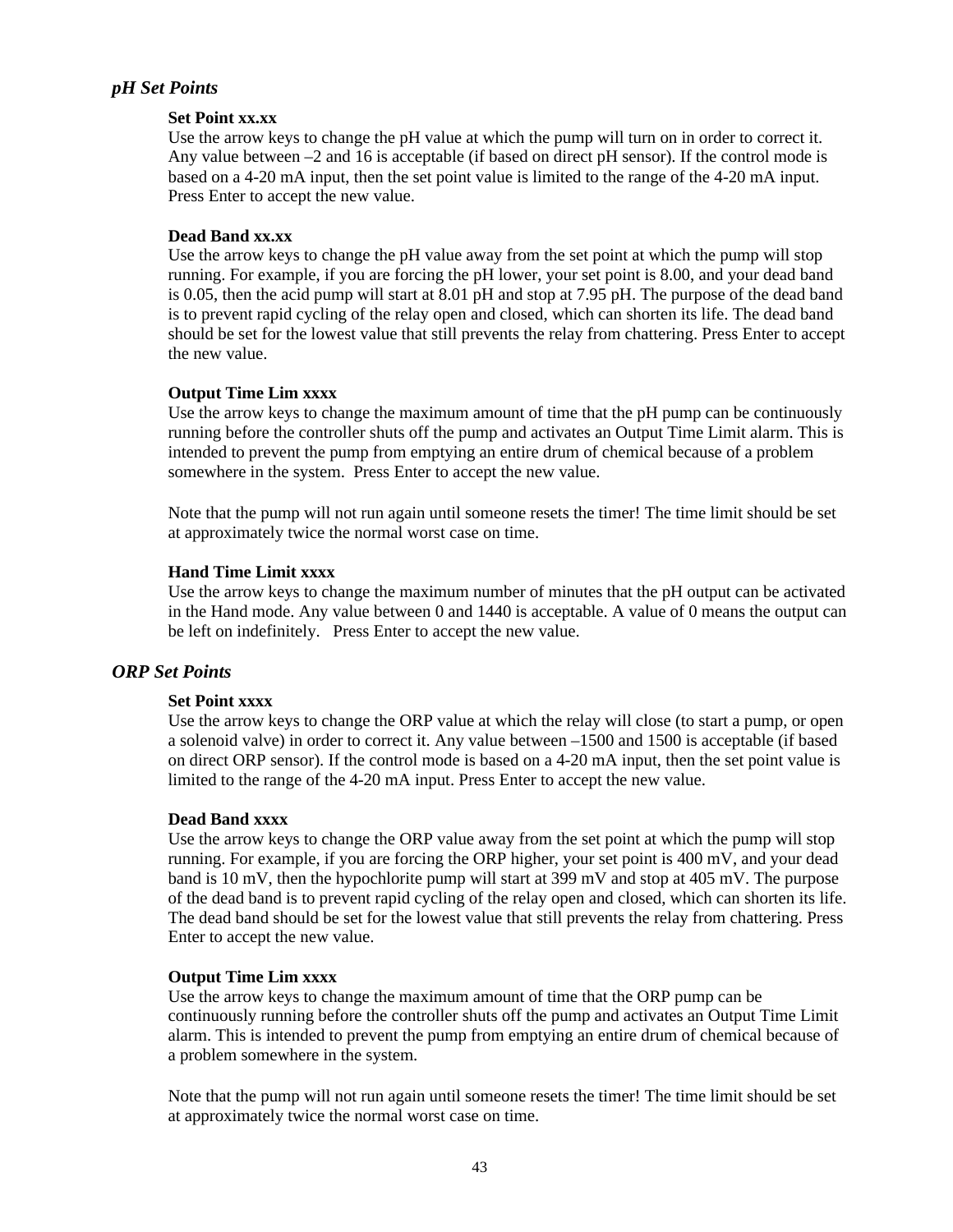### **Hand Time Limit xxxx**

Use the arrow keys to change the maximum number of minutes that the ORP output can be activated in the Hand mode. Any value between 0 and 1440 is acceptable. A value of 0 means the output can be left on indefinitely. Press Enter to accept the new value.

# **5.7 Communication**

This menu is used to enter the information required to communicate with the WebMaster using the modem option via the Internet, or using the Ethernet option. Once this information is entered, a remote PC may be used to configuring all or the set points that are unavailable with the keypad.

For Internet communications, it is also possible to do a manual test of the WebMaster's ability to use its modem to dial a local Internet Service Provider (ISP) and connect to the Internet.

The display will show a list of the various parameters. Use the Next key to move the cursor to the line below the parameter. Use the Up and Down Arrow keys to change each character to the correct number, letter, or symbol. Use the Left and Right Arrow keys to move the cursor to the next character. Press Enter once all characters have been changed to the desired values.

#### **Dial-up ISP Username**

When the controller needs to dial out and connect to the Internet Service Provider, it needs to identify itself with a user name, so that the ISP knows that it has an account. Enter the user name here.

### **Dial-up ISP Password**

Similarly, the controller needs to identify itself with a password in order to connect with the ISP. Enter the password here.

#### **Dial-up ISP Local Phone**

Enter the phone number for the controllers Internet Service Provider. This will be the phone number that it attempts to dial when getting on the Internet.

#### **Controller Phone #**

When you need to communicate with the controller, you go to the Walchem web site, link to the Webmaster access page, and a call is made from our server to the controller to wake it up. Enter the phone number for the controller, exactly as it needs to be dialed by our server in the USA. If the WebMaster is installed within the USA or Canada, this may include the 1 prefix. If the WebMaster is installed in another country, it must include the 011 prefix, country code, and phone number.

When the cursor is on the pull down menu for the country code, use the UP or DOWN arrow keys to scroll through the list of countries. The correct prfix (1 or 011) will be selected automatically. Then press Next to move the cursor to the phone number and use the Arrow keys to change the number. Press Enter to accept the changes.

#### **Dial ISP**

This menu is used to manually dial the WebMaster's ISP. Press the Enter key when the cursor is on this to start the process.

A new screen will appear. The first line will show the **Dial up Status**. This menu is informational only, and tells you what is happening with the dialup connection. Possible status messages include: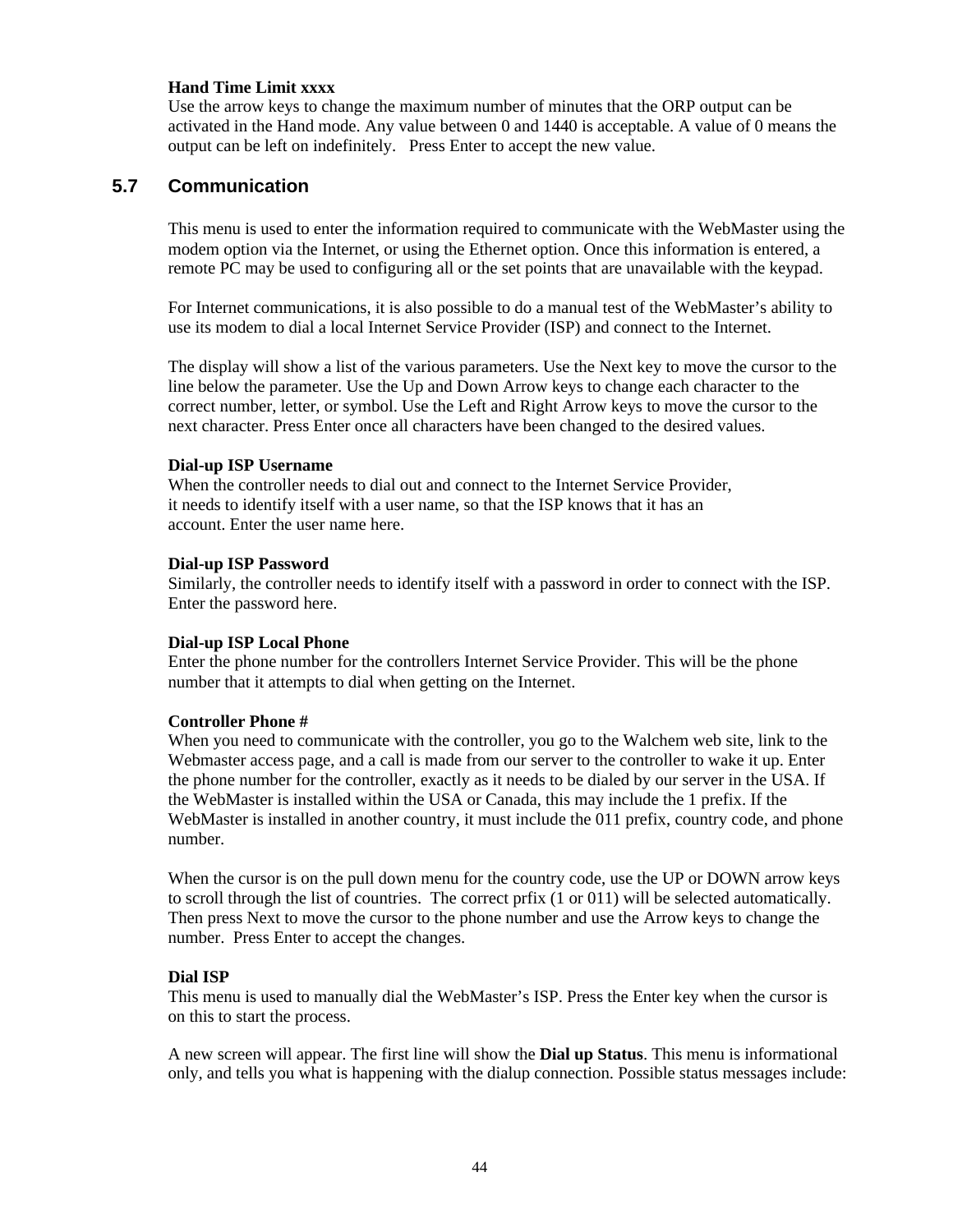| <b>Message</b>                            | <b>Explanation</b>                                                                                                                                                            |  |  |
|-------------------------------------------|-------------------------------------------------------------------------------------------------------------------------------------------------------------------------------|--|--|
| Off Line                                  | The controller is not connected.                                                                                                                                              |  |  |
| Dialing xxx-xxxx                          | The controller is dialing out to the ISP.                                                                                                                                     |  |  |
| No Dial Tone                              | The controller can not dial out due to phone line<br>or modem problems.                                                                                                       |  |  |
| No phone number                           | There is nothing entered in the ISP Phone No.<br>field.                                                                                                                       |  |  |
| Connecting to ISP                         | The controller is successfully negotiating a<br>connection with the ISP.                                                                                                      |  |  |
| On Line                                   | The controller is now on the Internet.                                                                                                                                        |  |  |
| Checking for Upgrade                      | The controller is communicating with our server<br>to see if a software upgrade is available.                                                                                 |  |  |
| Connection Timeout in<br><b>XXXXX Sec</b> | The Internet connection process is complete. The number of<br>seconds displayed depends upon the value entered in the Dialup<br>Connection Lifetime text box described below. |  |  |

The second line is the **Dial up Dynamic IP** Address. This is informational, and tells you the last IP assigned to the WebMaster by its ISP the last time it connected. When the manual ISP Dial up process is successful, this number should change.

The third line is the date and time of the last successful connection with the ISP.

The bottom line will display "Dial ISP", "Log Off" and "Cancel".

Pressing the Enter key while the cursor is on "**Dial ISP**" will make another attempt to dial the ISP. Pressing the Enter key while the cursor is on "**Log Off**" will disconnect the WebMaster from the ISP. It is VERY IMPORTANT that you log off, or the controller will keep the connection on the Internet until the connection times out. It is possible that this programmable maximum connection time could be set for infinity, which could be expensive!

Pressing the Enter key while the cursor is on "**Cancel**" will stop the WebMaster from attempting the Dial up process.

#### **Ethernet IP Address**

When a controller is attached to a network, your IT Administrator needs to assign it an Ethernet IP address. When you want to communicate with the controller from your PC on the network, you go to your Browser and type in the controller's address.

#### **Ethernet Subnet Mask**

When a controller is attached to a network, your IT Administrator must also assign the IP Subnet Mask. Enter this number here.

#### **Ethernet Gateway**

When a controller is attached to a network, your IT Administrator must also assign the Gateway. Enter this number here.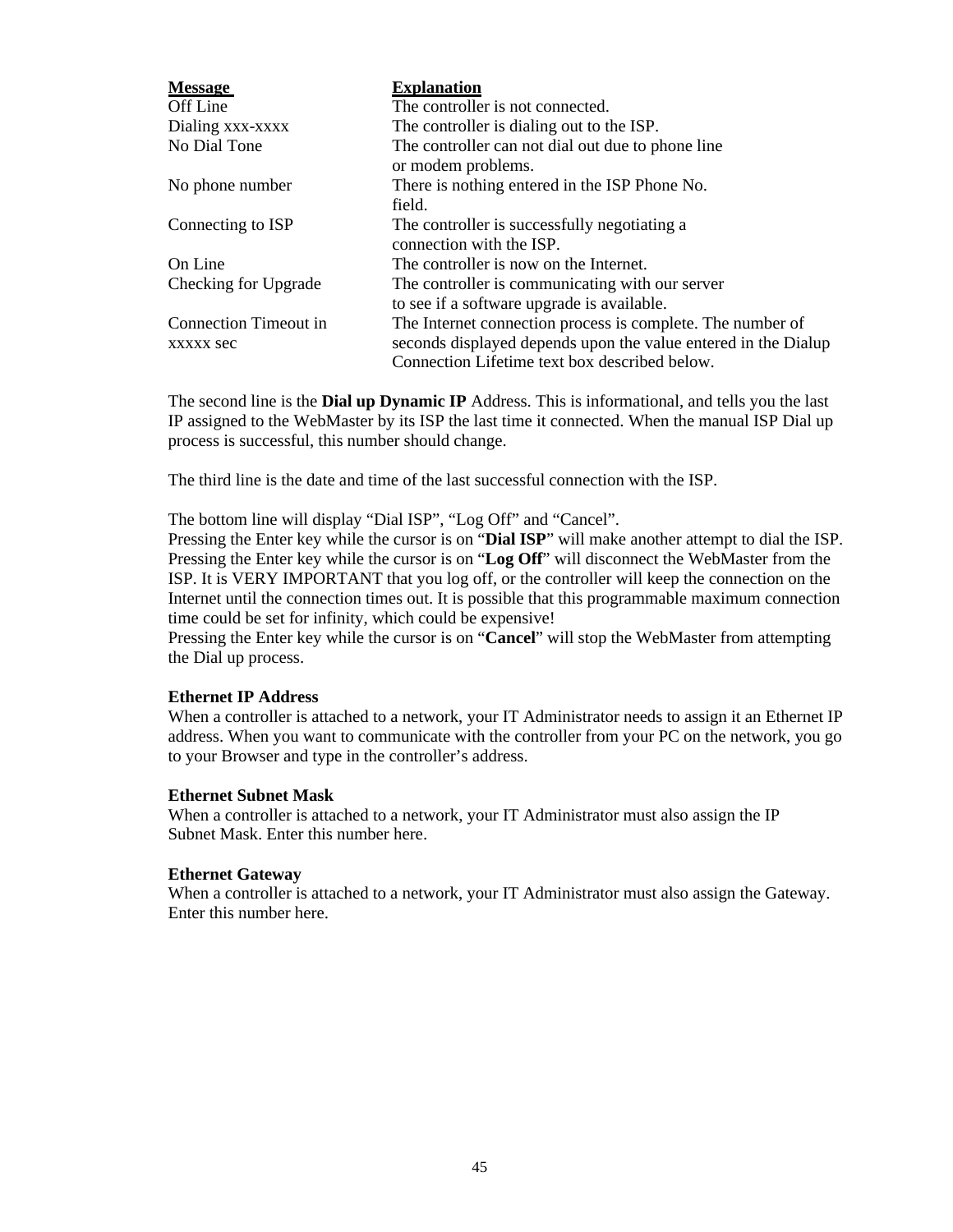# **5.8 Access Codes**

There are three levels of access code protection. If the *Master* password is used in the Webmaster, then any set point can be changed. If the *Calibration Level* password is used, then sensor calibrations will be allowed, but other changes will not. If the *Read Only* password is used the user will be able to look at any menu, but will not be allowed to make any changes.

In order to change the access code for each level of access, use the Next key to move the cursor to the space next to Present, and use the Arrow keys to make the characters match the present access code (you have to know the present code to change it). Press the Enter key to move the cursor next to New, then use the Arrow keys to make the characters match your new access code and press Enter.

The default user name is "webmaster" and the default passwords are "2001" for full access, "2002" for calibration only, and "2003" for read only. These defaults can and should be changed to assure security.

**6.0 OPERATION – Using PC** — 1

These units control continuously as long as power is applied. This section describes how to set up the controller utilizing a PC. See Section # for instructions utilizing the controller keypad and display.

When you first access the controller, the Conductivity Input page will be displayed in the main frame of the browser, and the Name of the controller and Alarm Status will be displayed in the top frame. Links to each main menu page are located along the left side of the screen. The menus are organized by inputs and outputs. Each input has menus for calibration, selecting units of measure, etc. as required. Each output has menus for defining the set points, maximum ontime, method of control, etc.

*Keep in mind when the controller is powered, it will be responding to default set points. As set points are changed, the controller will start using the new set points immediately. If it is undesirable for the controller to activate valves and pumps during the set up process, either disconnect them, or go to the "Hand-Off-Auto" menu for each output and force them "Off"..* 

# **6.1 Menu Selection Links**

Along the left side of your PC monitor will be links to the various menu pages. The exact configuration of your WEBMASTER Series controller will determine which menus are available to you. Some menus only appear if an optional circuit board is installed. Others only appear if a certain option is selected in the Start Up menu. Below is a list of all possible Menu selections, and when they will appear.

**Menus that appear all the time:**

| Start Up                       |
|--------------------------------|
| <b>System Summary</b>          |
|                                |
| Sensor graphs (future feature) |
| Conductivity Input             |
| Temperature Input              |
| Water Meter Input              |
| Flow Switch Input              |
|                                |

Bleed Output Config File Feed Ouput Access Codes Biocide 1 Output Communications Biocide 2 Output Help Dispersant Output Auto Reporting Alarm Output Notepad Data Logging Walchem Home Page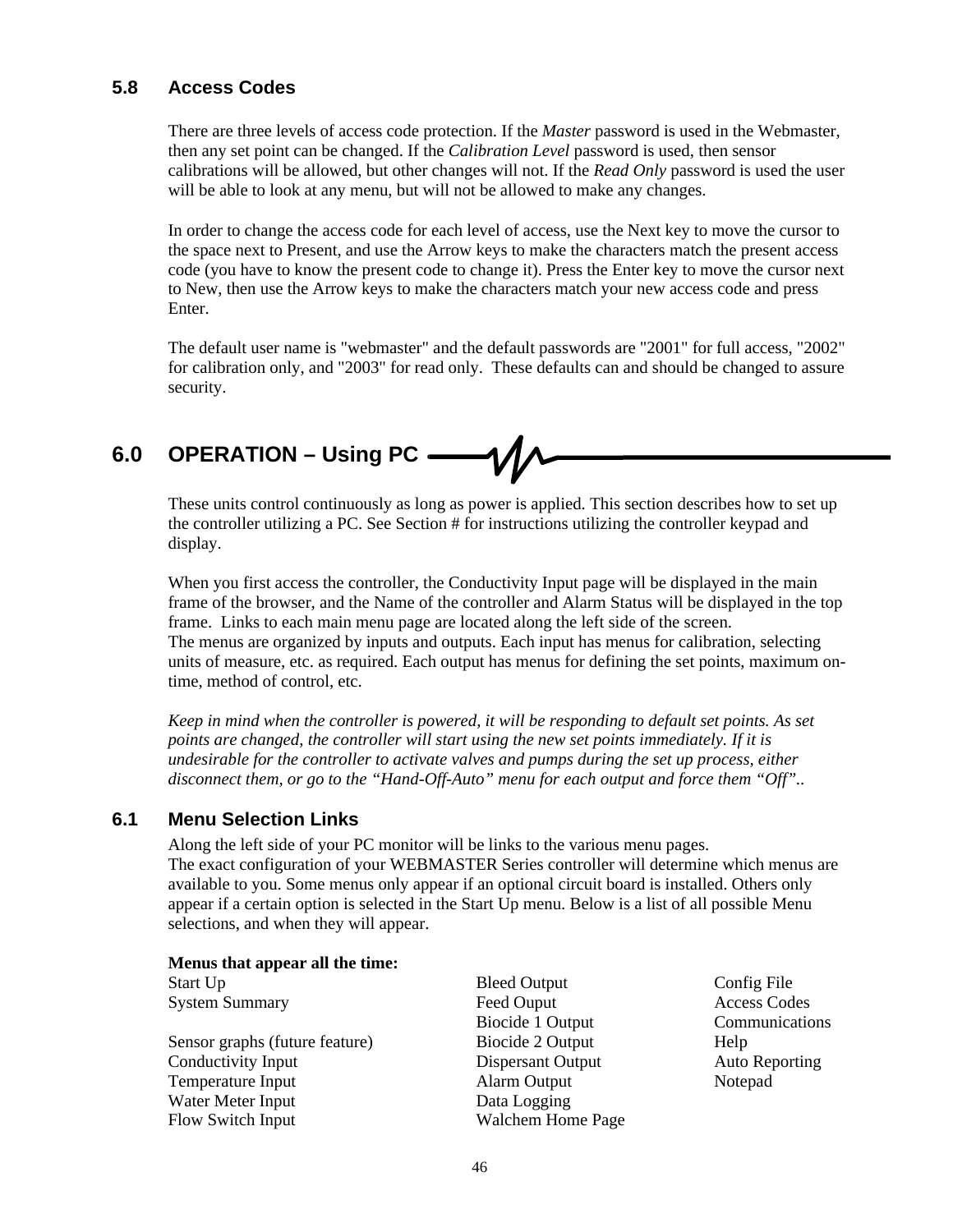### **Menus that appear only if a 4-20mA option board is installed:**

Corrosion Other Inputs 4-20mA Inputs Level Inputs

### **Menus that appear only if a digital input board is installed:**

Posiflow Input Interlock Input Digital Inputs Level Inputs

# **Menus that appear only if pH sensor input board is installed:** pH Input

pH Output

**Menus that appear only if ORP sensor input board is installed:** ORP Input ORP Output

**Menu that appears only if one or more 4-20mA output boards are installed:** 4-20mA Outputs

**Menu that appears only if a software upgrade is available:** Software upgrade

# **6.2 Start up Menu**

Select the option that you want for each of the sections on the page. When you click on the "Submit" button at the bottom of the page, your changes will take effect. If you move to another page without clicking "Submit" first, your changes will be lost!

# *Controller Name*

Type the name that you want to use to identify the controller, up to 32 characters, in the text box. For example, "XYZ Corp, North Tower"

# *Controller Time and Date*

Update the date and time by clicking the arrow on the pull-down list and selecting the correct values.

### *Controller Date Format*

Click on the radio button that corresponds to the desired date format. The choices are Month/Day/Year, Day/Month/Year or Year/Month/Day.

# *Bleed Relay Control Mode*

Click on the radio button of the option that you want to use.

**System Conductivity** is the most commonly used bleed mode, where the bleed solenoid valve is opened based on the system conductivity.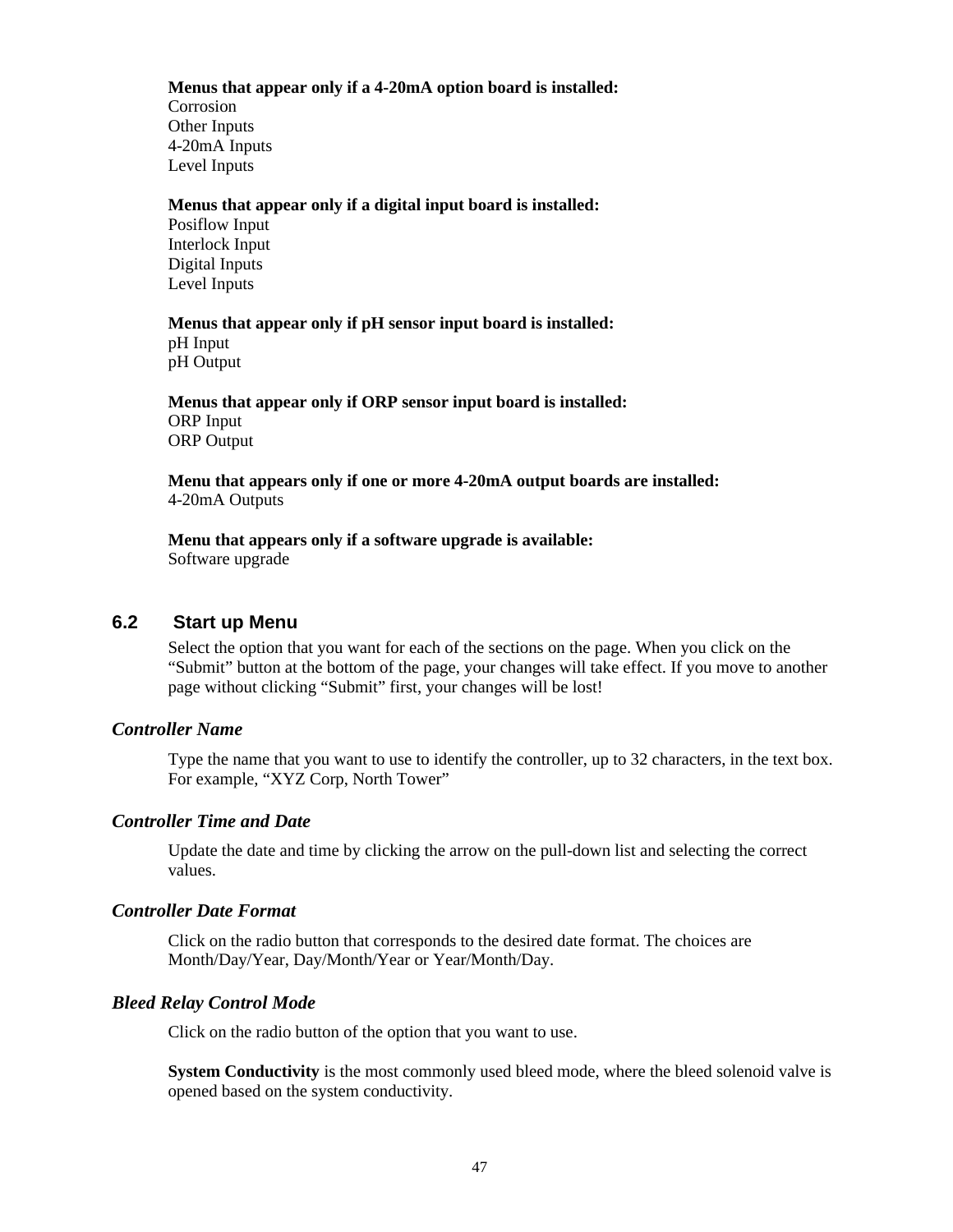**Bleed Volume per Makeup Volume** is used to open the bleed valve allowing a programmed volume of water out of the system after a programmed volume of makeup water has been added to the system. This option can only be used if water meters are installed in both the bleed piping and the makeup water piping.

**Time per Makeup Volume** is used to open the bleed valve for a programmed amount of time after a programmed volume of makeup water has been added to the system. This option can only be used if a water meter is installed on the makeup water line.

**Cycles of Concentration** is used to open the bleed valve when the ratio of the system conductivity to the makeup water conductivity exceeds the programmed value. Select the option that matches the number of different makeup water sources that you will have (up to 3). If you have only one makeup source, you may control based on cycles of concentration even without a makeup conductivity electrode connected (by entering the value of the makeup conductivity).

**Other (4-20 mA input 4)** is used to control the bleed relay based upon a signal from a transmitter that is connected to 4-20 mA input number 4. This option is only possible if your controller is equipped with the analog input option card.

### *Inhibitor Feed Mode*

Click on the radio button of the option that you want to use.

**Bleed and Feed** mode will add inhibitor at the same time as the bleed valve opens, for the same amount of time. A lockout timer will stop inhibitor feed if the feed time exceed the programmed limit.

**Feed After Bleed** mode will add inhibitor after the bleed has finished, for a programmed percentage of the bleed time.

**Feed Based on Makeup Volume** mode will add inhibitor for a programmed amount of time after a specified volume of makeup water has entered the system. This option can only be used if a water meter is installed in the makeup water line.

**Feed as % of Time** mode will add inhibitor for a programmed amount of time, after a programmed amount of time has elapsed.

**Other (4-20 mA input 5)** is used to control the bleed relay based upon a signal from a transmitter that is connected to 4-20 mA input number 5. This option is only possible if your controller is equipped with the analog input option card.

**Multiple Sources** for the various feed modes above allow you to customize the feed time for different makeup water sources. The controller recognizes the makeup water source by its conductivity.

### *pH Control Mode*

Click on the radio button of the option that matches your installation:

**Direct pH Sensor** should be selected if you will be controlling the pH relay based on a signal from a pH electrode.

**Other (4-20 mA input 6)** should be selected if you will control the pH relay based on a signal from a transmitter that is connected to 4-20 mA input 6. This option is only possible if your controller is equipped with the analog input option card.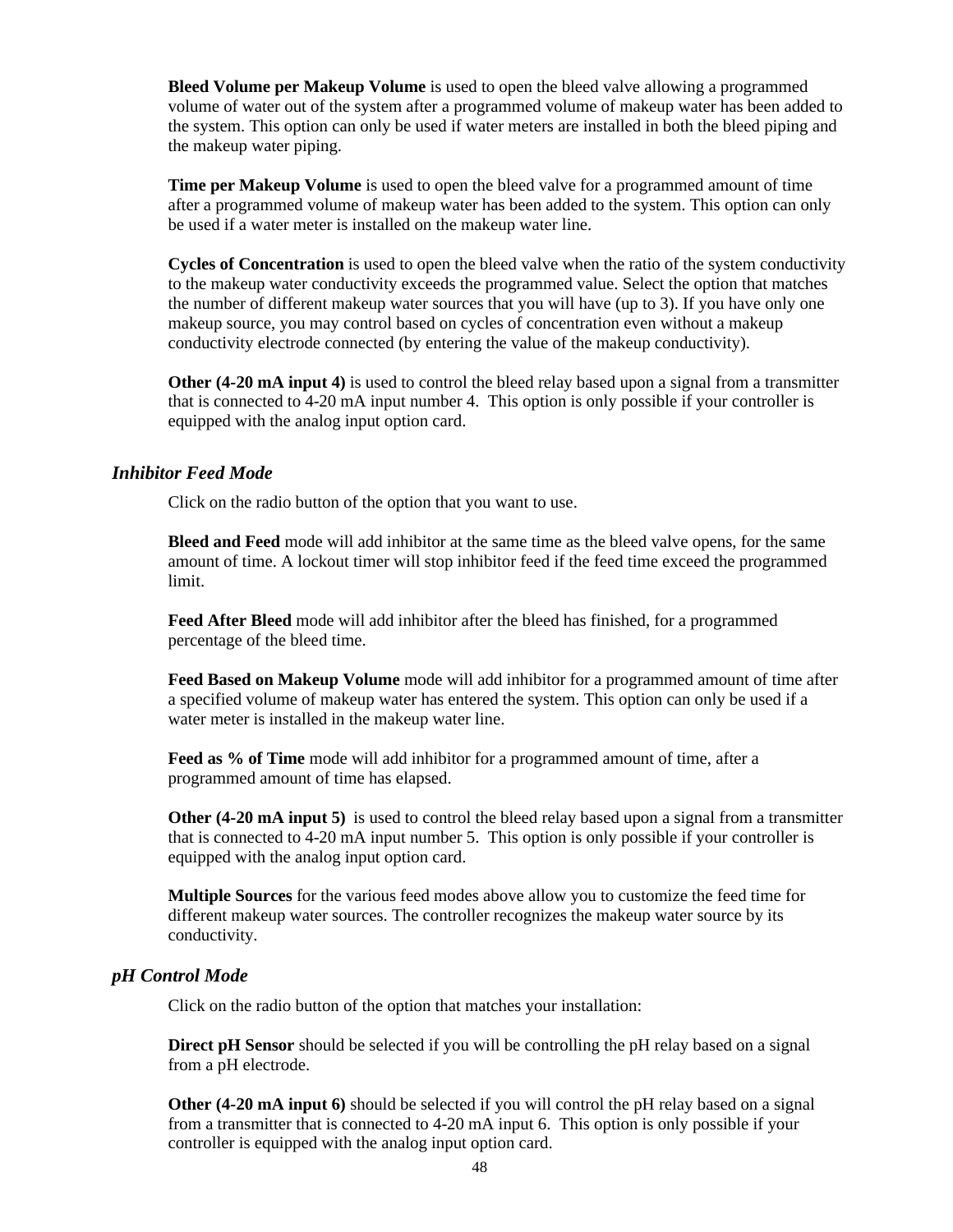### *ORP Control Mode*

Click on the radio button of the option that matches your installation:

**Direct ORP Sensor** should be selected if you will be controlling the ORP relay based on a signal from an ORP electrode.

**Direct ORP Sensor with Spike** should be selected if you want to control the ORP relay to a lower ORP set point for most of the time, and occasionally control to a higher set point for a defined period of time.

**Other (4-20 mA input 7)** should be selected if you will control the ORP relay based on a signal from a transmitter that is connected to 4-20 mA input 7. This option is only possible if your controller is equipped with the analog input option card.

### *Water Meter Selection*

Click on the radio buttons of the options that match your installation:

**Makeup** Let the controller know if you have a makeup water meter connected, and if so, which type, *contacting*, *paddlewheel*, or *4-20 mA*. Up to three makeup water meters may be used. If you have more than one makeup water meter, the digital input option is required. If you have any 4-20 mA style meters, the analog input option is required.

**Bleed** Let the controller know if you have a bleed water meter connected, and if so, which type, *contacting*, *paddlewheel*, or *4-20 mA*.

### *Biocide 1 Feed Mode*

Click on the radio button of the method of addition that you want to use for Biocide 1:

**Not Used** should be selected if you will not add Biocide 1.

**Timed Additions: 1 week cycle** should be selected if you want Biocide 1 to be added up to twice per day, in a cycle that will be repeated in the same way every week.

**Timed Additions: 2 week cycle** should be selected if you want Biocide 1 to be added up to twice per day, in a cycle that will be repeated in the same way every second week.

**Timed Additions: 4 week cycle** should be selected if you want Biocide 1 to be added up to twice per day, in a cycle that will be repeated in the same way every fourth week.

**Timed Additions: Daily Adds** should be selected if you want Biocide 1 to be added up to 10 times per day, every day.

**Based on Water Meter Makeup Volume** should be selected if you want Biocide 1 to be added for a programmed amount of time after a programmed volume of makeup water has been added to the system. This option can only be used if a water meter is installed on the makeup water line.

### *Biocide 1 Pre-Bleed Mode*

Click on the radio button that matches how you want to pre-bleed prior to adding Biocide 1.

**Not Used** means that Biocide 1 will be added immediately when scheduled, and the bleed valve will not open to drop the conductivity of the system prior to the chemical addition.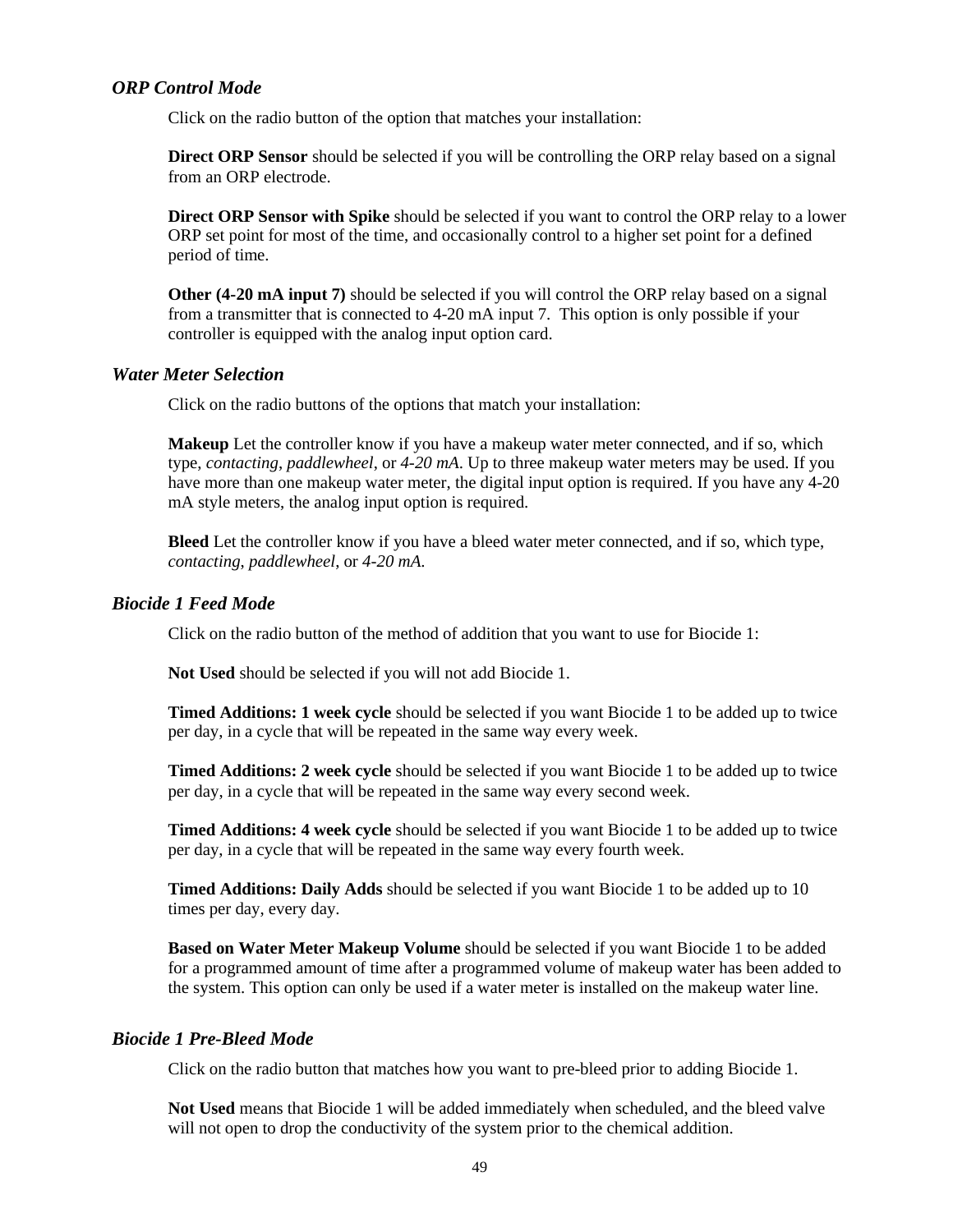**Time Based** means that the bleed solenoid will open for a programmed amount of time prior to the Biocide 1 addition. The conductivity of the system after the pre-bleed will depend upon the starting conductivity, and the flow rate of the bleed line.

**Cond Based** means that the bleed valve will open until the conductivity of the system drops to the programmed level. This will delay the biocide add for an unknown amount of time, which will vary with the starting conductivity and the bleed flow rate.

### *Biocide 2 Feed Mode*

This menu is the same as Biocide 1 above, except for Biocide 2 additions.

### *Biocide 2 Pre-Bleed Mode*

This menu is the same as described for Biocide 1 above.

### *Dispersant Feed Mode*

Click on the radio button that matches when you would like to feed your dispersant, penetrant or surfactant relative to the Biocide additions.

Not Used Prior to Bio 1 Prior to Bio2 After Bio 1 After Bio2 Prior to Bio 1 & 2 After Bio 1 & 2

### *Flow Switch*

Click on the radio button that describes what you want to do.

**Enabled** means that the if the flow of sample past the flow switch stops, then the controller will stop control based on the sensor signals. This is the normal method of operation.

**Disabled** can be used to ignore the flow switch and control regardless of whether the sample is stagnant or not. This is not recommended unless the flow switch is defective and you know that flow is not going to stop before you have a chance to repair the flow switch.

### *Control Directions*

Click on the radio button for each sensor type to set which direction the controller will correct them.

**Direction of Conductivity Control**. Most systems will tend to rise in conductivity as water is evaporated from the cooling tower, so you would normally select "Force Lower".

**Direction of pH Control**. If you plan on adding an acid to lower the pH, select "Force Lower". If you plan on adding caustic to raise the pH, select "Force Higher".

**Direction of ORP Control***.* The normal situation is to add chlorine, bromine or other oxidizer to increase the ORP. In this case, select "Force Higher".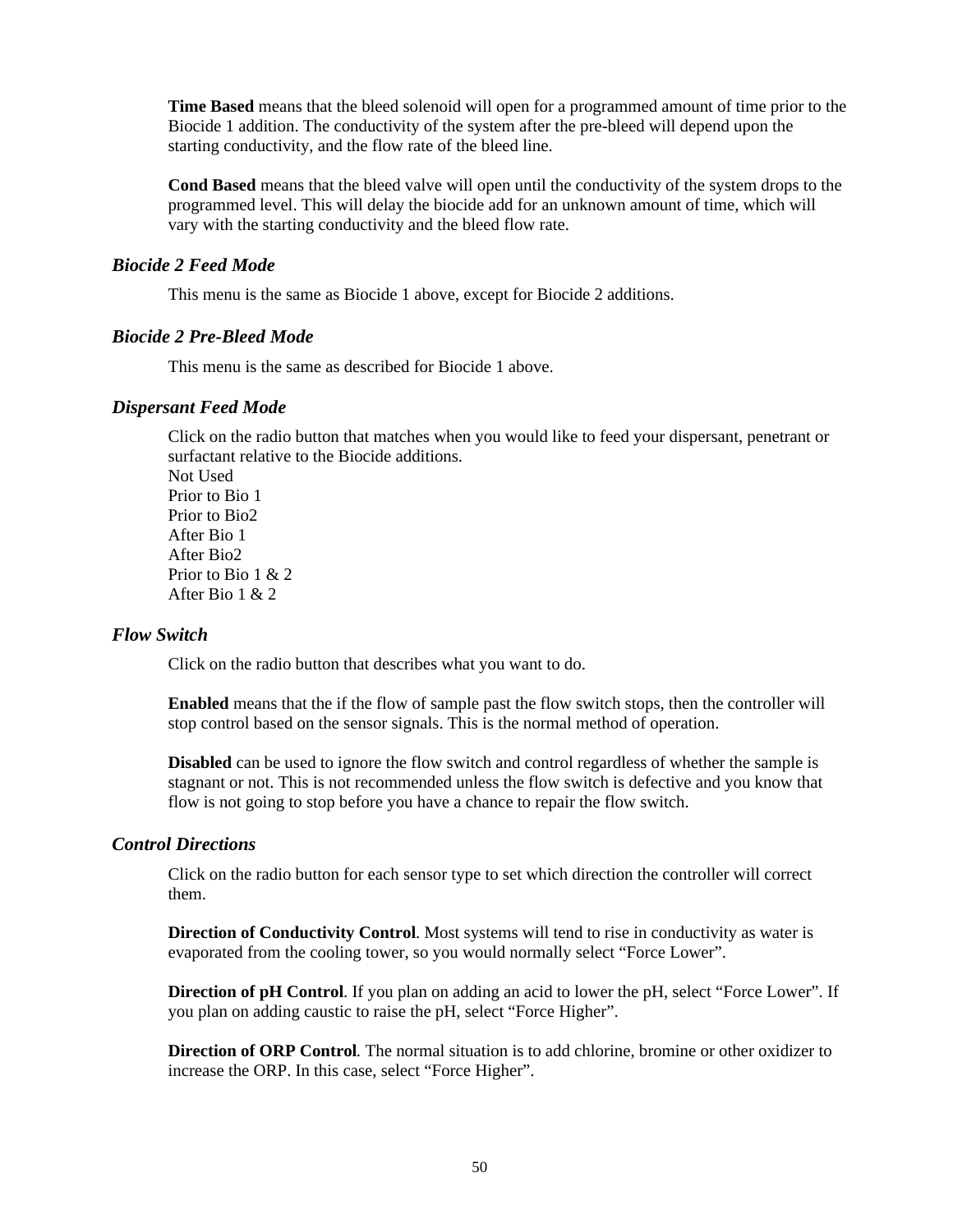## *Units of Measure*

Click on the radio button corresponding to your preferred unit of measure.

**Volume Units**. If you select "Gallons", then every volume-related menu (such as drum levels) will be in US Gallons. Otherwise, they will all be in Liters or in Cubic Meters.

**Flow Units**. Select the units of measure desired for all flow measurements (flow rate if using a 4- 20 mA type water meter or water meter totals).

**Temperature Units.** Select between Fahrenheit and Celsius.

**Conductivity Units**. If you select "ppm" then all conductivity set points will be in parts per million. You will be asked to supply the conversion factor to use to convert from μS/cm to ppm, which is normally 0.667.

### *4-20 mA Inputs (only appears if optional card is installed)*

Click on the radio button which best describes the devices you have attached to the optional 4-20 mA input card for each input labeled 1 through 8. Make sure that you select the type of device that is actually wired to that terminal of the option card!

If you are using 4-20 mA water meters, go to the Water Meter Selection section of the Start Up Page, select "4-20 mA", and then click on the "Submit" button at the bottom of the Start Up Page. This will automatically change 4-20 mA Input 1 to "Make-up Water Meter" and, if applicable, change 4-20 mA Input 2 to "Bleed Water Meter". Verify that the meters are actually wired to the correct terminals.

**Not Used** should be selected if nothing is connected to that input.

**Level** should be selected if a *continuous* level transmitter is attached to that output. For *point* level devices, which do not use a 4-20 mA signal, wire into and program with the Digital Inputs section.

**Corrosion** should be selected if a LPR corrosion-monitoring transmitter is connected to that input.

**Other** should be selected if the 4-20 mA transmitter connected to that input is anything other than the previously mentioned ones. Later when you get to the 4-20 mA Input Page, you will be able to name the input (for example, Phosphate or System Pressure) and also define the Units of Measure (like mg/l or psi).

### *Digital Input Assignment (only appears if optional card is installed)*

Click on the radio button that best describes the devices that you have connected to the optional digital input card for each input labeled 1 through 6. Make sure that you select the type of device that is actually wired to that terminal of the option card!

**Not Used** should be selected if nothing is attached to that input.

**Point Level** should be selected if a level switch is connected to that input.

**PosiFlow** should be selected if a metering pump feed verification device is connected to that input.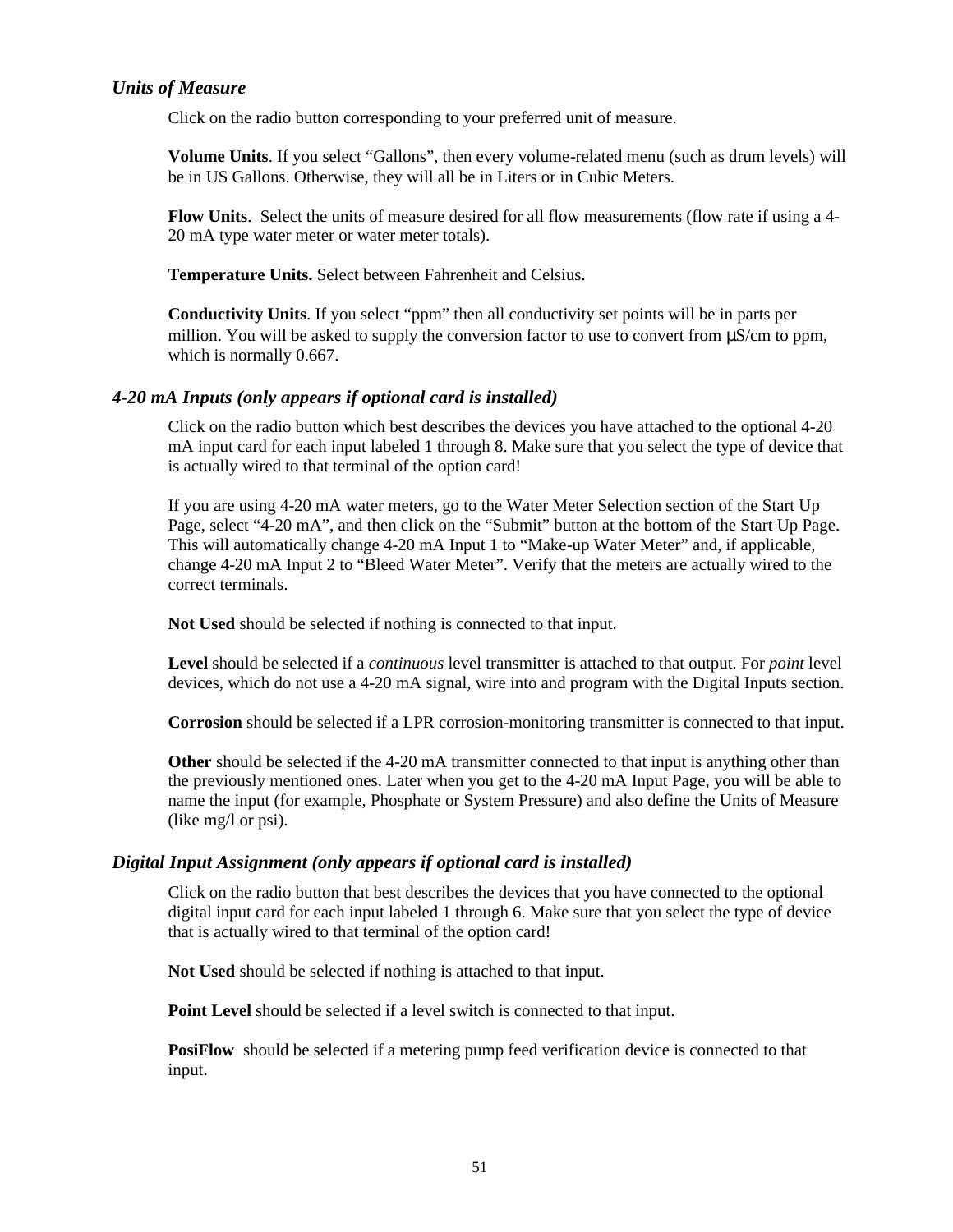**Interlock** should be selected if any device that is intended to interlock any control outputs is connected to that input. The flow switch should be connected to its own terminal strip on the Core Interface Board, not the optional digital input card.

# *4-20 mA Outputs (only appears if optional card or cards are installed)*

Click on the radio button that corresponds to the sensor measurement that you would like to retransmit as a 4-20 mA signal. The sensor choices are System Conductivity, Makeup Conductivity, pH, ORP and System Temperature.

Click on the "Submit" button to save the changes.

# **6.3 System Summary Menu**

There are no programmable parameters in the System Summary Menu page. Several tables will be displayed, with information on sensor readings, alarms, relay state, flow switch state, etc.

# **6.4 System Visual Summary Menu (future feature)**

There are no programmable parameters in the System Visual Summary Menu page. This page will display a schematic view of the system, and next to each device it will display the data associated with that device. This data includes sensor readings, flow switch state, drum levels, relay state, etc.

Which components appear depends upon the hardware installed as well as how the controller is programmed in the Start Up Menu page.

# **6.5 Sensor Graphs (future feature)**

Page under construction #.

### **6.6 Conductivity Input Menu**

Select the option or type in the values that you want for each of the sections on the page. When you click on the "Submit" button at the bottom of the page, your changes will take effect. If you move to another page without clicking "Submit" first, your changes will be lost!

Certain menu sections will only be visible if you have selected certain options in the start up menu.

### *System Conductivity Menu*

#### *Type of Sensor*

Click the radio button for the type of sensor that you have installed.

**Contacting** is the typical sensor, which can be recognized by the two graphite dots on the flat surface of the sensor.

**Electrodeles***s* is recognizable by the ½ inch diameter tee-shaped hole through the sensor.



**Warning!** The power to the WebMaster must be cycled off and back on before the sensor type change is completely implemented! The detection of the actual type of sensor installed occurs at power up.

### *Conductivity Units*

Click on the radio button to select the units of measure that you want to use. You will have to click the "Submit" button at the bottom of the page to see more menus that relate to ppm if you change from μS/cm to ppm on this page.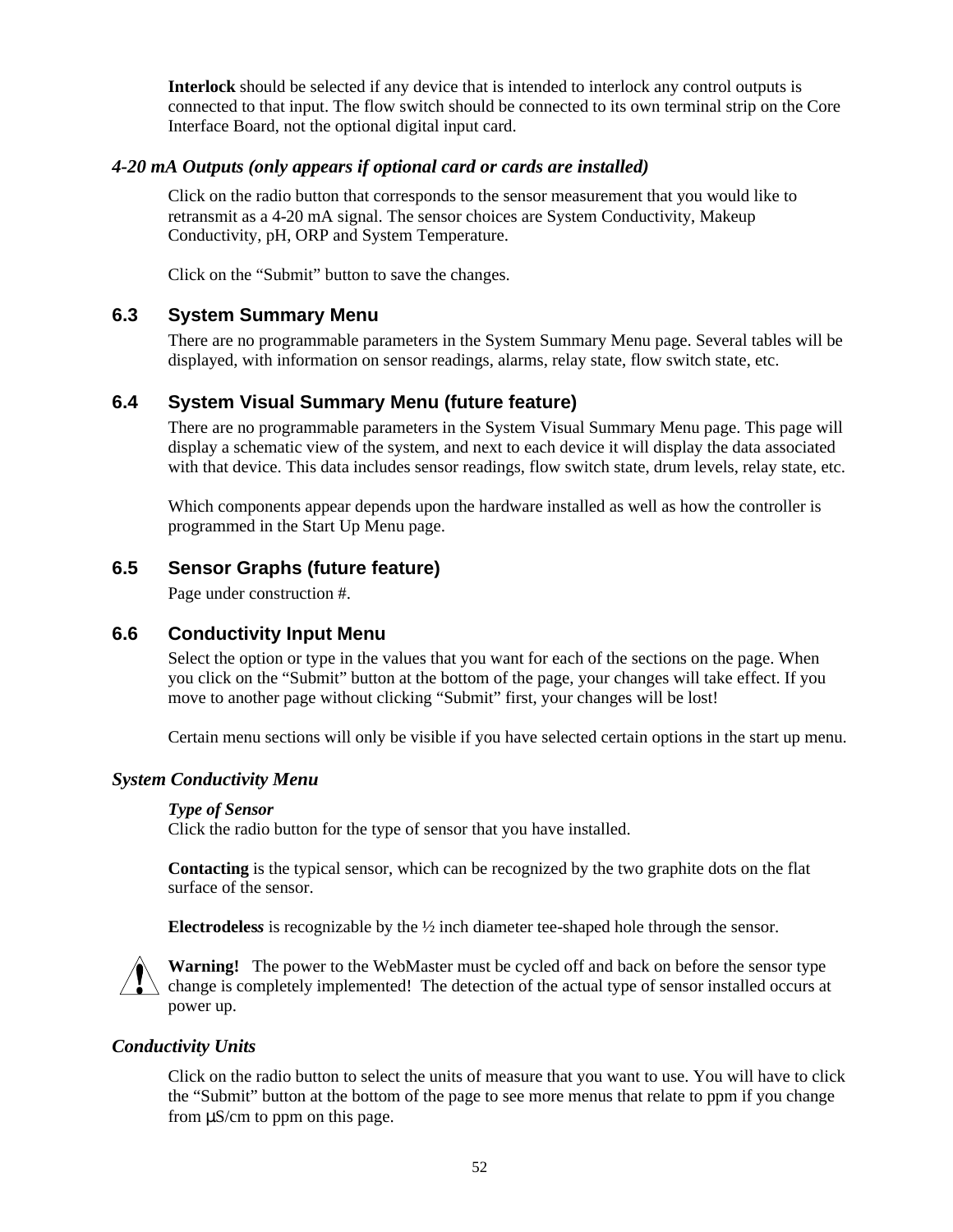### *Current Reading/Calibrate Sys Cond*

The *current reading* is a live reading of the calibrated conductivity of the sample. To *Calibrate* the system conductivity, click on the "Calibrate Sys Cond" button and a new window will appear in your browser. The live conductivity reading will be displayed in the cell labeled "current value". Measure the system conductivity with a previously calibrated hand held conductivity meter, and enter that measured value in the text box called "new value". Click on the Submit button to change the calibration. Click the Close button to return to the Conductivity Input page.

#### *Status*

This section is for information only, and lets you know if any alarm conditions exist. Possible status messages are; Normal (everything is OK), Sensor Error (the sensor signal is not valid), High Alarm, Low Alarm or Calibration Time. Under Makeup Conductivity, an error message for Circuit Board Failure is also possible. See section 8.1 for a complete description of error messages.

### *Date of Last Calibration*

This section is for information only, and lets you know when the last calibration occurred.

### *Calibration Reminder*

If you want to be reminded when the sensor needs calibration, for example every 30 days then type the desired number of days between calibration in the text box. A value of zero means you will never be reminded. The highest value allowed is 365 days.

#### *Self Test*

The Self Test is used to check the circuitry of the conductivity input. Click on the "Self Test" button, and the controller will display either Pass or Fail, and also readings of a simulated conductivity and temperature. If the controller passes self test, and you are having problems reading the correct conductivity, then the problem must be with the sensor, wiring or installation.

### *Air Calibration (only appears if electrodeless conductivity sensor is selected)*

Remove the conductivity sensor from the system water, make sure that it is dry, and then click on the "Air Calibration" button. A new window will open prompting you to place the sensor in the air and click the "Calibrate" button.

### *ppm Conversion Factor (only appears if ppm selected as the unit of measure)*

Type the value that you want to use to convert μS/cm to ppm into the text box. The range allowed is 0.5 to 1.0 ppm per  $\mu$ S/cm.

### *Uncalibrated Conductivity*

This section is for information only, and shows the conductivity reading without any calibration. This is helpful in troubleshooting the conductivity sensor.

### *High Alarm Limit (only appears if Type of Bleed is Based on System Conductivity)*

Type in the text box the conductivity (or ppm) above which you a want a high alarm to occur.

### *Low Alarm Limit (only appears if Type of Bleed is Based on System Conductivity)*

Type in the text box the conductivity (or ppm) below which you want a low alarm to occur.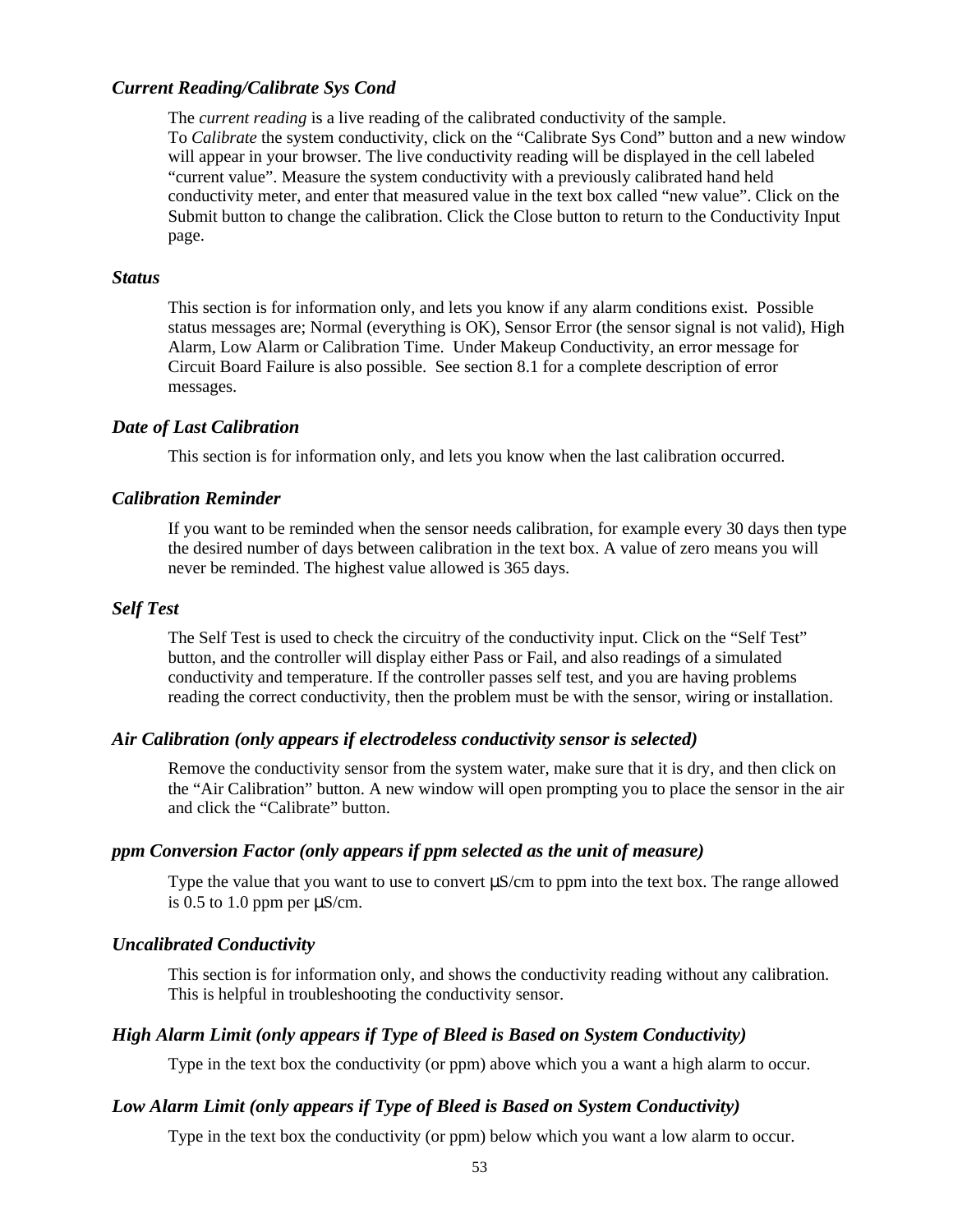# *Makeup Conductivity Menu (only appears if 2nd conductivity option card is installed)*

All of the menus described above for the system conductivity also apply to the makeup conductivity.

Click on the "Submit" button to save the changes.

# **6.7 Temperature Input Menu**

Note: The temperature sensor detection is checked when the WebMaster is powered up. Make sure that the sensor connections are made prior to turning on the power.

### *System Temperature*

### **Current Temperature**

Displays a live reading of the temperature of the system water. If no temperature sensor is detected at power-up, this will be "Manual Temperature" and allow the temperature to be typed into the text box.

### **Status**

Possible status messages are; Normal (everything is OK), Sensor Error (the signal is not valid), High Alarm, or Low Alarm. See section 8.1 for a complete description of error messages.

### **Calibrate**

Click on the "Calibrate" button and a new window will open that read "To Modify the Current Value", and displays the current reading and a text box in which to type the actual value. Measure the temperature of the sample with a thermometer, and type the actual value into the text box. Click the Submit button. The new value will be displayed. Click the Close button to close the calibrate window.

This menu will not appear if no temperature sensor is detected at power-up.

### **Temperature Units**

Click on the radio button to select units of measure of either Fahrenheit or Celsius.

### **Uncalibrated Temperature**

Displays the temperature reading before correcting with calibration constants. This is helpful for troubleshooting.

This menu will not appear if no temperature sensor is detected at power-up.

### **High Alarm**

In the text box, type the maximum temperature that you would reasonably expect to see for the system water. This is helpful to detect a faulty or poorly calibrated temperature sensor. This menu will not appear if no temperature sensor is detected at power-up.

### **Low Alarm**

In the text box, type the minimum temperature that you would reasonably expect to see for the system water. This is helpful to detect a faulty or poorly calibrated temperature sensor. This menu will not appear if no temperature sensor is detected at power-up.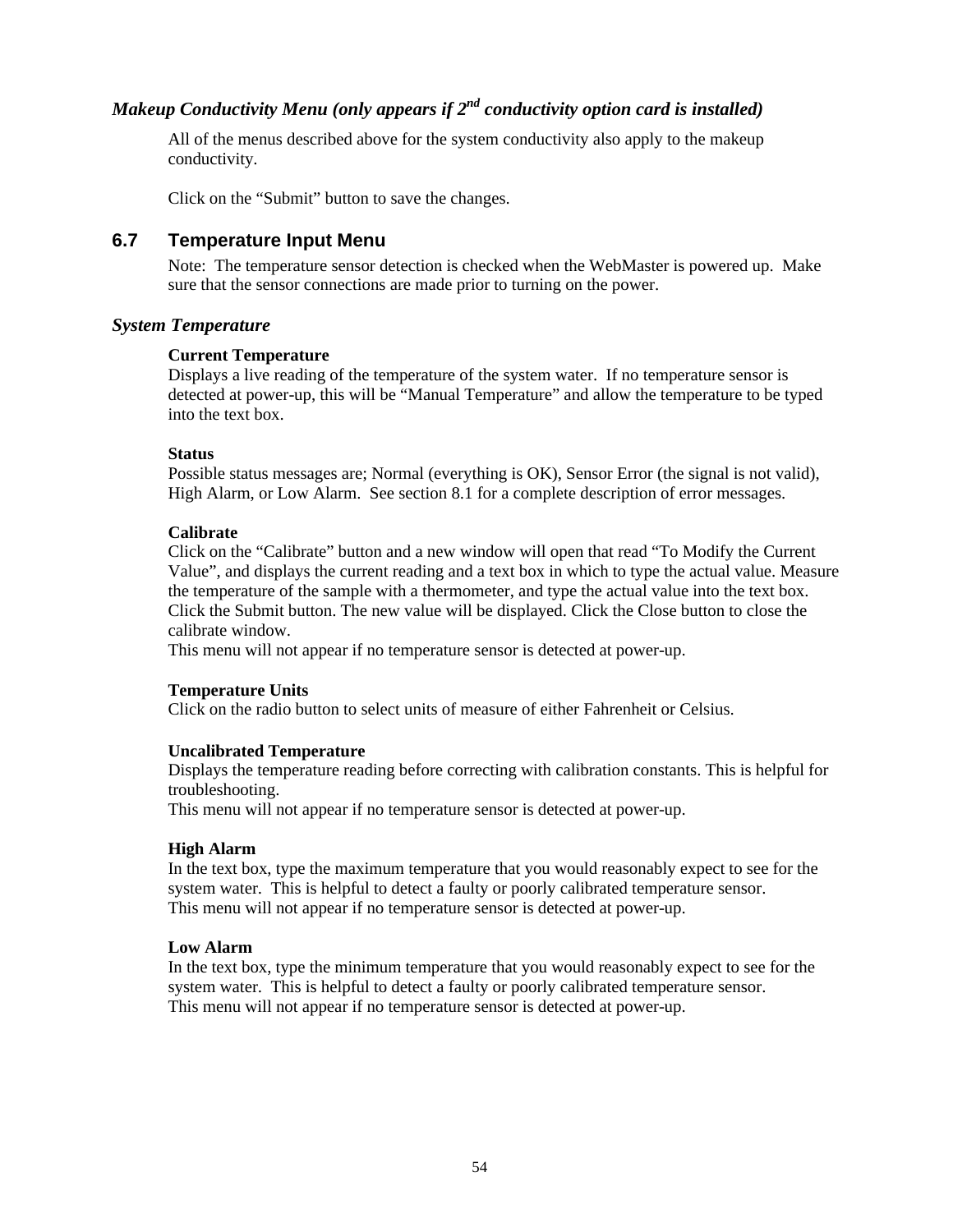# *Makeup Temperature (only appears if the makeup conductivity sensor option card is installed)*

All of the menus described above for the system temperature also apply to the makeup temperature.

Click on the "Submit" button to save the changes.

# **6.8 pH Input Menu (only appears if pH option card is installed)**

### *Current Reading/Perform Calibration*

The *current reading* is a live reading of the calibrated pH of the sample.

To *Calibrate* the pH electrode click on the "Perform Calibration" button and a new window will appear. Select either a *2-point calibration*, a *1-point calibration* or a *1-point process calibration* by clicking the appropriate button.

#### *2 Point Calibration*

First you will see a warning that pH control will be suspended during the calibration. Click on "Continue" to start the calibration, or "Cancel" to abort the calibration.

If no temperature element is detected, then the controller will allow you to enter the buffer temperature manually. Otherwise it will display the electrode temperature.

You then be prompted to "Please Rinse the Electrode". Do so, then click "Continue".

You will now be prompted to type in the value of the first buffer being used. Do so, then click "Continue".

You will now see the mV output from the electrode. When this value is stable, click "Continue".

You then be prompted to "Please Rinse the Electrode". Do so, then click "Continue".

You will now be prompted to type in the value of the second buffer being used. Do so, then click "Continue".

You will now see the mV output from the electrode. When this value is stable, click "Continue".

The WEBMASTER will either pass or fail the calibration, and prompt you to return the electrode to the process. Click "Continue" when you are ready for pH control to resume.

#### **If the calibration fails for any reason, refer to Section 8 for troubleshooting help.**

#### *1 Point Calibration*

First you will see a warning that pH control will be suspended during the calibration. Click on "Continue" to start the calibration, or "Cancel" to abort the calibration.

If no temperature element is detected, then the controller will allow you to enter the buffer temperature manually. Otherwise it will display the electrode temperature.

You then be prompted to "Please Rinse the Electrode". Do so, then click "Continue".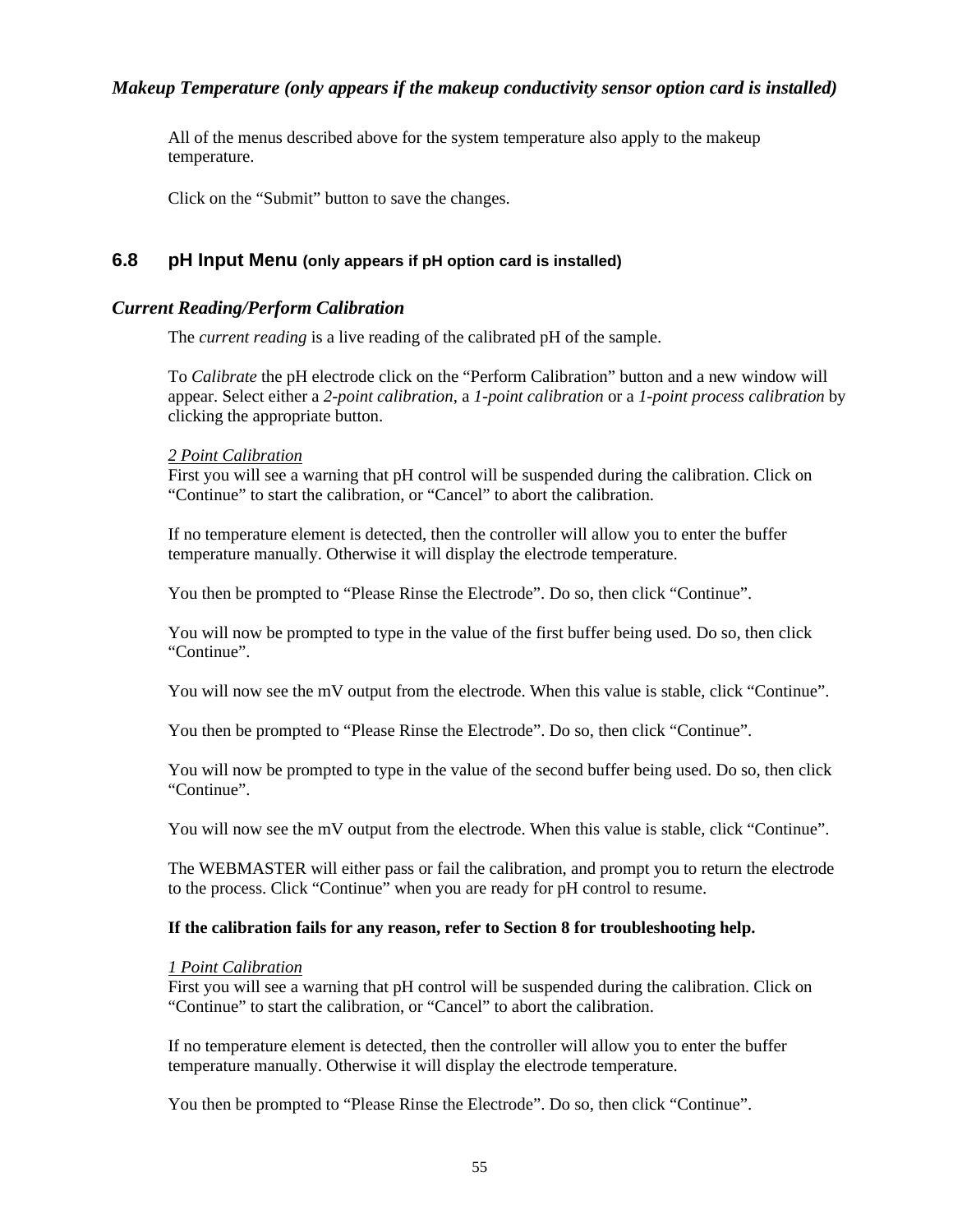You will now be prompted to type in the value of the buffer being used. Do so, then click "Continue".

You will now see the mV output from the electrode. When this value is stable, click "Continue".

The WEBMASTER will either pass or fail the calibration, and prompt you to return the electrode to the process. Click "Continue" when you are ready for pH control to resume.

### **If the calibration fails for any reason, refer to Section 8 for troubleshooting help.**

### *1 Point Process Calibration*

The new window will display the current value of the pH, using the last calibration. Measure the pH of a sample of the water using a handheld meter, and type the new pH value in the text box. Click the "Continue" button.

The WEBMASTER will either pass or fail the calibration. Control of the pH will continue throughout this process.

### **If the calibration fails for any reason, refer to Section 8 for troubleshooting help.**

### *Status*

Possible status messages are; Normal (everything is OK), Sensor Error (the signal is not valid), High Alarm, Low Alarm, Circuit Board Failure or Calibration Time. See section 8.1 for a complete description of error messages.

### *Date of Last Calibration*

This section is for information only, and lets you know when the last calibration occurred.

### *Calibration Reminder*

If you want to be reminded when the sensor needs calibration, for example every 30 days then type the desired number of days between calibration in the text box. A value of zero means you will never be reminded. The highest value allowed is 365 days.

### *Uncalibrated mV*

Displays the mV signal from the pH electrode in the current sample. This is useful for troubleshooting.

### *Slope*

This displays the slope (change in the mV output of the pH electrode per pH unit) of the pH electrode as of the last calibration. A perfect electrode will change by approximately 59 mV per pH unit. This is helpful for troubleshooting, and also to predict when the electrode may need to be replaced.

### *Offset*

This displays the mV output of the pH electrode in pH 7 as of the last calibration. A perfect electrode will generate 0 mV at pH 7. The offset information is also helpful for troubleshooting.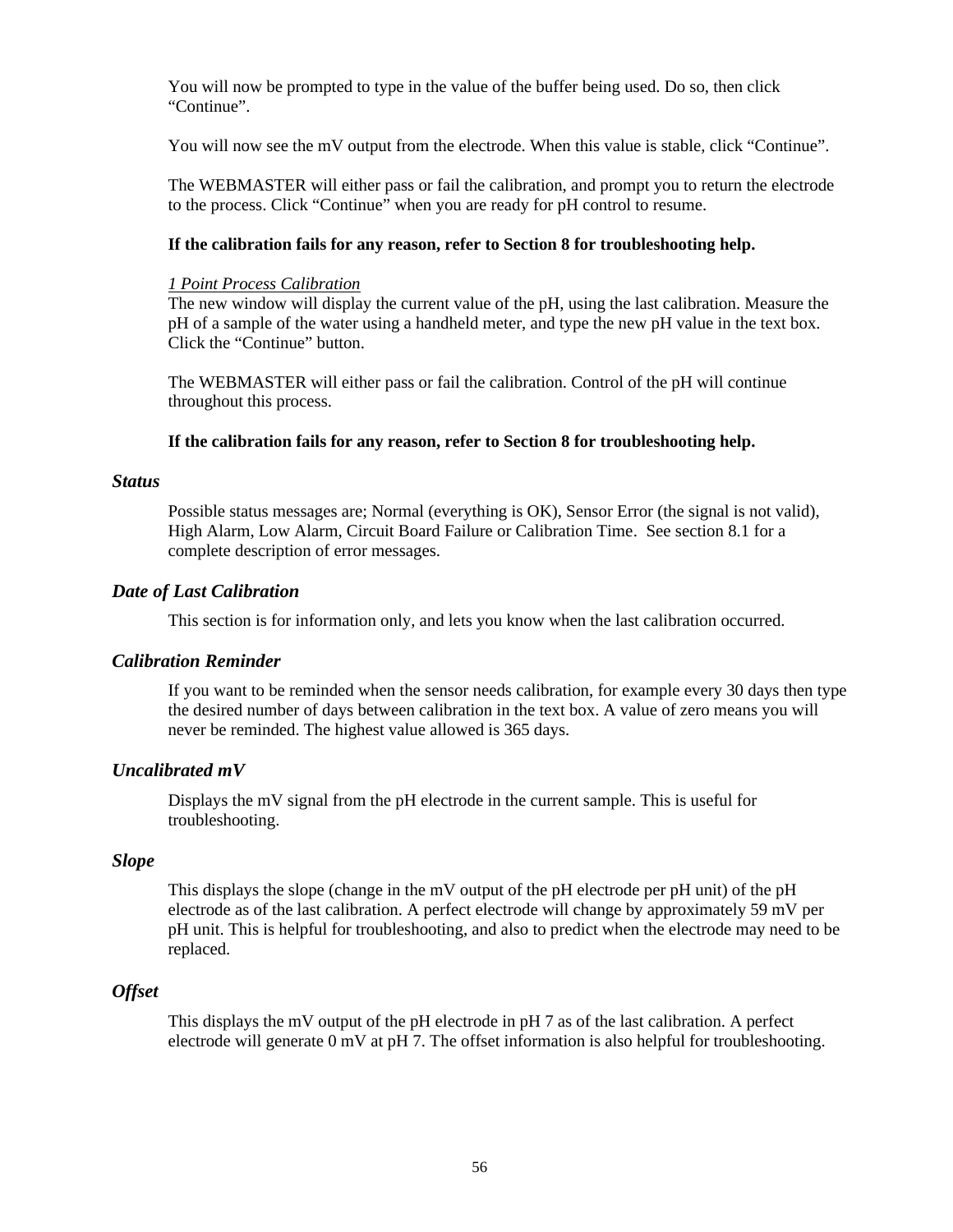# *% Difference from theoretical*

This displays the % difference of the slope from the theoretical value as of the last calibration. The higher this percentage, the weaker the pH electrode. The calibration will fail if this percentage exceeds 80%. This number is the most useful to determine how much life is left in the electrode.

### *Self Test*

The Self Test is used to check the circuitry of the pH input. Click on the "Self Test" button, and the controller will display either Pass or Fail, and also readings of a simulated pH and temperature. If the controller passes self test, and you are having problems reading the correct pH or calibrating, then the problem must be with the electrode, wiring or installation.

### *High Alarm Limit*

Type in the text box the pH value above which a high pH alarm will be activated. Any value between –2 and 16 is acceptable.

#### *Low Alarm Limit*

Type in the text box the pH value below which a low pH alarm will be activated. Any value between –2 and 16 is acceptable.

Click on the "Submit" button to save the changes.

### **6.9 ORP Input Menu (only appears if ORP option card is installed**)

### *Current Reading/Calibrate*

The *current reading* is a live reading of the calibrated ORP of the sample. To *Calibrate* the ORP electrode click on the "Perform Calibration" button and a new window will appear. Select either a *2-point calibration*, a *1-point calibration* or a *1-point process calibration* by clicking the appropriate button.

#### *2 Point Calibration*

First you will see a warning that ORP control will be suspended during the calibration. Click on "Continue" to start the calibration, or "Cancel" to abort the calibration.

You then be prompted to "Please Rinse the Electrode". Do so, then click "Continue".

You will now be prompted to type in the value of the first standard solution being used. Do so, then click "Continue".

You will now see the mV output from the electrode. When this value is stable, click "Continue".

You then be prompted to "Please Rinse the Electrode". Do so, then click "Continue".

You will now be prompted to type in the value of the second buffer being used. Do so, then click "Continue".

You will now see the mV output from the electrode. When this value is stable, click "Continue".

The WEBMASTER will either pass or fail the calibration, and prompt you to return the electrode to the process. Click "Continue" when you are ready for ORP control to resume.

#### **If the calibration fails for any reason, refer to Section 8 for troubleshooting help.**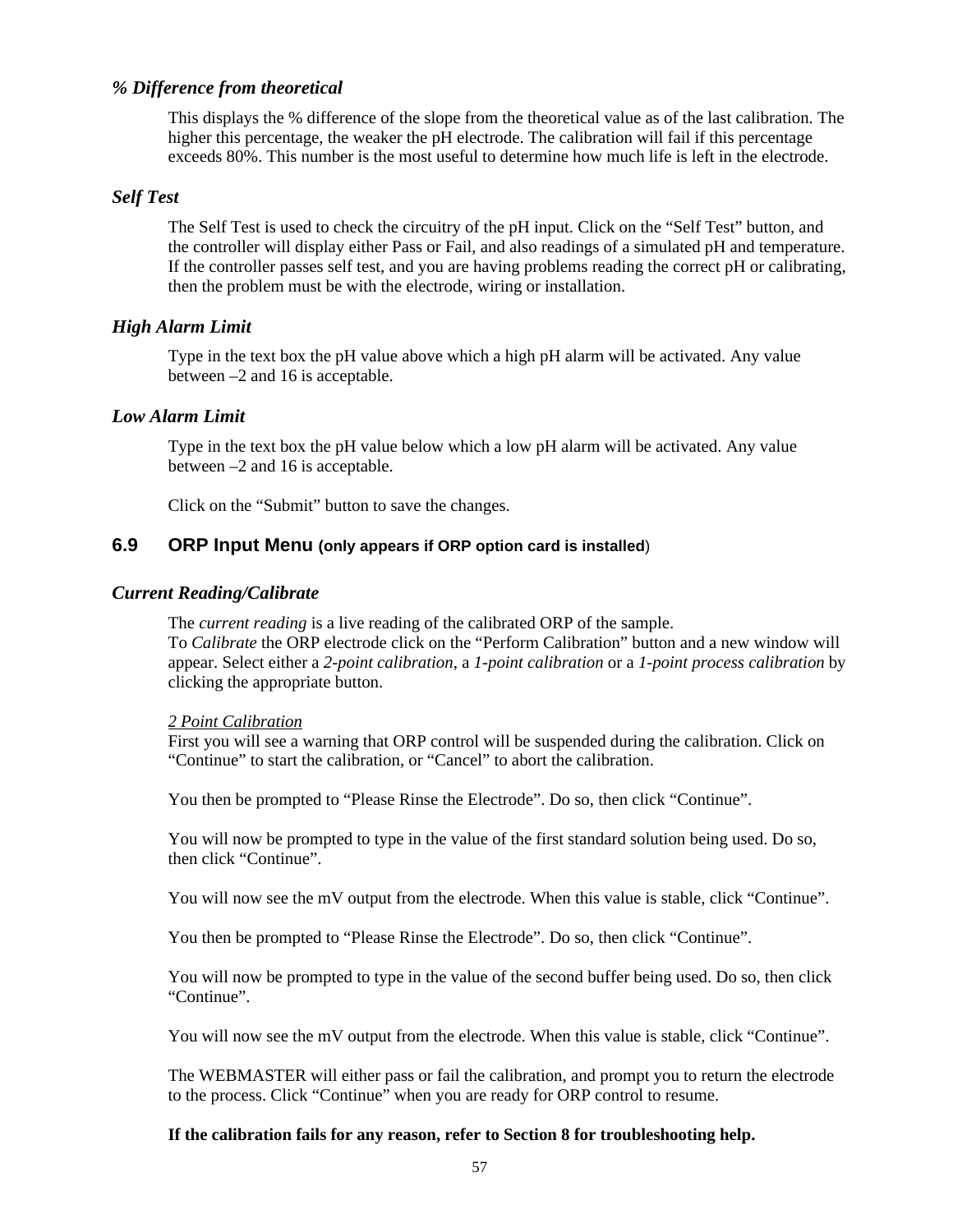### *1 Point Calibration*

First you will see a warning that ORP control will be suspended during the calibration. Click on "Continue" to start the calibration, or "Cancel" to abort the calibration.

You then be prompted to "Please Rinse the Electrode". Do so, then click "Continue".

You will now be prompted to type in the value of the standard solution being used. Do so, then click "Continue".

You will now see the mV output from the electrode. When this value is stable, click "Continue".

The WEBMASTER will either pass or fail the calibration, and prompt you to return the electrode to the process. Click "Continue" when you are ready for ORP control to resume.

#### **If the calibration fails for any reason, refer to Section 8 for troubleshooting help.**

#### *1 Point Process Calibration*

The new window will display the current value of the ORP, using the last calibration. Measure the ORP of a sample of the water using a handheld meter, and type the new ORP value in the text box. Click the "Continue" button.

The WEBMASTER will either pass or fail the calibration. Control of the ORP will continue throughout this process.

#### **If the calibration fails for any reason, refer to Section 8 for troubleshooting help.**

#### *Status*

Possible status messages are; Normal (everything is OK), Sensor Error (the signal is not valid), High Alarm, Low Alarm, Circuit Board Failure or Calibration Time. See section 8.1 for a complete description of error messages.

### *Date of Last Calibration*

This section is for information only, and lets you know when the last calibration occurred.

### *Calibration Reminder*

If you want to be reminded when the electrode needs calibration, for example every 30 days then type the desired number of days between calibration in the text box. A value of zero means you will never be reminded. The highest value allowed is 365 days.

### *Uncalibrated mV*

Displays the mV signal from the ORP electrode in the current sample prior to calibration. This is useful for troubleshooting.

#### *Slope*

This displays the slope (change in the mV output of the ORP electrode per expected mV change) of the ORP electrode as of the last calibration. A perfect electrode will have a slope of 1.000. This is helpful for troubleshooting, and also to predict when the electrode may need to be replaced.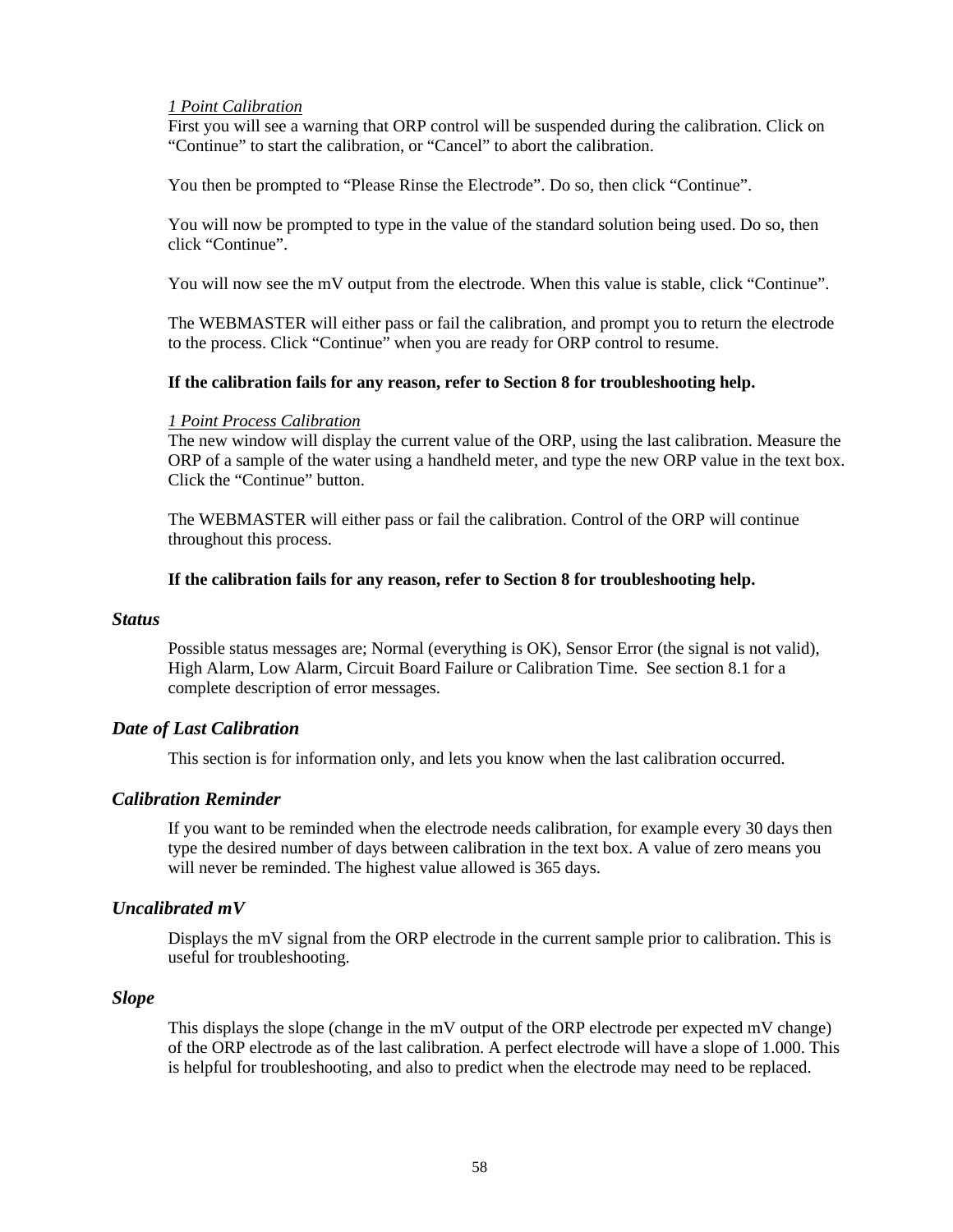# *Offset*

This displays the mV output of the ORP electrode at 0 mV as of the last calibration. The offset information is helpful for troubleshooting.

### *Self Test*

The Self Test is used to check the circuitry of the ORP input. Click on the "Self Test" button, and the controller will display either Pass or Fail, and also readings of a simulated ORP. If the controller passes self test, and you are having problems reading the correct ORP or calibrating, then the problem must be with the electrode, wiring or installation.

### *High Alarm Limit*

Type in the text box the ORP value above which a high ORP alarm will be activated. Any value between –1500 and 1500 is acceptable.

### *Low Alarm Limit*

Type in the text box the ORP value below which a low ORP alarm will be activated. Any value between –1500 and 1500 is acceptable.

Click on the "Submit" button to save the changes.

# **6.10 Water Meter Input Menu**

(does not appear if the "Not Used" radio button is selected in Water Meter Selection section of the Start Up page)

### *Makeup Water Meter (1 through 3 possible)*

#### **Type of meter**

Click on the radio button to select the type of water meter you have connected to the makeup water line, *Contact*, *Paddlewheel*, or *4-20 mA*. If you change the type of meter on this page, you must hit the "Submit" button in order to see the correct menus below.

Note that different types of water meter selected must be connected to the correct terminal in the controller:

| Water Meter              | Contact                                             | Paddlewheel             | $4-20$ mA    |
|--------------------------|-----------------------------------------------------|-------------------------|--------------|
| Bleed                    | Bleed WM terminal (CI board) Bleed WM terminal (CI) |                         | AI card $#2$ |
|                          | Source 1 MU Makeup WM terminal (CI)                 | Makeup WM terminal (CI) | AI card $#1$ |
| Source $2 MU$ DI card #1 |                                                     | DI card $#5$            | AI card $#3$ |
| Source $3 MU$ DI card #2 |                                                     | DI card $#6$            | AI card $#4$ |

#### **Total/Reset Total**

The Total displays the volume of makeup water to enter the system since the last time the totalizer was reset.

If you want to reset the total, click on the "Reset Total" button.

#### **Last Total Reset**

Displays the date and time that the totalizer was last reset.

**Rate** (only appears if the water meter type is selected as '4-20mA') Displays the current water flow rate through the water meter.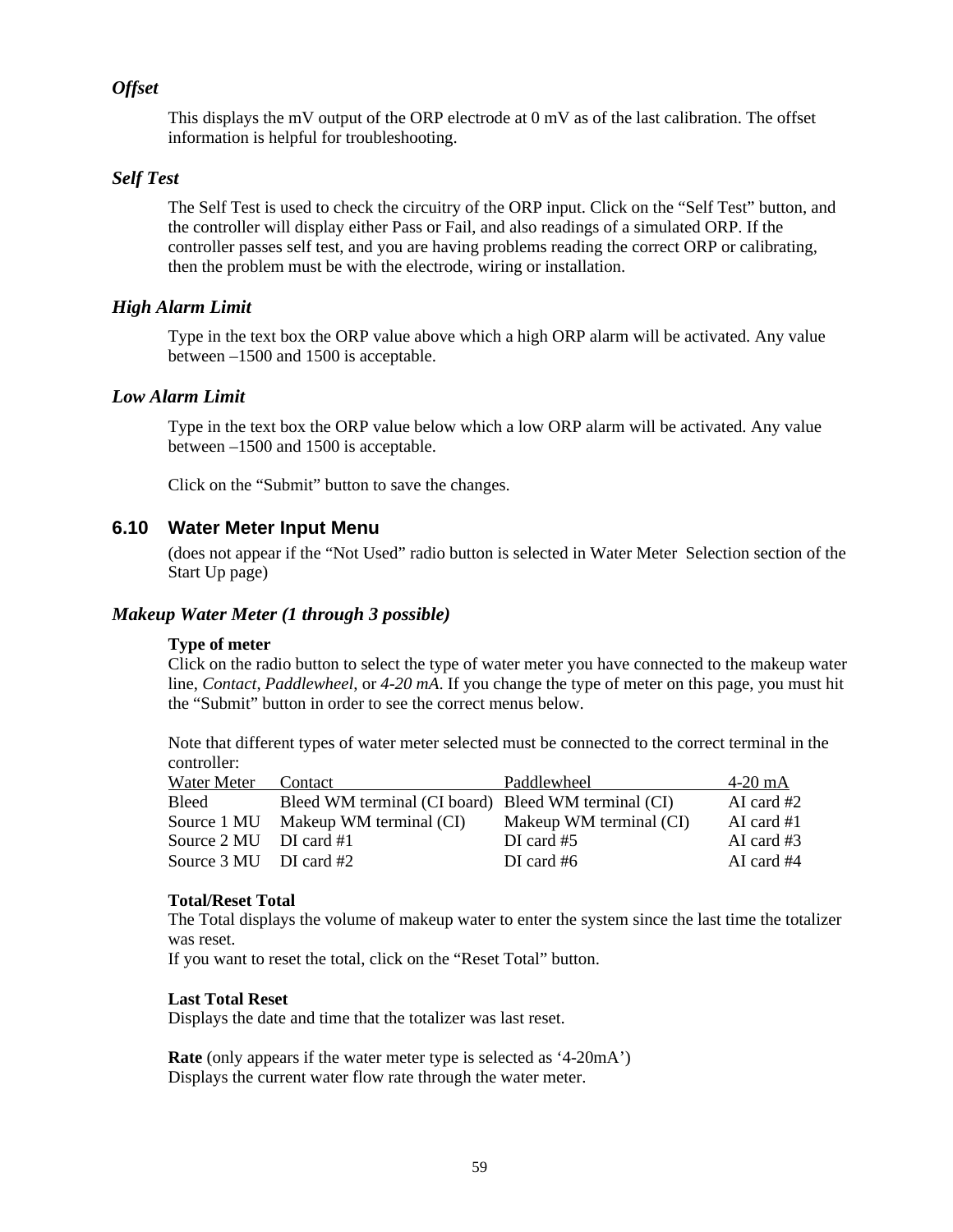### **Status**

Possible status messages are; Normal (everything is OK)

If the type of water meter is "4-20 mA"; Sensor Error (the sensor signal is not valid), Over Range (between 20 and 21 mA), Under Range (between 3.9 and 4.0 mA), or Circuit Board Failure. See section 8.1 for a complete description of error messages.

### **Units**

Click on the radio button to select volume in units of *Gallons* or *Liters*. If you change the units in this screen, changes will not occur on the page until the "Submit" button is pressed.

#### **Volume per Contact (appears only if the Contact radio button is selected)**

Type the volume of water that needs to flow through the water meter before the meter sends a contact into the text box. The controller uses this information to update the totalizer.

### **K Factor (appears only if the Paddlewheel radio button is selected)**

Type the K factor (number of pulses per unit volume) of your water meter into the text box. Consult the documentation for the water meter for information on what the K factor will be for your particular pipe size and installation. The K factor allows the controller to translate pulses from the meter into gallons or liters. Any value between 0.001 and 20,000 is acceptable.

### **Flow rate at 4 mA (appears only if the 4-20 mA radio button is selected)**

Type the flow rate at which the water meter will send a 4 mA signal into the text box. This will generally be at 0 gallons or liters/minute.

#### **Flow rate at 20 mA (appears only if the 4-20 mA radio button is selected)**

Type the flow rate at which the water meter will send a 20 mA signal into the text box. This will generally be at the maximum rated flow rate of the meter.

### *Bleed Water Meter*

If the use of a Bleed water meter has been selected in the Start Up menu, a set of menus that duplicate those described above for the Makeup water meter will be available for the Bleed water meter.

Click on the "Submit" button to save the changes.

### **6.11 Flow Switch Input Menu**

#### *Enabled/Disabled*

Click on the radio button that describes what you want to do.

**Enabled** means that the if the flow of sample past the flow switch stops, then the controller will stop control based on the sensor signals. This is the normal method of operation.

**Disabled** can be used to ignore the flow switch and control regardless of whether the sample is stagnant or not. This is not recommended unless the flow switch is defective and you know that flow is not going to stop before you have a chance to repair the flow switch.

### *Interlock Status*

Click on the radio buttons to define which control relays will be shut off if the sample flow stops. Any output that is turned on based upon a sensor that is installed in the sample line should be interlocked!

Click on the "Submit" button to save the changes.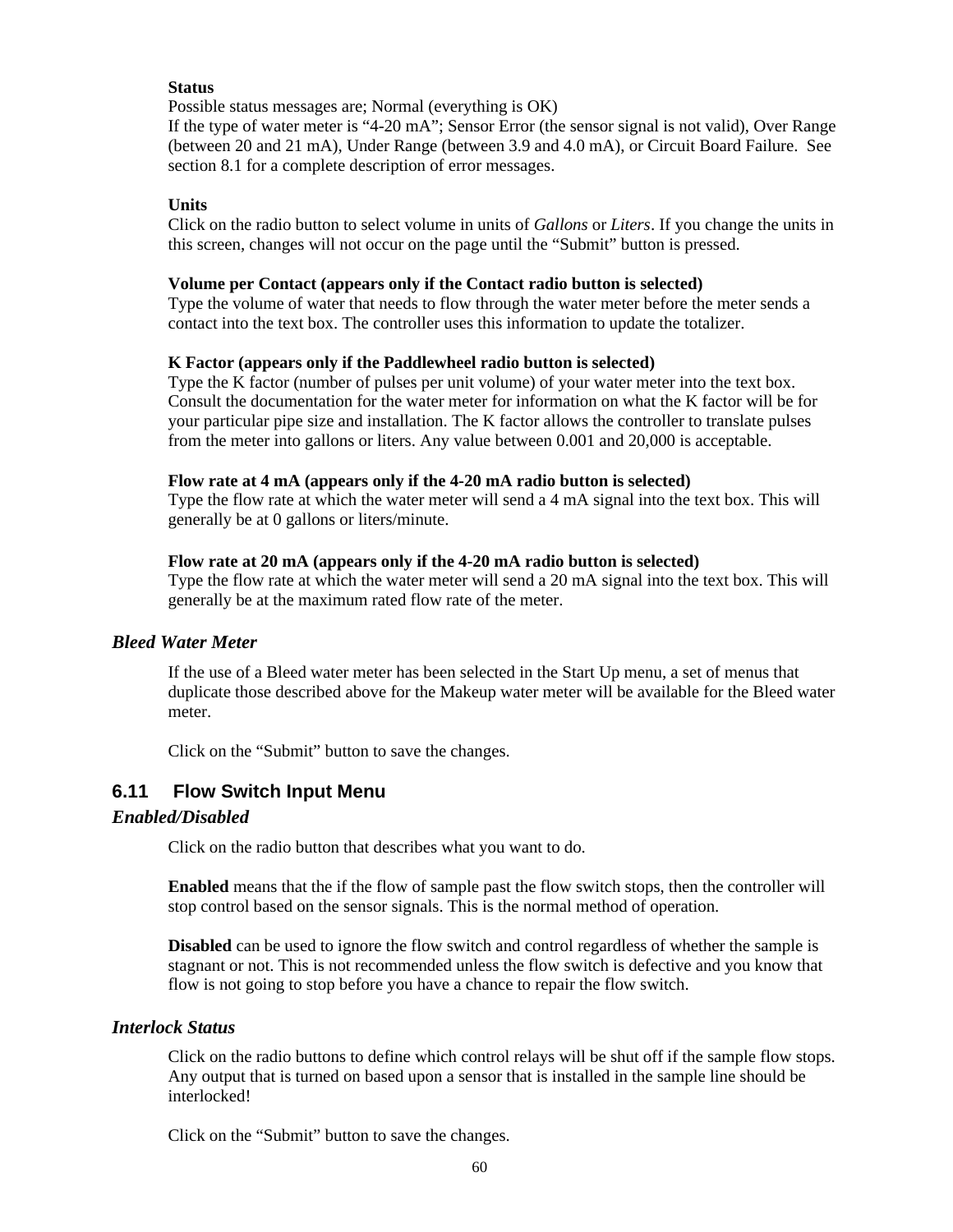# **6.12 Level Input Menu**

(only appears if a 4-20 mA input or digital input option card is installed, and a Level radio button is selected in the Start Up page)

Any digital or 4-20 mA input that has been defined as a level input will be set up in this menu. If there are level inputs that don't appear on this page, return to the Start Up page, and click on the "level" radio button for that input.

Click on the "Submit" button to save the changes.

### *Level (4-20 mA) Input Menu*

(only appears if a 4-20 mA input option card is installed, and a Level radio button is selected in the 4-20 mA Input section of the Start Up page)

### **Input**

Displays which 4-20 mA inputs are defined as level inputs.

### **Drum**

Type in the text box the name of the container the level sensor to the left is measuring.

### **Volume**

This displays the current volume of chemical remaining in that drum.

### **Raw mA**

This displays the mA output of the level transmitter, before it is converted into a volume. This is helpful for troubleshooting.

### **Status**

This displays whether the current drum level is "Normal" or in "Low Alarm". Possible status messages for level transmitters are; Normal (everything is OK), Sensor Error (the sensor signal is not valid), Over Range (between 20 and 21 mA), Under Range (between 3.9 and 4.0 mA), Low Alarm or Circuit Board Failure.

#### **Full Volume**

Type into the text box the volume contained by a full drum

#### **mA when tank "empty"**

Type into the text box the mA output that the level transmitter will send when the drum is empty.

#### **mA when tank "full"**

Type into the text box the mA output that the level transmitter will send when the drum is full.

### **Low Alarm Limit**

Type into the text box the volume of chemical remaining in the container at which you want a low alarm to occur.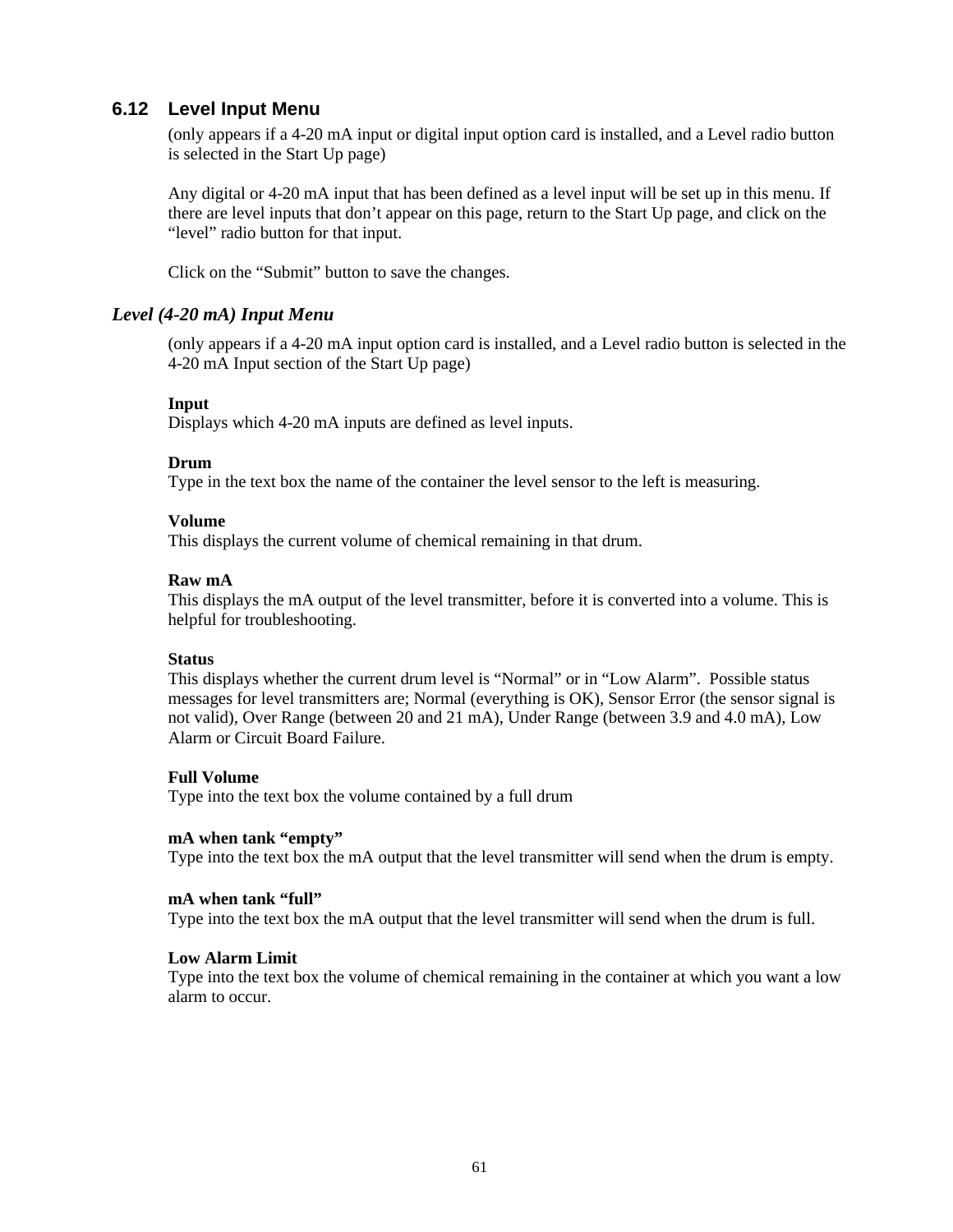### *Point Level Input Menu*

(only appears if a digital input option card is installed, and a level switch radio button is selected in the digital input section of the Start Up page)

#### **Input**

Displays which digital inputs are defined as level inputs.

#### **Drum**

Type in the text box the name of the container the level sensor to the left is measuring.

#### **Status**

Displays whether the drum is currently "Empty" or "Not Empty." Possible status messages for point level switches are; Normal, Low Alarm or Circuit Board Failure. See section 8.1 for a complete description of error messages.

#### **Drum Empty when Contact is**

Click on the radio button that describes how your level switch operates. If the switch is closed when the drum is empty, select "closed". If the switch is open when the drum is empty, select "open".

Click on the "Submit" button to save the changes.

# **6.13 Corrosion Input Menu**

(only appears if a 4-20 mA option card is installed, and a Corrosion radio button is selected in the 4-20 mA input section of the Start Up page)

### *Input*

Displays which 4-20 mA inputs are defined as corrosion inputs.

### *Corrosion Rate*

This displays the current rate of corrosion at the sensor.

#### *Raw mA*

This displays the mA output of the corrosion transmitter, before it is converted into a corrosion rate. This is helpful for troubleshooting.

### *Status*

This displays whether the current corrosion rate is "Normal" or in "High Alarm". Possible status messages are; Normal (everything is OK), Sensor Error (the sensor signal is not valid), Over Range (between 20 and 21 mA), Under Range (between 3.9 and 4.0 mA), High Alarm or Circuit Board Failure. See section 8.1 for a complete description of error messages.

### *4 mA =*

Type in the text box the corrosion rate at which the corrosion transmitter will send an output signal of 4 mA. Normally this will be zero mils per year.

### *20 mA =*

Type in the text box the corrosion rate at which the corrosion transmitter will send an output signal of 20 mA.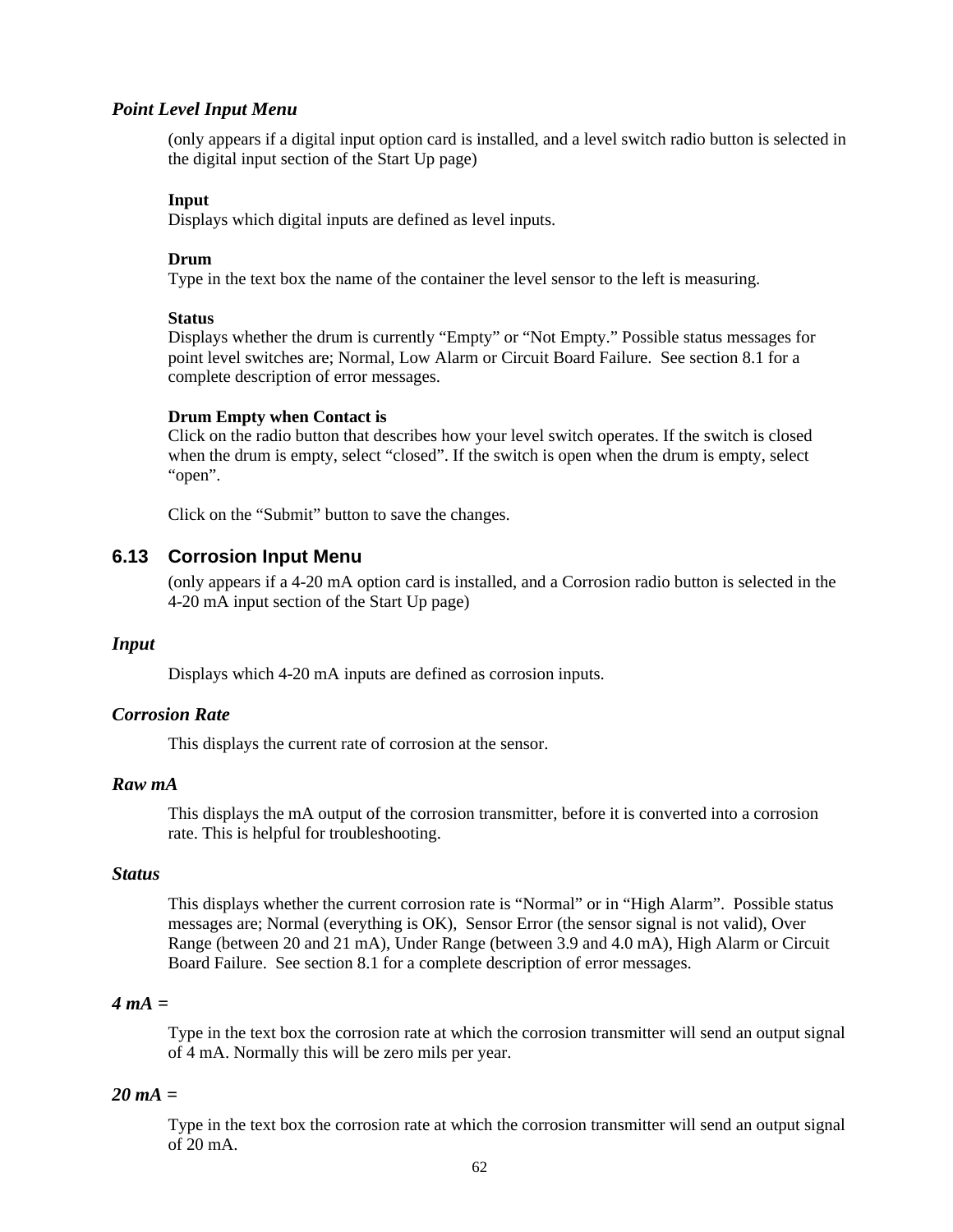### *High Alarm Limit*

Type in the text box the corrosion rate at which you want a high alarm to occur. Click on the "Submit" button to save the changes.

# **6.14 Other Inputs**

#### *Input*

Displays which 4-20 mA inputs have been selected as "Other" in the 4-20 mA input section of the Start Up page.

### *Name*

Type in the text box a name to describe the device connected to that 4-20 mA input (for example "Phosphate").

### *Present Value*

This displays the current reading of the device, using the mA signal from the device, the span of the 4-20 mA signal defined in "4 mA =" and "20 mA =" below, and the units of measure defined below.

#### *Present mA*

This displays the present raw mA signal from the device. This is helpful in troubleshooting.

### *Status*

This displays whether the present value is "Normal", or in a "Low Alarm" or "High Alarm" condition. Possible status messages are; Normal (everything is OK), Sensor Error (the sensor signal is not valid), Over Range (between 20 and 21 mA), Under Range (between 3.9 and 4.0 mA), High Alarm, Low alarm or Circuit Board Failure. See section 8.1 for a complete description of error messages.

# *4 mA =*

Type into the text box the value that corresponds to a 4 mA output signal from the device. For example, if the phosphate analyzer sends out 4 mA at 0.00 mg/l of phosphate, type in 0.00. Any value between –10,000 and 10,000 is acceptable.

### *20 mA =*

Type into the text box the value that corresponds to a 20 mA output signal from the device. For example, if the phosphate analyzer sends out 20 mA at 100 mg/l of phosphate, type in 100. Any value between –10,000 and 10,000 is acceptable.

### *Units*

Type into the text box the units of measure that you want to use for the device connected to that input. For example, you could use "ppm", "mg/l phosphate", etc.

### *Low Alarm Limit*

Type into the text box the value for that input below which you want a low alarm to occur. Any value between –10,000 and 10,000 is acceptable.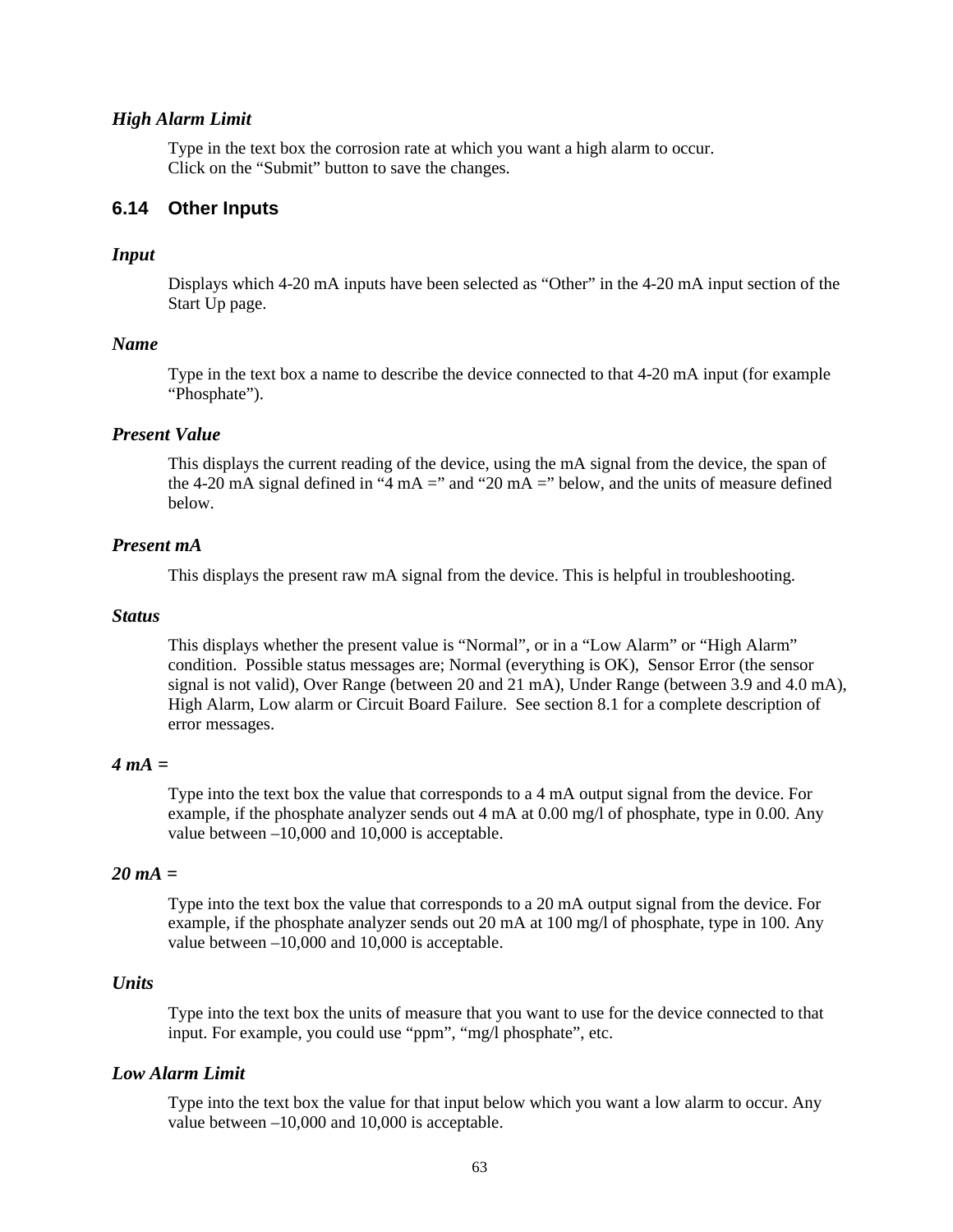### *High Alarm Limit*

Type into the text box the value for that input above which you want a high alarm to occur. Any value between –10,000 and 10,000 is acceptable.

### **6.15 Posiflow Input Menu**

(only appears if a digital input option card is installed, and a PosiFlow radio button is selected in the digital input section of the Start Up page)

#### *Digital Inputs*

Displays which digital inputs have been defined as PosiFlow inputs in the start up page.

### *Output*

Click on the arrow for the pull-down list to tell the controller that the PosiFlow device for the digital input shown to left is attached to the pump that you selected.

### *Control-Output Status*

This column lets you know if the control output for the pump to which the PosiFlow device is attached is currently on or off.

### *PosiFlow Status*

This column lets you know if the PosiFlow is sensing flow from the pump or not.

#### *Vol per Stroke*

Type in the text box the volume of chemical that the metering pump delivers each time it strokes the diaphragm. This information is used to totalize the volume of chemical delivered, by multiplying the volume per stroke by the number of strokes counted by the PosiFlow device.

# *Alarm Time*

Type in the text box the amount of time that can pass between the output relay being activated and the PosiFlow device sensing a stroke of the pump. If the pump is set to deliver 10 strokes per minute, then the controller must wait a minimum of 6 seconds before activating the alarm.

#### *Total*

This column tells you the volume of chemical that has been delivered by the metering pump. This value is calculated by multiplying the volume per stroke by the number of strokes counted by the PosiFlow device.

### *Last Reset Time*

This column gives you the date and time that the total was last reset.

### *Reset Total*

Click on the "Reset Total" button to reset the value in the "Total" column back to 0.0.

Click on the "Submit" button to save the changes.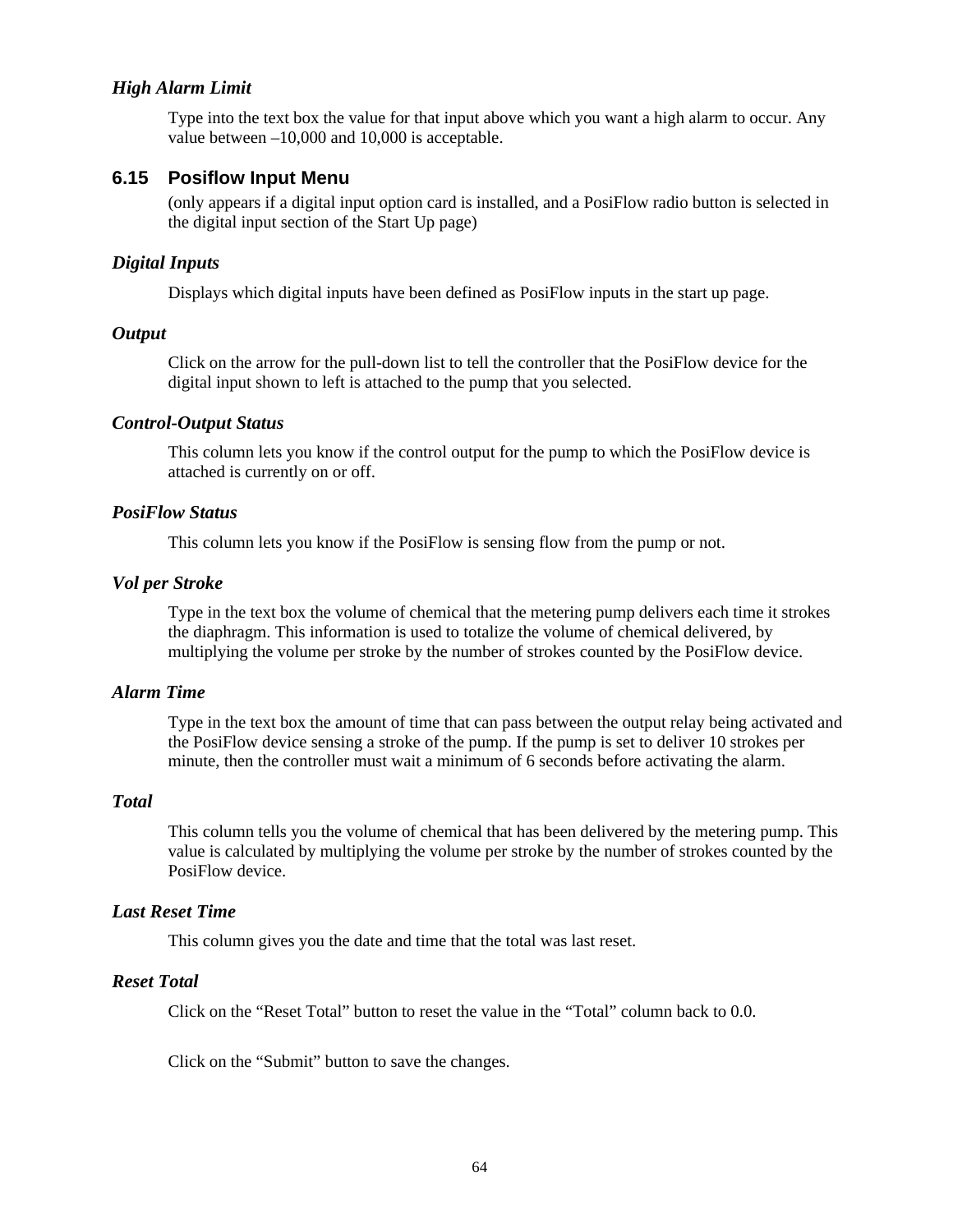# **6.16 Interlock Menu**

(only appears if a digital input option card is installed and an Interlock radio button is selected in the digital input section of the Start Up page)

The Interlock feature allows you to use a contact closure (other than the standard flow switch) to shut down certain control outputs. For example, a dry contact from a DCS could be sent when the cooling tower is shutdown for maintenance.

### *Input*

Displays which digital input has been selected as an Interlock input in the digital input section of the Start Up page.

### *Outputs Interlocked*

Click on the check box to the left of the relays that you want to be deactivated when the dry contact signal is received by the controller. Clicking once places a check in the box, clicking again removes the check from the box.

### *Interlock when contact is*

Click on the radio button that describes how your Interlock switch operates. If the contact is open when you want the outputs to deactivate, click on "open". Otherwise, click on "closed".

Click on the "Submit" button to save the changes.

### **6.17 4-20 mA Input Menu (only appears if the analog input option card is installed)**

This page is used to assign the purpose of each 4-20 mA input and to calibrate each input.

#### *Status*

Possible status messages are Normal (everything is OK), Sensor Error (the sensor signal is not valid), Over Range (between 20 and 21 mA), Under Range (between 3.9 and 4.0 mA), High Alarm, Low Alarm or Circuit Board Failure. See section 8.1 for a complete description of error messages.

#### *4-20 mA Input Assignment Menu*

This table is used to reassign the function of the device connected to the input. Click on the radio button that best describes what is connected to the input. If you assign the inputs on this page, you need to click on the Submit button to see the appropriate menu selections on the page. These are normally already defined in the Start up page.

**Not Used** should be selected if nothing is connected to that input.

**Level** should be selected if a *continuous* level transmitter is attached to that output. For *point* level devices, which do not use a 4-20 mA signal, wire into and program with the Digital Inputs section.

**Corrosion** should be selected if a LPR corrosion-monitoring transmitter is connected to that input.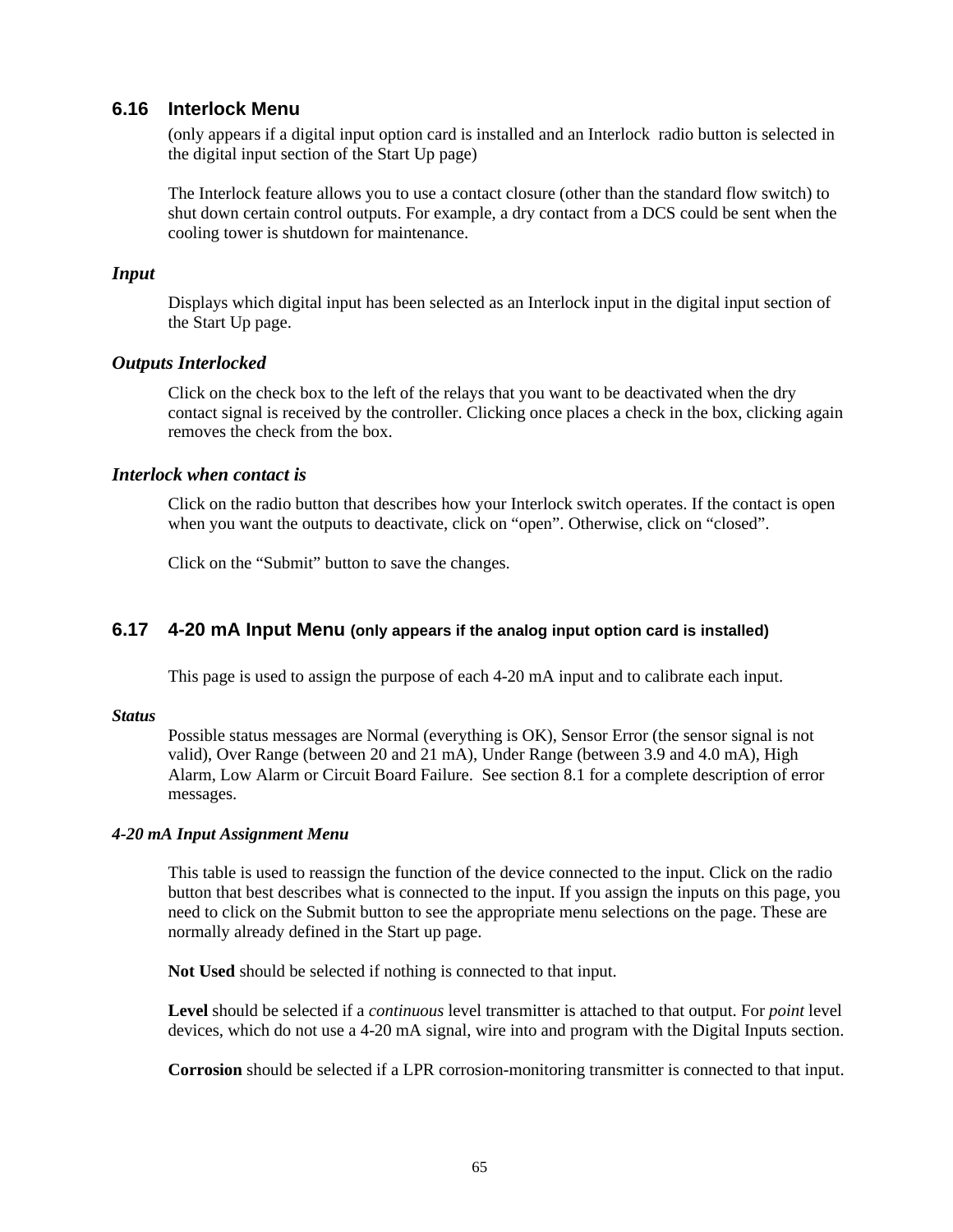**Other** should be selected if the 4-20 mA transmitter connected to that input is anything other than the previously mentioned ones. Later when you re-submit the 4-20 mA Input Page, you will be able to name the input (for example, Phosphate or System Pressure) and also define the Units of Measure (like mg/l or psi).

### *4-20 mA Input Calibration Menu*

This table is used to calibrate the 4-20 mA inputs.

Following the instructions for your 4-20 mA transmitter, supply the WCT710 controller with a 4 mA signal from each transmitter. You should verify that the transmitter is accurate by measuring the output with an ammeter. You can read the present value of the mA signal as measured by the WCT710 controller in the second column of the table. If the present value is not exactly 4 mA, click on the "Set 4 mA" button. You will be asked to verify that you want to change the calibration. Once this is done, the controller will read the transmitter signal as exactly 4 mA.

Repeat this process, supplying the WCT710 controller with a 20 mA signal from each transmitter, and click on the "Set 20 mA" button in order to calibrate the controller.

Click on the "Submit" button to save the changes.

### **6.18 Digital Inputs Menu (only appears if the digital input option card is installed)**

This page is used to assign the function of the devices attached to each digital input. These are normally already defined in the Start up page.

Click on the radio button to define each input as *Not Used*, *Point Level*, *PosiFlow* (future feature), or *Interlock*. Click on the "Submit" button to save the changes.

The actual programming of the various digital inputs will be done in the appropriate page; either the Level page, PosiFlow (future feature) page, or Interlock page. Refer to those sections for instructions.

### **6.19 Bleed Output Menu**

This page is used to select the bleed set point, alarms, etc. Which menus appear depends upon how items were selected in the Start Up page. If you make changes to the Type of Bleed, you will need to click on the "Submit" button in order to see all the necessary menus.

# *Type of Bleed*

Click on the arrow of the pull down menu and select the way that you want to control the bleed valve.

**System Conductivity** is the most commonly used bleed mode, where the bleed solenoid valve is opened based on the system conductivity.

**Bleed Volume per Makeup Volume** is used to open the bleed valve allowing a programmed volume of water out of the system after a programmed volume of makeup water has been added to the system. This option can only be used if water meters are installed in both the bleed piping and the makeup water piping.

**Time per Makeup Volume** is used to open the bleed valve for a programmed amount of time after a programmed volume of makeup water has been added to the system. This option can only be used if a water meter is installed on the makeup water line.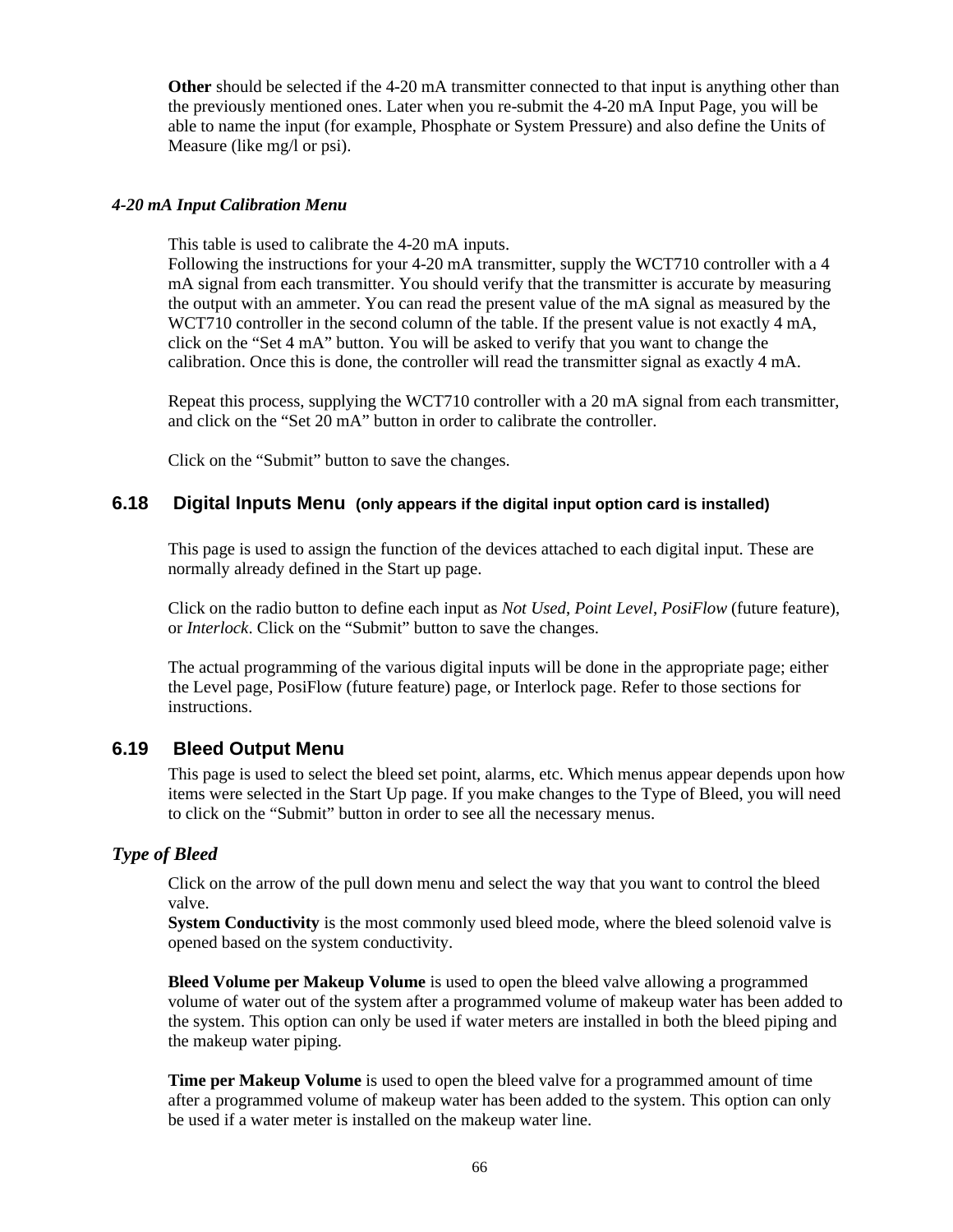**Cycles of Concentration** is used to open the bleed valve when the ratio of the system conductivity to the makeup water conductivity exceeds the programmed value. Choose the option that matches the number of makeup water sources that you will have (up to 3). The option with one makeup source may be selected without a makeup water sensor installed if the conductivity of the makeup water is consistent enough for a manual entry of the value. The 2 and 3 makeup water source options can only be used if conductivity sensors are installed in both the cooling tower water and the makeup water.

The controller recognizes the current makeup water source by comparing the makeup conductivity to the range of values that you set up. Each makeup source can have its own cycles set point, dead band, high alarm and low alarm. When the conductivity of the makeup water changes to a different source, the controller does not change to the new set point values immediately, but uses the Retention Time to transition gradually from one source's set points to the other over the course of the retention time.

**Other (4-20 mA input 4)** is used to control the bleed relay based upon a signal from a transmitter that is connected to 4-20 mA input number 4. This option is only possible if your controller is equipped with the analog input option card.

If you change the Type of Bleed on this page, click on the Submit button at the bottom of the page in order to see all of the applicable menus.

# *Bleed Status*

This menu is for information only, and displays whether the bleed output is "Off" or "On" and if on, for how much time, as well as any alarm conditions. Possible status messages are; Off, Off/Bio1 or 2 Lockout, Off/Dispersant Add, Off/Manual, On/Time counting up (for bleed based on conductivity), On/Time counting up/Pre Bleed (for conductivity based pre-bleed), On/Time counting down /Pre Bleed (for time based pre-bleed), or On/Time counting down/Hand (for manual relay activation). Possible error messages are Timeout, No Flow, and Interlock. See section 8.1 for a complete description of error messages.

### *Reset Timeout*

There is also a button called "Reset Timeout" which is used to reset the output if it has been activated for longer than the time limit imposed in the "Bleed Time Limit" menu described below.

#### *Custom Name*

This menu allows you to rename the output if desired. Type the new name into the text box.

### *System Conductivity*

This menu is for information only, and displays the current reading from the system conductivity electrode.

### *Makeup Conductivity*

This menu is for information only, and displays the current reading from the makeup conductivity electrode.

If no makeup conductivity sensor is installed, this menu allows you to manually enter the makeup conductivity.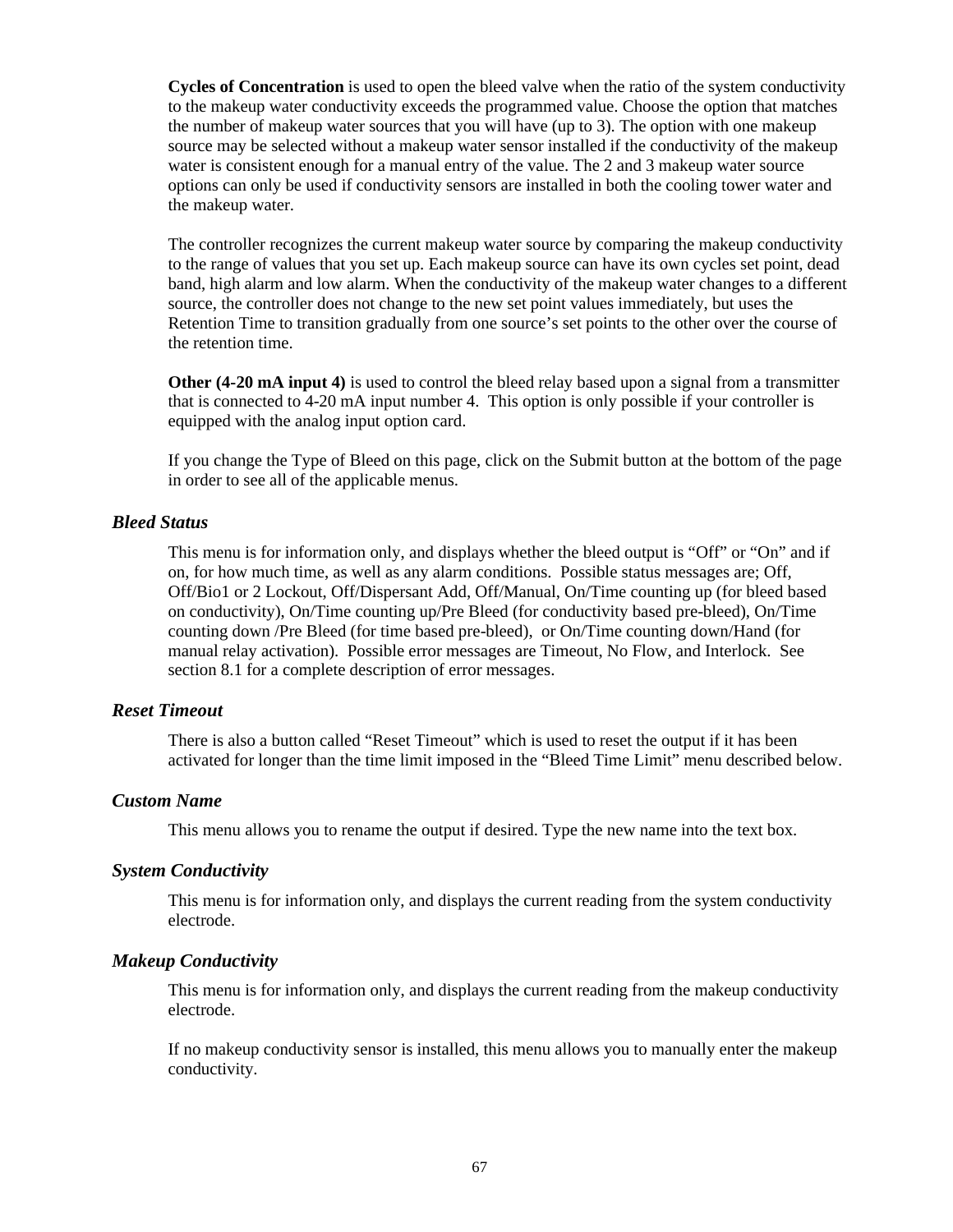# *Cycles Measured*

(only appears if a makeup conductivity input card is installed or type of bleed is based on cycles of concentration)

This displays the current cycles of concentration of the cooling tower (the ratio of the system conductivity to the makeup conductivity).

### *Current Makeup Source*

(only appears if type of bleed is based on cycles of concentration, 2 or 3 makeup sources) This menu displays the current makeup water source, as determined by comparing the makeup conductivity to the ranges set up for each makeup water source. If it indicates "N/A", then the makeup conductivity measured is not in any range defined for a makeup water source.

#### *Current Set Point*

(only appears if type of bleed is based on cycles of concentration, 2 or 3 makeup sources) This menu displays the set point currently being used. When the makeup water source changes, the set point transitions from the last source's value to the new source's value over the retention time. After the retention time has past, the set point will stay at the new value until the makeup water source changes again. If the set point value is "N/A", this means that the makeup conductivity measured is not within any defined range for a makeup source.

### *Current Dead Band*

(only appears if type of bleed is based on cycles of concentration, 2 or 3 makeup sources) This menu displays the current dead band being used. This will transition from one value to another over the retention time.

### *Current Cycles High/Low Alarm*

(only appears if type of bleed is based on cycles of concentration, 2 or 3 makeup sources) These menus display the current values for the cycles low and high alarms, which also change over the retention time.

### *Retention Time Remaining*

(only appears if type of bleed is based on cycles of concentration, 2 or 3 makeup sources) This menu shows how much time is left before the transition from one set point to another is complete.

### *Retention Time of Tower*

(only appears if Type of Bleed is Based on Cycles of Concentration, 2 or 3 makeup sources) Type in the text box the hours and minutes it takes for one makeup water source to replace the previous water (under normal loading conditions). The controller will not change set points immediately upon detecting a new water source. It will use the programmed retention time to gradually transition from one set point to the other.

### *Set Point*

(only appears if Type of Bleed is Based on System Conductivity or Other 4-20 mA input 4) Type in the text box the conductivity (or ppm) value at which you want the bleed valve to open. Any value between 0 and 10,000 is acceptable (if based on conductivity). If the control mode is based on a 4-20 mA input, then the set point value is limited to the range of the 4-20 mA input. Click on the link called Scaling to set the range of the 4-20 mA input.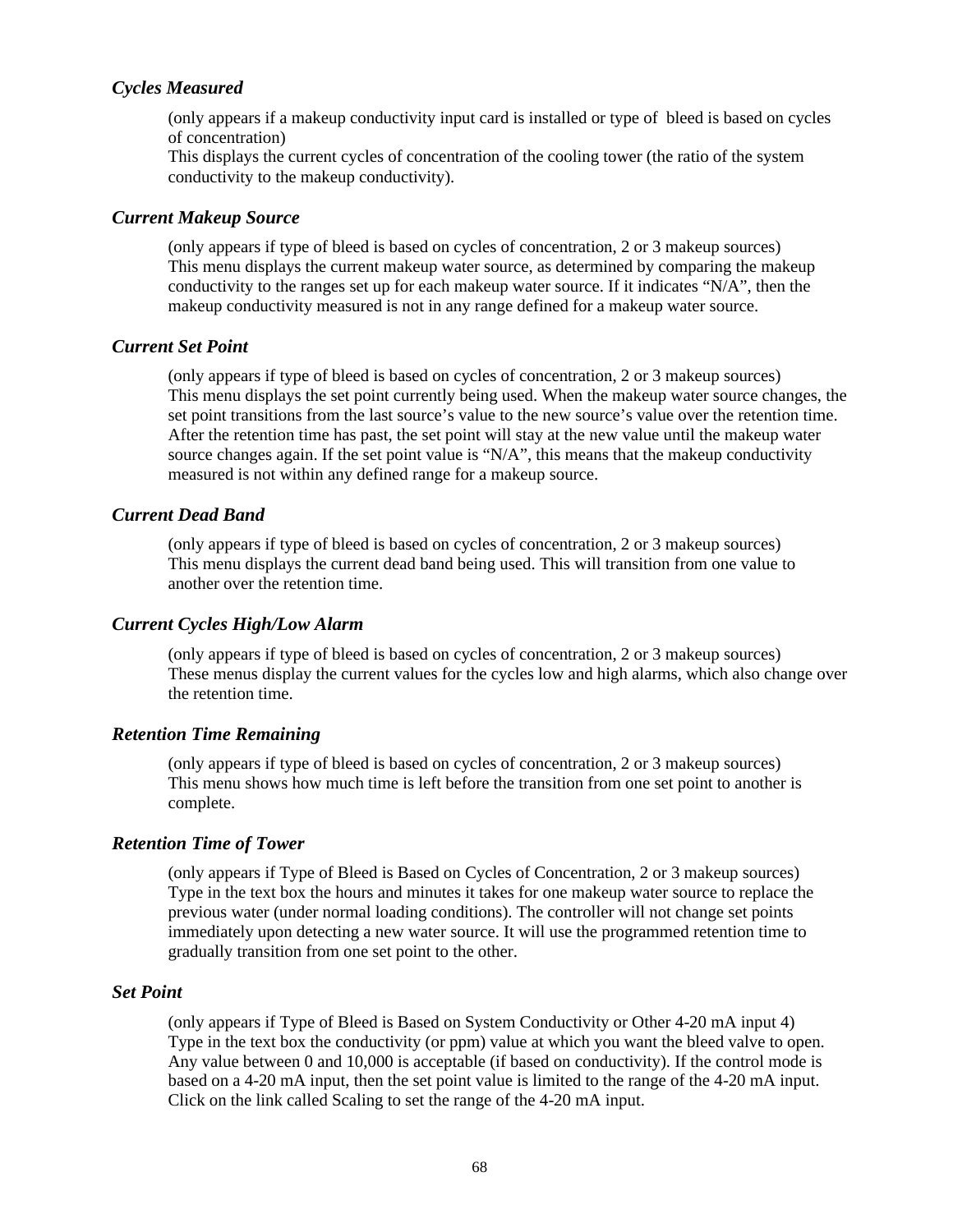#### *Control Direction*

(only appears if Type of Bleed is Based on System Conductivity or Other 4-20 mA input 4) Click on the radio button to select between the normal "Force Lower" or "Force Higher".

#### *Dead Band*

(only appears if Type of Bleed is Based on System Conductivity or other 4-20mA input 4) Type in the text box the conductivity (or ppm) value away from the set point at which the bleed valve will close. For example, if you are forcing the conductivity lower, your set point is 2000 μS/cm, and your dead band is 100 μS/cm, then the bleed valve will open at 2001 and close at 1900 μS/cm. The purpose of the dead band is to prevent rapid cycling of the relay open and closed, which can shorten its life. The dead band should be set for the lowest value that still prevents the relay from chattering.

#### *Bleed On-Time per Makeup Volume*

(only appears if Type of Bleed is Time Based on Makeup Volume)

Type in the text box the number of minutes that the bleed valve should be open after a given volume of makeup water has entered the system. Any value between 1 and 1440 minutes is acceptable.

#### *Makeup Volume*

(only appears if Type of Bleed is either Time or Volume Based on Makeup Volume) Type in the text box the volume of makeup water that needs to enter the system before triggering the bleed valve to open. Any value between 1 and 10,000 is acceptable.

#### *Bleed Volume per Makeup Volume*

(only appears if Type of Bleed is Volume Based on Makeup Volume) Type in the text box the volume of water that the bleed valve should let out of the system after a given volume of makeup water has entered the system. Any value between 1 and 10,000 is acceptable.

# *Source 1, 2 or 3 Conductivity Range*

(only appears if Type of Bleed is Based on Cycles of Concentration) Type in the text box the range conductivity (or ppm) values that the controller will use to identify the makeup water source. For example, if the water from this source is typically 275 μS/cm, set the range at 200 to 350 μS/cm. **Source 1 must be the lowest conductivity range, Source 2 the next highest, and Source 3 the highest conductivity.** The controller automatically enters the conductivity value of the next range to prevent overlapping ranges, or gaps between the ranges.

# *Source 1, 2 or 3 Cycles Set Point*

(only appears if Type of Bleed is Based on Cycles of Concentration) Type in the text box the desired set point cycles of concentration if the makeup water source is Source 1. Repeat for each makeup water source. Any value between 1 and 50 is acceptable.

# *Source 1, 2 or 3 Cycles Dead Band*

(only appears if Type of Bleed is Based on Cycles of Concentration) Type in the text box the cycles of concentration value away from the set point at which the bleed valve will close. For example, if your set point is 6.00 cycles, and your dead band is 0.10 cycles,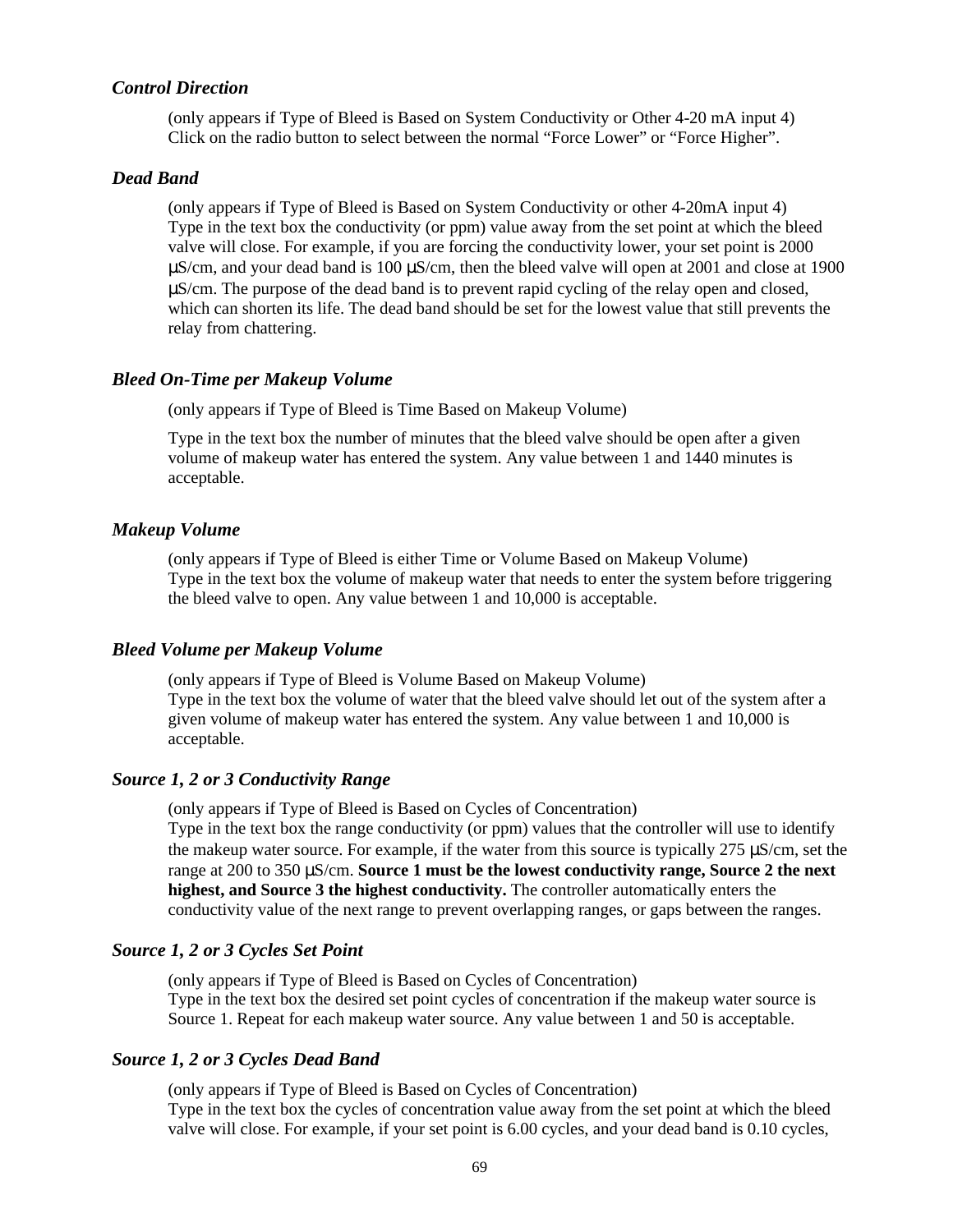then the bleed valve will open at 6.01 cycles and close at 5.90 cycles. The purpose of the dead band is to prevent rapid chattering of the relay open and closed, which can shorten its life. The dead band should be set for the lowest value that still prevents the relay from chattering.

# *Source 1, 2 or 3 Cycles Low Alarm*

(only appears if Type of Bleed is Based on Cycles of Concentration) Type in the text box the cycles of concentration for each Source below which you want to activate a low alarm.

# *Source 1, 2 or 3 Cycles High Alarm*

(only appears if Type of Bleed is Based on Cycles of Concentration) Type in the text box the cycles of concentration for each Source above which you want to activate a high alarm.

# *Interlock Outputs*

Click the check boxes to select or de-select the relays that you want to be forced OFF if this output relay is turned ON. If you do not need any other output to shut off when this relay turns on, UNCHECK all boxes. The selection is mutually exclusive, meaning that if the Feed output has the pH output interlocked, the feed won't turn on if the pH output is on, and the pH output won't turn on if the Feed output is already on. This feature should be used with caution since it can potentially delay a chemical addition for a long time. Typical uses are to prevent inhibitor feed during a biocide addition, or to prevent bleed and pH control during inhibitor feed.

# *Bleed Time Limit*

Type in the text box the maximum amount of time that the bleed valve can be continuously open before the controller shuts the valve and activates a Bleed Time Limit alarm. This is intended to prevent the bleed valve from turning over the whole system if the conductivity input fails in such a way that it will never close the valve. For example, the conductivity may be stuck at a value above the set point, and can't respond to changes in conductivity.

Note that the bleed valve will not open again until someone resets the timer!

It will take some experience to find out what the normal bleed time will be. If the valve cycles open and closed under worst case loading conditions in 30 minutes, you may want to set the Bleed Time Limit at 60 minutes.

# *Hand Time Limit*

Type in the text box the maximum number of minutes that the bleed output can be activated in the Hand mode. Any value between 0 and 1440 is acceptable. A value of 0 means the pump can be left on indefinitely. Click on the "Submit" button to save the changes.

# *Bleed Output Mode*

Click on the radio buttons to manually control the bleed valve. The normal selection will be *Auto*, where the controller uses the various set points to open and close the valve. You can force the valve open regardless of the set points by selecting *Hand*, or force the valve closed regardless of the set points by selecting *Off*.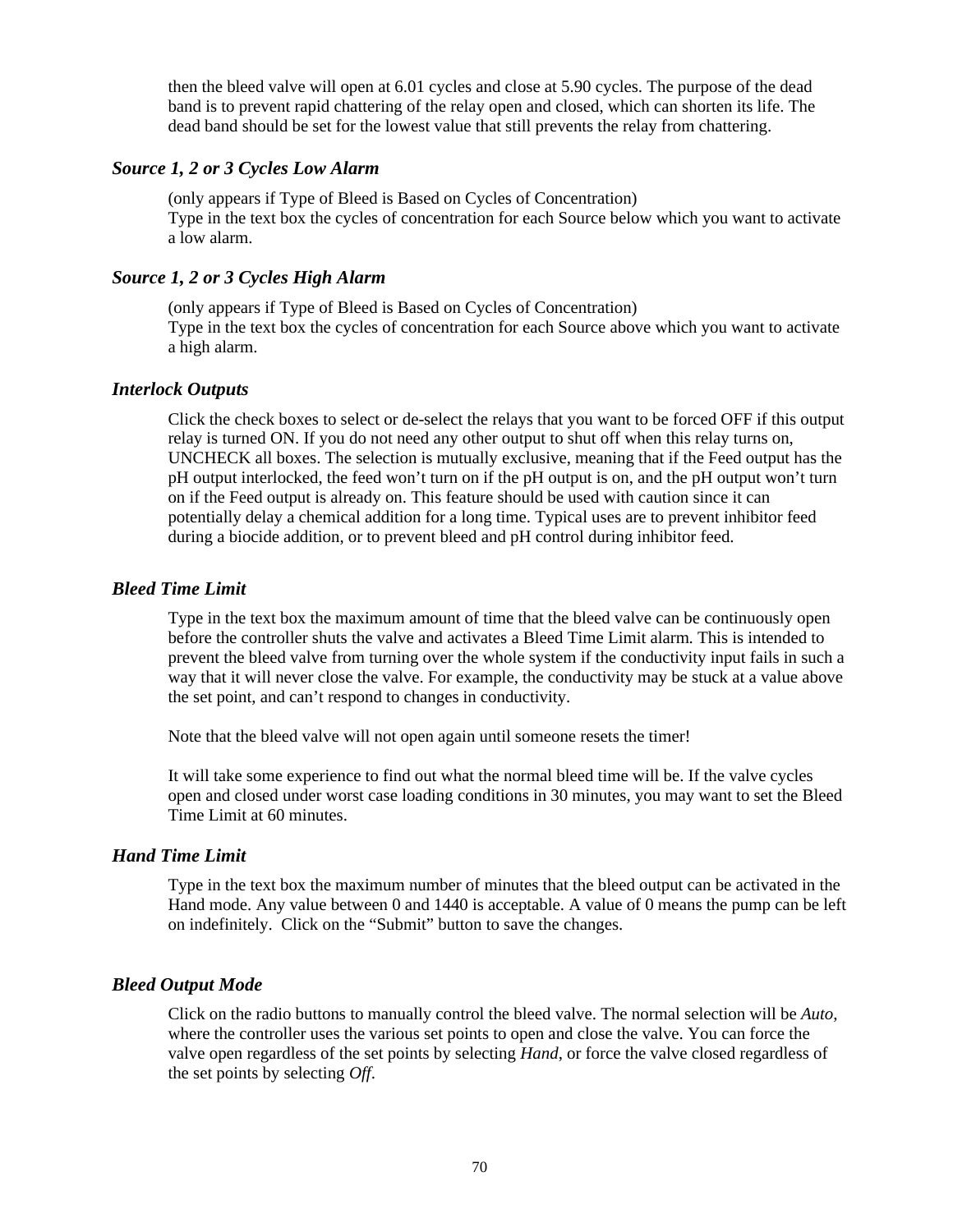If you select Off, the valve will not open again until either Hand or Auto is selected! If you select Hand, the valve will open until either Auto or Off is selected, or until the Hand Time Limit (programmed in the next menu) expires.

The Off mode is handy to prevent the valve from opening while you are changing set points. The Hand mode is handy to be able to test the valve, wiring, etc without needing to change set points.

# *Event Log*

Click on the link to view the event log. The event log contains the date and time of each relay activation and deactivation. The data will be a 1 if the relay is closed and a 0 if the relay is open. The log also shows the state of the flow switch, with a 1 denoting flow, and a 0 denoting no flow.

A window will open to ask if you would like to open the file or save it to disc. Select the method you would like to use. The file is a .csv (comma separated variable) file that will open in a spreadsheet such as Excel.

# **6.20 Feed Output Menu**

#### *Feed Mode*

Click on the radio button of the option that you want to use.

**Bleed and Feed** mode will add inhibitor at the same time as the bleed valve opens, for the same amount of time. A lockout timer will stop inhibitor feed if the feed time exceed the programmed limit.

**Feed After Bleed** mode will add inhibitor after the bleed has finished, for a programmed percentage of the bleed time.

**Feed Based on Makeup Volume** mode will add inhibitor for a programmed amount of time after a specified volume of makeup water has entered the system. This option can only be used if a water meter is installed in the makeup water line.

**Feed as % of Time** mode will add inhibitor for a programmed amount of time, after a programmed amount of time has elapsed.

**Other (4-20 mA input 5)** is used to control the feed relay based upon a signal from a transmitter that is connected to 4-20 mA input number 5. This option is only possible if your controller is equipped with the analog input option card.

**Above Feed Modes, Multiple Sources** are used to specify a different amount of Feed time depending upon which makeup water source is currently supplying the tower. The makeup water source is determined by comparing the measured makeup water conductivity with the ranges of conductivity for each source (entered below, or in the Bleed page).

If you change the Feed Mode in this page, you must click on the Submit button to see all the correct menus for that mode on this page.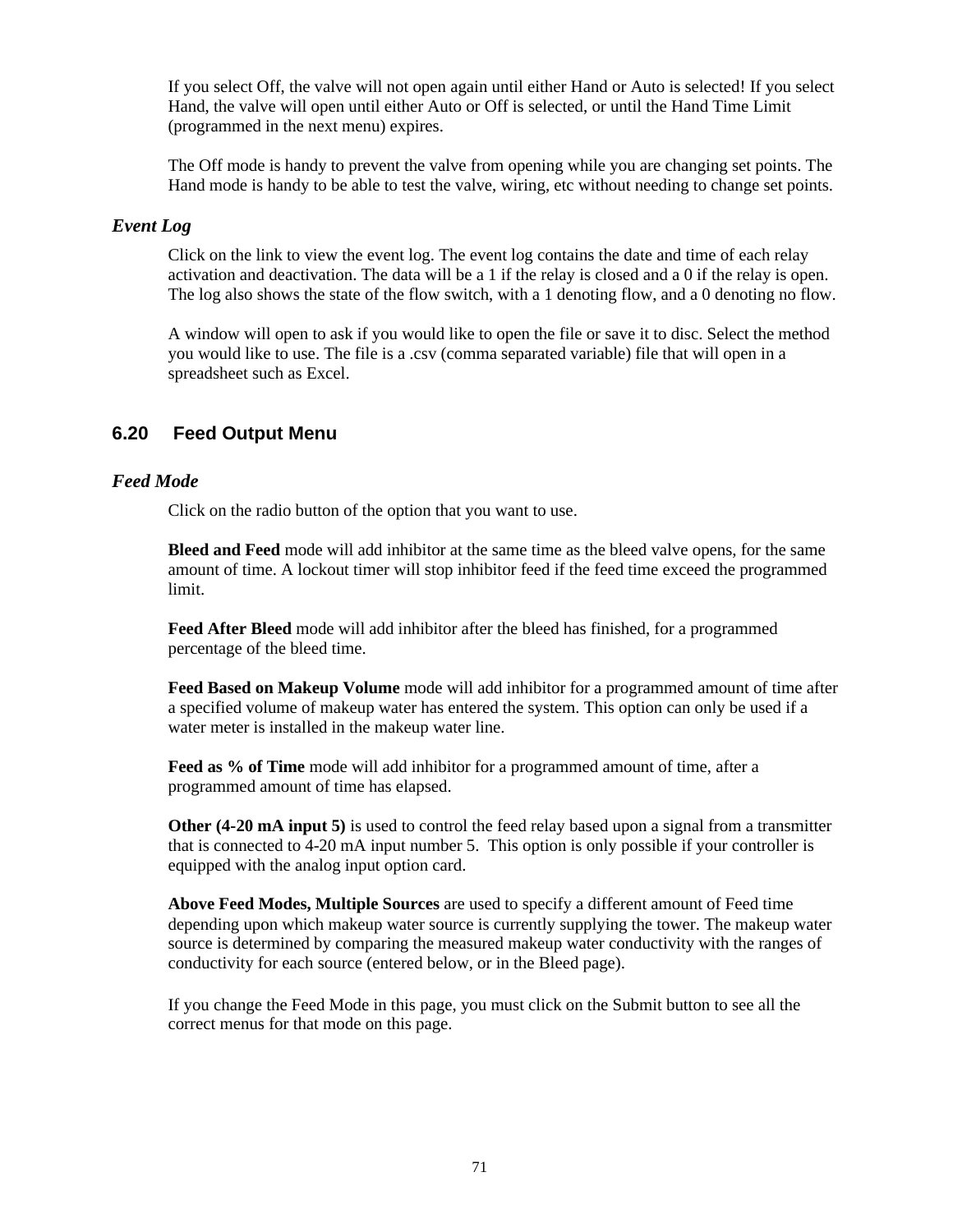#### *Status*

This displays the current status of the Feed Output, either "Off" or "On", and if on, the time it has been on and any alarm conditions. Possible status messages are Off, Off/manual, On/Time counting up (for feed and bleed), On/Time counting down (for feed for a known time) and On/Time counting down/Hand (for manual relay activation). Possible error messages are Timeout, No Flow, Interlock, or Pump Failure. See section 8.1 for a complete description of error messages.

# *Custom Name*

This menu allows you to call the output another name if desired. Type the new name in the text box.

#### *Accumulated Makeup*

(only appears if the feed mode is based on makeup volume)

This menu displays the volume of makeup water that has accumulated so far FOR THE PURPOSE OF FEEDING INHIBITOR. This is not the total accumulated makeup volume, as seen in the System Summary page. This total will reset itself once the feed has occurred. You can manually reset this total using the "Reset Total" button to the right. This total can be from multiple water meters if this is selected in the Water Meter page.

# *% of Period to Feed*

(only appears if Feed Mode is selected as Feed Based On % Time) Type in the text box the percentage of the time period that you want the feed pump to run. Any value between 0.1 and 100% is acceptable.

For example, if you are doing feed based on % time, and the time period is 60 minutes, and the % of period to feed is 10%, then out of every 60 minutes the feed pump will run for 6 minutes.

If you are feeding based on Multiple Sources, this menu will appear once for each makeup water source.

# *Time Period*

(only appears if Feed Mode is selected as Feed Based On % Time)

Type in the text box the time period you want to use. The time period effects how often the inhibitor feed occurs, and in conjunction with the % of period to feed, effects how long the pump will run. Any value between 1 and 1440 minutes is acceptable.

# *Feed Time (% of Bleed)*

(only appears if Feed Mode is selected as Feed After Bleed)

Type in the text box the percentage of the bleed time that you want the feed output to be on. For example, if you are feeding after bleed, and the bleed valve is open for 10 minutes, and the Feed Time is 50%, then the Feed relay will be activated for 5 minutes.

If you are feeding based on Multiple Sources, this menu will appear once for each makeup water source.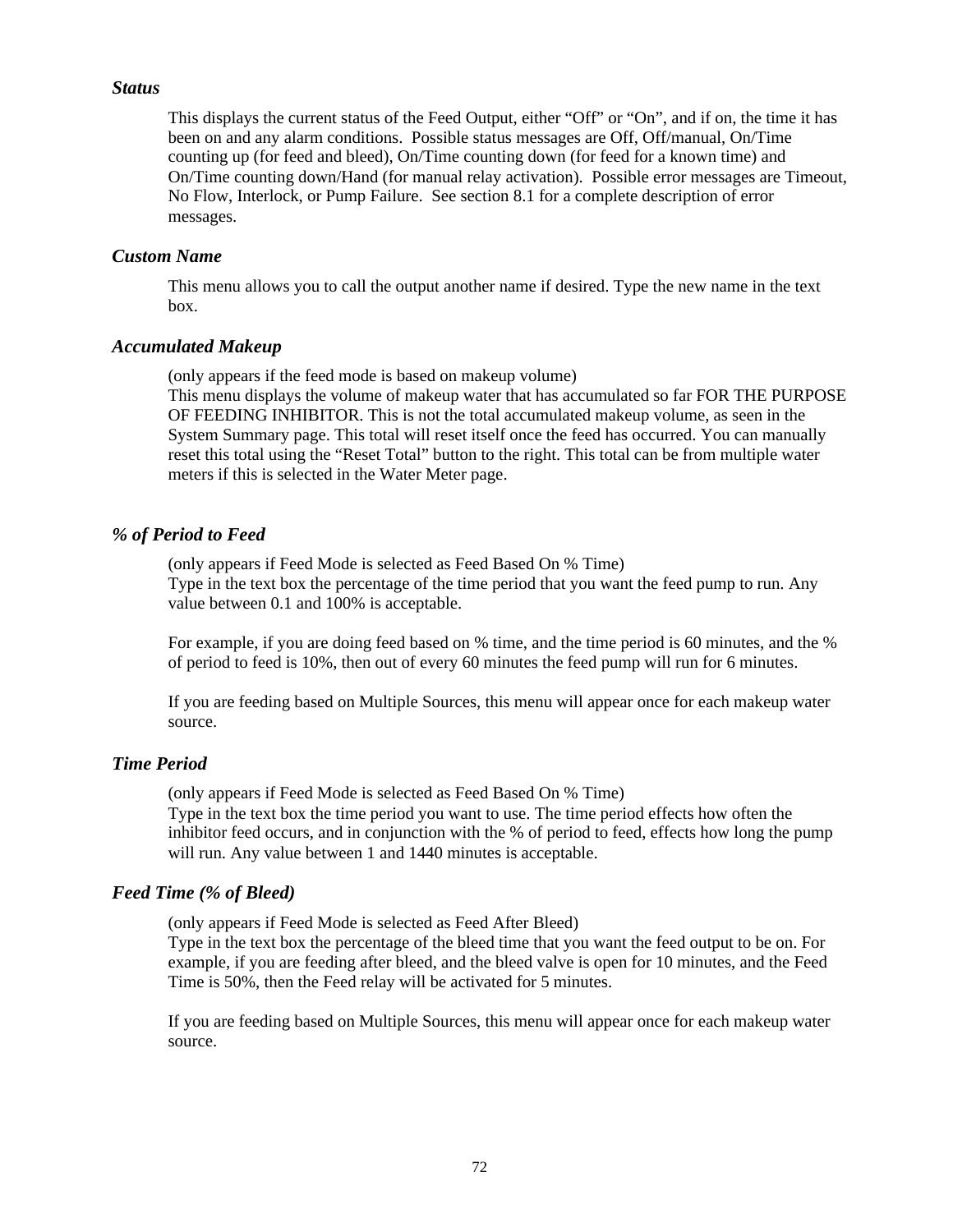# *Makeup Volume*

(only appears if Feed Mode is selected as Feed Based On Makeup Volume) Type in the text box the volume of makeup water that needs to enter the system in order to trigger the inhibitor feed. Any value between 1 and 10,000 is acceptable.

### *Time Per Unit Volume*

(only appears if Feed Mode is selected as Feed Based On Makeup Volume) Type in the text box the amount of time for the inhibitor feed pump to run, once the previously specified volume of makeup water has entered the system. Any value between 1 and 1440 minutes is acceptable.

If you are feeding based on Multiple Sources, this menu will appear once for each makeup water source.

#### *Set Point*

(only appears if Feed Mode is selected as Other 4-20 mA input 5) Type in the text box the value at which you want the feed relay to close. When the control mode is based on a 4-20 mA input, the set point value is limited to the range of the 4-20 mA input. Click on the link called Scaling to set the range of the 4-20 mA input.

If you are feeding based on Multiple Sources, this menu will appear once for each makeup water source.

#### *Control Direction*

(only appears if Feed Mode is selected as Other 4-20 mA input 5) Click on the radio button to select between "Force Lower" or "Force Higher.

### *Dead Band*

(only appears if Feed Mode is selected as Other 4-20 mA input 5) Type in the text box the value away from the set point at which the feed relay will close. For example, if you are forcing the inhibitor concentration higher, and your set point is 20 ppm and your dead band is 1 ppm, then the feed relay will close at 20 and open at 21 ppm. The purpose of the dead band is to prevent rapid cycling of the relay open and closed, which can shorten its life. The dead band should be set for the lowest value that still prevents the relay from chattering.

# *Reset Timeout*

(only appears if the Output Time Limit below has been exceeded) There is a button called "Reset Timeout" which is used to reset the output if it has been activated for longer than the time limit imposed in the "Output Time Limit" menu described below.

#### *Current Makeup Source*

(only appears if Feed Mode is one of the Multiple Sources types) This menu displays the current makeup water source, as determined by comparing the makeup conductivity to the ranges set up for each makeup water source. If it indicates "N/A", then the makeup conductivity measured is not in any range defined for a makeup water source.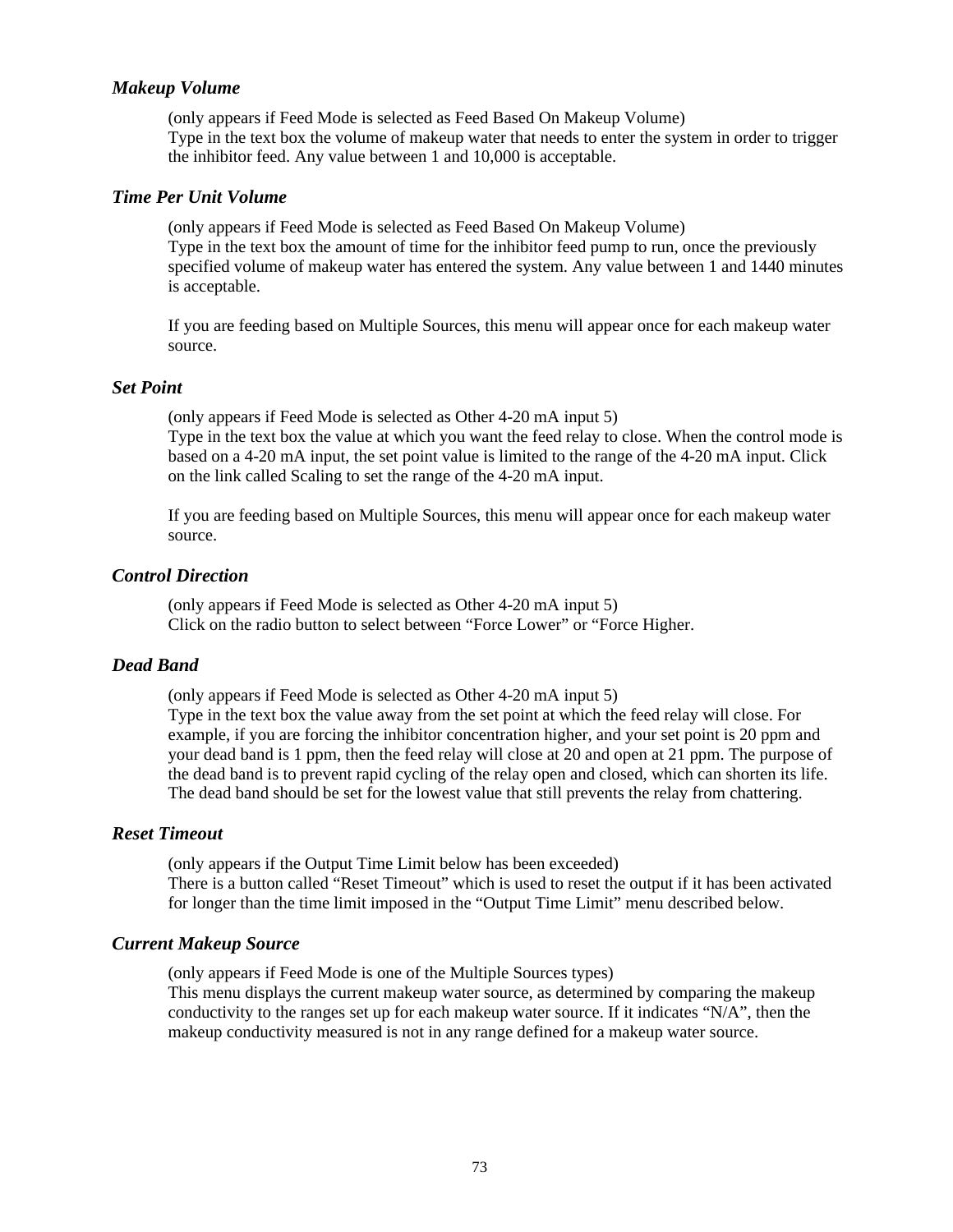# *Source 1, 2 or 3 Conductivity Range*

(only appears if Feed Mode is one of the Multiple Sources types)

Type in the text box the range conductivity (or ppm) values that the controller will use to identify the makeup water source. For example, if the water from this source is typically 275 μS/cm, set the range at 200 to 350 μS/cm. **Source 1 must be the lowest conductivity range, Source 2 the next highest, and Source 3 the highest conductivity.** The controller automatically enters the conductivity value of the next range to prevent overlapping ranges, or gaps between the ranges.

#### *Output Time Limit*

Type in the text box the maximum amount of time that the feed pump can be continuously running before the controller shuts off the pump and activates an Output Time Limit alarm. This is intended to prevent the pump from emptying an entire drum of chemical because of a problem elsewhere in the system.

Note that the feed pump will not run again until someone resets the timer! The time limit should be set at approximately twice the normal worst case on time.

#### *Feed Output Mode*

Click on the radio buttons to manually control the feed relay. The normal selection will be *Auto*, where the controller uses the various set points to open and close the relay. You can force the relay open (pump off) regardless of the set points by selecting *Off*, or force the relay closed (pump on) regardless of the set points by selecting *Hand*.

If you select Off, the pump will not run again until either Hand or Auto is selected! If you select Hand, the pump will run until either Auto or Off is selected, or until the Hand Time Limit (programmed in the next menu) expires.

The Off mode is handy to prevent the pump from running while you are changing set points. The Hand mode is handy to be able to test the pump, wiring, etc without needing to change set points.

# *Hand Time Limit*

Type in the text box the maximum number of minutes that the feed output can be activated in the Hand mode. Any value between 0 and 1440 is acceptable. A value of 0 means the output can be left on indefinitely.

Click on the "Submit" button to save the changes.

#### *Event Log*

Click on the link to view the event log. The event log contains the date and time of each relay activation and deactivation. The data will be a 1 if the relay is closed and a 0 if the relay is open. The log also shows the state of the flow switch, with a 1 denoting flow, and a 0 denoting no flow.

A window will open to ask if you would like to open the file or save it to disc. Select the method you would like to use. The file is a .csv (comma separated variable) file that will open in a spreadsheet such as Excel.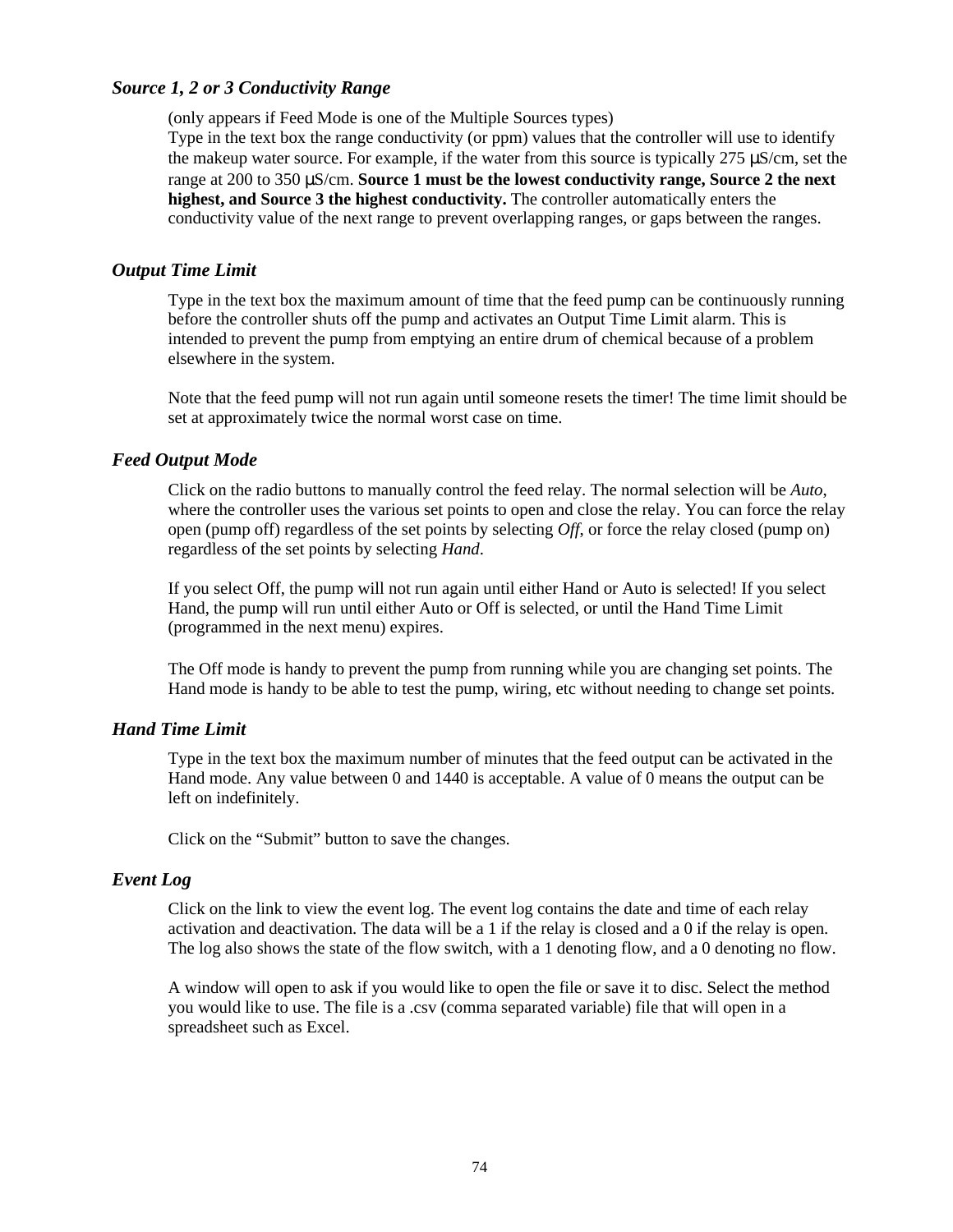# **6.21 Biocide 1 & 2 Output Menus**

(will not appear if the Biocide Feed Mode section of the Start Up page is selected as "Not Used")

There are separate pages for Biocide 1 and Biocide 2, but they are programmed exactly the same way. The two biocide outputs are completely independent, so Biocide 1 can be set up on a 4 week schedule, while Biocide 2 can be on a daily schedule.

#### *Add Mode*

Click on the radio button of the method of addition that you want to use for Biocide 1 or 2:

**Not Used** should be selected if you will not add this Biocide.

**Timed Additions: 1 week cycle** should be selected if you want this Biocide to be added as often as each day, in a cycle that will be repeated in the same way every week.

**Timed Additions: 2 week cycle** should be selected if you want this Biocide to be added as often as each day, in a cycle that will be repeated in the same way every second week.

**Timed Additions: 4 week cycle** should be selected if you want this Biocide to be added as often as each day, in a cycle that will be repeated in the same way every fourth week.

**Timed Additions: Daily Adds** should be selected if you want this Biocide to be added up to 10 times per day, every day.

**Based on Water Meter Makeup Volume** should be selected if you want this Biocide to be added for a programmed amount of time after a programmed volume of makeup water has been added to the system. This option can only be used if a water meter is installed on the makeup water line.

If you change the add mode while on this page, you must click on the Submit button in order to see the correct set of menus.

#### *Status*

This displays the current status of the Biocide Output, either "Off" or "On", and if on, the time it has been on and any alarm conditions. If using timed additions, when the output is Off, the time until the next scheduled addition will be counting down. Possible status messages are Off., Off/Pending (time to add has come but output is interlocked), Off/Pre Bleed, Off/Dispersant Add, Off/manual, On/Time counting down (for time-based adds), or On/Time counting down/Hand (for manual relay activation). Possible error messages are No Flow, or Interlock. See section 8.1 for a complete description of error messages.

# *Custom Name*

This menu allows you to call the output another name if desired. Type the new name in the text box.

# *Week 1-4 Schedule*

(only appears if Add Mode is selected as 1 Week, 2 Week, or 4 Week)

**Day of Week:** Click on the check box next to the days of the week during which you want a biocide add to occur. If a box is checked and you don't want an addition that day, click it to uncheck the box.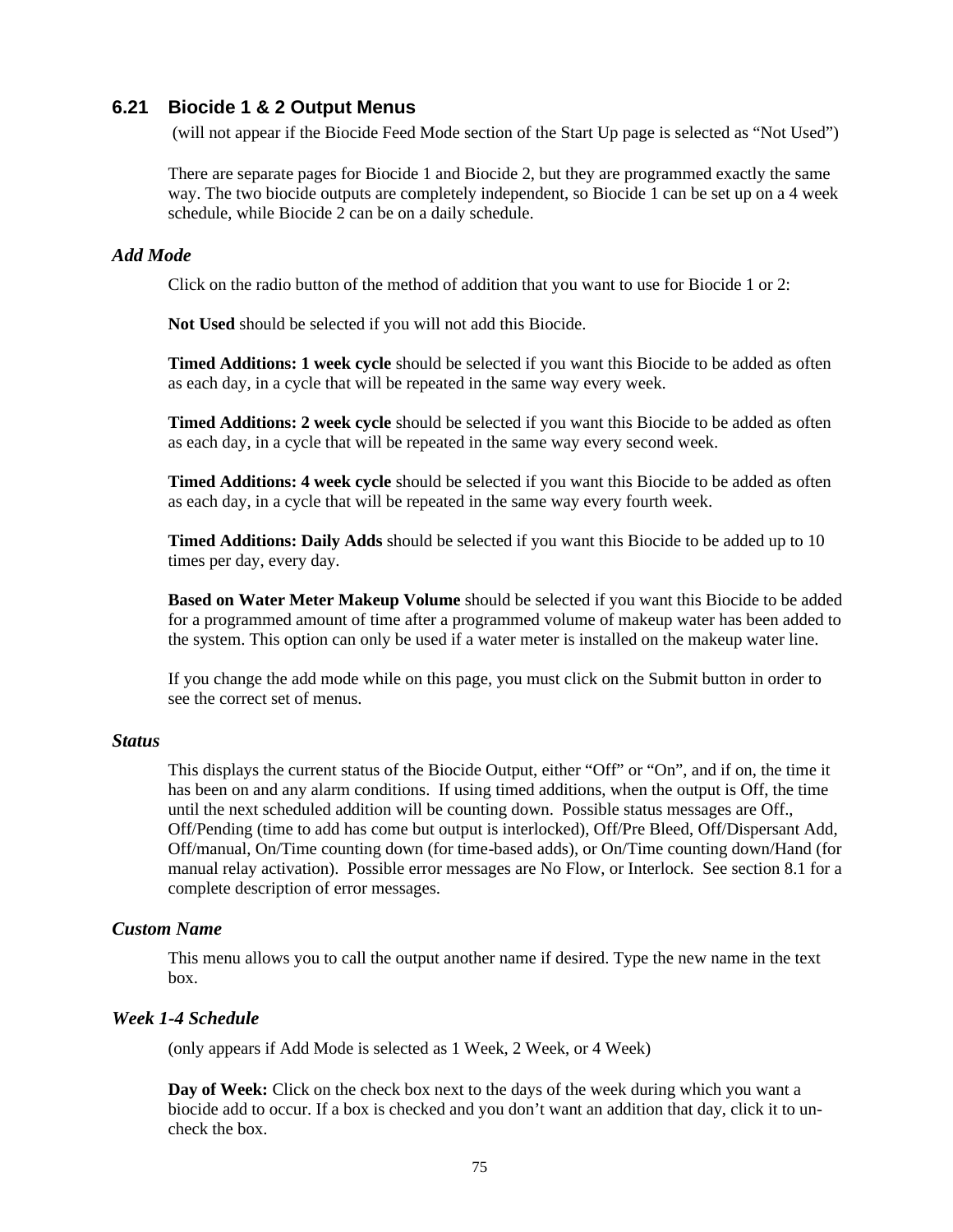**Time:** Type in the text boxes the hour and minute for the addition to occur. Use the arrow for the pull down menu to select between AM and PM.

**On Time:** Type in the text box the amount of time that you want the biocide pump to run when it makes its addition. Any value between 1 and 1440 is acceptable.

For 2 Week or 4 Week Modes, repeat this process for each week in the cycle.

#### *Daily Schedule*

(only appears if the Add Mode is selected as Daily)

**Additions:** Click on the check box next to the additions that you want to occur every day. For example, if you want to add the biocide 4 times per day, check Additions A through D. If a check is in a box and you don't want that addition to happen, click on the box to un-check it.

**Time:** Type in the text boxes the hour and minute for the addition to occur. Use the arrow for the pull down menu to select between AM and PM.

**On Time:** Type in the text box the amount of time that you want the biocide pump to run when it makes its addition. Any value between 1 and 1440 is acceptable.

#### *Unit Volume Makeup*

(only appears if the Add Mode is selected as Based On Makeup Water Volume) Type in the text box the volume of makeup water that has to enter the system in order to trigger the biocide addition. Any value between 1 and 10,000 is acceptable.

#### *Time per Unit Volume Makeup*

(only appears if the Add Mode is selected as Based On Makeup Water Volume) Type in the text box the amount of time that the biocide pump will run after the specified volume of makeup water enters the system. Any value from 1 to 1440 is acceptable.

#### *Bleed Lockout Time*

After adding the Biocide, the controller can lock out the bleed relay, in order to prevent the biocide from becoming diluted before it has a chance to work. Type in the text box the number of minutes that you need to lock out the bleed after a biocide addition. Any value between 1 and 1440 minutes is acceptable.

#### *Prebleed*

Click on the radio button that matches how you want to pre-bleed prior to adding the Biocide.

**Not Used** means that the Biocide will be added immediately when scheduled, and the bleed valve will not open to drop the conductivity of the system prior to the chemical addition.

**Time Based** means that the bleed solenoid will open for a programmed amount of time prior to the Biocide addition. The conductivity of the system after the pre-bleed will depend upon the starting conductivity, and the flow rate of system water through the bleed piping.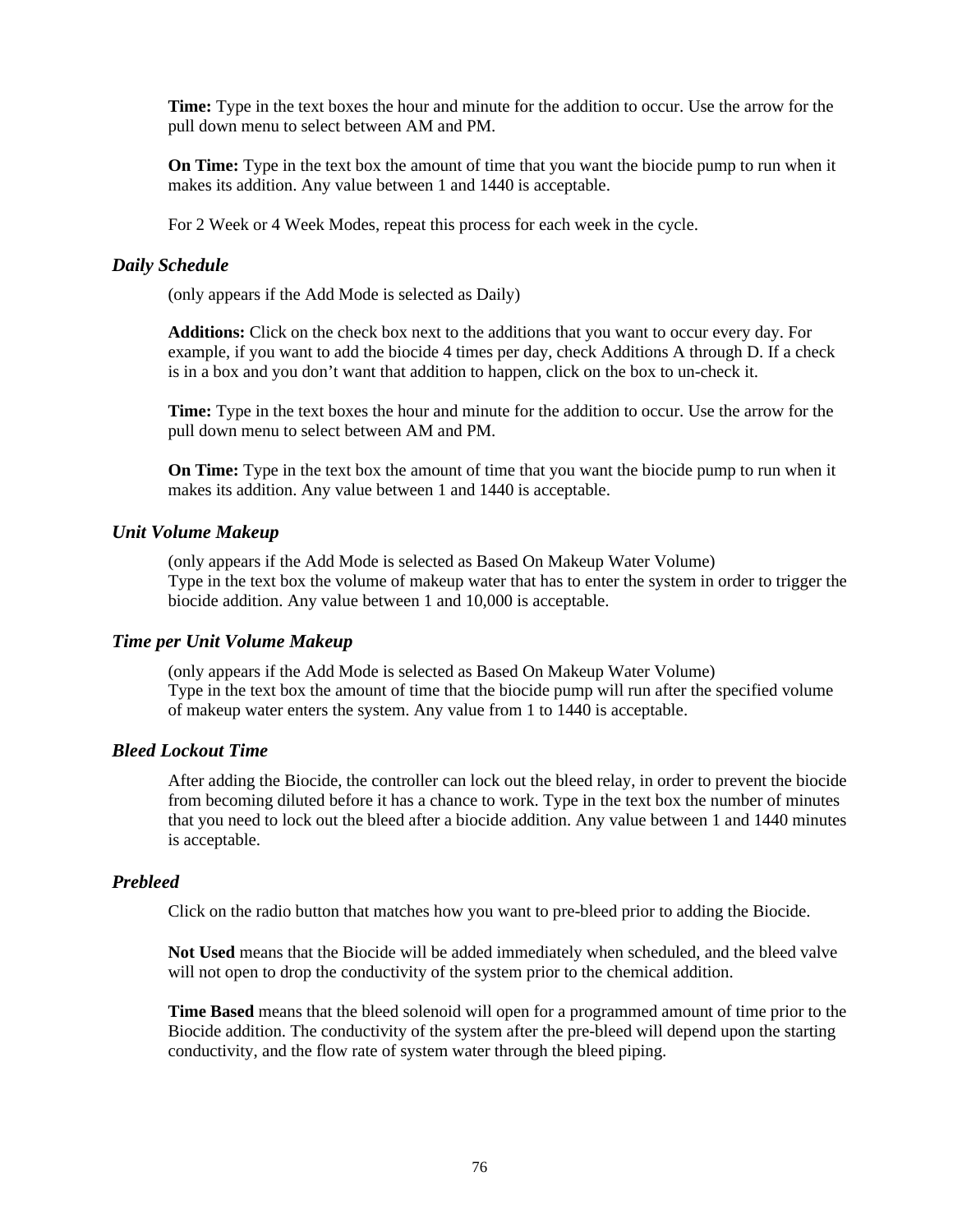**Cond Based** means that the bleed valve will open until the conductivity of the system drops to the programmed level. This will delay the biocide add for an unknown amount of time, which will vary with the starting conductivity and the bleed flow rate.

If you change the Prebleed mode while on this page, you must click on the Submit button in order to see the correct set of menus.

# *Prebleed Time*

(only appears if Time Based Prebleed is selected) Type in the text box the amount of time desired for the prebleed. Any value between 1 and 1440 minutes is acceptable.

# *Prebleed Conductivity*

(only appears if Conductivity Based prebleed is selected) Type in the text box the conductivity value that the controller will try to achieve before feeding the biocide. Any value between 0 and 10,000 is acceptable.

# *Prebleed Time Limit*

(only appears if Conductivity Based prebleed is selected) Type in the text box the maximum amount of time for the conductivity based prebleed. If the prebleed conductivity is not achieved after bleeding the system for this amount of time, then the controller will start the biocide add. Any value between 0 and 1440 minutes is acceptable.

# *Interlock Outputs*

Click the check boxes to select or de-select the relays that you want to be forced OFF if this output relay is turned ON. If you do not need any other output to shut off when this relay turns on, UNCHECK all boxes. The selection is mutually exclusive, meaning that if the Feed output has the pH output interlocked, the feed won't turn on if the pH output is on, and the pH output won't turn on if the Feed output is already on. This feature should be used with caution since it can potentially delay a chemical addition for a long time. Typical uses are to prevent inhibitor feed during a biocide addition, or to prevent bleed and pH control during inhibitor feed.

# *Output Mode*

Click on the radio buttons to manually control the Biocide 1 or 2 relay. The normal selection will be *Auto*, where the controller uses the various set points to open and close the relay. You can force the relay open (pump off) regardless of the set points by selecting *Off*, or force the relay closed (pump on) regardless of the set points by selecting *Hand*.

If you select Off, the pump will not run again until either Hand or Auto is selected! If you select Hand, the pump will run until either Auto or Off is selected, or until the Hand Time Limit (programmed in the next menu) expires.

The Off mode is handy to prevent the pump from running while you are changing set points. The Hand mode is handy to be able to test the pump, wiring, etc without needing to change set points.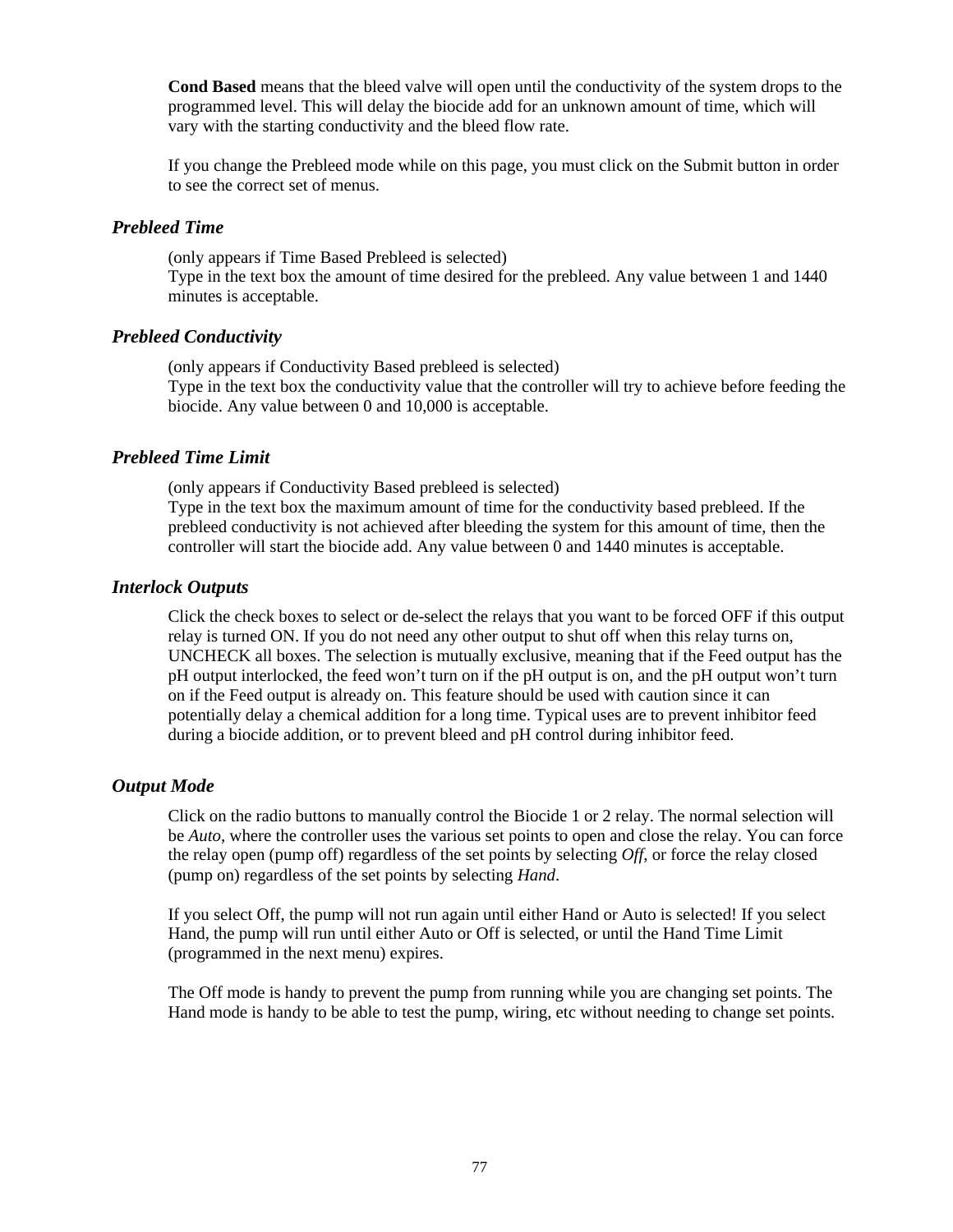# *Hand Time Limit*

Type in the text box the maximum number of minutes that the Biocide 1 or 2 output can be activated in the Hand mode. Any value between 0 and 1440 is acceptable. A value of 0 means the output can be left on indefinitely.

Click on the "Submit" button to save the changes.

#### *Event Log*

Click on the link to view the event log. The event log contains the date and time of each relay activation and deactivation. The data will be a 1 if the relay is closed and a 0 if the relay is open. The log also shows the state of the flow switch, with a 1 denoting flow, and a 0 denoting no flow.

A window will open to ask if you would like to open the file or save it to disc. Select the method you would like to use. The file is a .csv (comma separated variable) file that will open in a spreadsheet such as Excel.

# **6.22 Dispersant Output**

(will not appear if "Not Used" is selected in the dispersant section of the Start Up page)

#### *Dispersant Feed Mode*

Click on the radio button that matches when you would like to feed your dispersant, penetrant or surfactant relative to the Biocide additions.

Not Used Prior to Bio 1 Prior to Bio  $1 \& 2$ Prior to Bio2 After Bio 1 & 2 After Bio 1 After Bio2

#### *Status*

This displays the current status of the Dispersant output, either "Off" or "On", and if on, the amount of time it has been on. Possible status messages are Off, Off/Manual, On/Time counting down (for time based additions) and On/Time counting down/Hand (for manual activation). Possible error messages are No Flow and Interlock. See section 8.1 for a complete description of error messages.

#### *Custom Name*

This menu allows you to call the output another name if desired. Type the new name in the text box.

# *On Time*

Type in the text box the number of minutes that the dispersant pump will run whenever it feeds product. Any value between 1 and 1440 minutes is acceptable.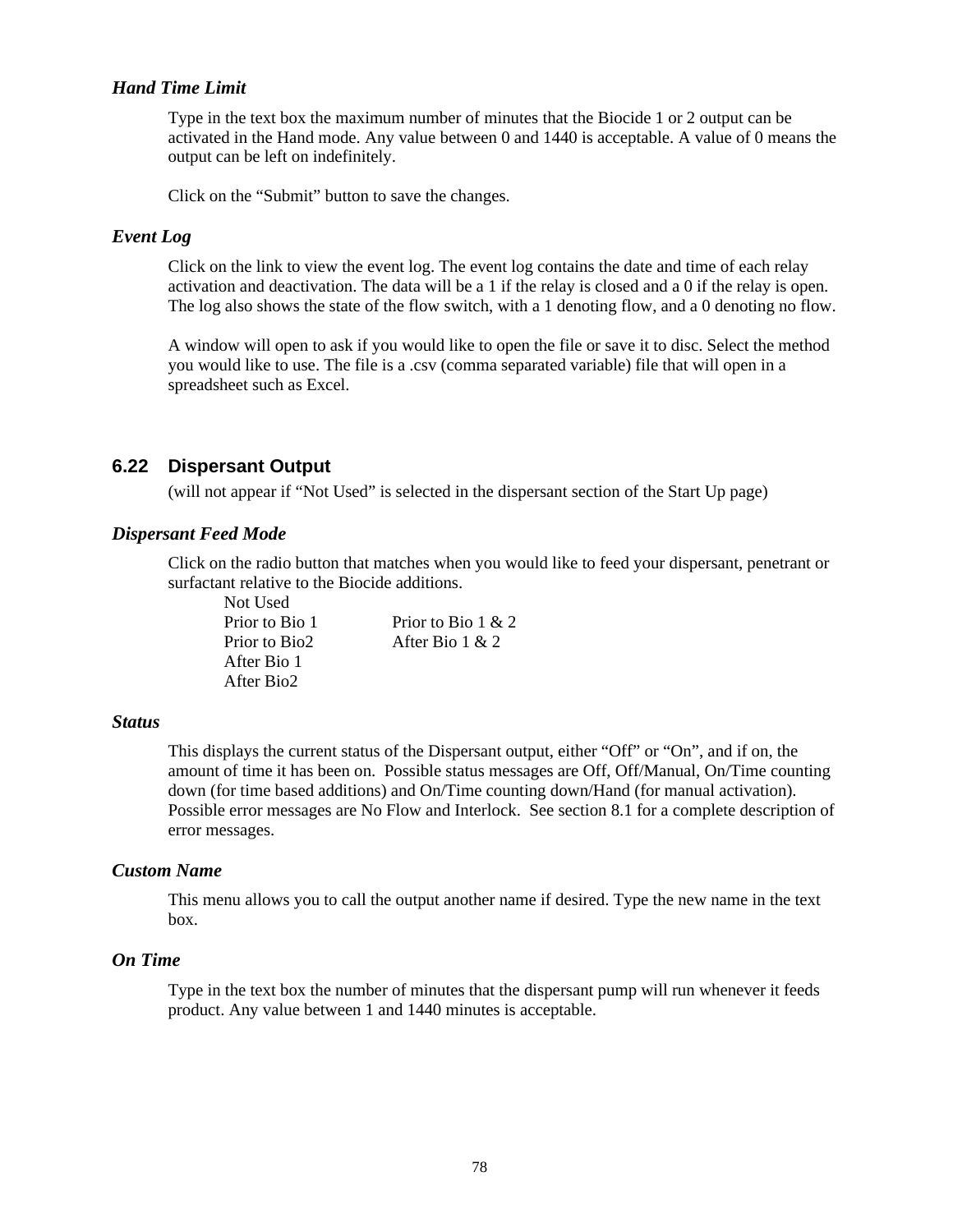### *Interlock Outputs*

Click the check boxes to select or de-select the relays that you want to be forced OFF if this output relay is turned ON. If you do not need any other output to shut off when this relay turns on, UNCHECK all boxes. The selection is mutually exclusive, meaning that if the Feed output has the pH output interlocked, the feed won't turn on if the pH output is on, and the pH output won't turn on if the Feed output is already on. This feature should be used with caution since it can potentially delay a chemical addition for a long time. Typical uses are to prevent inhibitor feed during a biocide addition, or to prevent bleed and pH control during inhibitor feed.

#### *Output Mode*

Click on the radio buttons to manually control the Dispersant relay. The normal selection will be *Auto*, where the controller uses the various set points to open and close the relay. You can force the relay open (pump off) regardless of the set points by selecting *Off*, or force the relay closed (pump on) regardless of the set points by selecting *Hand*.

If you select Off, the pump will not run again until either Hand or Auto is selected! If you select Hand, the pump will run until either Auto or Off is selected, or until the Hand Time Limit (programmed in the next menu) expires.

The Off mode is handy to prevent the pump from running while you are changing set points. The Hand mode is handy to be able to test the pump, wiring, etc without needing to change set points.

# *Hand Time Limit*

Type in the text box the maximum number of minutes that the Dispersant output can be activated in the Hand mode. Any value between 0 and 1440 is acceptable. A value of 0 means the output can be left on indefinitely.

Click on the "Submit" button to save the changes.

# *Event Log*

Click on the link to view the event log. The event log contains the date and time of each relay activation and deactivation. The data will be a 1 if the relay is closed and a 0 if the relay is open. The log also shows the state of the flow switch, with a 1 denoting flow, and a 0 denoting no flow.

A window will open to ask if you would like to open the file or save it to disc. Select the method you would like to use. The file is a .csv (comma separated variable) file that will open in a spreadsheet such as Excel.

# **6.23 pH Output Menu (only appears if a pH option card is installed)**

### *pH Control Mode*

Click on the radio button of the option that matches your installation:

**Direct pH Sensor** should be selected if you will be controlling the pH relay based upon a signal from a pH electrode.

**Other (4-20 mA input 6)** should be selected if you will control the pH relay based on a signal from a transmitter that is connected to 4-20 mA input 6. This option is only possible if your controller is equipped with the analog input option card.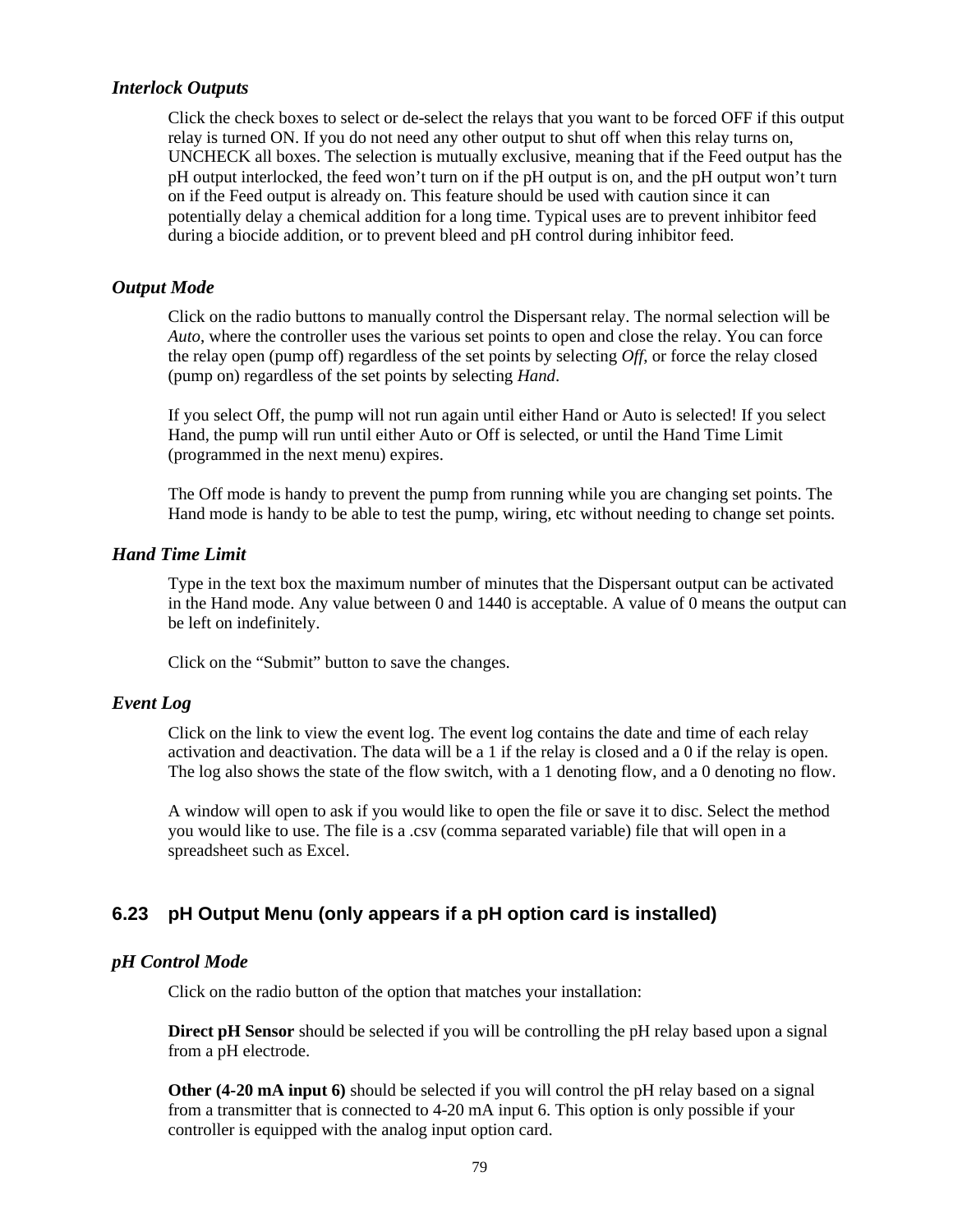# *Current pH*

(only appears if pH Control Mode is selected as Direct pH Sensor) Displays the current pH reading from the electrode.

#### *Status*

This menu is for information only, and displays whether the pH output is "Off" or "On" and if on, for how much time, or if any alarm conditions exist. Possible status messages are Off, Off/Manual, On/Time counting up (for adds based on pH input signal) and On/Time counting down/Hand (for manual activation). Possible error messages are Time Out (output has been on too long), No Flow and Interlock. See section 8.1 for a complete description of error messages.

# *Reset Timeout*

There is also a button called "Reset Timeout" which is used to reset the output if it has been activated for longer than the time limit imposed in the "Output Time Limit" menu described below.

# *Custom Name*

This menu allows you to call the output another name if desired. Type the new name in the text box.

### *Set Point*

Type in the text box the pH value at which the pump will turn on in order to correct it. Any value between –2 and 16 is acceptable (if based on direct pH sensor). If the control mode is based on a 4- 20 mA input, then the set point value is limited to the range of the 4-20 mA input. Click on the link called Scaling to set the range of the 4-20 mA input.

# *Dead Band*

.

Type in the text box the pH value away from the set point at which the pump will stop running. For example, if you are forcing the pH lower, your set point is 7.50, and your dead band is 0.05, then the acid pump will start at 7.51 and stop at 7.45. The purpose of the dead band is to prevent rapid cycling of the relay open and closed, which can shorten its life. The dead band should be set for the lowest value that still prevents the relay from chattering.

# *Control Direction*

Click on the radio button that describes which direction you want to move the pH. If you plan on adding an acid to lower the pH, select "Force Lower". If you plan on adding caustic to raise the pH, select "Force Higher".

### *Interlock Outputs*

Click the check boxes to select or de-select the relays that you want to be forced OFF if this output relay is turned ON. If you do not need any other output to shut off when this relay turns on, UNCHECK all boxes. The selection is mutually exclusive, meaning that if the Feed output has the pH output interlocked, the feed won't turn on if the pH output is on, and the pH output won't turn on if the Feed output is already on. This feature should be used with caution since it can potentially delay a chemical addition for a long time. Typical uses are to prevent inhibitor feed during a biocide addition, or to prevent bleed and pH control during inhibitor feed.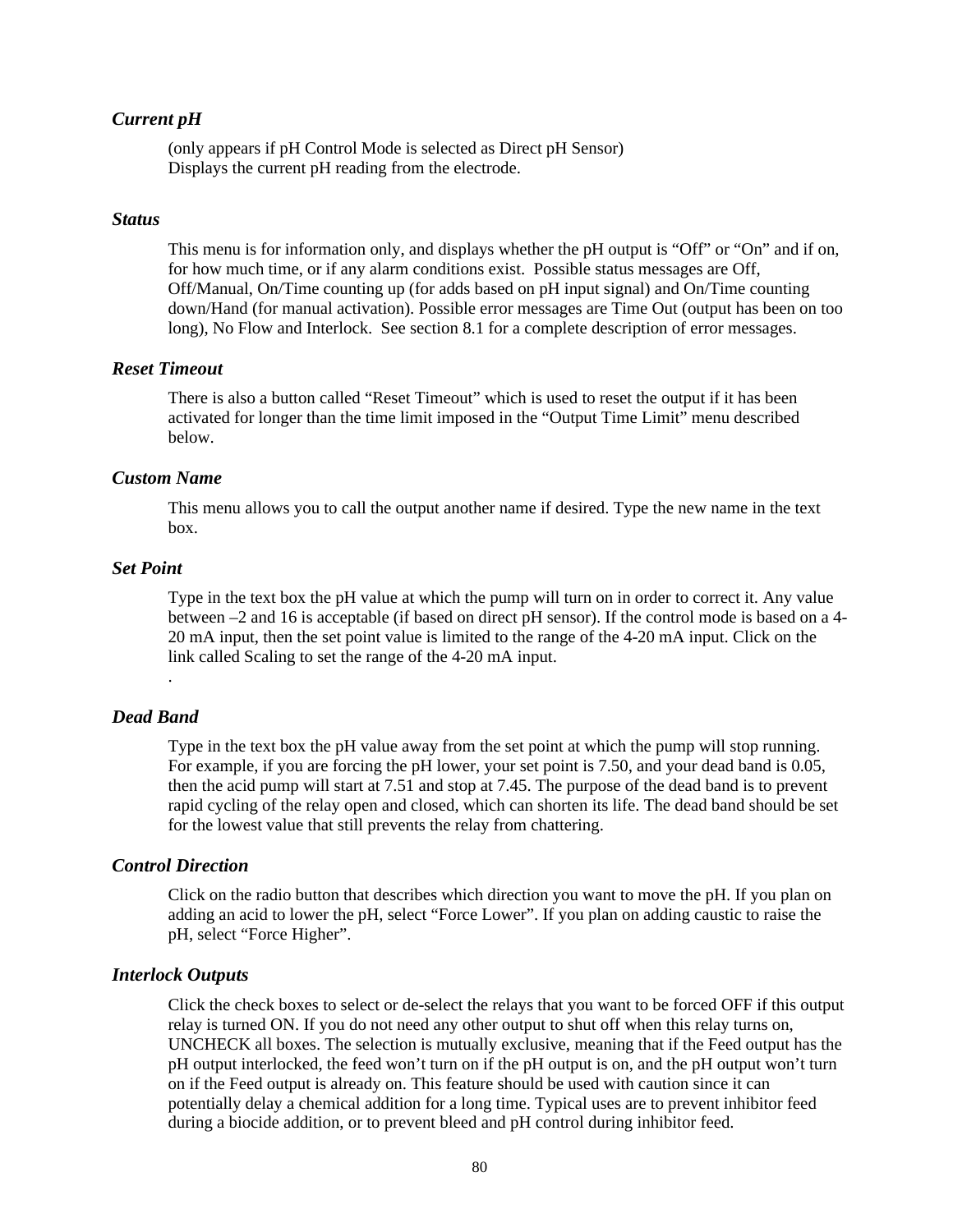# *Output Time Limit*

Type in the text box the maximum amount of time that the pH pump can be continuously running before the controller shuts off the pump and activates an Output Time Limit alarm. This is intended to prevent the pump from emptying an entire drum of chemical because of a problem somewhere in the system.

Note that the pump will not run again until someone resets the timer! The time limit should be set at approximately twice the normal worst case on time.

#### *Output Mode*

Click on the radio buttons to manually control the pH relay. The normal selection will be *Auto*, where the controller uses the various set points to open and close the relay. You can force the relay open (pump off) regardless of the set points by selecting *Off*, or force the relay closed (pump on) regardless of the set points by selecting *Hand*.

If you select Off, the pump will not run again until either Hand or Auto is selected! If you select Hand, the pump will run until either Auto or Off is selected, or until the Hand Time Limit (programmed in the next menu) expires.

The Off mode is handy to prevent the pump from running while you are changing set points. The Hand mode is handy to be able to test the pump, wiring, etc without needing to change set points.

# *Hand Time Limit*

Type in the text box the maximum number of minutes that the pH output can be activated in the Hand mode. Any value between 0 and 1440 is acceptable. A value of 0 means the output can be left on indefinitely.

Click on the "Submit" button to save the changes.

### *Event Log*

Click on the link to view the event log. The event log contains the date and time of each relay activation and deactivation. The data will be a 1 if the relay is closed and a 0 if the relay is open. The log also shows the state of the flow switch, with a 1 denoting flow, and a 0 denoting no flow.

A window will open to ask if you would like to open the file or save it to disc. Select the method you would like to use. The file is a .csv (comma separated variable) file that will open in a spreadsheet such as Excel.

# **6.24 ORP Output Menu (only appears if an ORP option card is installed)**

#### *ORP Control Mode*

Click on the radio button of the option that matches your installation:

**Direct ORP Sensor** should be selected if you will be controlling the ORP relay based upon a signal from an ORP electrode.

**Direct ORP Sensor with Spike** should be selected if you want to control the ORP relay to a lower ORP set point for most of the time, and occasionally control to a higher set point for a defined period of time.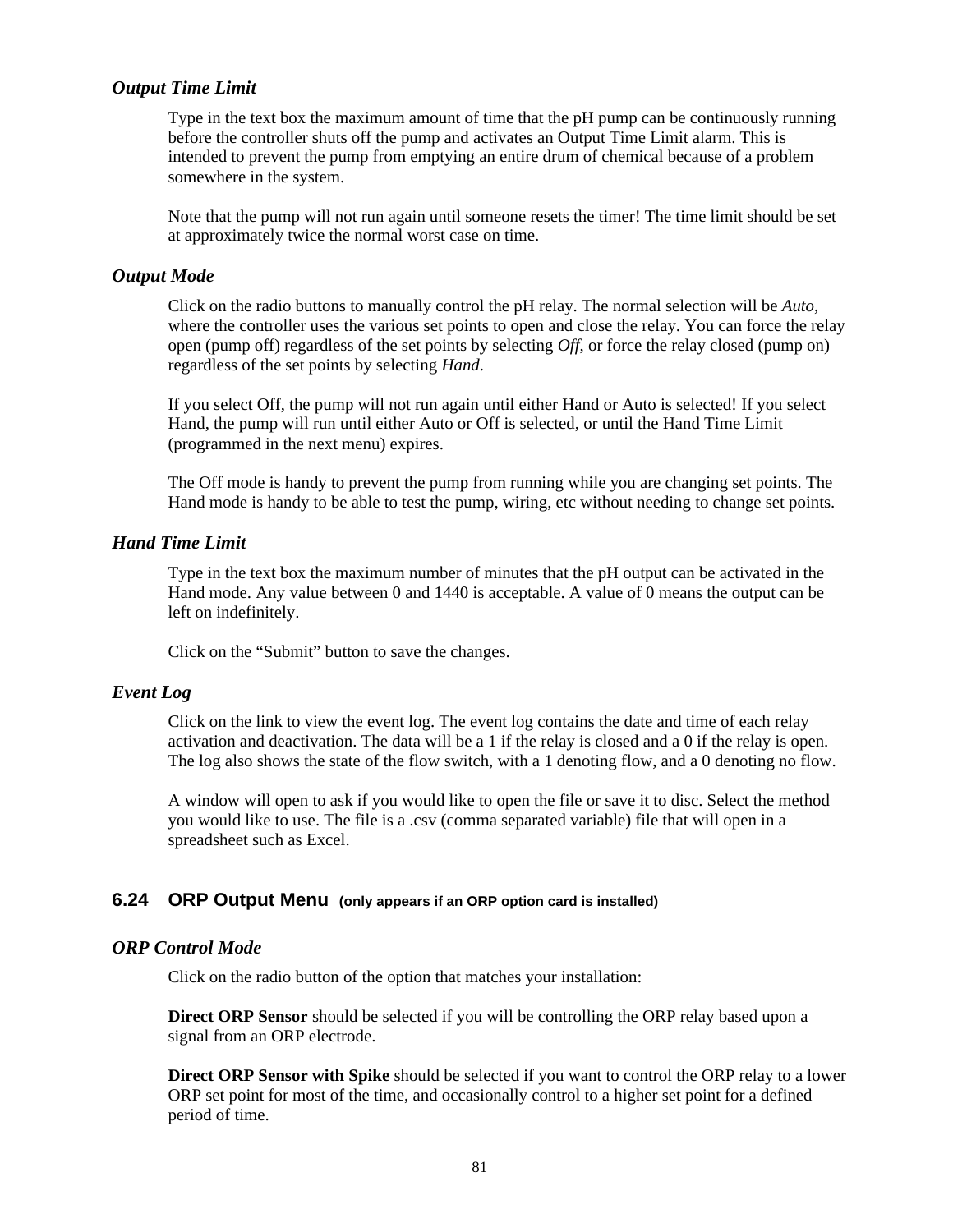**Other (4-20 mA input 7)** should be selected if you will control the ORP relay based on a signal from a transmitter that is connected to 4-20 mA input 7. This option is only possible if your controller is equipped with the analog input option card.

# *Current ORP*

(only appears if ORP Control Mode is selected as Direct ORP Sensor) Displays the current ORP reading from the electrode.

### *Set Point*

Type in the text box the ORP value at which the relay will close (to start a pump, or open a solenoid valve) in order to correct it. Any value between –1500 and 1500 is acceptable (if based on direct ORP sensor). If the control mode is based on a 4-20 mA input, then the set point value is limited to the range of the 4-20 mA input. Click on the link called Scaling to set the range of the 4- 20 mA input.

#### *Status*

This menu is for information only, and displays whether the ORP output is "Off" or "On" and if on, for how much time, or if any alarm conditions exist. Possible status messages are Off, Off/Manual, On/Time counting up (for adds based on ORP input signal) and On/Time counting down/Hand (for manual activation). Possible error messages are Time Out (output has been on too long), No Flow and Interlock. See section 8.1 for a complete description of error messages.

# *Reset Timeout*

There is also a button called "Reset Timeout" which is used to reset the output if it has been activated for longer than the time limit imposed in the "Output Time Limit" menu described below.

#### *Custom Name*

This menu allows you to call the output another name if desired. Type the new name in the text box.

#### *Dead Band*

Type in the text box the ORP value away from the set point at which the pump will stop running. For example, if you are forcing the ORP higher, your set point is 400 mV, and your dead band is 10 mV, then the hypochlorite pump will start at 399 mV and stop at 405 mV. The purpose of the dead band is to prevent rapid cycling of the relay open and closed, which can shorten its life. The dead band should be set for the lowest value that still prevents the relay from chattering.

# *Control Direction*

Click on the radio button that describes which direction you want to move the ORP. If you plan on adding an oxidizer to increase the ORP, select "Force Higher". If you plan on adding a reducing agent to decrease the ORP, select "Force Lower".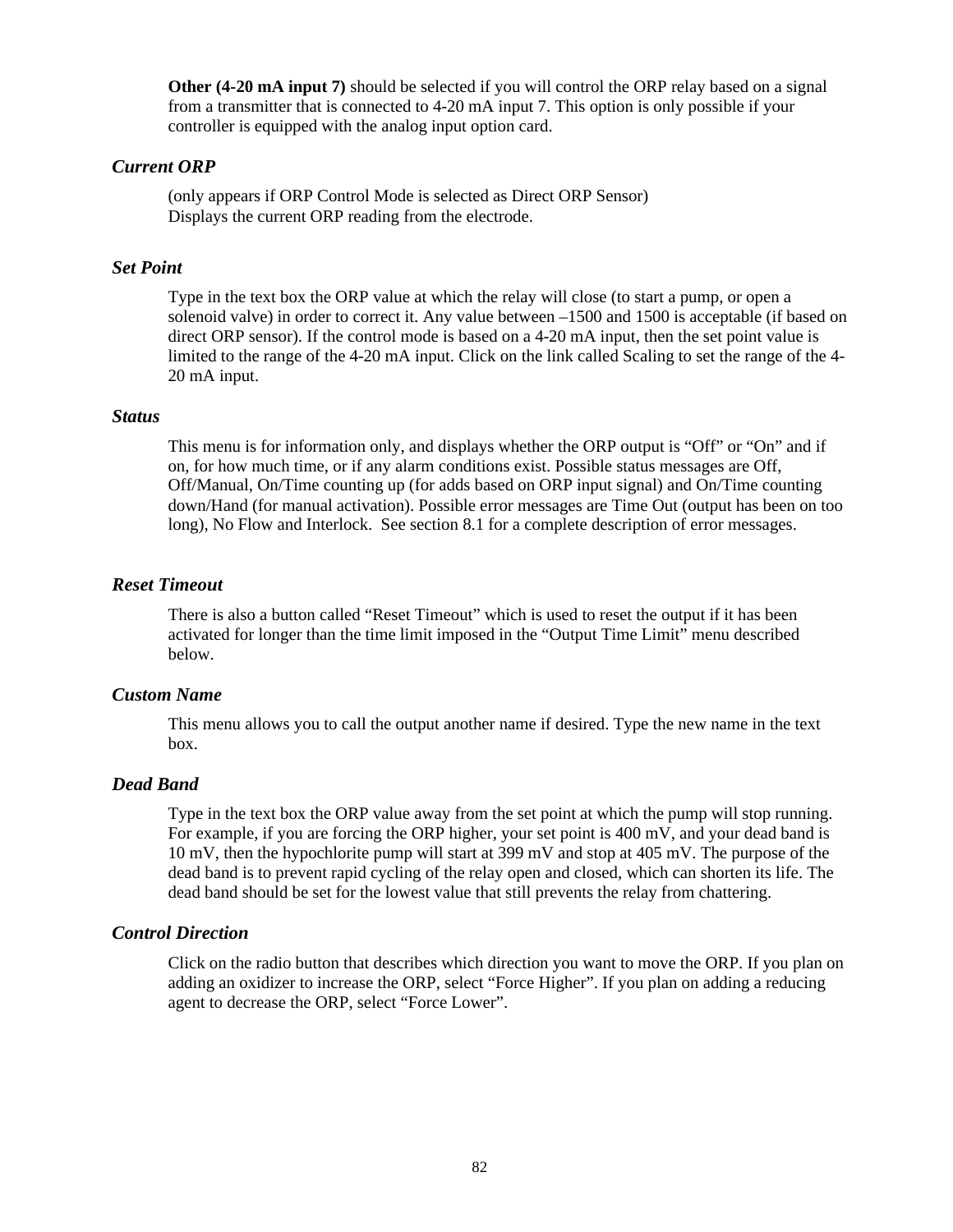# *Output Time Limit*

Type in the text box the maximum amount of time that the ORP pump can be continuously running before the controller shuts off the pump and activates an Output Time Limit alarm. This is intended to prevent the pump from emptying an entire drum of chemical because of a problem somewhere in the system.

Note that the pump will not run again until someone resets the timer! The time limit should be set at approximately twice the normal worst case on time.

#### *Output Mode*

Click on the radio buttons to manually control the ORP relay. The normal selection will be *Auto*, where the controller uses the various set points to open and close the relay. You can force the relay open (pump off) regardless of the set points by selecting *Off*, or force the relay closed (pump on) regardless of the set points by selecting *Hand*.

If you select Off, the pump will not run again until either Hand or Auto is selected! If you select Hand, the pump will run until either Auto or Off is selected, or until the Hand Time Limit (programmed in the next menu) expires.

The Off mode is handy to prevent the pump from running while you are changing set points. The Hand mode is handy to be able to test the pump, wiring, etc without needing to change set points.

### *Hand Time Limit*

Type in the text box the maximum number of minutes that the ORP output can be activated in the Hand mode. Any value between 0 and 1440 is acceptable. A value of 0 means the output can be left on indefinitely. Click on the "Submit" button to save the changes.

#### *Event Log*

Click on the link to view the event log. The event log contains the date and time of each relay activation and deactivation. The data will be a 1 if the relay is closed and a 0 if the relay is open. The log also shows the state of the flow switch, with a 1 denoting flow, and a 0 denoting no flow.

A window will open to ask if you would like to open the file or save it to disc. Select the method you would like to use. The file is a .csv (comma separated variable) file that will open in a spreadsheet such as Excel.

# **6.25 4-20 mA Output Menu (only appears if an analog output option card is installed)**

(only appears if one or more 4-20 mA output option cards are installed)

# *Outputs*

Identifies the output card involved.

### *Sensor*

Click on the arrow to pull down the choices of which sensor measurement will be retransmitted as a 4-20 mA signal. The choices are System Conductivity, pH, ORP, Makeup Conductivity, temperature or any 4-20 mA input signal (only if the 4-20 mA input option is installed).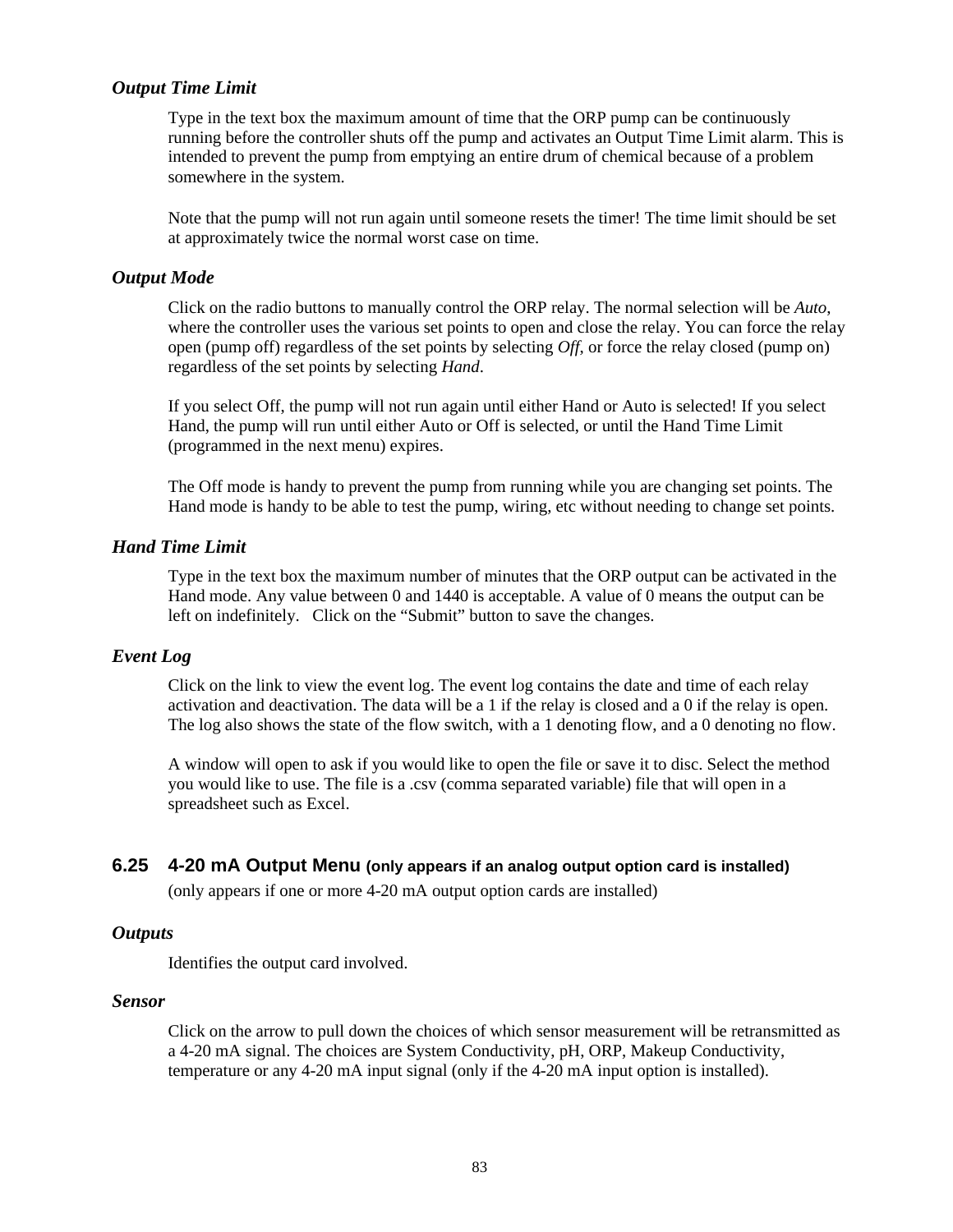# *Sensor Status*

This column shows the status of the sensor that ha been mapped to the 4-20 mA output. Possible messages include Normal, Unmapped, and Sensor Error.

### *Input Value*

This column shows the process value of the input that is mapped to the 4-20 mA output. This will be in units of conductivity, pH, ORP, temperature or whatever the 4-20 mA input is using for units of measure.

#### *Output Status*

This column shows the status of the 4-20 mA output. It will read Normal if the input value is between the two programmed values defining the 4-20 mA output, or Over Range if the input is above the 20 mA value, or Under Range if it is below the 4 mA value.

### *4 mA =*

Type in the text box the input value that you want to correspond to a 4 mA output by the option card.

# *20 mA =*

Type in the text box the input value that you want to correspond to a 20 mA output by the option card.

#### *4-20 mA Loop Cal*

If the device connected to the controller's 4-20 mA output is not reading correctly, click on the Set 4 mA button and the controller will output a fixed 4 mA signal. The receiving device can then be calibrated to read correctly for a 4 mA signal. Then click the Set 20 mA button and the controller will output a fixed 20 mA signal.

Click on the Submit button to save the changes.

# **6.26 Alarm Output Menu**

#### *Alarm Condition*

In the left hand column, a list of all possible alarm conditions will be displayed. Only the alarm conditions that are possible given how your controller is configured will appear. To the right of each type of alarm condition there will be a column labeled Critical Alarm with a choice of "Yes" or "No". Click on the "No" radio button if you do not want that type of alarm to be considered critical.

If an alarm condition is selected as a critical alarm, then you have the option of being notified that the alarm condition exists, by triggering the alarm relay, sending an email, or calling a pager. The WebMaster will attempt to send the alarm message email five times at 5 minute intervals and will then stop trying, even if unsuccessful.

#### *Alarm Relay Status*

This menu is for information only, and tells you if the alarm relay is currently on or off, and if it is on, for how much time. Possible status messages are Off, Off/Manual, On/Time counting up (indicating how long the alarm relay has been active) and On/Time counting down/Hand (for manual output activation).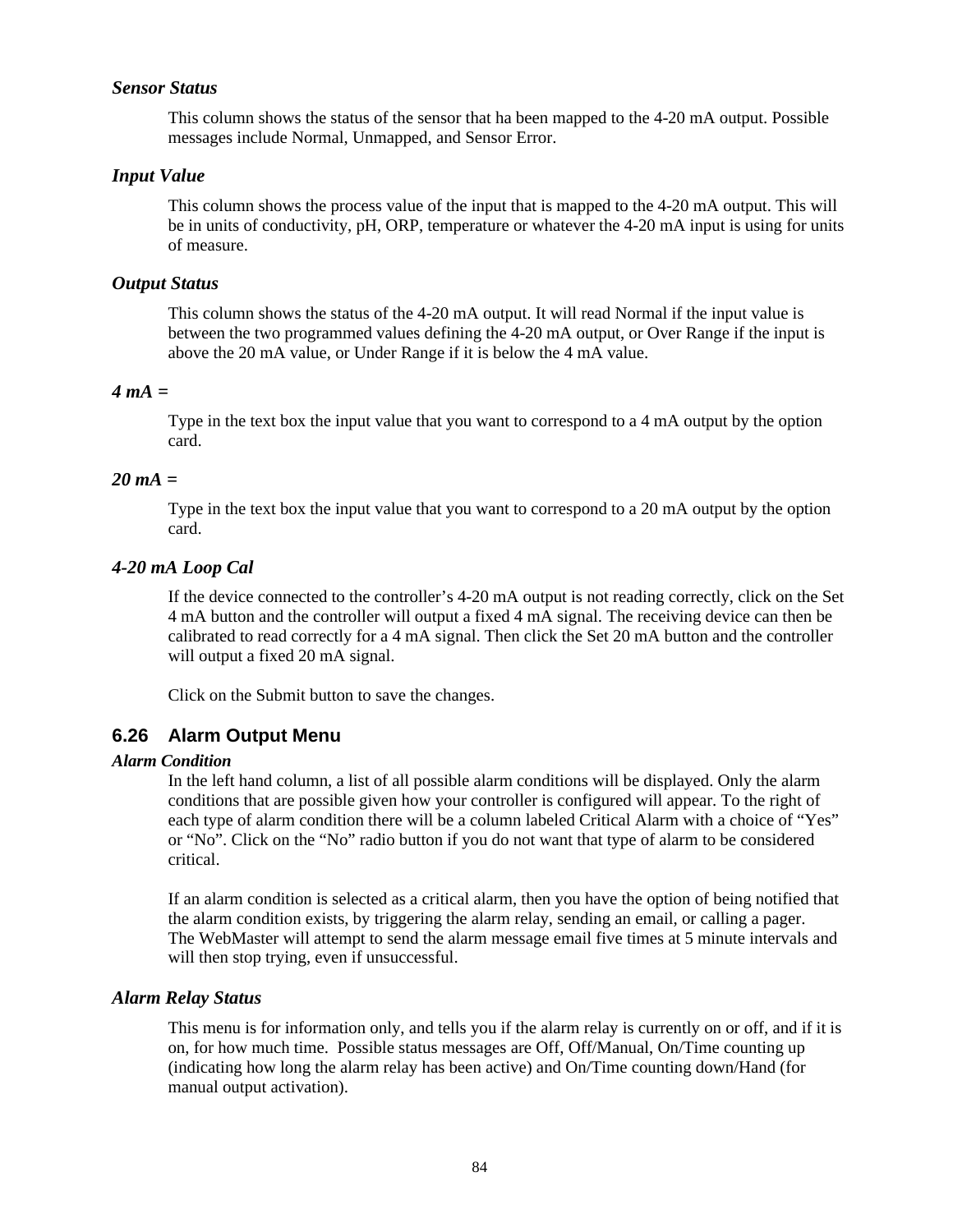# *Remote Alarm Action Status*

This menu is for information only, and displays the status of the remote alarm notification. The possible messages to display are:

| <b>Alarm Action Completed:</b> | The last alarm notification has already occurred and no further<br>action is pending. |
|--------------------------------|---------------------------------------------------------------------------------------|
| Found New Alarm:               | A new alarm has occurred and no notification has yet occurred.                        |
| Alarm Due in HH:MM:SS          | The alarm delay time will be displayed with time counting down.                       |
| Taking action                  | The alarm notification about to occur.                                                |
| <b>Sending Email</b>           | If notification is via email, this will be displayed.                                 |
| <b>Sending Page</b>            | If notification is via pager, this will be displayed.                                 |

#### *Critical Alarm Action*

Click on the check box to the left of the action or actions that you want to occur if a critical alarm condition exists. The controller can close or open the alarm relay, send a fax, send an email or dial a pager, or any combination of the above.

#### *Auto Dial Delay Time*

In order to avoid being paged for an alarm condition that quickly corrects itself, you set a delay time for the alarm action. If the alarm condition still exists at the end of the delay time, then the alarm action will occur. If the alarm condition no longer exists at the end of the delay time, no notification will occur. Any value between 0 and 1440 minutes is acceptable.

#### *Active When Relay Is*

Click on the radio button that describes how you want the alarm relay to act. The normal method is to close the relay when an alarm condition exists, but you can also open the relay.

#### *Output Mode*

Click on the radio buttons to manually control the alarm relay. The normal selection will be *Auto*, where the controller uses the various set points to open and close the relay. You can force the relay open regardless of the presence of an alarm condition by selecting *Off*, or force the relay closed regardless of the presence of an alarm condition by selecting *Hand*.

If you select Off, the alarm relay will not be triggered again until either Hand or Auto is selected! If you select Hand, the relay will be closed until either Auto or Off is selected, or until the Hand Time Limit (programmed in the next menu) expires.

The Off mode is handy to use as an alarm silence. The Hand mode is handy to be able to test the relay, wiring, etc without needing to force an alarm condition.

#### *Hand Time Limit*

Type in the text box the maximum number of minutes that the alarm output can be activated in the Hand mode. Any value between 0 and 1440 is acceptable. A value of 0 means the output can be left on indefinitely.

Click on the "Submit" button to save the changes.

### *Log File*

Click the link to View Log File. The Alarm Log will tell you the status of any alarm emails that may have been sent. It will show you the date and time of the alarm, the method of alarm notification, whether it was successful at sending the message or not, and the type of alarm.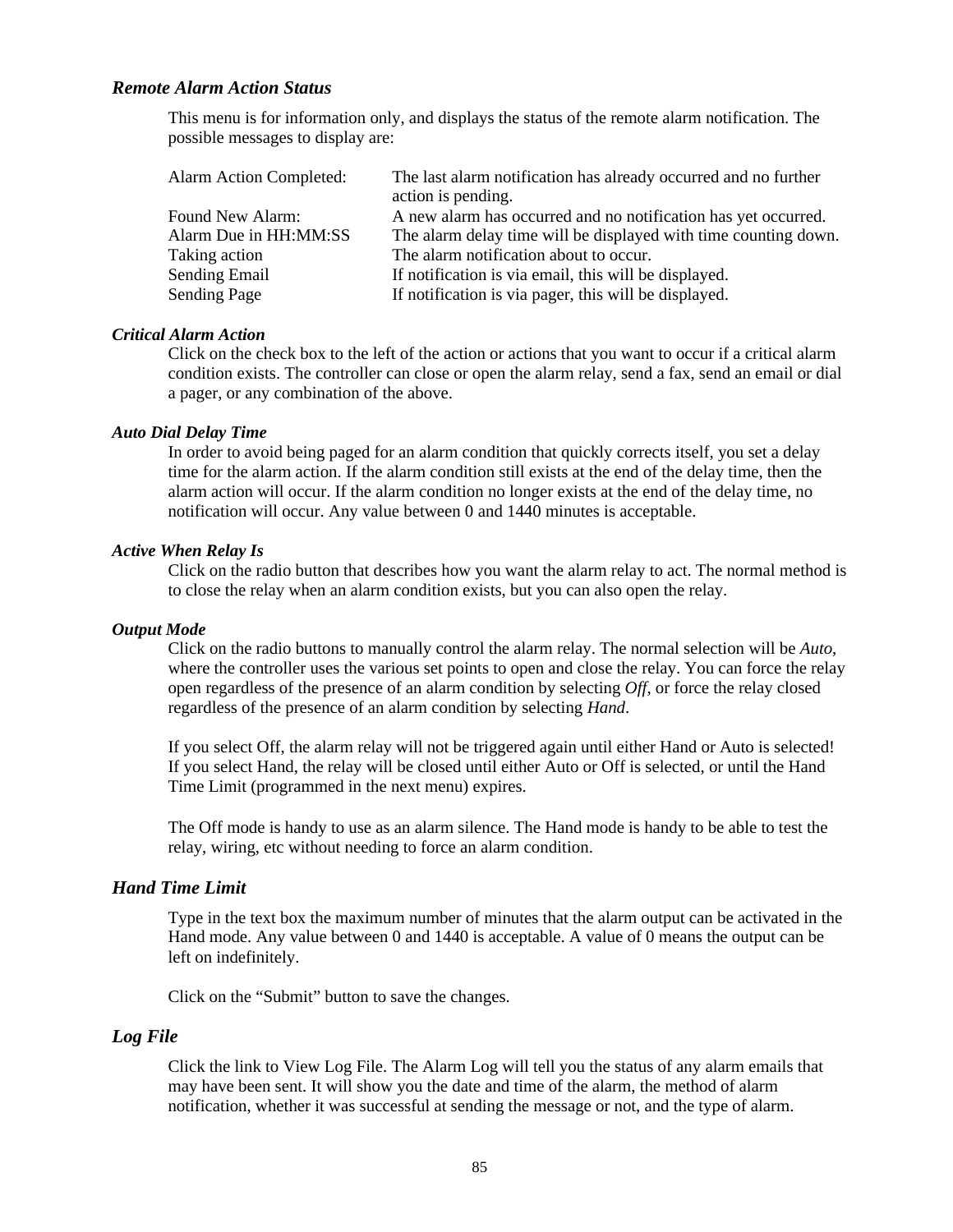A window will open to ask if you would like to open the file or save it to disc. Select the method you would like to use. The file is a basic text file with a .log extension that may be opened in any word processing program (Word, Notepad, etc.).

# *Event Log*

Click on the link to view the event log. The event log contains the date and time of each relay activation and deactivation. The data will be a 1 if the relay is closed and a 0 if the relay is open. The log also shows the state of the flow switch, with a 1 denoting flow, and a 0 denoting no flow.

A window will open to ask if you would like to open the file or save it to disc. Select the method you would like to use. The file is a .csv (comma separated variable) file that will open in a spreadsheet such as Excel.

# **6.27 Data Logging**

# *Manual Data logging*

You may either download data files automatically, or manually. To download automatically, click the Disable radio button, and set up the schedule in the Auto Reporting page (See Section 6.28). To download manually, click the Enable radio button, then go to the bottom of the page and click the Submit Datalog Details button.

Note that if you have an automatic data log building, and you click the Enable radio button to download data manually, the filtered set of data previously gathered will be lost!

You will now see additional menus, which allow you to set the start date and end date of the manual log, as well as the frequency of logging data points. Type the desired values in the text boxes. You will also get a button on the bottom of the page, Manual Download, which will initiate the downloading process of this file. You will be presented with the standard Windows dialog box, asking you what the file should be named and where you want the file to go.

# *Select the Measurements to Include in the Data Log File*

You will be presented with a list of all of the parameters that can be logged, including sensor readings, totalizers, drum levels, and 4-20 mA inputs. The contents of the list will vary depending on what options you have installed or programmed. Click the "Yes" radio buttons of the parameters that you want to log, and the "No" radio buttons of the parameters that you do not want to log.

Click on the "Submit" button to save the changes.

To download the active data log, click the "Active Log Download" button and another window will open.. The WebMaster stores all parameters (used or not) every 20 minutes for 32 days, and this log contains everything. You will be presented with the standard Windows dialog box, asking you what the file should be named and where you want the file to go.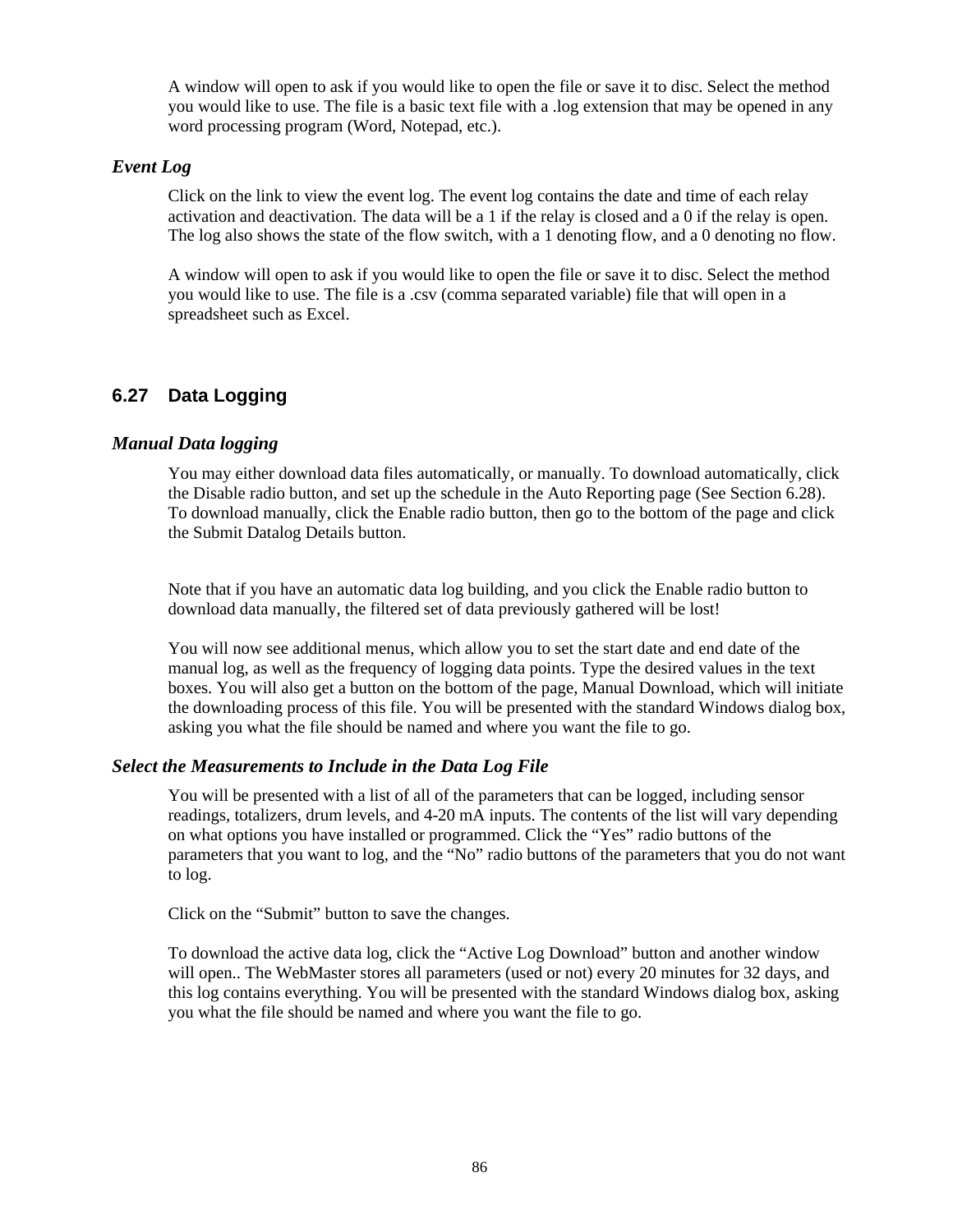# **6.28 Auto Reporting**

There are two types of reports that may be sent to you automatically. One is a system summary report, which will contain all of the information that is found on the System Summary page. This includes sensor readings and 4-20 mA inputs with a 24 hour minimum, maximum and average calculated, relay status, point level status, flow switch status, water meter totals, and alarms. This report may be sent by email.

The other type of automatic report is a data log report. This report will email a data log file of any parameters that you selected in the Data Logging page. This file may be opened in a spreadsheet for graphing or other data manipulation. This report may be sent on a cyclical schedule or over a specific date range.

# *System Status Reporting*

Click the appropriate radio button to enable or disable the system status report feature.

# *Data Log Reporting*

Click the appropriate radio button to enable or disable the data log report feature.

# *Log File*

Click on the link called Log to manually download the Report log. This log details the date and time of the report, which type of report was sent, how the report was sent (email via modem or email via Ethernet), if the report was sent successfully or not, and if not, what the problem was. You will be presented with the standard Windows dialog box, asking if you want to open the file or save it. If it's to be saved, it asks what the file should be named and where you want the file to go.

# *System Status Reporting, Send Via*

Click the appropriate radio button to select whether the report should be sent by email.

# *System Status Reporting, Status*

This menu is informational only, telling you when the next report is due to be sent.

# *System Status Reporting, Reporting Mode*

Click the appropriate radio button to select a Daily, Weekly, Biweekly, or Monthly report frequency. Type the time of day for receiving the report in the text boxes, and use the pull down menus to select the desired day, and to select AM or PM.

*Important*: If this unit is part of a network of controllers, you must stagger the reports from each controller in the network to occur at least an hour apart. Failure to do this could result in lost reports!

# *Report Testing*

Click the Test Reporting button to see if the report will be sent correctly. The fax number or email address entered in the Communications page will be used. If you haven't already entered this information, go the Communications page and do so before trying a test report.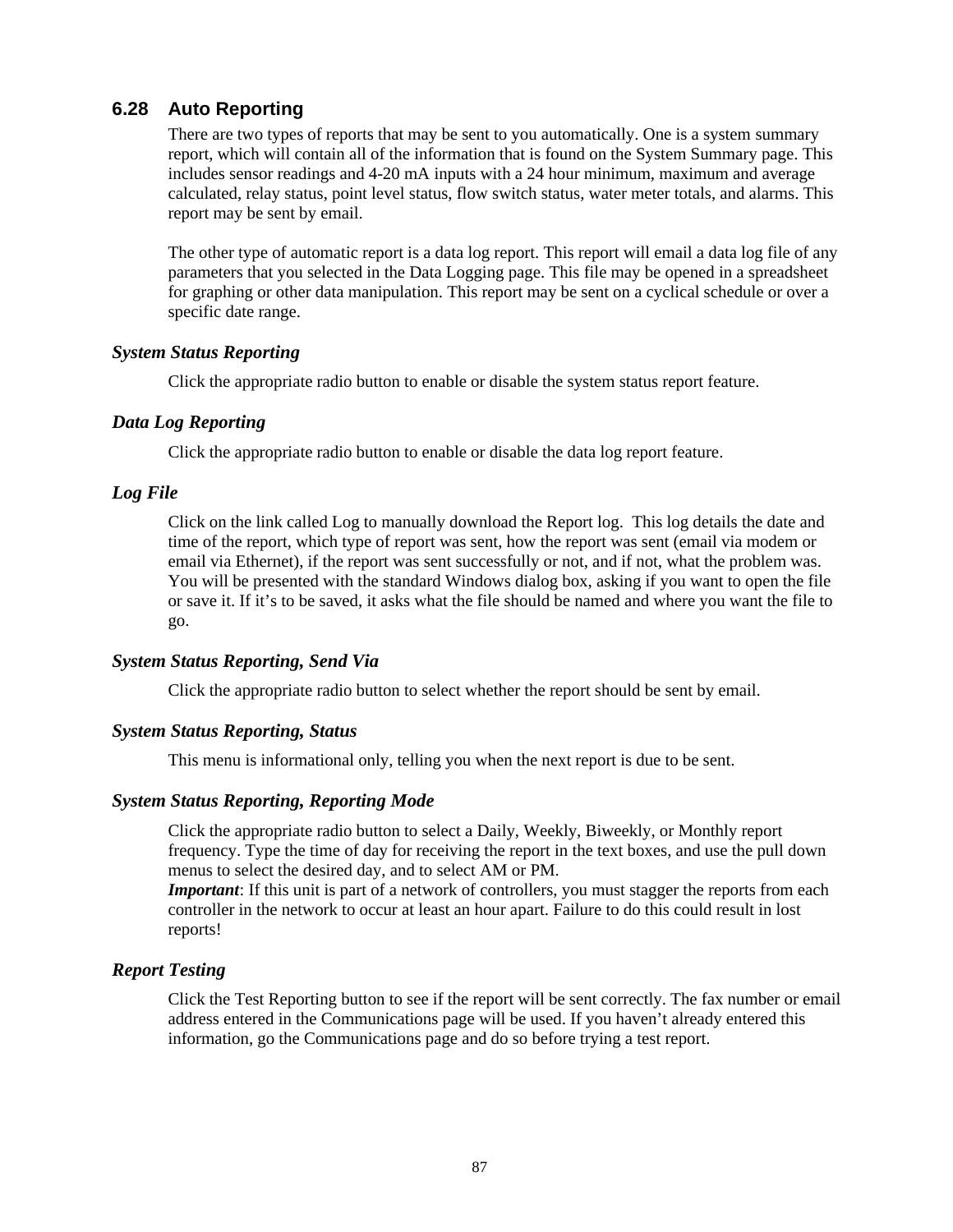# *Data Log Auto Reporting, Reporting Mode*

Click the appropriate radio button to select either a Cyclical report schedule or a Calendar report schedule.

# *Data Log Auto Reporting, Logging Frequency*

Type the frequency of the data points into the text box.

# *Data Log Auto Reporting, Log Duration*

If you have selected a cyclical schedule, select a Daily, Weekly, Biweekly, or Monthly report frequency. Type the time of day for receiving the report in the text boxes, and use the pull down menus to select the desired day, and to select AM or PM.

If you have selected a calendar report, select the start date and time, and the end date and time. *Important*: If this unit is part of a network of controllers, you must stagger the reports from each controller in the network to occur at least an hour apart. Failure to do this could result in lost reports!

# *Opening a data log file*

To open the data log file using Excel, follow these steps: Open Excel. Click Open. Change the "Look In" to the location of the log file. Change the "Files of Type" from "Microsoft Excel Files" to "All Files". Select the log file and click "Open". A Text Import Wizard will appear. Select the file type as "Delimited" then click "Next". Select the delimiter as "Comma" then click "Finish".

# **6.29 Graphing/Trending**

Recent data may be viewed in a graphic format on-line without downloading it to a computer first, and without opening it in a spreadsheet.

At the top of the page, a selection of boxes will be displayed. Check the box of the parameter that you would like to see graphed. The choices will be any direct sensor input and any 4-20mA input that is being used. Then select the Time Span of the data by selecting it from the pull-down. The choices are Last Hour, Day, 7 Days, 14 Days and 32 Days.

Click the Submit button for the changes to take effect.

The graphs selected will be presented below.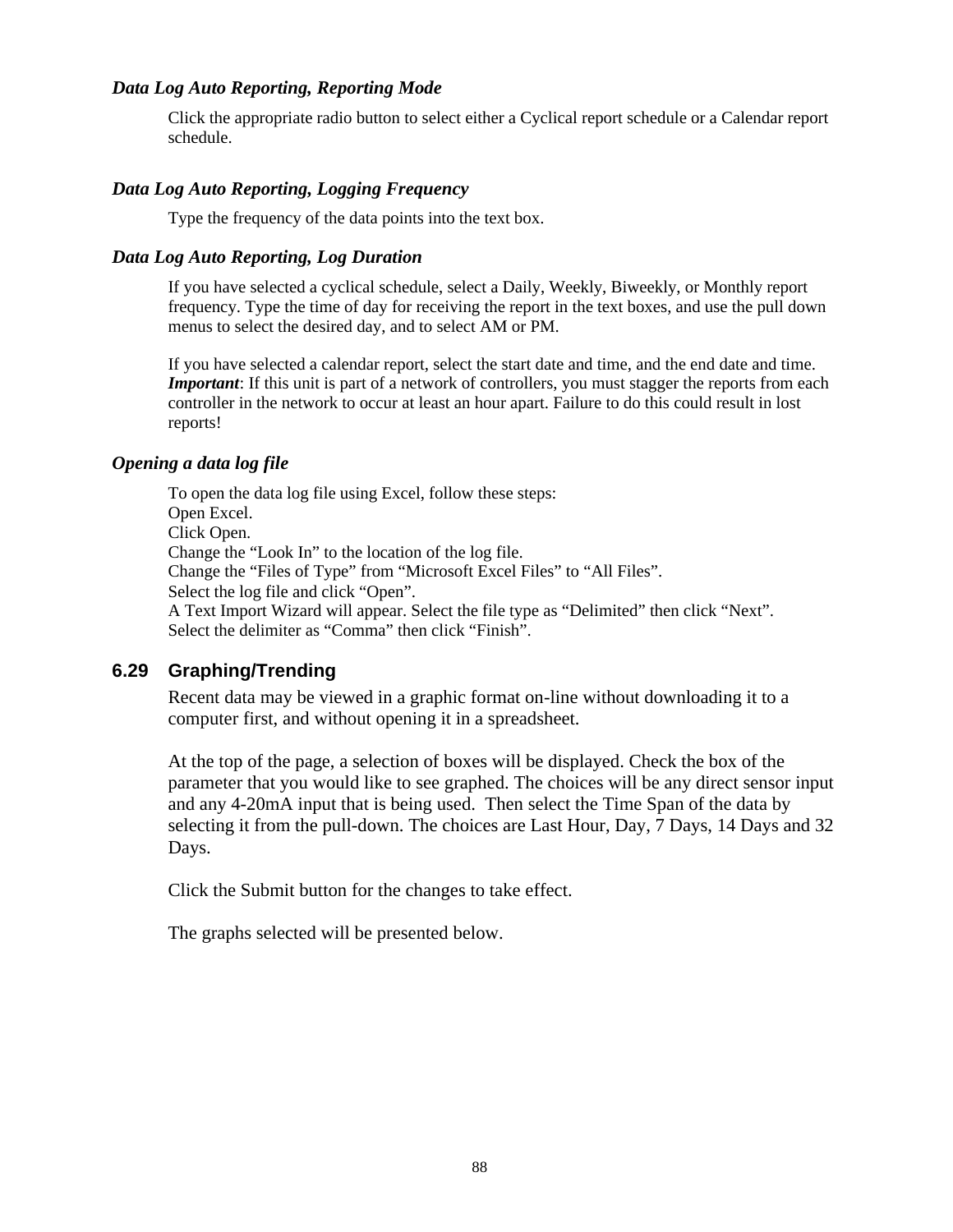# **6.30 Communications Menu**

(only appears if either an Ethernet or a modem option card is installed)

# *Internet Dial Up Account*

#### **Controller ISP User Name**

When the controller needs to dial out and connect to the Internet Service Provider, it needs to identify itself with a user name, so that the ISP knows that it has an account. Type in the text box the user name that the controller will use.

#### **Controller ISP Password**

Similarly, the controller needs to identify itself with a password in order to connect with the ISP. Type in the text box the password that the controller will use. The password can also be changed here.

#### **Primary ISP Phone No**.

Type in the text box the first phone number for the controllers Internet Service Provider. This will be the phone number that it attempts to dial first.

#### **Secondary ISP Phone No.**

Type in the text box the second phone number for the controllers Internet Service Provider. This will be the phone number that it attempts to dial second, if the first number doesn't respond.

#### **Controller Phone No**

When you need to communicate with the controller, you go to the Walchem web site, link to the Webmaster access page, and a call is made from our server to the controller to wake it up. Type in the text box the phone number for the line to which the Webmaster is connected. Use the pull down menu to select the country where the controller is located.

#### *Email*

# **Email 1st Address**

When the Webmaster needs to send an email for notification of an alarm condition, or to send out a scheduled report, this is the first email address that it will use. Type in the text box the address to which you want the controller to send emails.

#### **Email 2nd Address**

If the emails need to be sent to more than one address, enter the second address in this text box.

#### **Email 3rd Address**

If the emails need to be sent to more than one address, enter the third address in this text box.

# **Email 4th address**

If the emails need to be sent to more than one address, enter the fourth address in this text box.

### *Cell Phone Text Message*

The email message above is in html format and will not be displayed correctly on a cell phone. The cell phone text message email will be truncated. Data log and summary reports are not sent to these addresses, only alarm emails.

# **1 st Address – 4th Address**

Type in the text box the addresses for a text message to be sent. Up to four addresses are available.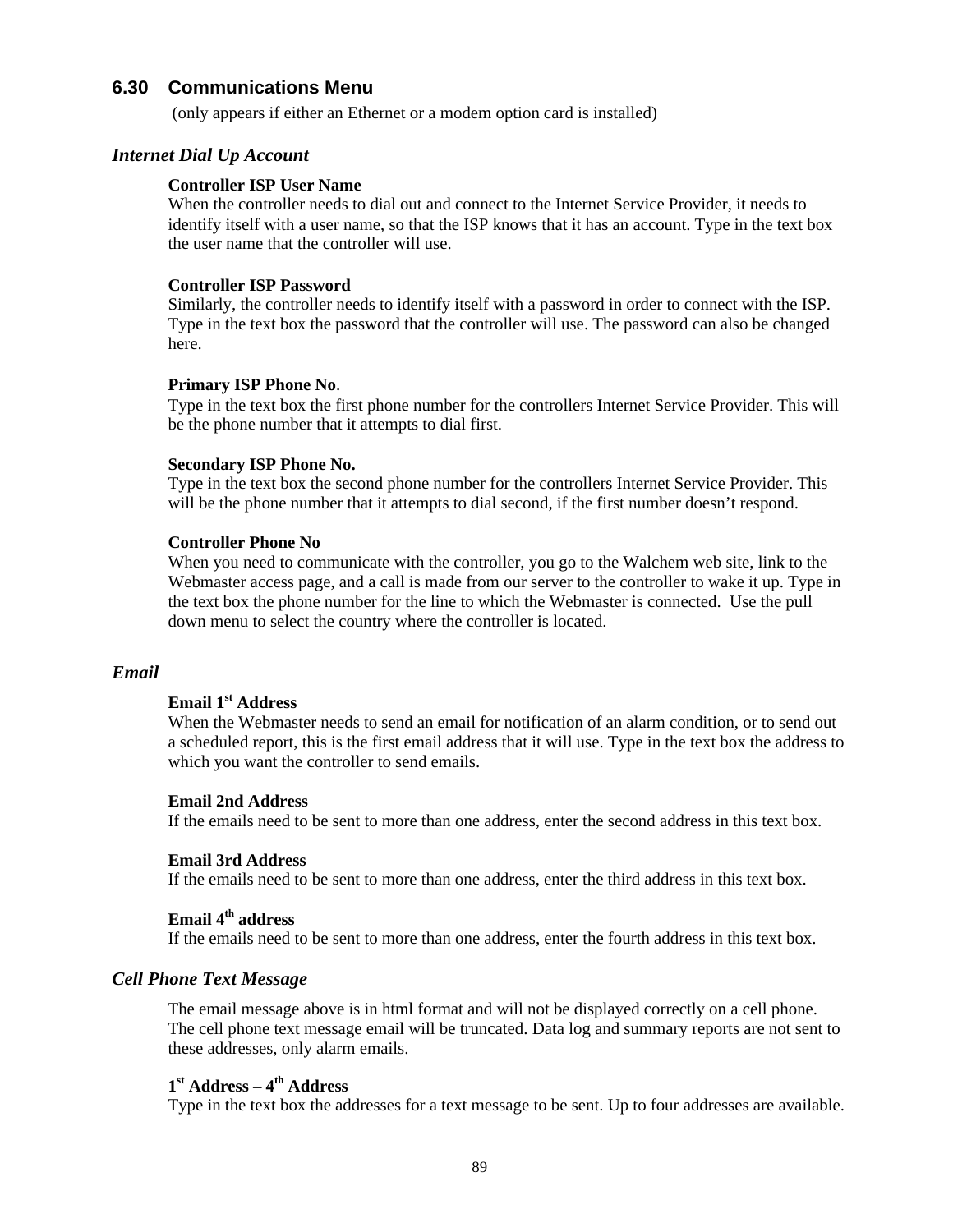#### **SMTP IP Address**

In order for the controller to send an email, the email must first be routed to the SMTP IP address that the Internet Service Provider specifies. Obtain this address from your ISP and type it into the text box.

#### **Controller email Address**

The controller needs to be given an email address, which your ISP uses to identify the controller as having an account, so that the ISP will accept the email that the controller is sending, and route it to the intended recipient. Type in the text box the controller's email address.

#### **Send Email Via**

If you have both a modem card and an Ethernet card installed, click on the radio button of which you need to use to send an email notification of an alarm condition, or an automatic report.

# *Pager*

#### **Primary Pager No.**

If there is a pager that you want to be called in case of an alarm condition, type the telephone number in this text box.

#### **Primary Pager PIN**

Enter the primary pager's PIN number in this text box.

#### **Secondary Pager No.**

If there is another pager that should be used in an alarm condition, type the telephone number in this text box.

#### **Secondary Pager PIN**

Enter the PIN number for the secondary pager in this text box.

#### **PIN Delay**

Some pagers make you wait for a message to finish before prompting you to dial the PIN number. If the pager requires a pause before dialing the PIN number, type the number of seconds to wait between the answering service picking up and the PIN number being dialed. Any value between 1 and 60 seconds is acceptable.

#### **Controller ID**

When the controller calls a pager, it will leave a numeric message that is its phone number. You can have the controller dial some numbers attached to the end of the phone number to let you know that this is a controller calling and not some long-lost friend. Type in some code, for example \*999, that will remind you that it is a controller calling.

# *Ethernet (LAN)*

#### **Network Mode**

If you have purchased the software to allow networking of controllers via Ethernet, use the pull down arrow to select the role that this controller will serve on the network. If it is not part of a network of WebMaster controllers, select "Independent". If it is the Master, select "Master". If it is the Slave, select "Slave". Once the network mode has been selected, the power to the controller must be cycled in order for the change to take effect.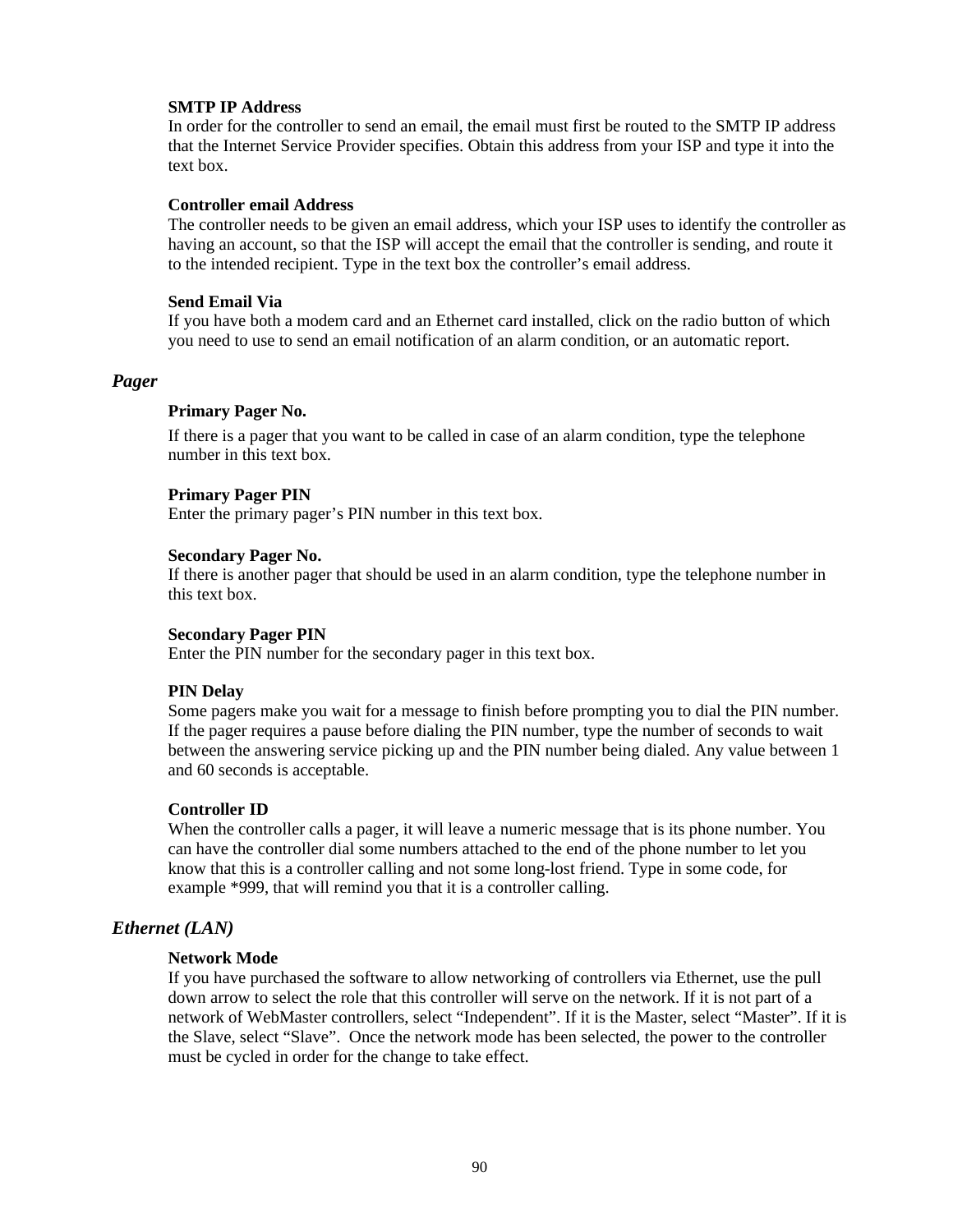#### **Network Detection**

Click on the Detect Network button of the Master Controller and it will look at all of the devices that are connected to it, determine which devices are its slaves, and refresh the Sub-Network frame in the lower left corner of your browser with all of the slaves detected.

#### **Ethernet IP Address**

When a controller is attached to a network, your IT Administrator needs to assign it an Ethernet IP address. When you want to communicate with the controller from your PC on the network, you go to your Browser and type in the controller's address. Type that address into the text box.

#### **Ethernet IP Netmask**

When a controller is attached to a network, your IT Administrator must also assign the IP Netmask. Type the number assigned in the text box.

#### **Ethernet Gateway**

When a controller is attached to a network, your IT Administrator must also assign the Gateway. Type the number assigned in the text box.

### *Direct Serial Connection (RS232)*

#### **RS232 Serial IP Address**

In order to communicate with the controller via a laptop or nearby PC connected to the serial port on the front panel, you need to start your Browser software, and type in this address.

#### *Direct Modem Connection (Point to Point)*

#### **Direct Modem IP Address**

This menu is information only and tells you the hard coded IP address for the controller when communicating to it via the direct modem to modem method.

# *ShoulderTAP® Internet Connection*

#### **Dialup Connection Status**

This menu is informational only, and tells you what is happening with the dialup connection. Possible status messages include:

#### **Message Explanation**

| Off Line                        | The controller is not connected.                                                                                                                                                      |
|---------------------------------|---------------------------------------------------------------------------------------------------------------------------------------------------------------------------------------|
| Dialing xxx-xxxx                | The controller is dialing out to the ISP.                                                                                                                                             |
| No Dial Tone                    | The controller can not dial out due to phone line<br>or modem problems.                                                                                                               |
| No phone number                 | There is nothing entered in the ISP Phone No.<br>field.                                                                                                                               |
| Connecting to ISP               | The controller is successfully negotiating a<br>connection with the ISP.                                                                                                              |
| On Line                         | The controller is now on the Internet.                                                                                                                                                |
| Checking for Upgrade            | The controller is communicating with our server<br>to see if a software upgrade is available.                                                                                         |
| Connection Timeout in xxxxx sec | Once the Internet connection process is<br>complete. The number of seconds displayed<br>depends upon the value entered in the Dialup<br>Connection Lifetime text box described below. |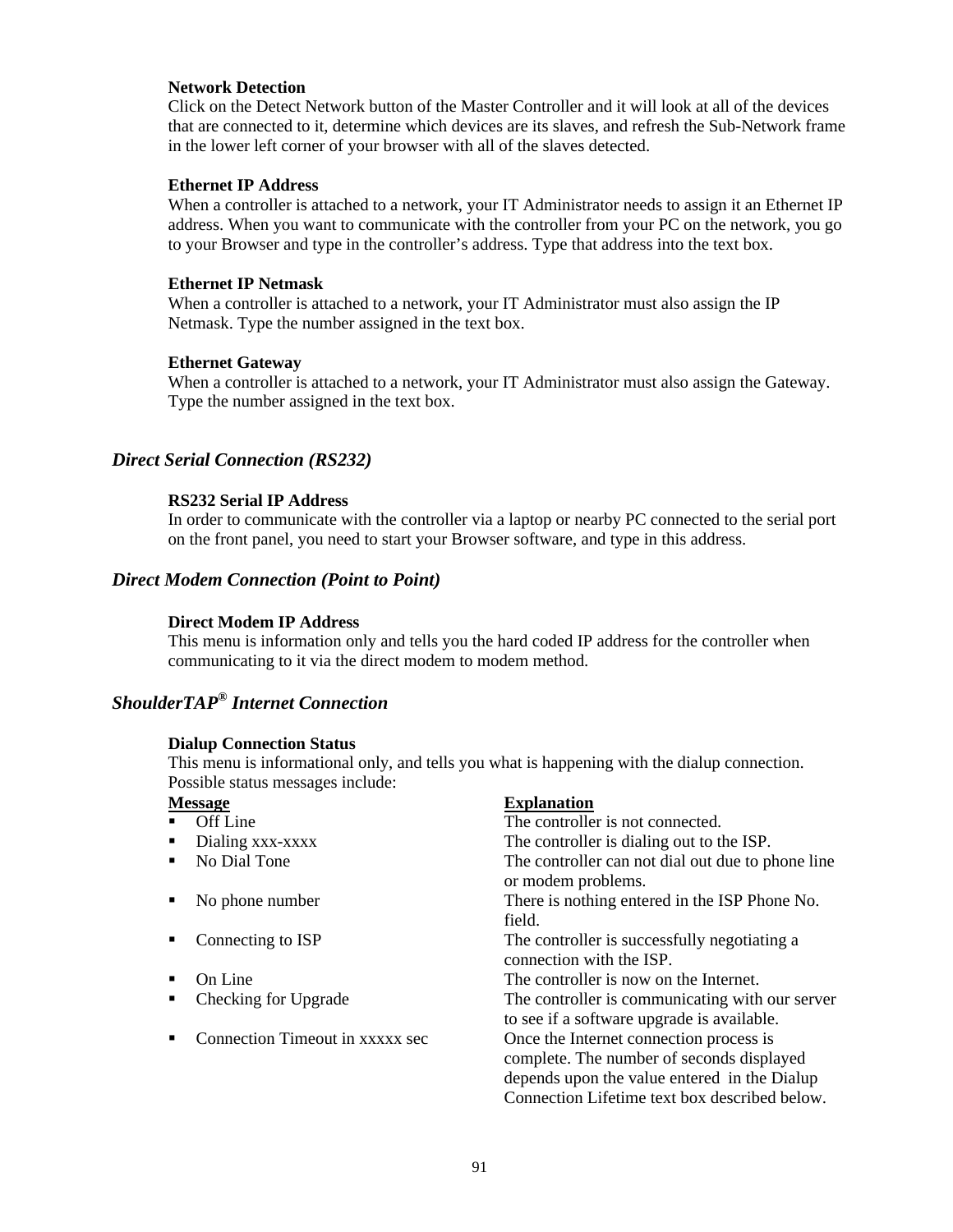#### **Dialup Dynamic IP Address**

This menu is informational only, and tells you the IP address of the last person to contact the controller.

#### **Last Dialup Date and Time**

This menu is informational only, and tells you when the controller was contacted last. Click on the "Submit" button to save the changes.

#### **Dialup Connection Lifetime**

This menu allows you to set a time limit on the Internet connection if no changes have been made. This will help control the cost of operating the controller if you forget to log off. Type in the text box the number of minutes that you want to pass by before disconnecting the Internet connection. Entering a connection lifetime of "0" means the connection will never timeout.

#### **Manual Internet Dialup**

Click on the Connect button to manually test the WebMaster's ability to successfully dial out and connect with your ISP. This is convenient on installation, or to troubleshoot Internet connection problems. The Dialup Connection Status field will display what is happening as described above. Once you see that the Dialup Connection Status is "On-line", you may disconnect the controller from the Internet by clicking the Disconnect button.

#### *Modem Access Log*

Click on the link to view the modem access log file. You will be prompted to either open the file (.csv format, normally opened in a spreadsheet) from its current location or to save the file to disk. Make your selection. The file will display the date and time of all modem connections, the type of connection (ShoulderTap or Direct Modem) if the attempt was a success or a failure, and if it failed, what the failure mode was.

# **6.31 Advanced Comms**

#### *Internet Dialup Account*

#### **Wait for dial tone before dialing**

Click to place a check in the box if you want the modem to wait for a dial tone before calling out. In some countries the dial tone may not be recognized. If the modem will not recognize the dial tone, uncheck the box.

#### **Modem Baud Rate**

Click on the arrow of the pull-down to select different modem baud rates. The WebMaster modem is 38400. Normally there will be no reason to change the baud rate. The baud rate may be reduced if the controller is having problems at the higher speed due to poor phone line conditions. In the future, external modems may be supported that may not have the same baud rate.

#### **ISP Authentication Method**

Click on the arrow of the pull-down to select between Custom Script Authentication and ETS PAP Authentication. The custom scrip will work fine with many ISPs, however some ISPs require PAP protocol when the controller logs in. If this is the case, select ETS PAP.

#### *Common Network Settings*

#### **DNS IP Address**

This text box contains the address of a valid Domain Name Server, which allows the WebMaster to send the emails using the name of the email server rather than the numeric SMTP IP address. This DNS IP address should never need to be changed, unless the server is experiencing problems.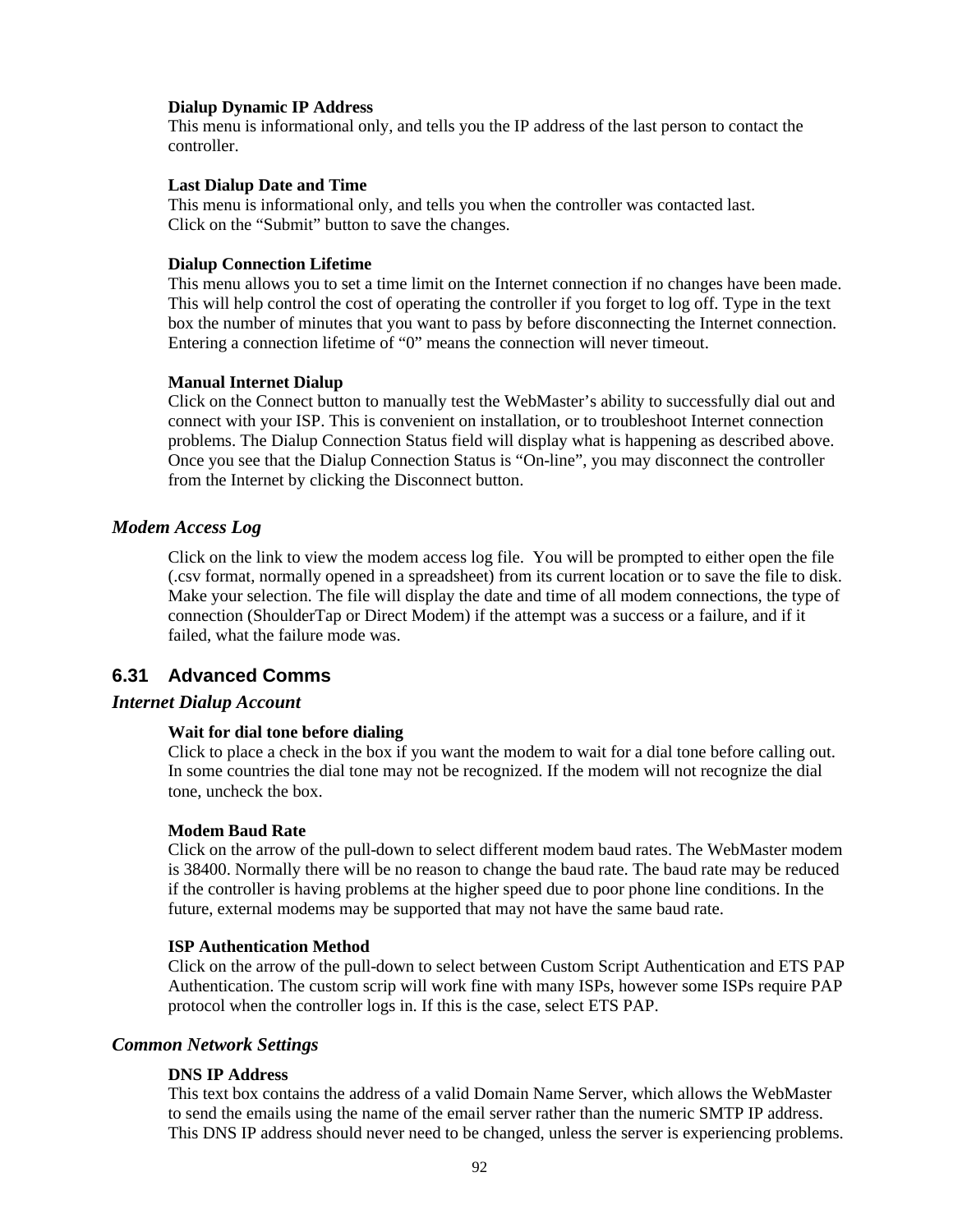# *Sub-Network Settings*

### **Mapped Internet IP Address**

If you are accessing the master controller by using NAT to translate a real IP address to a fake IP address, then type the real IP address into this field of the master controller..

# *Direct Modem Connection (Point to Point)*

# **Minimum Required Direct Modem Rings**

Set the number of rings before the unit will answer the call as a modem to modem connection. If the controller receives less rings before the call is disconnected, it will interpret it as a ShoulderTap.

# *ShoulderTAP® Internet Connection*

#### **Dialup Connection Status**

This menu is informational only, and tells you what is happening with the dialup connection. Possible status messages include:

| <b>Message</b>                  | <b>Explanation</b>                                                                                                                                                                    |
|---------------------------------|---------------------------------------------------------------------------------------------------------------------------------------------------------------------------------------|
| Off Line                        | The controller is not connected.                                                                                                                                                      |
| Dialing xxx-xxxx                | The controller is dialing out to the ISP.                                                                                                                                             |
| No Dial Tone<br>■               | The controller can not dial out due to phone line<br>or modem problems.                                                                                                               |
| No phone number                 | There is nothing entered in the ISP Phone No.<br>field.                                                                                                                               |
| Connecting to ISP               | The controller is successfully negotiating a<br>connection with the ISP.                                                                                                              |
| On Line                         | The controller is now on the Internet.                                                                                                                                                |
| Checking for Upgrade            | The controller is communicating with our server<br>to see if a software upgrade is available.                                                                                         |
| Connection Timeout in xxxxx sec | Once the Internet connection process is<br>complete. The number of seconds displayed<br>depends upon the value entered in the Dialup<br>Connection Lifetime text box described below. |
|                                 |                                                                                                                                                                                       |

# *WaveComm Wireless Antenna Setup*

#### **Antenna Setup**

 Before attempting to run the antenna setup, make sure that the dialup status is "Off Line." Click the Start Setup button. It will prompt you to verify that you really want to start the setup. Click Yes and the setup will begin. Click on End Setup when you have finished. The dialup status should return to "Off Line."

#### **Signal Strength**

This field will display the actual modem response string from the wireless modem.

#### **Suggestion**

This field will tell you whether the signal strength is Good, or if its Bad and you should try to relocate the antenna.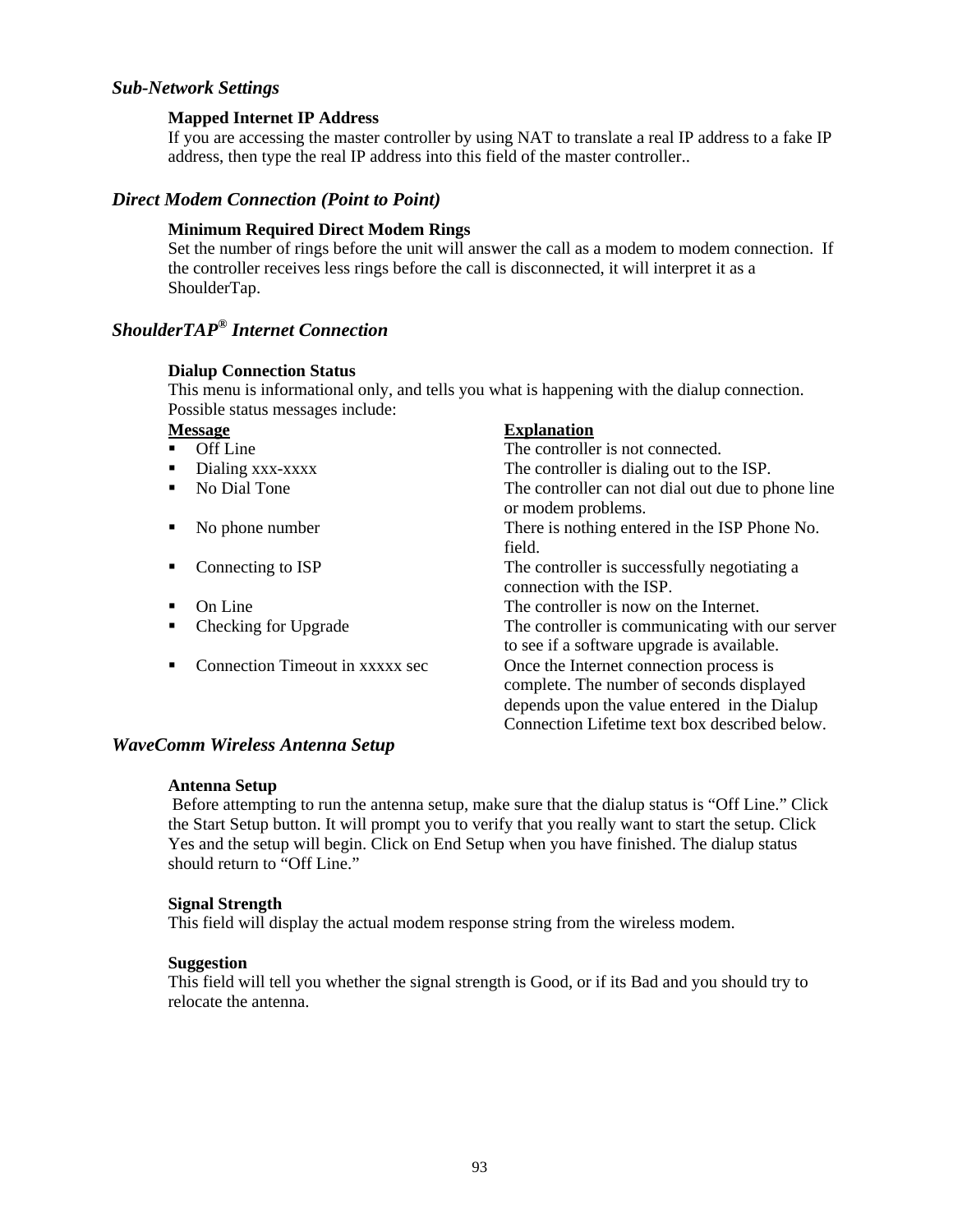# **6.32 Configuration File Menu**

If many of your cooling tower applications are nearly identical, you can save a lot of time in the set up by downloading a typical configuration file to your hard drive, and later uploading the configuration file to another controller.

# *Export UCF*

In order to transfer the User Configuration File (UCF) from the WebMaster to your computer, click the Export UCF link. You will be presented with the standard Windows dialog box to download a file. Click the radio button to Save this file to Disk, then click OK. Select the location where you want the file to be saved, change the name of the file if desired, then click Save. The file is only around 14KB, so it should be transferred relatively quickly. Click Close to close the dialog box.

The exact sequence of events and wording within the dialog box will vary depending upon the operating system (Windows 95, 98, NT, 2000, etc.) on your PC.

#### *Browse*

In order to transfer a previously saved UCF from your computer to this WebMaster, first click the Browse button to locate the file on your computer. A "Choose File" dialog box will open. Click on the correct file, then click Open.

# *Import UCF*

Once the file name is displayed in the Browse text box, click the Import UCF button to transfer the file to the WebMaster.

# **6.33 Notepad**

The configuration Notepad gives you a place to make notes regarding any changes that you have made to the set points, to document calibrations, system upsets or anything else that you want to note. Simply type your message into the text box.

# **6.34 Access Code Menu**

There are three levels of access code protection. If the *Master* password is used in the Webmaster Authentication page, then any set point can be changed. If the *Calibration Level* password is used in the Authentication page, then sensor calibrations will be allowed, but other changes will not. If the *Read Only* password is used the user will be able to look at any page, but will not be allowed to make any changes.

In order to change the access code for each level of access, type the present password into the text box, then type the new password in the text box below. Type the new password again in the lowest text box to verify that the new password has been correctly entered.

The default user name is "webmaster" and the default passwords are "2001" for full access, "2002" for calibration only and "2003" for read only. These defaults can and should be changed to assure security.

#### **Change User Log-in Name**

You may also change the user name for logging into the WebMaster. Type the new user name into the text box.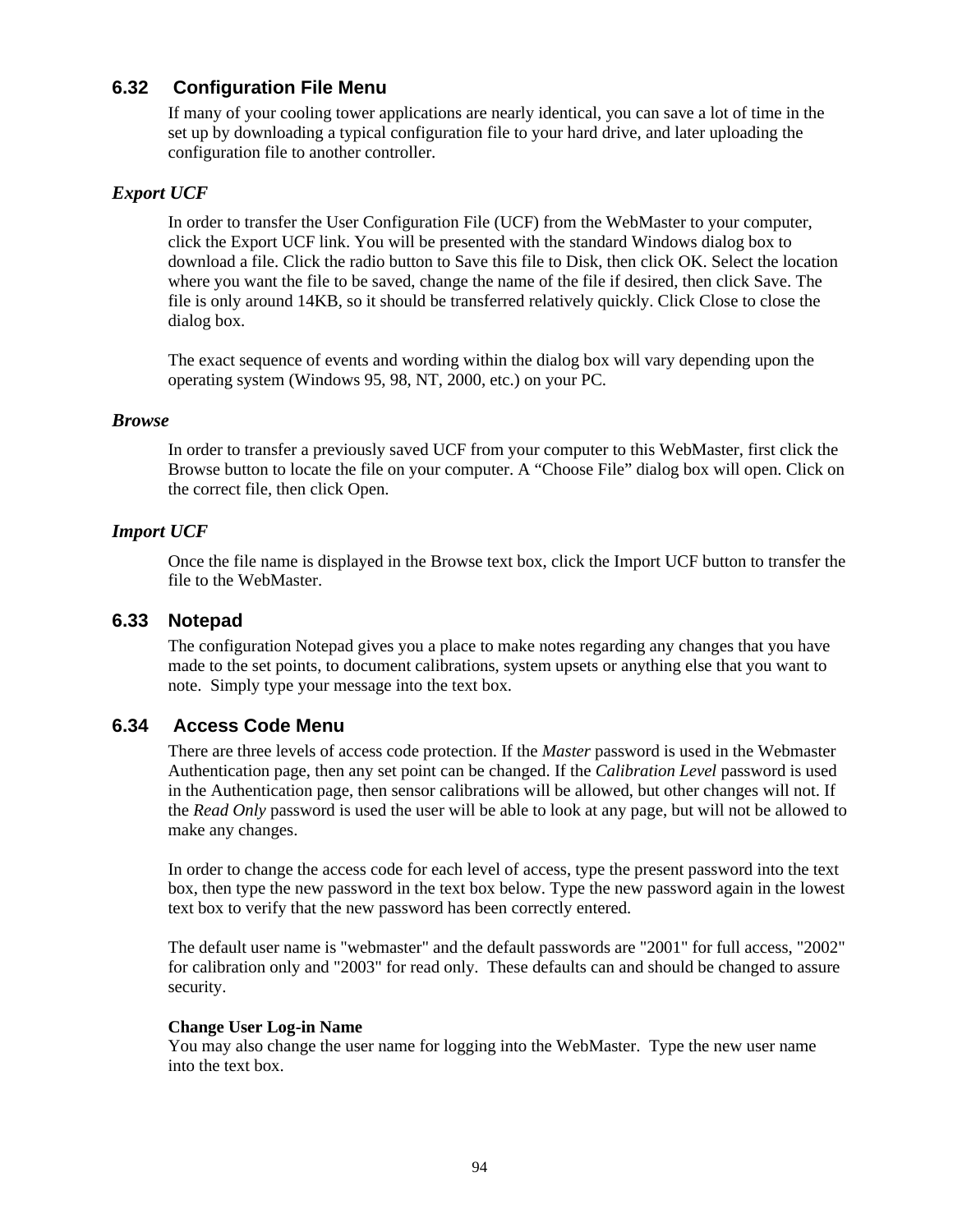# **Download Access Log**

Click the link to View Log File. The Modem Access Log will tell you when the controller was accessed. It will show you the date and time of access, the method of access, the user name used, the IP address of the computer used for access, and the level of access code used (or that the attempt failed).

A window will open to ask if you would like to open the file or save it to disc. Select the method you would like to use. The file is a basic text file with a .log extension that may be opened in any word processing program (Word, Notepad, etc.)."

# **6.35 Software Upgrades** (only appears if a newer revision of software is available)

Whenever you connect to the WebMaster via an Internet connection, it will check to see if any software upgrades are available. If there are, then the Software Upgrade page link will appear. Note that this can only occur if the controller is connected to the Internet, either through a modem or an Ethernet card.

If there is a newer version of software that you would like to load into your controller, then you can upgrade to the latest revision.

Click on the link "More Info on Software Upgrade" to see what features have been added.

Click on the link "Start Software Upgrade" in order to download the new version to the controller.

Note: Control is suspended during a software upgrade. If the controller being updated is a slave on a network of WebMasters, both the master controller and the slave being updated will have control suspended during the upgrade process. Depending upon the extent of the changes and Internet traffic, the upgrade can take anywhere from 15 minutes to 2 hours to complete.

# **6.36 WebMasterHelp**

The Help link is active whenever the controller is on-line on the Internet. This will bring you to an on-line copy of the instruction manual and eventually to an on-line troubleshooting guide. Note that if you are communicating to the controller via any other method, where it is not on the Internet, the help link will not be functional.

# **6.37 Walchem Home Page**

Click on this link to go directly to the Walchem web site, where you can find the latest instruction manuals, technical data sheets, email help, or to surf to another Webmaster.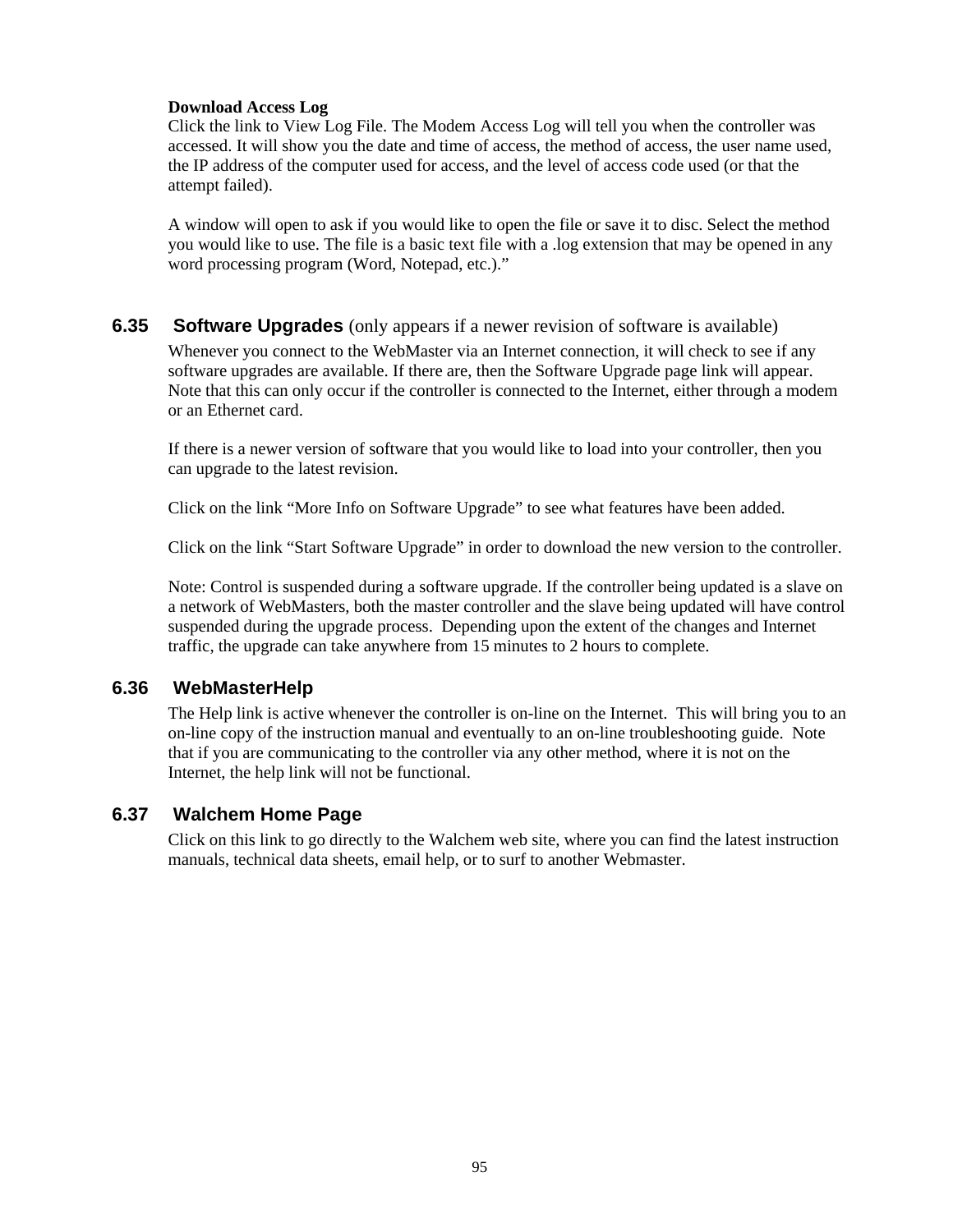# **6.38 Sub-Network**

Once you have created a network of two or more WebMaster controllers using Ethernet cards (see Figure 9 B for wiring), purchased the Master Capability software for the master controller, defined the master unit as the master and slave units as slaves (see section 6.29) in the Communications page, and given each controller unique Ethernet IP addresses in the Communications page, then the links under Sub-Network will be active.

To navigate between controllers on the sub-network, start by logging onto the master controller. This may be via RS232, Ethernet or modem. Once connected to the master, click on a link to the slave. The link will be given the custom name of the controller from the Startup page. The first time you connect to the slave in a given session, you will need to log on with that controller's user name and password. After that, you will be able to bounce from one controller to another without logging on again.

If the links available do not accurately match the controllers on the network, go to the Communications page and click the 'Detect Network ' button. If the sub-network frame is still inaccurate, right click in the frame and click 'Refresh.' If still inaccurate, try rebooting the controller.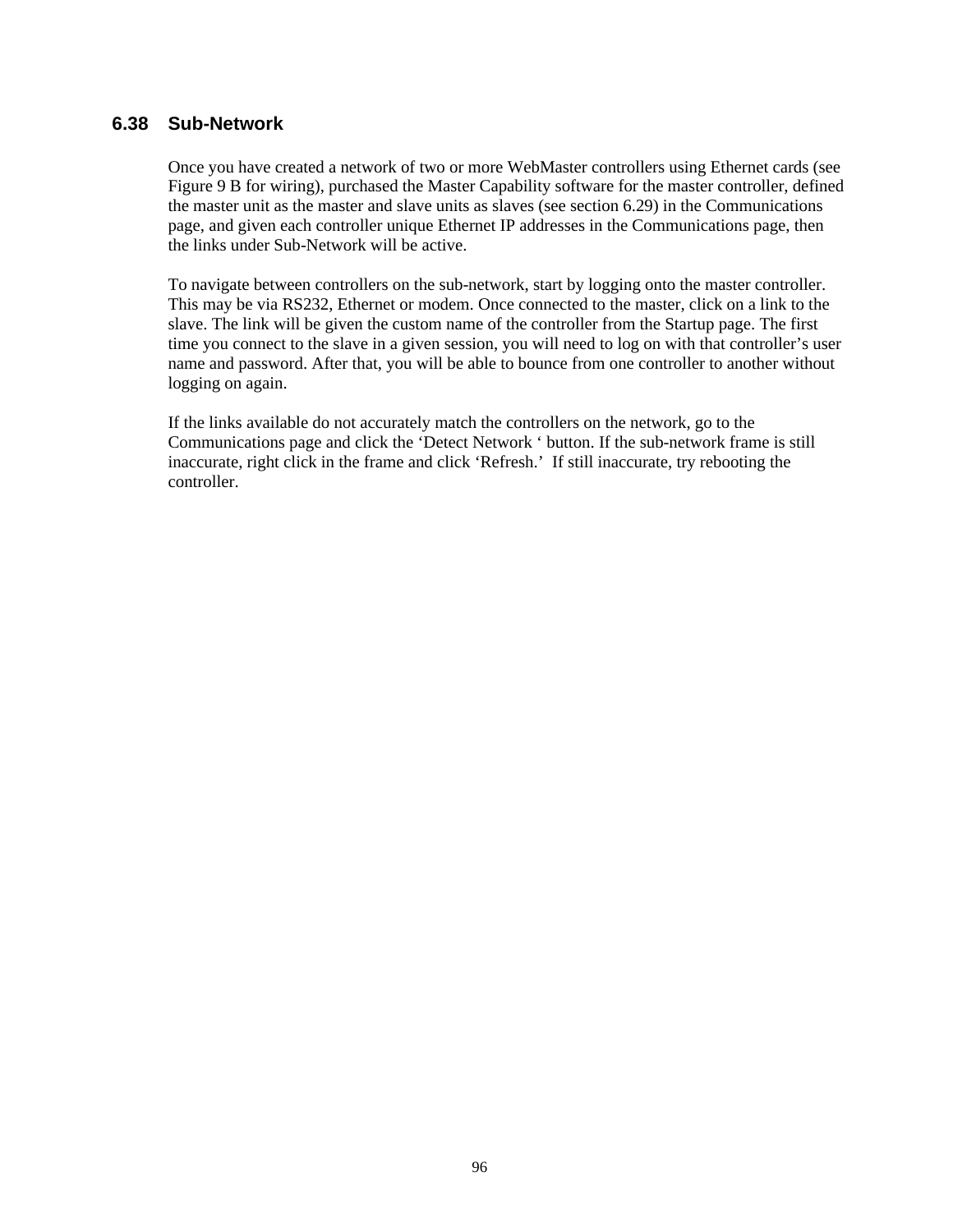# **7.0 MAINTENANCE**

The WebMaster controller requires very little routine maintenance. The electronic enclosure only needs to be wiped down with a damp cloth to keep it clean. All other maintenance involves cleaning and calibrating sensors, described in detail below.

Installation of a Y-strainer just upstream of the sensors will reduce the frequency of sensor cleaning, but will require frequent cleaning itself! If the installation is unattended for long periods of time, and the water is generally free of particulates, you may get more time between service calls by leaving out the Y-strainer.



**CAUTION!** The W700 inner hinged face panel is secured with Phillips (#1) screws, which require a tool to open. No user adjustments are inside. This panel should only be opened by trained maintenance personnel.

# **7.1 Flow Switch Cleaning**

The flow switch is designed to allow most particles to pass through, but it should occasionally be disassembled and cleaned. The frequency of cleaning required will vary with the cleanliness of the tower water. If the frequency of cleaning is excessive, and there are on-site personnel available, installation of a Y-strainer will reduce the time required for maintenance.

Refer to the exploded view drawing of the assembly on the following page.

To clean the flow switch, close the isolation valves to stop sample flow. Open the sample valve to relieve the pressure in the manifold. Remove the nut that holds the flow switch assembly in place. Pull the flow switch assembly straight up and out. The switch and the red float should come out together.

Clean the clear flow switch body with a bottle brush. Clean the switch/float assembly shaft with a cloth. If there is any build-up between the float and the switch shaft, remove the o-ring that retains the float on the shaft, and use a small bottle brush or compressed air to clean the inside of the float.

Reassemble all parts as shown in the exploded view diagram. Make sure that the sample valve is closed, open the isolation valves, and inspect for leaks.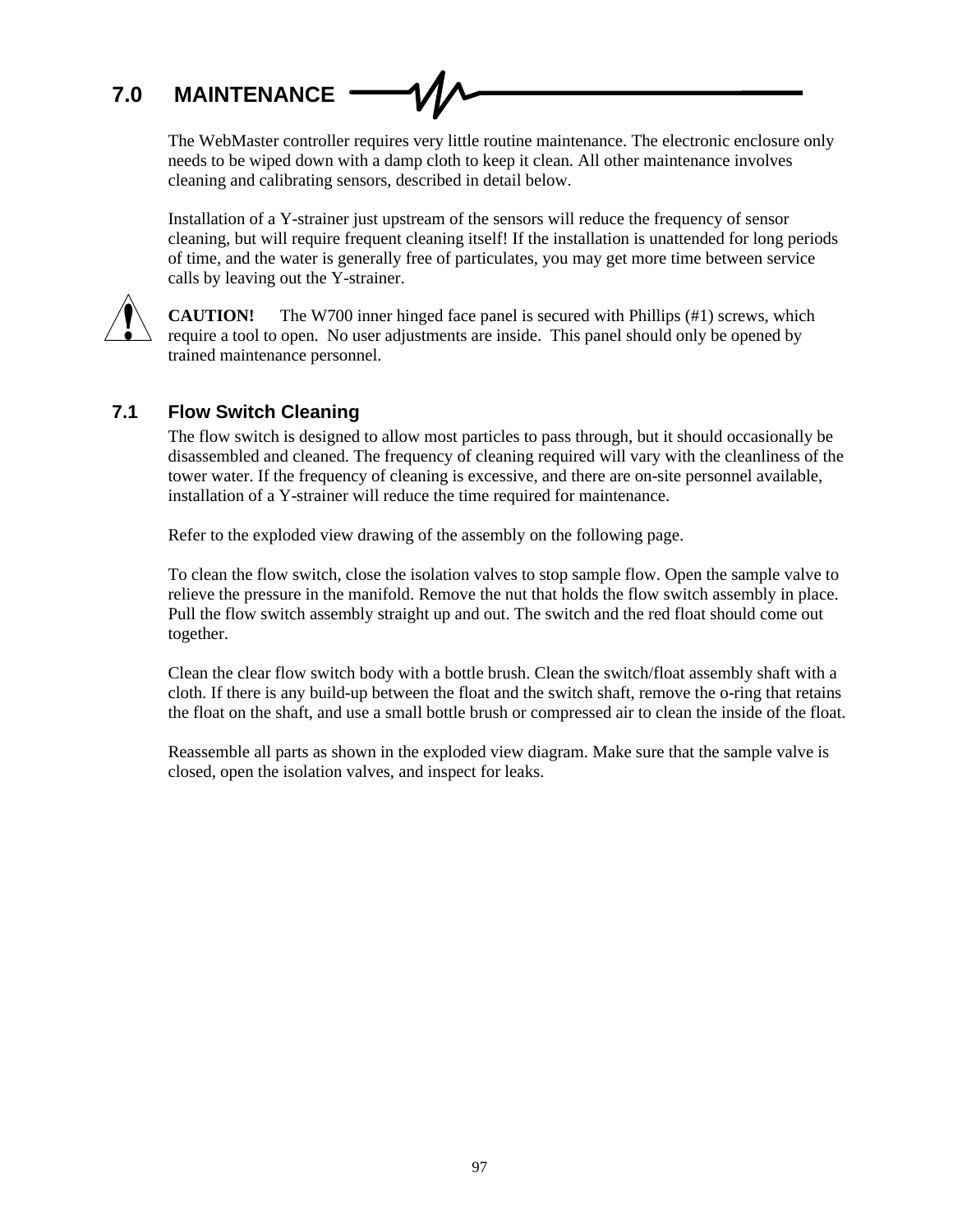

Figure 12 Flow Switch Assembly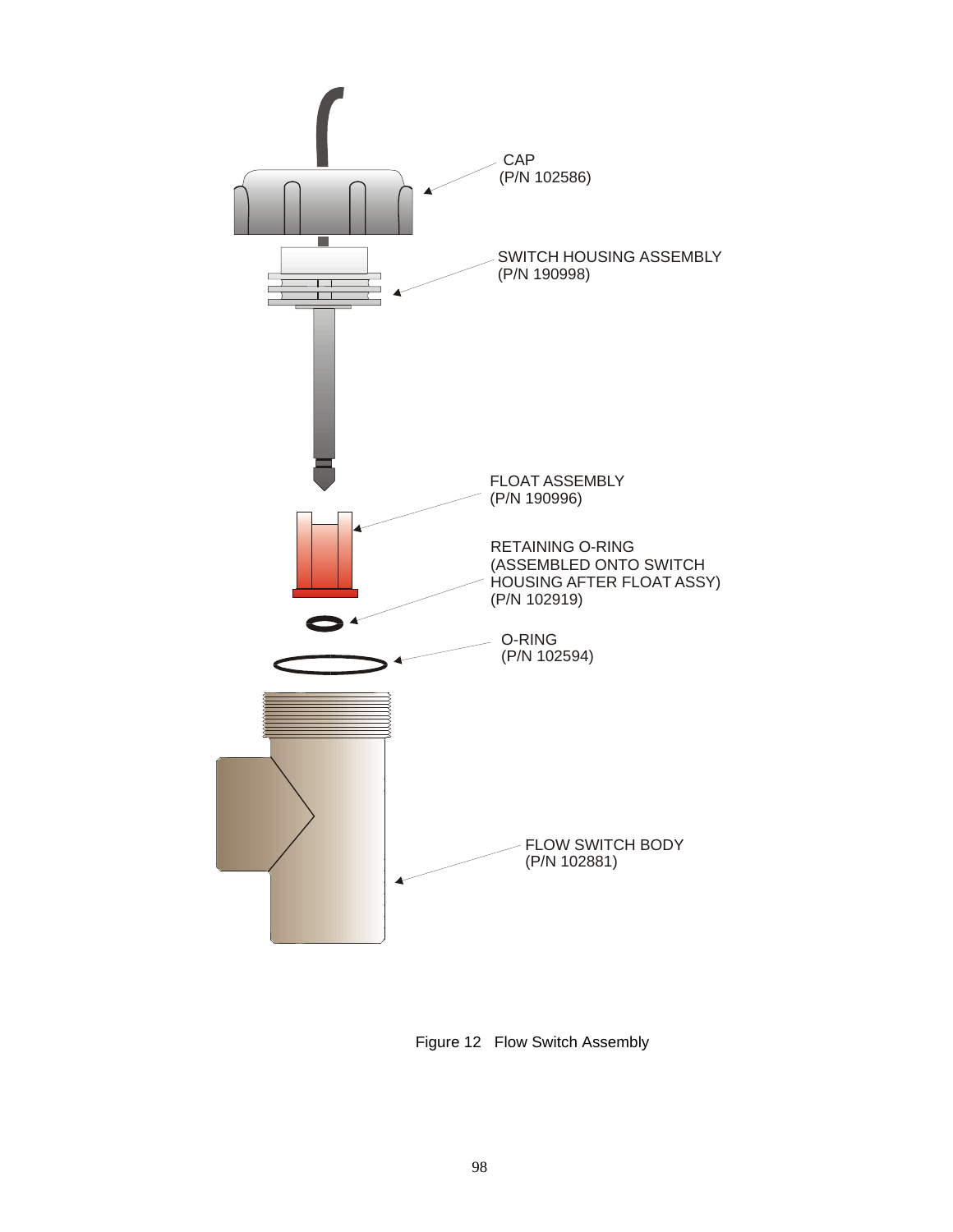# **7.2 Conductivity Sensor Cleaning and Calibration**

# **Contacting Conductivity**

The frequency of cleaning for the contacting conductivity electrode varies with each installation. The best way to determine the frequency is to compare the reading of the controller to the reading of a calibrated hand held instrument. When the two readings differ by an amount that you deem to be excessive (perhaps 5%), then it time to clean and recalibrate the electrode. The frequency should be every 2-3 months or so.

To clean the contacting conductivity electrode, close the isolation valves to stop sample flow. Open the sample valve to relieve the pressure in the manifold. Remove the nut that holds the electrode in place. Pull the electrode straight up and out.

For loose coatings, wipe with a cloth. Avoid smearing graphite from one electrode to the other. For removal of scale, dip in a dilute hydrochloric or gallic acid solution, and rinse. For oils (including fingerprints!) wash with a detergent.

Reassemble all parts. Note that the conductivity electrode is keyed to only reinsert in one orientation. Make sure that the sample valve is closed, open the isolation valves, and inspect for leaks.

After cleaning, it is necessary to recalibrate the electrode. This is only accurate when the electrode is installed in the piping.

# **Electrodeless Conductivity**

The frequency of cleaning for the electrodeless conductivity sensor varies with each installation. The best way to determine the frequency is to compare the reading of the controller to the reading of a calibrated hand held instrument. When the two readings differ by an amount that you deem to be excessive (perhaps 5%), then it time to clean and recalibrate the electrode. The frequency should be every 6 months or so.

To clean the electrodeless conductivity sensor, close the isolation valves to stop sample flow. Open the sample valve to relieve the pressure in the manifold. Remove the nut that holds the sensor in place. Pull the sensor straight up and out.

For loose coatings, wipe with a cloth. Use a bottle brush to clean out the internal channels. For removal of scale, dip in a dilute hydrochloric or gallic acid solution, and rinse. The electrodeless sensor is immune to oily coatings.

Reassemble all parts. Make sure that the sample valve is closed, open the isolation valves, and inspect for leaks.

After cleaning, it is necessary to recalibrate the electrode. This is only accurate when the electrode is installed in the piping.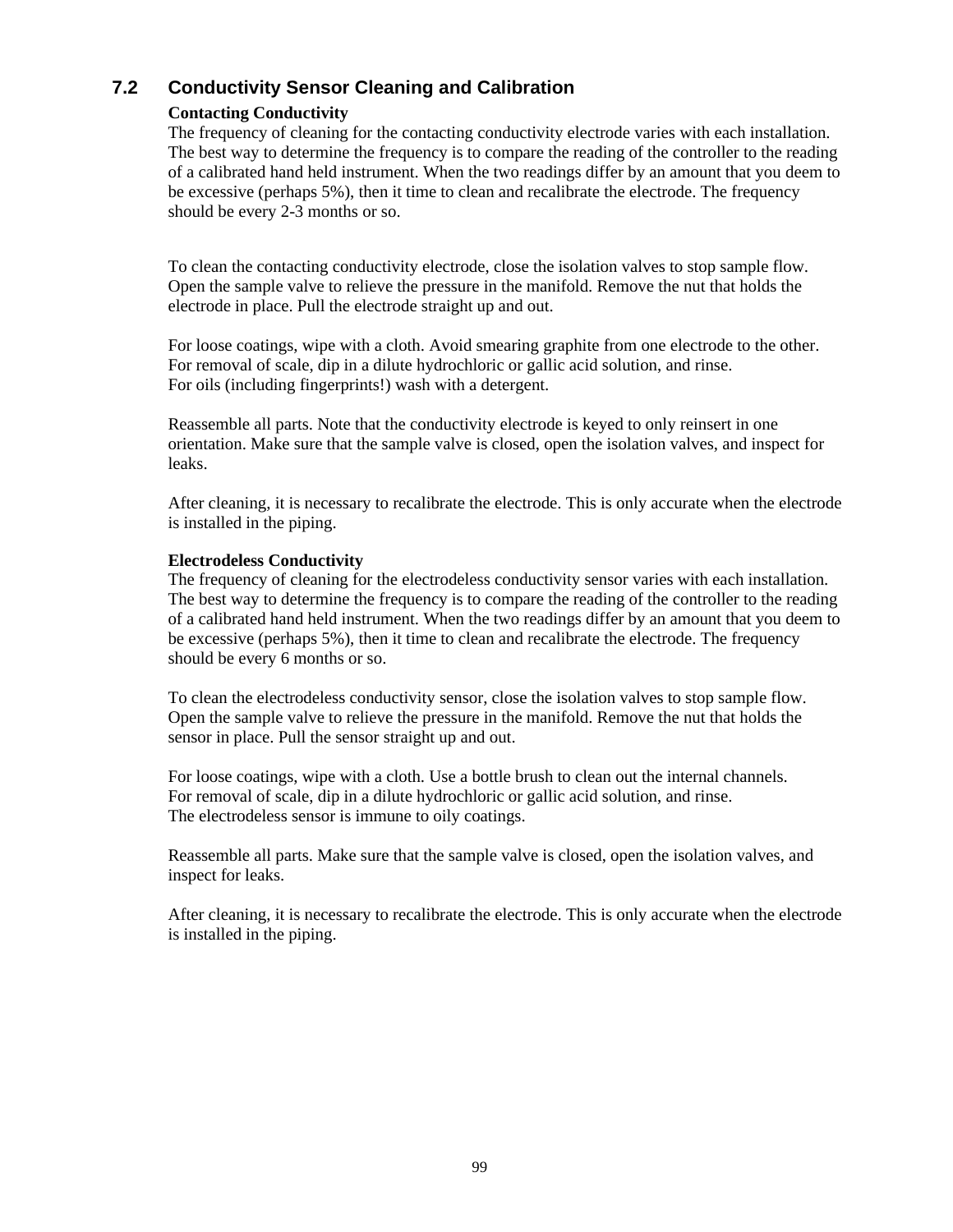# **7.3 pH Electrode Cleaning and Calibration**

The frequency of cleaning for the pH electrode varies with each installation. The best way to determine the frequency is to compare the reading of the controller to the reading of a calibrated hand held instrument. When the two readings differ by an amount that you deem to be excessive (perhaps 0.5 pH units), then it time to clean and recalibrate the electrode. This should be every 2-3 months.

To clean the pH electrode, close the isolation valves to stop sample flow. Open the sample valve to relieve the pressure in the manifold. Remove the nut that holds the electrode in place. Pull the electrode straight up and out.

For loose coatings, wipe with a cloth. Avoid rough handling of the pH sensitive glass. For removal of scale, dip in a dilute hydrochloric or gallic acid solution, and rinse. For oils (including fingerprints!) wash with a detergent or isopropyl alcohol.

Reassemble all parts. Make sure that the sample valve is closed, open the isolation valves, and inspect for leaks.

After cleaning, it is necessary to recalibrate the electrode. Refer to Section 6.8 for detailed calibration instructions.

# **7.4 ORP Electrode Cleaning and Calibration**

The frequency of cleaning for the ORP electrode varies with each installation. The best way to determine the frequency is to verify that the desired oxidizer concentration is within your required limits when the controller indicates that the ORP is at the set point value. The frequency of cleaning should be every 2-3 months or so.

To clean the ORP electrode, close the isolation valves to stop sample flow. Open the sample valve to relieve the pressure in the manifold. Remove the nut that holds the electrode in place. Pull the electrode straight up and out.

For loose coatings, wipe the platinum tip with a cloth. For removal of scale, dip in a dilute hydrochloric or gallic acid solution, and rinse. For oils (including fingerprints!) wash with a detergent or isopropyl alcohol. For very stubborn coatings, jeweler's rouge may be used to polish the platinum tip.

Reassemble all parts. Make sure that the sample valve is closed, open the isolation valves, and inspect for leaks.

After cleaning, it is necessary to recalibrate the electrode. Refer to Section 6.9 for detailed calibration instructions.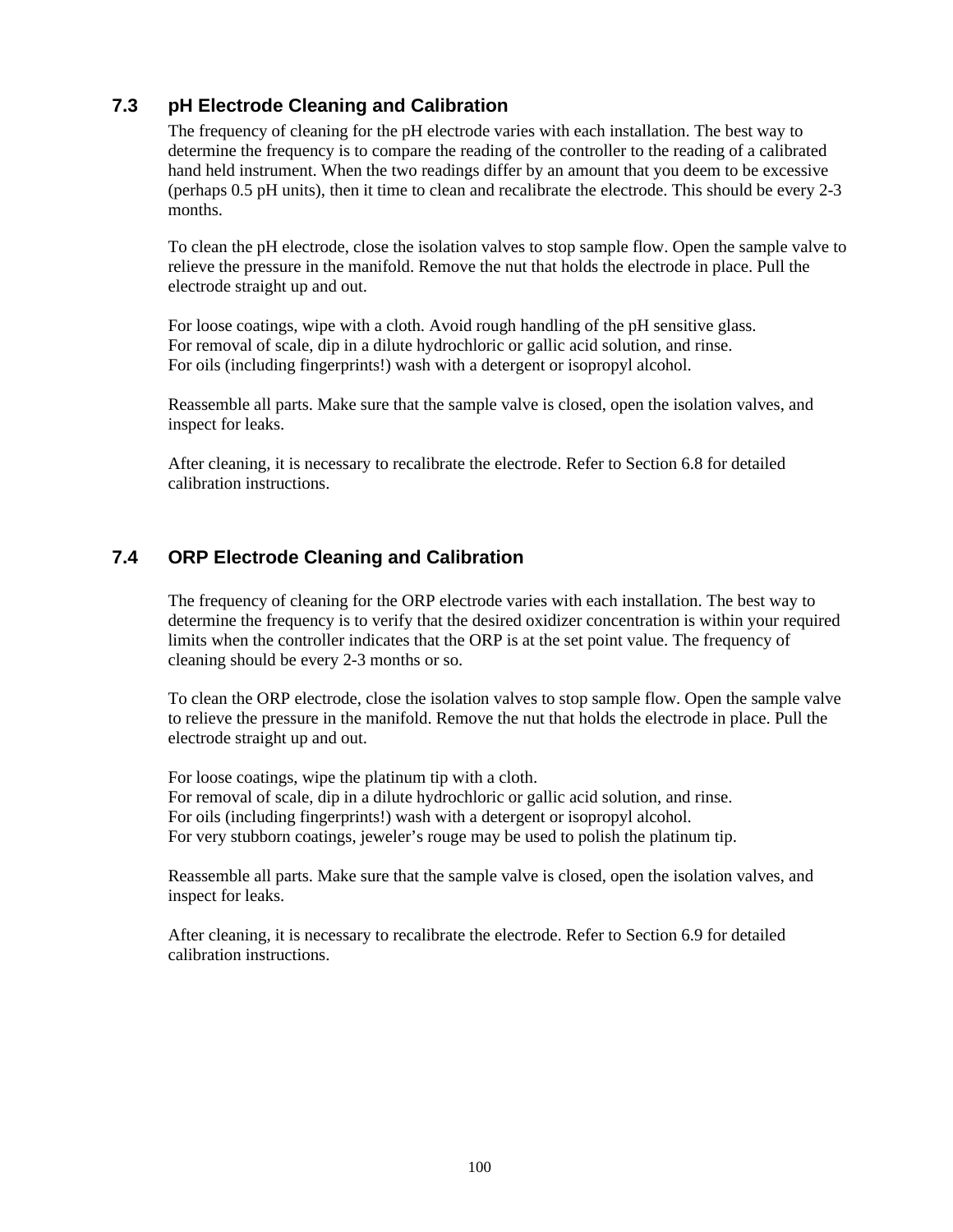# **7.5 Replacing the Fuses**

**CAUTION**: Disconnect power to the controller before opening the front panel!

Locate the fuses on the relay interface board on the lower left side of the back of the controller enclosure. See figure 5, Identification of Parts. Gently remove the old fuse from its retaining clip. You can verify that the fuse has been blown by measuring continuity between the ends of the fuse using an ohmmeter. If it is blown, discard. Press the new fuse into the clip, secure the front panel of the controller, and return power to the unit.

*Warning!* Use of non-approved fuses can affect product safety approvals. Specifications are shown below. To ensure that UL/CSA and CE product safety certifications are maintained, it is recommended that a Walchem fuse be used.

| <b>Fuse</b>    |                                                                     | Walchem P/N |           |                   |       |
|----------------|---------------------------------------------------------------------|-------------|-----------|-------------------|-------|
| F1             | Protects Input                                                      | 102833      | 5 x 20 mm | $1.6 \text{ amp}$ | 250 V |
| F2             | Protects pH, ORP, and Dispersant<br>relay outputs                   | 102834      | 5 x 20 mm | $6.3 \text{ amp}$ | 250 V |
| F <sub>3</sub> | Protects Bleed, Feed, Bio 1 and Bio 2<br>relay outputs              | 102834      | 5 x 20 mm | $6.3 \text{ amp}$ | 250 V |
|                | Bleed relay is unfused if model code<br>voltage code = 6, 7, or $E$ |             |           |                   |       |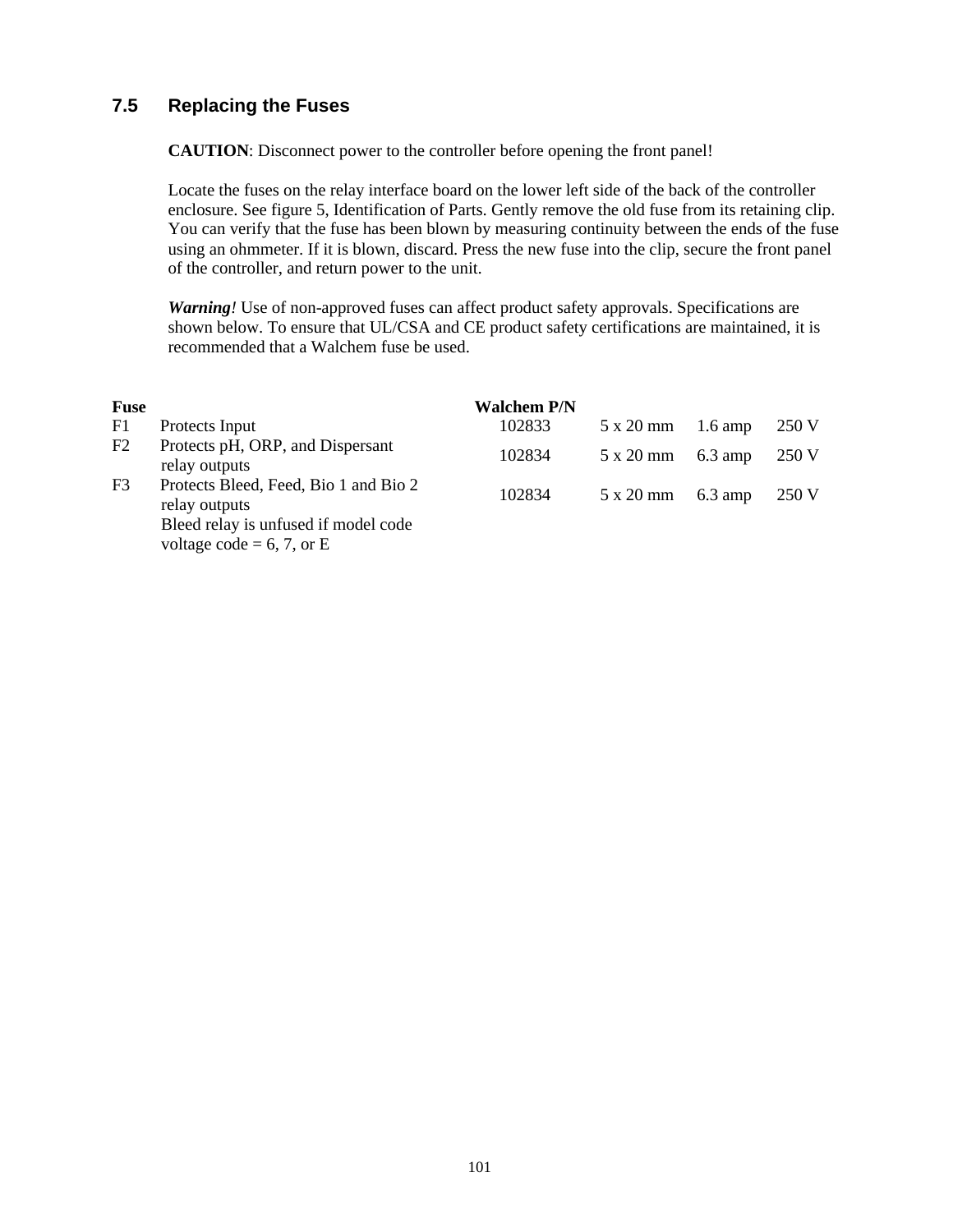# **8.0 TROUBLESHOOTING**

# **8.1 ERROR MESSAGES**

# *No Flow*

This error message occurs when the input signal to the flow switch terminals is open (disconnected). When sample flow past the flow switch is sufficient, the switch should be closed. All control outputs will be forced off until the flow signal returns.

| <b>Possible Causes</b>                                  | <b>Corrective Actions</b>                                                                                                                                                                                        |
|---------------------------------------------------------|------------------------------------------------------------------------------------------------------------------------------------------------------------------------------------------------------------------|
| Valve is closed.                                        | Open valve to restore sample flow.                                                                                                                                                                               |
| Y Strainer is plugged.                                  | Clean Y strainer.                                                                                                                                                                                                |
| Circulation pump has stopped.                           | If this is not normal, repair circulation pump.                                                                                                                                                                  |
| Insufficient pressure differential.                     | Ensure that the sample piping is tapped into the<br>discharge side of the circulation pump, and flows to<br>either atmospheric pressure (the cooling tower sump)<br>or the suction side of the circulation pump. |
| Flow switch wires disconnected.                         | Reconnect wires.                                                                                                                                                                                                 |
| Faulty flow switch housing assembly<br>$(p/n 190998)$ . | Replace the flow switch housing assembly.                                                                                                                                                                        |
| Faulty sensor interface board.                          | Replace the sensor interface board.                                                                                                                                                                              |

# *Conductivity Calibration Failure*

This error message occurs after calibration of the conductivity sensor. A clean sensor should give a predictable signal in a solution of known conductivity. If the calibration adjusts the signal more than 50% away from the predicted value, the calibration will fail. A signal this far off indicates a problem with the reading, and is not normal.

| <b>Possible Causes</b><br>Dirty sensor.                            | <b>Corrective Actions</b><br>Clean sensor as described in Section 6.2 above.                                  |
|--------------------------------------------------------------------|---------------------------------------------------------------------------------------------------------------|
| Sensor cable disconnected.                                         | Reconnect cable.                                                                                              |
| Problem with hand-held instrument                                  | Refer to the troubleshooting guide for the hand held<br>instrument used to determine the system conductivity. |
| Faulty sensor.                                                     | Replace sensor.                                                                                               |
| Faulty sensor interface circuit board<br>(if system conductivity). | Replace the sensor interface board.                                                                           |
| Faulty sensor option circuit board<br>(if makeup conductivity).    | Replace the sensor option board.                                                                              |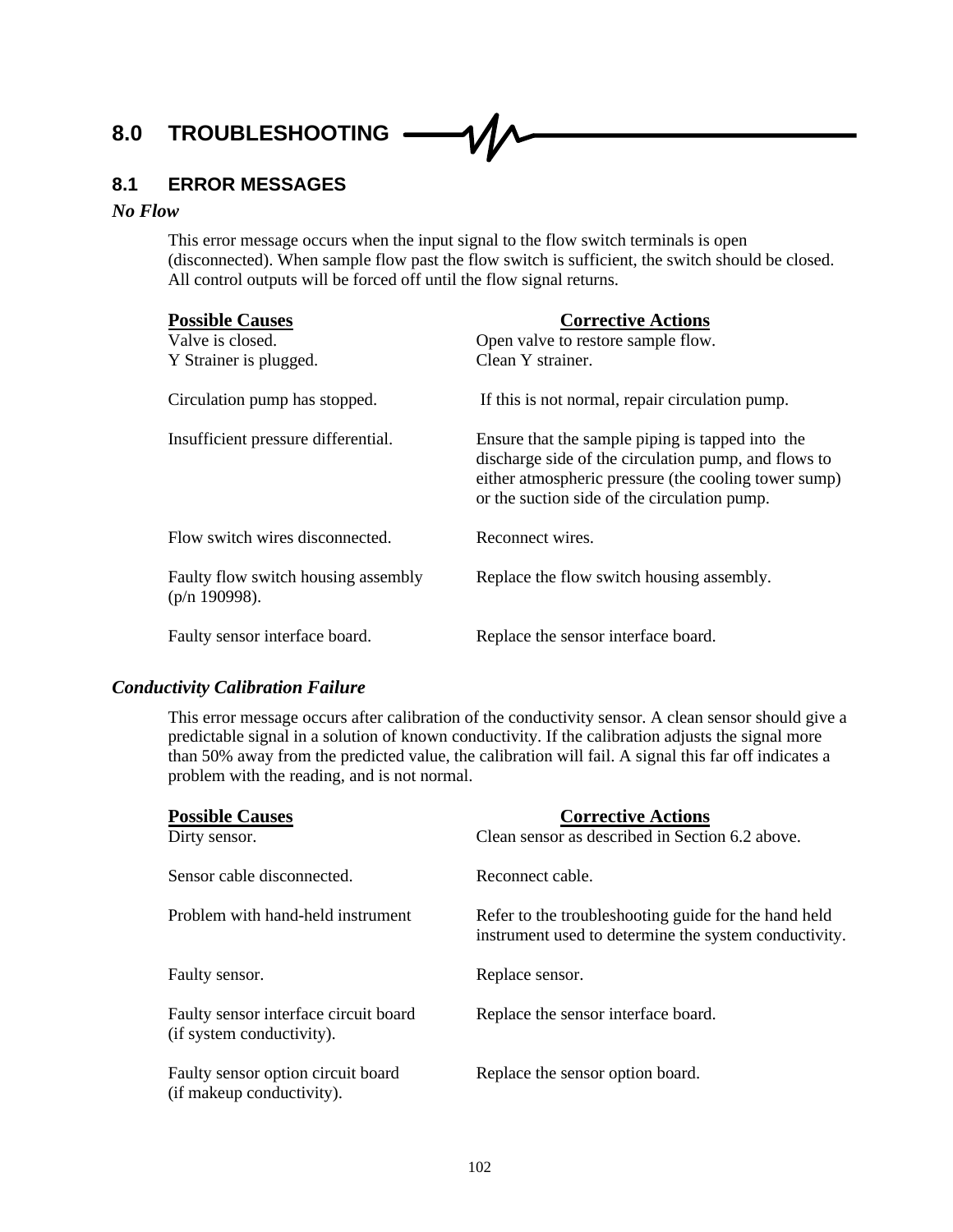# *pH Calibration Failure*

This error message occurs after attempting an electrode calibration. The normal slope of a pH electrode is 59 mV/pH unit. As the electrode ages, this slope will decrease. The WEBMASTER reports the % difference from the theoretical slope after each calibration. When the slope reaches 12 mV/pH unit (80% difference), the calibration fails.

| <b>Possible Causes</b><br>Dirty electrode. | <b>Corrective Actions</b><br>Clean electrode and recalibrate as described in<br>Section 7.3 above.                                                                                                                                         |
|--------------------------------------------|--------------------------------------------------------------------------------------------------------------------------------------------------------------------------------------------------------------------------------------------|
| Faulty electrode cartridge.                | Replace cartridge.                                                                                                                                                                                                                         |
| Sensor cable disconnected.                 | Reconnect cable. Also ensure that the electrode<br>cartridge is tightly screwed into the electrode<br>housing, and that the inside of the housing is<br>dry. Make sure that the $+/- 5$ VDC and the IN-,<br>IN+ wires are firmly attached. |
| Faulty electrode housing.                  | If the controller passes self test, the wiring is<br>correct, the $+/-$ 5 VDC signal is present and<br>the cartridge is attached and OK, replace the<br>electrode housing.                                                                 |
| Faulty sensor option board.                | Replace the sensor option circuit board.                                                                                                                                                                                                   |

# *ORP Calibration Failure*

This error message occurs after calibrating the ORP electrode. If the difference between the raw mV reading and the calibrated value exceeds 50%, then the calibration will fail.

| <b>Possible Causes</b><br>Dirty electrode. | <b>Corrective Actions</b><br>Clean electrode and recalibrate as described in<br>Section 7.4 above.                                                                                                                                         |
|--------------------------------------------|--------------------------------------------------------------------------------------------------------------------------------------------------------------------------------------------------------------------------------------------|
| Faulty electrode cartridge.                | Replace electrode cartridge.                                                                                                                                                                                                               |
| Sensor cable disconnected.                 | Reconnect cable. Also ensure that the electrode<br>cartridge is tightly screwed into the electrode<br>housing, and that the inside of the housing is<br>dry. Make sure that the $+/- 5$ VDC and the IN-,<br>IN+ wires are firmly attached. |
| Faulty electrode housing.                  | If the controller passes self test, the wiring is<br>correct, the $+/- 5$ VDC signal is present and<br>the cartridge is attached and OK, replace<br>electrode housing.                                                                     |
| Faulty sensor option board.                | Replace sensor option circuit board.                                                                                                                                                                                                       |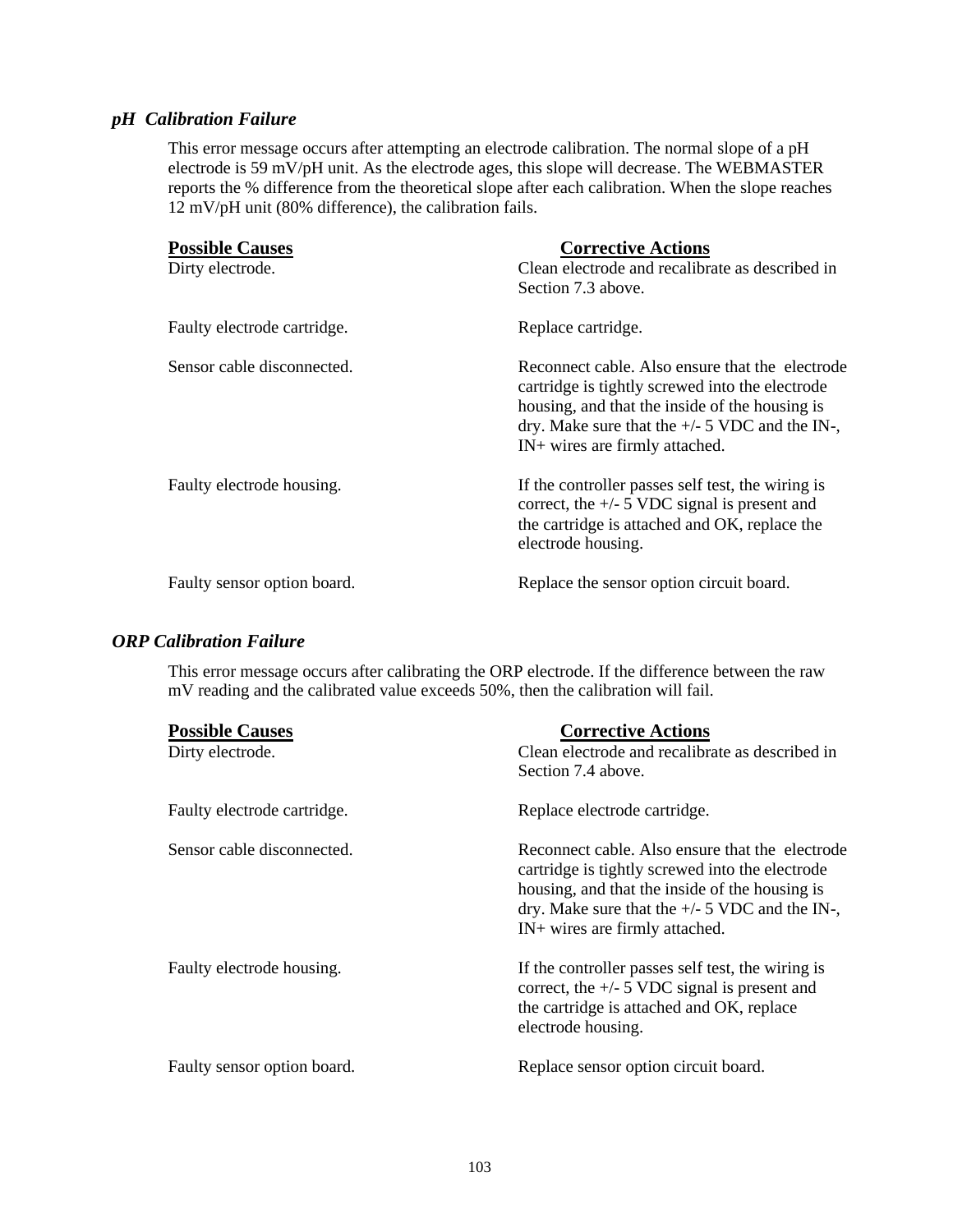# *Bleed Time Out*

This error message indicates that the bleed relay output has been activated for an amount of time that exceeds the user-programmed maximum allowable time. The bleed output relay will be forced off until the "Reset Time out" button found in the Bleed Output Page is clicked.

| <b>Possible Causes</b>                                                         | <b>Corrective Actions</b>                                                                                                                                                                                                                                                                                                                                      |
|--------------------------------------------------------------------------------|----------------------------------------------------------------------------------------------------------------------------------------------------------------------------------------------------------------------------------------------------------------------------------------------------------------------------------------------------------------|
| Maximum bleed time is set too low for<br>normal circumstances                  | Go to the Bleed Output Page and increase the<br>programmed value for the maximum bleed<br>time.                                                                                                                                                                                                                                                                |
| System conductivity was higher than<br>normal.                                 | Go to the Bleed Output Page and increase the<br>programmed value for the maximum bleed<br>time until the conductivity is brought back<br>down to normal levels.                                                                                                                                                                                                |
| Y Strainer is plugged.                                                         | Clean Y strainer.                                                                                                                                                                                                                                                                                                                                              |
| Insufficient pressure differential.                                            | Ensure that the sample piping is tapped into<br>the discharge side of the circulation pump, and<br>flows to either atmospheric pressure (the<br>cooling tower sump) or the suction side of the<br>circulation pump.                                                                                                                                            |
| Control direction is set incorrectly.                                          | The normal control direction for an open<br>recirculation loop cooling tower is "Force<br>Lower". Go to the Bleed Output Page and<br>check the setting for the control direction.                                                                                                                                                                              |
| You are bleeding based on makeup volume<br>and you are getting false contacts. | Go to the Water Meter Input Page and verify<br>that the makeup water total is going up even<br>when the makeup water is not flowing.<br>Disconnect the water meter cable from the<br>controller and verify that the makeup water<br>total stops going up. Route the water meter<br>cable away from any AC voltage and make<br>sure that the cable is shielded. |
| Faulty bleed solenoid.                                                         | Repair or replace solenoid valve.                                                                                                                                                                                                                                                                                                                              |
| No sample flow, and faulty flow switch.                                        | Clean flow switch as described in Section 7.1<br>above. Verify that the float travels up and<br>down with the presence and absence of flow.                                                                                                                                                                                                                    |
| Fuse blown.                                                                    | Replace fuse (F3).                                                                                                                                                                                                                                                                                                                                             |
| Faulty bleed solenoid wiring.                                                  | Correct wiring.                                                                                                                                                                                                                                                                                                                                                |
| Faulty bleed relay.                                                            | Replace the relay interface board.                                                                                                                                                                                                                                                                                                                             |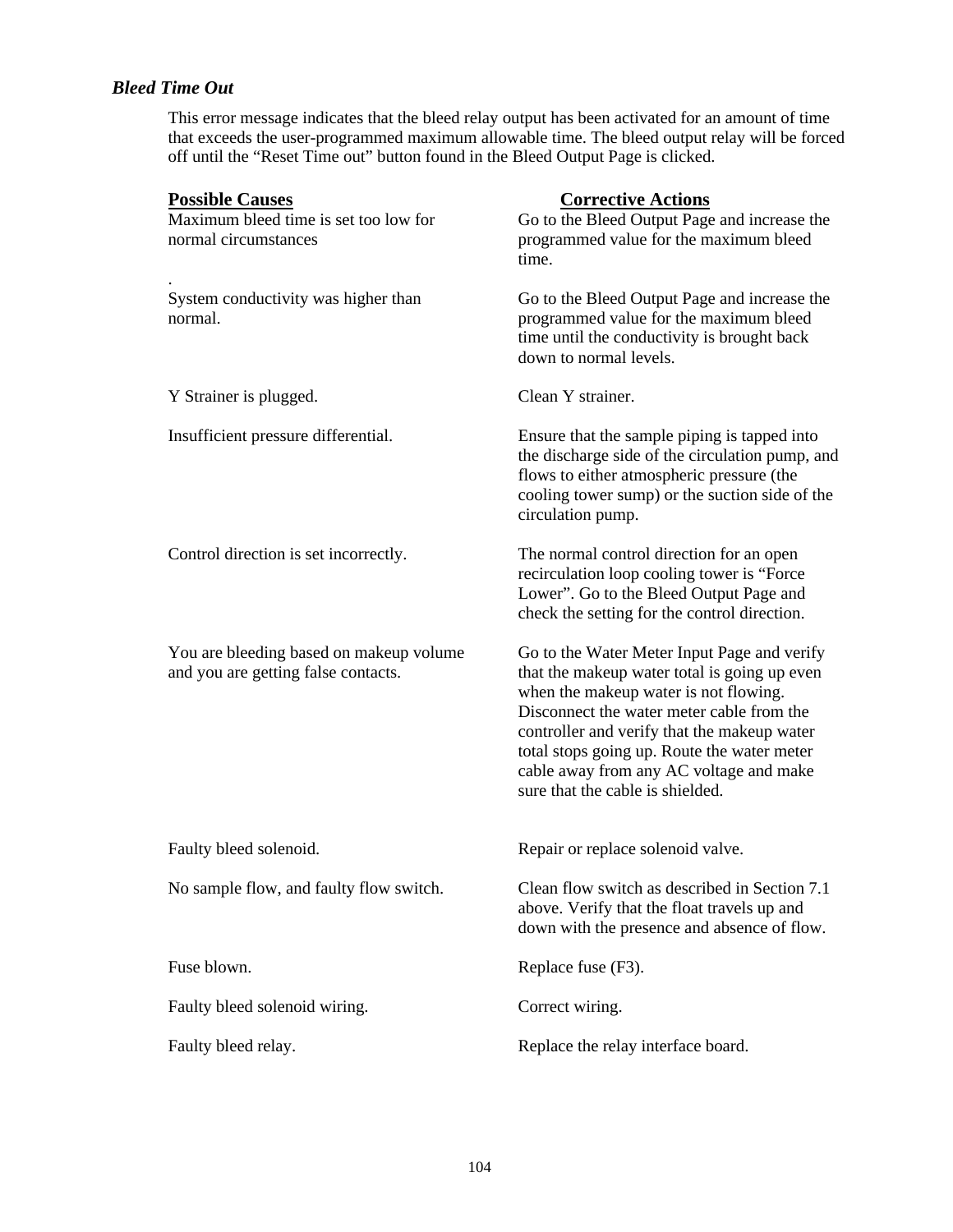### *Feed Time Out*

This error message indicates that the feed relay output has been activated for an amount of time that exceeds the user-programmed maximum allowable time. The feed output relay will be forced off until the "Reset Time out" button found in the Feed Output Page is clicked.

| <b>Possible Causes</b>                                                         | <b>Corrective Actions</b>                                                                                                                                                                                                                                                                                                                                               |
|--------------------------------------------------------------------------------|-------------------------------------------------------------------------------------------------------------------------------------------------------------------------------------------------------------------------------------------------------------------------------------------------------------------------------------------------------------------------|
| Maximum feed time is set too low for                                           | Go to the Feed Output Page and increase the                                                                                                                                                                                                                                                                                                                             |
| normal circumstances.                                                          | programmed value for the maximum feed time<br>to reflect normal circumstances.                                                                                                                                                                                                                                                                                          |
| You are feeding in proportion to bleed<br>time, and bleed time is excessive.   | See above troubleshooting for Bleed Time<br>Exceeded.                                                                                                                                                                                                                                                                                                                   |
| You are feeding based on makeup volume,<br>and you are getting false contacts. | Go to the Water Meter Input Page and verify<br>that the makeup water total is increasing even<br>when the makeup water is not flowing.<br>Disconnect the water meter cable from the<br>controller and verify that the feed makeup<br>water total stops increasing. Route the water<br>meter cable away from any AC voltage and<br>make sure that the cable is shielded. |

## *pH Time Out*

This error message indicates that the pH relay output has been activated for an amount of time that exceeds the user-programmed maximum allowable time. The pH output relay will be forced off until the "Reset Time Out" button found in the pH Output Page is clicked.

| <b>Possible Causes</b>                                           | <b>Corrective Actions</b>                                                                                                                                |
|------------------------------------------------------------------|----------------------------------------------------------------------------------------------------------------------------------------------------------|
| Maximum pumping time is set too low for<br>normal circumstances. | Go to the pH Output Page and increase the<br>programmed value for the maximum pumping<br>time to reflect normal circumstances.                           |
| Control direction is set incorrectly.                            | For acid feed, the control direction must be<br>"Force Lower". Go to the pH Output Page and<br>verify the correct selection of the control<br>direction. |
| Chemical supply is empty.                                        | Refill or replace the pH adjustment chemical<br>drum.                                                                                                    |
| Faulty pH electrode.                                             | Clean and calibrate the electrode as described<br>in Section 7.3 above. If the calibration fails,<br>see troubleshooting for pH calibration failure.     |
| No sample flow, and faulty flow switch.                          | Clean flow switch as described in Section 7.1<br>above. Verify that the float travels up and<br>down with the presence and absence of flow.              |
| Faulty metering pump.<br>Fuse blown.                             | Repair or replace metering pump.<br>Replace fuse (F2).                                                                                                   |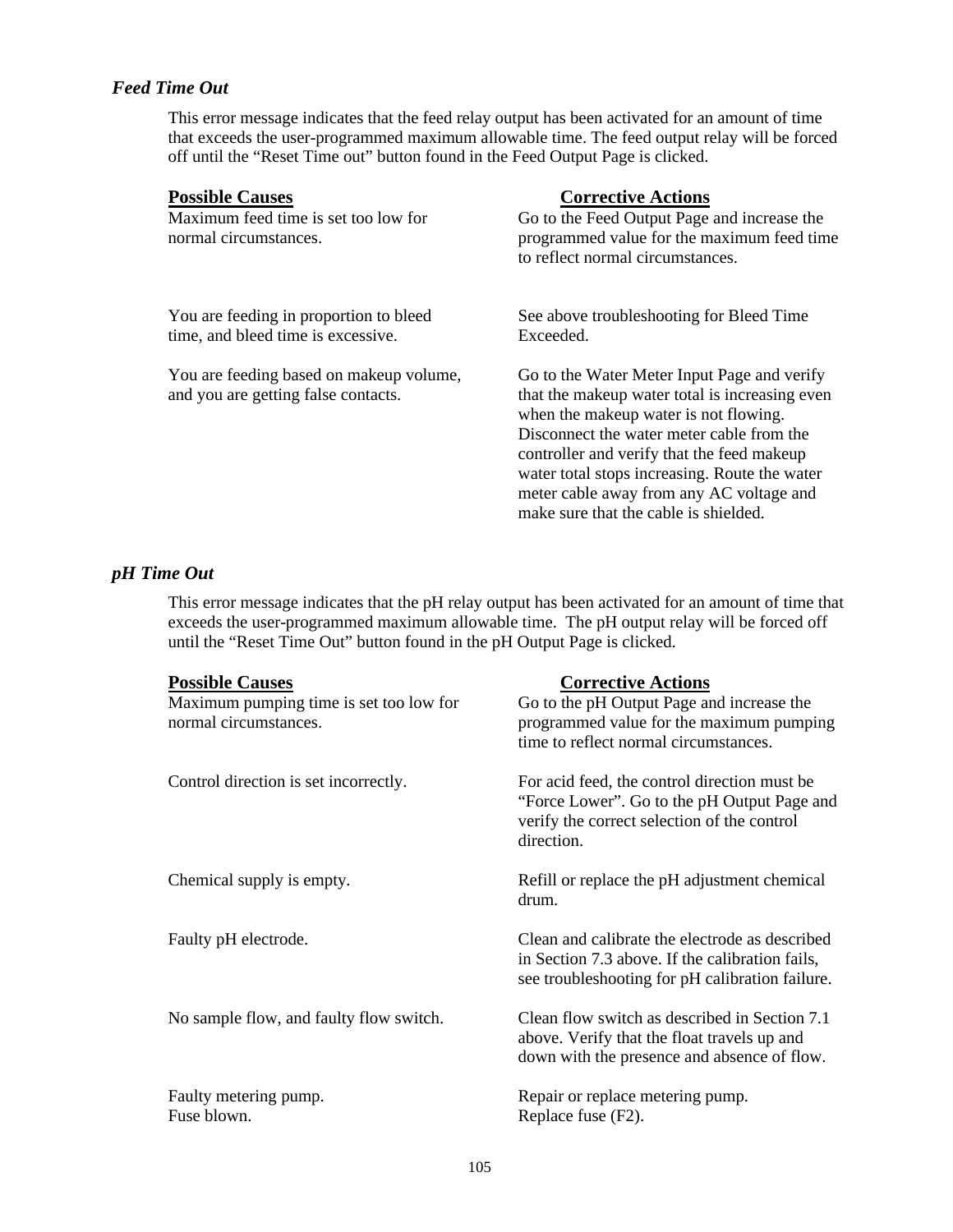Faulty pH output relay. Replace the relay interface board.

## *ORP Time Out*

This error message indicates that the ORP relay output has been activated for an amount of time that exceeds the user-programmed maximum allowable time. The ORP output relay will be forced off until the "Reset Time Out" button found in the ORP Output Page is clicked.

| <b>Possible Causes</b><br>Maximum on-time is set too low for normal<br>circumstances. | <b>Corrective Actions</b><br>Go to the ORP Output Page and increase the<br>programmed value for the maximum pumping<br>time to reflect normal circumstances.                        |
|---------------------------------------------------------------------------------------|-------------------------------------------------------------------------------------------------------------------------------------------------------------------------------------|
| Control direction is set incorrectly.                                                 | The normal control direction for feeding an<br>oxidizer is "Force Higher". Go to the ORP<br>Output Page and verify the correct selection of<br>the control direction.               |
| Chemical supply is empty.<br>Faulty ORP electrode.                                    | Refill chemical supply.<br>Clean and calibrate the electrode as described<br>in Section 7.4 above. If the calibration fails,<br>see troubleshooting for ORP calibration<br>failure. |
| No sample flow, and faulty flow switch.                                               | Clean flow switch as described in Section 7.1<br>above. Verify that the float travels up and<br>down with the presence and absence of flow.                                         |
| Faulty metering pump/solenoid valve.                                                  | Repair or replace metering pump/solenoid<br>valve.                                                                                                                                  |
| Fuse blown.                                                                           | Replace fuse (F2)                                                                                                                                                                   |
| Faulty metering pump/solenoid valve wiring.                                           | Correct wiring.                                                                                                                                                                     |
| Faulty ORP output relay.                                                              | Replace the relay interface board.                                                                                                                                                  |

## *System Conductivity High Alarm*

This error message indicates the conductivity reading exceeds the user-programmed maximum allowable value.

| <b>Possible Causes</b>           | <b>Corrective Actions</b>                                            |
|----------------------------------|----------------------------------------------------------------------|
| Programmed value is too close to | Go to the Conductivity Input Page and make                           |
| sure conductivity set point.     | that the high alarm limit is set at least 5%<br>above the set point. |
| Y Strainer is plugged.           | Clean Y strainer.                                                    |

Faulty metering pump wiring. Correct wiring.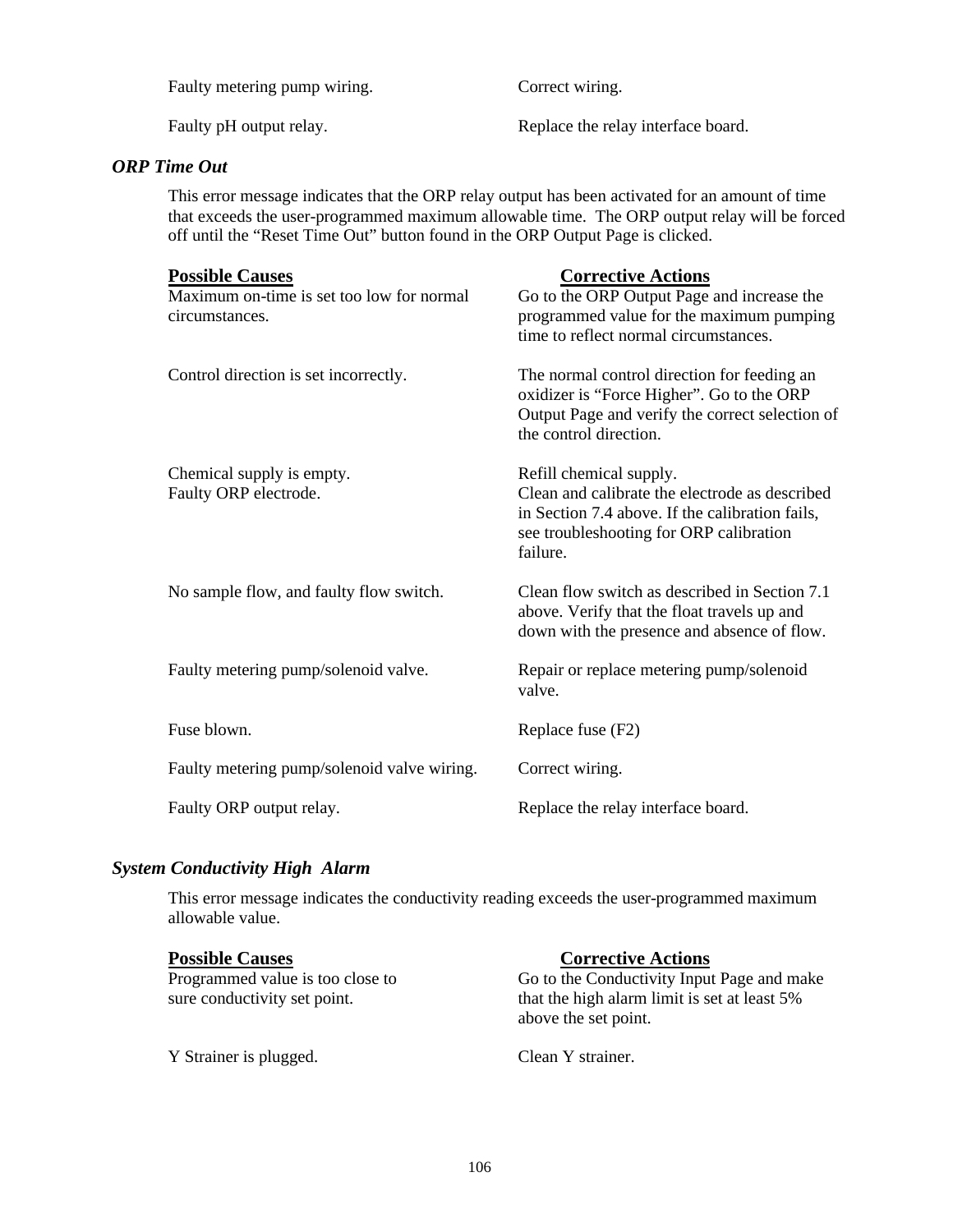| Insufficient pressure differential.                                   | Ensure that the sample piping is tapped into<br>the discharge side of the circulation pump, and<br>flows to either atmospheric pressure (the<br>cooling tower sump) or the suction side of the<br>circulation pump.                                                                                                                                                                                                                                                                                                                                                       |
|-----------------------------------------------------------------------|---------------------------------------------------------------------------------------------------------------------------------------------------------------------------------------------------------------------------------------------------------------------------------------------------------------------------------------------------------------------------------------------------------------------------------------------------------------------------------------------------------------------------------------------------------------------------|
| Insufficient prebleed prior to biocide<br>addition and bleed lockout. | If the biocide addition and subsequent lockout<br>of the bleed will cause the conductivity to rise<br>to the high alarm limit, then the prebleed<br>needs to be extended to drop the conductivity<br>further before starting the biocide addition. Go<br>to the Biocide 1 or Biocide 2 Output Page<br>(whichever one has caused the problem). If the<br>prebleed is not used, then click on the radio<br>button to prebleed either by time or by<br>conductivity. If the prebleed is already used,<br>increase the amount of time, or decrease the<br>conductivity value. |
| Control direction is set incorrectly.                                 | The normal control direction for an open<br>recirculation loop cooling tower is "Force<br>Lower". Go to the Bleed Output Page and<br>check the setting for the control direction.                                                                                                                                                                                                                                                                                                                                                                                         |
| Faulty bleed solenoid.                                                | Repair or replace the bleed solenoid.                                                                                                                                                                                                                                                                                                                                                                                                                                                                                                                                     |
| Fuse blown.                                                           | Replace fuse (F3).                                                                                                                                                                                                                                                                                                                                                                                                                                                                                                                                                        |
| Faulty bleed solenoid wiring.                                         | Correct wiring.                                                                                                                                                                                                                                                                                                                                                                                                                                                                                                                                                           |
| Faulty bleed relay.                                                   | Replace the relay interface board.                                                                                                                                                                                                                                                                                                                                                                                                                                                                                                                                        |

# *System Conductivity Low Alarm*

This error message indicates the conductivity reading is below the user-programmed minimum allowable value.

| <b>Possible Causes</b>                                            | <b>Corrective Actions</b>                                                                                                                                        |
|-------------------------------------------------------------------|------------------------------------------------------------------------------------------------------------------------------------------------------------------|
| Dirty conductivity electrode.                                     | Clean and calibrate the conductivity sensor as<br>described in Section 7.2 above. If calibration                                                                 |
|                                                                   | fails, see troubleshooting for Conductivity                                                                                                                      |
|                                                                   | Calibration Failure above.                                                                                                                                       |
| Faulty conductivity electrode wiring.                             | Correct wiring.                                                                                                                                                  |
| Faulty conductivity electrode.                                    | Replace sensor.                                                                                                                                                  |
| Prebleed time set too high, prebleed<br>conductivity set too low. | If the low alarm happens after a biocide<br>addition, go to that Biocide Output Page, and<br>reduce the prebleed time, or increase the<br>prebleed conductivity. |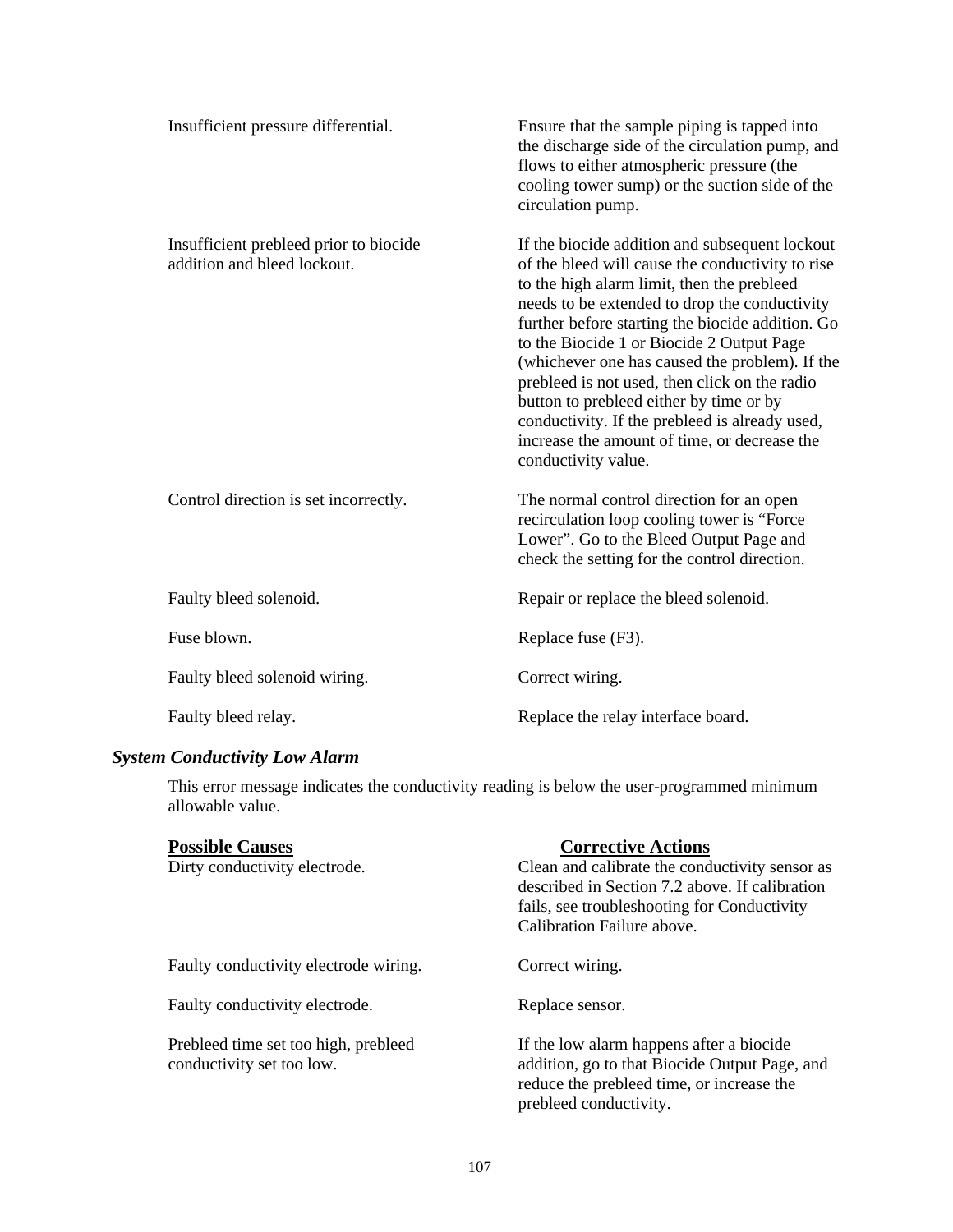| You are bleeding based on makeup<br>volume, and have set it for too much<br>time or volume. | If you are not bleeding based on conductivity,<br>but on makeup water volume, recheck your<br>calculations on how much time, or how much<br>bleed volume needs to be done per makeup<br>water volume. Go to the Bleed Output Page to<br>make sure the correct values are entered. Also<br>go to the Water Meter Input Page to make sure<br>that the correct volume per contact, K factor,<br>or flow rate at 4 and 20 mA menus are<br>entered. |
|---------------------------------------------------------------------------------------------|------------------------------------------------------------------------------------------------------------------------------------------------------------------------------------------------------------------------------------------------------------------------------------------------------------------------------------------------------------------------------------------------------------------------------------------------|
| Submersion conductivity electrode is dry.                                                   | Adjust sensor location below the minimum<br>water level.                                                                                                                                                                                                                                                                                                                                                                                       |
| No sample flow, and faulty flow switch.                                                     | Clean flow switch as described in Section 7.1<br>above. Verify that the float travels up and<br>down with the presence and absence of flow.                                                                                                                                                                                                                                                                                                    |
| Solenoid valve stuck open.                                                                  | Repair or replace solenoid valve.                                                                                                                                                                                                                                                                                                                                                                                                              |

## *Cycles High Alarm*

This error message occurs if you are bleeding based on cycles of concentration and the ratio of system conductivity to makeup conductivity is higher than the user-programmed high alarm limit.

| <b>Possible Causes</b><br>Programmed value is too close to the<br>sure set point. | <b>Corrective Actions</b><br>Go to the Conductivity Input Page and make<br>that the high alarm limit for the current<br>makeup source is set at least 5% above the set<br>point.                                                                                                                                                                                                                                                                                                                                                                                                            |
|-----------------------------------------------------------------------------------|---------------------------------------------------------------------------------------------------------------------------------------------------------------------------------------------------------------------------------------------------------------------------------------------------------------------------------------------------------------------------------------------------------------------------------------------------------------------------------------------------------------------------------------------------------------------------------------------|
| Y Strainer is plugged.                                                            | Clean Y strainer.                                                                                                                                                                                                                                                                                                                                                                                                                                                                                                                                                                           |
| Insufficient pressure differential.                                               | Ensure that the sample piping is tapped into<br>the discharge side of the circulation pump, and<br>flows to either atmospheric pressure (the<br>cooling tower sump) or the suction side of the<br>circulation pump.                                                                                                                                                                                                                                                                                                                                                                         |
| Insufficient prebleed prior to biocide<br>addition and bleed lockout.             | If the biocide addition and subsequent lockout<br>of the bleed will cause the cycles of<br>concentration to rise to the high alarm limit,<br>then the prebleed needs to be extended to drop<br>the system conductivity further before starting<br>the biocide addition. Go to the Biocide 1 or<br>Biocide 2 Output Page (whichever one has<br>caused the problem). If the prebleed is not<br>used, then click on the radio button to prebleed<br>either by time or by conductivity. If the<br>prebleed is already used, increase the amount<br>of time, or decrease the conductivity value. |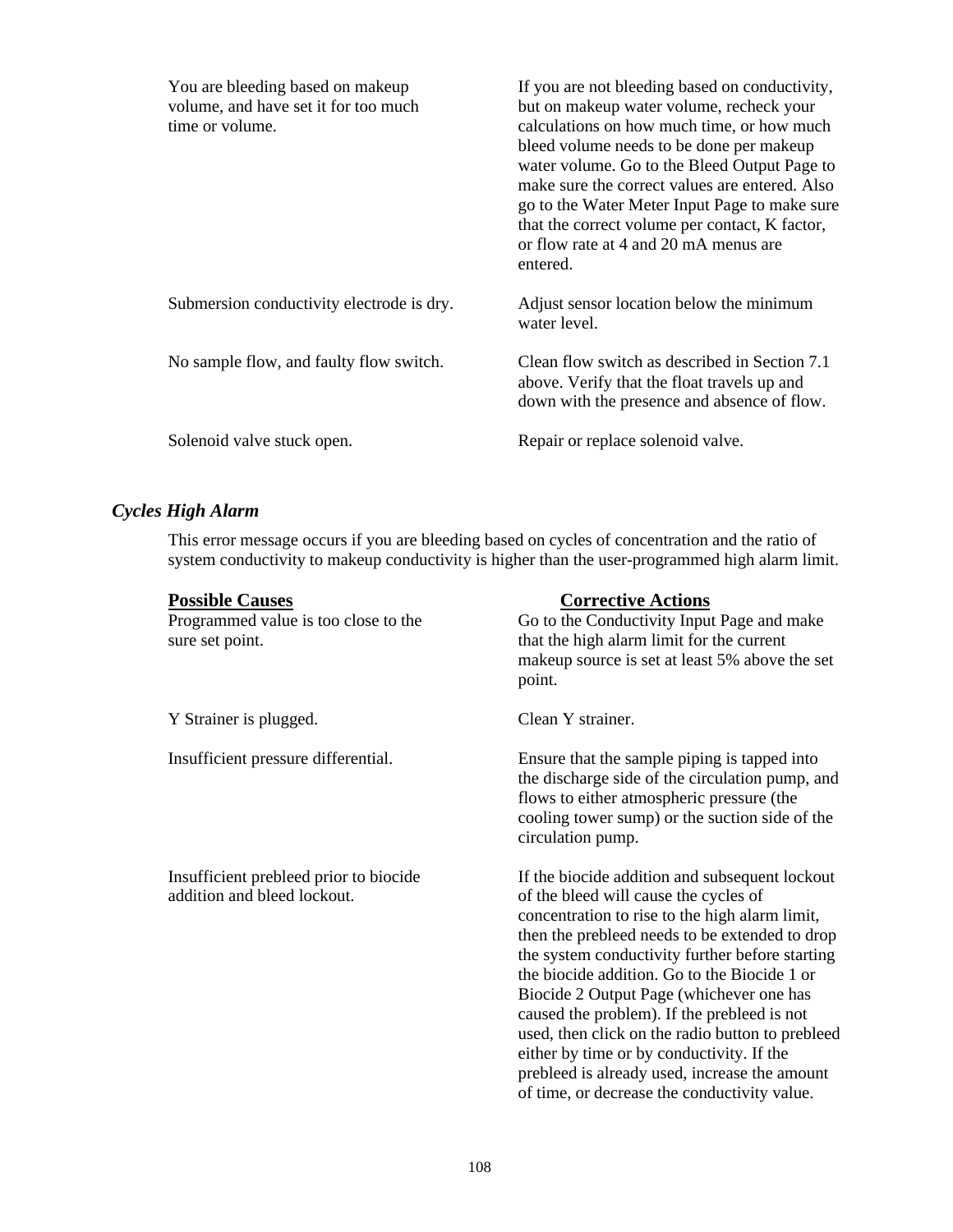| Control direction is set incorrectly. | The normal control direction for an open<br>recirculation loop cooling tower is "Force"<br>Lower". Go to the Bleed Output Page and<br>check the setting for the control direction. |
|---------------------------------------|------------------------------------------------------------------------------------------------------------------------------------------------------------------------------------|
| Faulty bleed solenoid.                | Repair or replace the bleed solenoid.                                                                                                                                              |
| Fuse blown.                           | Replace fuse (F3).                                                                                                                                                                 |
| Faulty bleed solenoid wiring.         | Correct wiring.                                                                                                                                                                    |
| Faulty bleed relay.                   | Replace the relay interface board.                                                                                                                                                 |

## *Cycles Low Alarm*

This error message occurs if you are bleeding based on cycles of concentration and the ratio of system conductivity to makeup conductivity is below the user-programmed minimum allowable value.

| <b>Possible Causes</b>                                            | <b>Corrective Actions</b>                                                                                                                                                      |
|-------------------------------------------------------------------|--------------------------------------------------------------------------------------------------------------------------------------------------------------------------------|
| Dirty conductivity electrode.                                     | Clean and calibrate the conductivity sensors as<br>described in Section 7.2 above. If calibration<br>fails, see troubleshooting for Conductivity<br>Calibration Failure above. |
| Faulty conductivity electrode wiring.                             | Correct wiring.                                                                                                                                                                |
| Faulty conductivity electrode.                                    | Replace sensor.                                                                                                                                                                |
| Prebleed time set too high, prebleed<br>conductivity set too low. | If the low alarm happens after a biocide<br>addition, go to that Biocide Output Page, and<br>reduce the prebleed time, or increase the<br>prebleed conductivity.               |
| Submersion system conductivity<br>electrode is dry.               | Adjust sensor location below the minimum<br>water level.                                                                                                                       |
| No sample flow, and faulty flow switch.                           | Clean flow switch as described in Section 7.1<br>above. Verify that the float travels up and<br>down with the presence and absence of flow.                                    |
| Solenoid valve stuck open.                                        | Repair or replace bleed solenoid valve.                                                                                                                                        |
|                                                                   |                                                                                                                                                                                |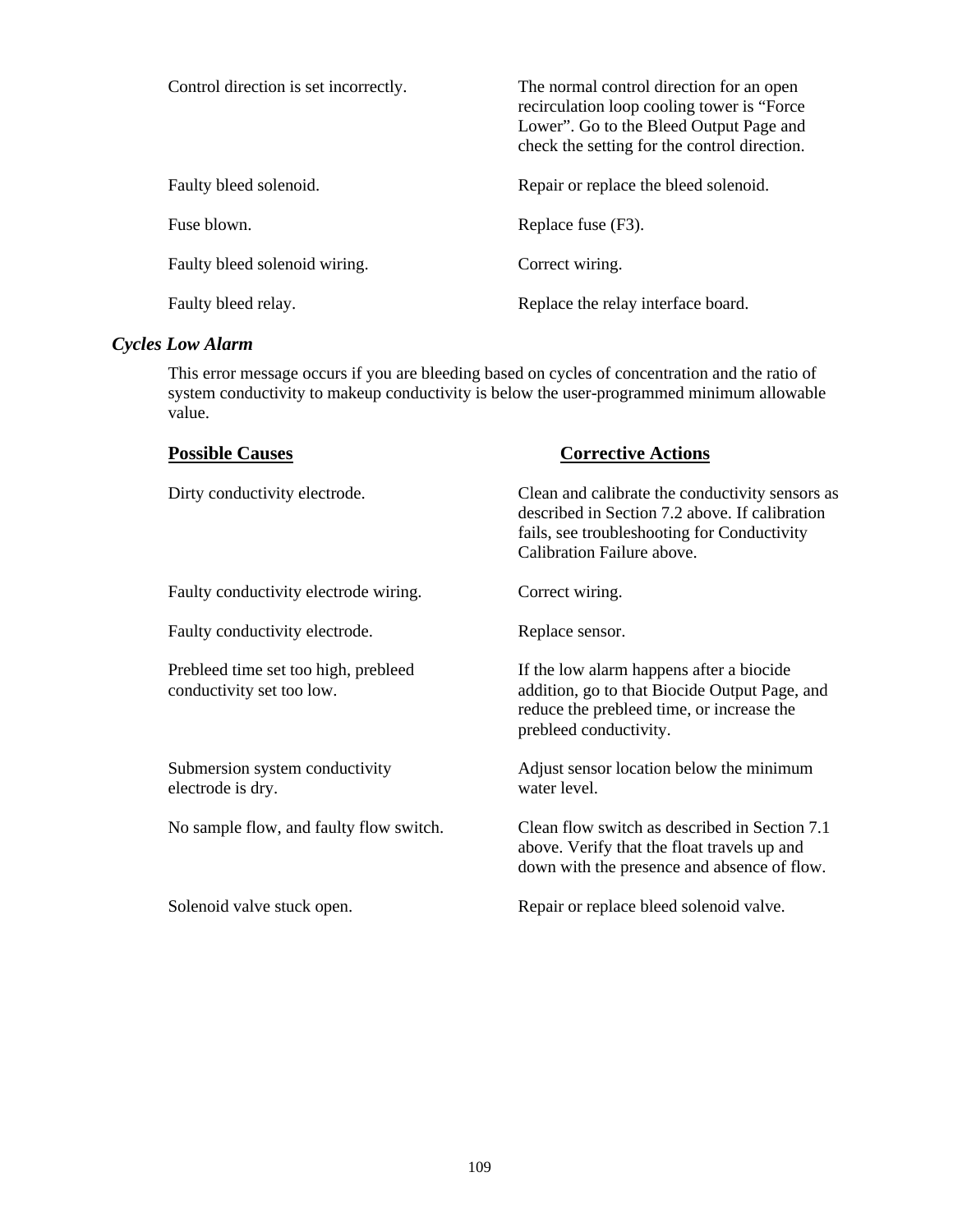## *pH High Alarm*

This error message indicates the pH reading exceeds the user-programmed maximum allowable value.

| <b>Possible Causes</b><br>The programmed value is too close to<br>pH set point. | <b>Corrective Actions</b><br>Go to the pH Input Page and make sure that the<br>the High Alarm Limit is set at least 0.5 pH<br>units above the set point.      |
|---------------------------------------------------------------------------------|---------------------------------------------------------------------------------------------------------------------------------------------------------------|
| Assuming you are feeding acid:<br>Chemical supply empty.                        | Replenish chemical supply.                                                                                                                                    |
| Faulty pH electrode.                                                            | Clean and calibrate the electrode as described<br>in Section 7.3 above. If the calibration fails,<br>see troubleshooting for pH Calibration Failure<br>above. |
| Control direction set incorrectly.                                              | For acid feed the control direction should be<br>"force lower". Go to the pH Output Page and<br>verify the correct setting.                                   |
| Faulty metering pump.                                                           | Repair or replace the metering pump.                                                                                                                          |
| Blown fuse.                                                                     | Replace the fuse (F2).                                                                                                                                        |
| Faulty metering pump wiring.                                                    | Correct the metering pump wiring.                                                                                                                             |
| Faulty pH output relay.                                                         | Replace the relay interface board.                                                                                                                            |

## *pH Low Alarm*

This error message indicates the pH reading is below the user-programmed minimum allowable value.

| <b>Possible Causes</b>                                                                  | <b>Corrective Actions</b>                                                                                                                                        |
|-----------------------------------------------------------------------------------------|------------------------------------------------------------------------------------------------------------------------------------------------------------------|
| Assuming you are feeding acid:<br>The programmed value is too close to<br>pH set point. | Go to the pH Input page and make sure that the<br>the Low Alarm Limit is set for at least 0.5 pH<br>units below the set point minus the dead band.               |
| Slow pH electrode response, dirty electrode.                                            | Clean and calibrate the pH electrode as<br>described in Section 7.3 above. If the<br>calibration fails, see troubleshooting for pH<br>Calibration Failure above. |
| Metering pump set at too high a flow rate.                                              | Reduce the flow rate of the metering pump.                                                                                                                       |
| Metering pump is siphoning.                                                             | Install or repair the anti-siphon valve.                                                                                                                         |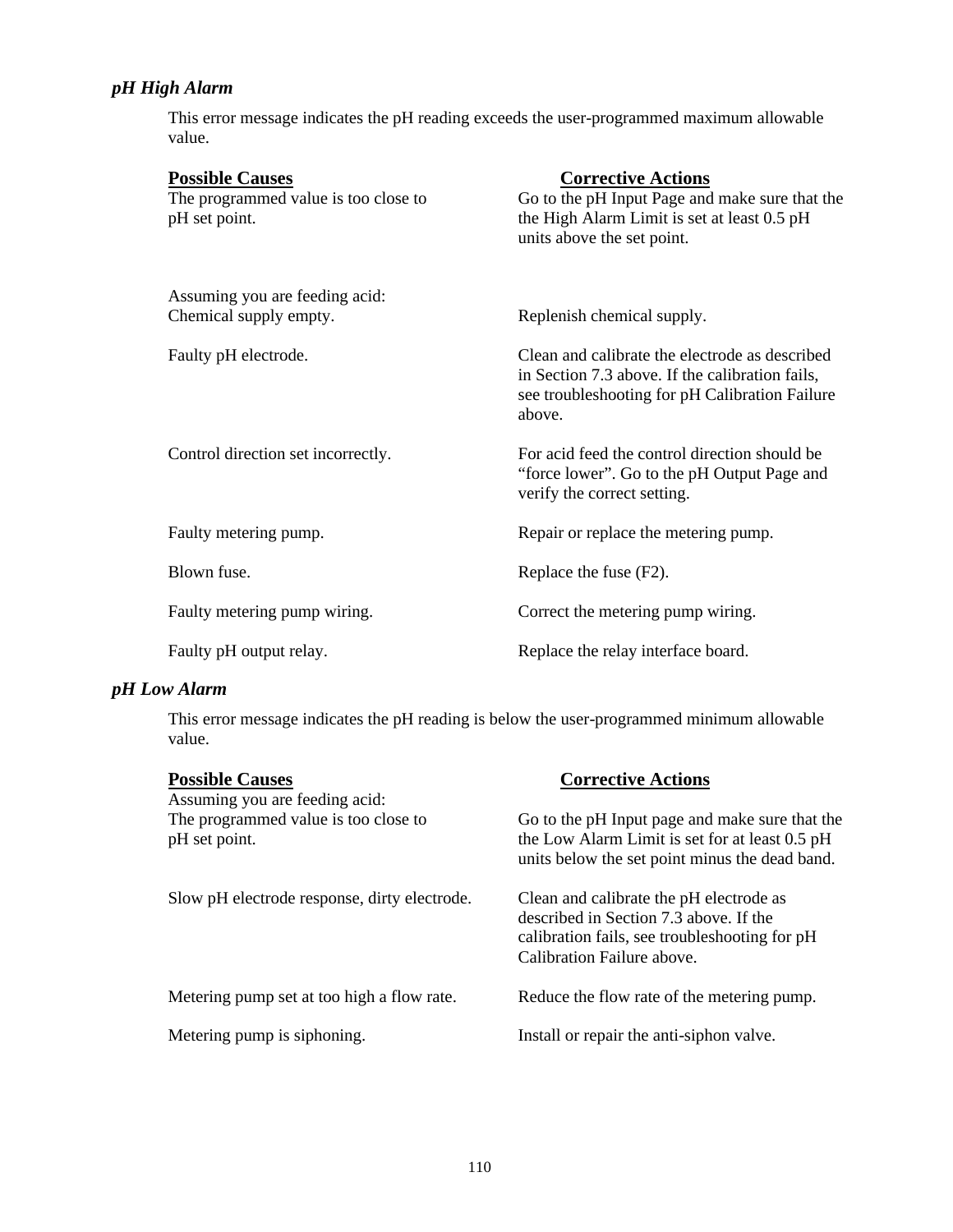| The pH dead band is set too high. | Go to the pH Output Page and change the dead<br>band to be as low as possible to prevent the<br>pH relay from chattering. If the pH reading<br>fluctuates by $+/- 0.02$ pH units, then a dead<br>band of 0.05 is sufficient. |
|-----------------------------------|------------------------------------------------------------------------------------------------------------------------------------------------------------------------------------------------------------------------------|
| Faulty metering pump wiring.      | Correct metering pump wiring.                                                                                                                                                                                                |
| pH output relay is stuck closed.  | Replace the relay interface board.                                                                                                                                                                                           |

## *ORP High Alarm*

This error message indicates the ORP reading exceeds the user-programmed maximum allowable value.

| <b>Possible Causes</b>                                                                          | <b>Corrective Actions</b>                                                                                                                                                                                               |
|-------------------------------------------------------------------------------------------------|-------------------------------------------------------------------------------------------------------------------------------------------------------------------------------------------------------------------------|
| Assuming you are feeding an oxidizer:<br>The programmed value is too close to the<br>set point. | Go to the ORP Input Page and make sure ORP<br>that the High Alarm Limit is more than 50 mV<br>above the set point plus the dead band.                                                                                   |
| Slow ORP electrode response, dirty                                                              | Clean and calibrate the ORP electrode as<br>described in Section 7.4 above. If the<br>calibration fails, refer to the ORP Calibration<br>Failure troubleshooting above.<br>electrode.                                   |
| Metering pump set at too high a flow rate.                                                      | Reduce the flow rate of the metering pump.                                                                                                                                                                              |
| Metering pump is siphoning.                                                                     | Repair or install an anti-siphon valve.                                                                                                                                                                                 |
| If a brominator, solenoid valve is stuck open.                                                  | Repair or replace the solenoid valve.                                                                                                                                                                                   |
| The ORP dead band is set too high.                                                              | Go to the ORP Output Page and change the<br>dead band to be as low as possible to prevent<br>the ORP relay from chattering. If the ORP<br>reading fluctuates by $+/- 2$ mVs, then a dead<br>band of 5 mV is sufficient. |
| Faulty metering pump wiring.                                                                    | Correct wiring.                                                                                                                                                                                                         |
| ORP output relay is stuck closed.                                                               | Replace the relay interface board.                                                                                                                                                                                      |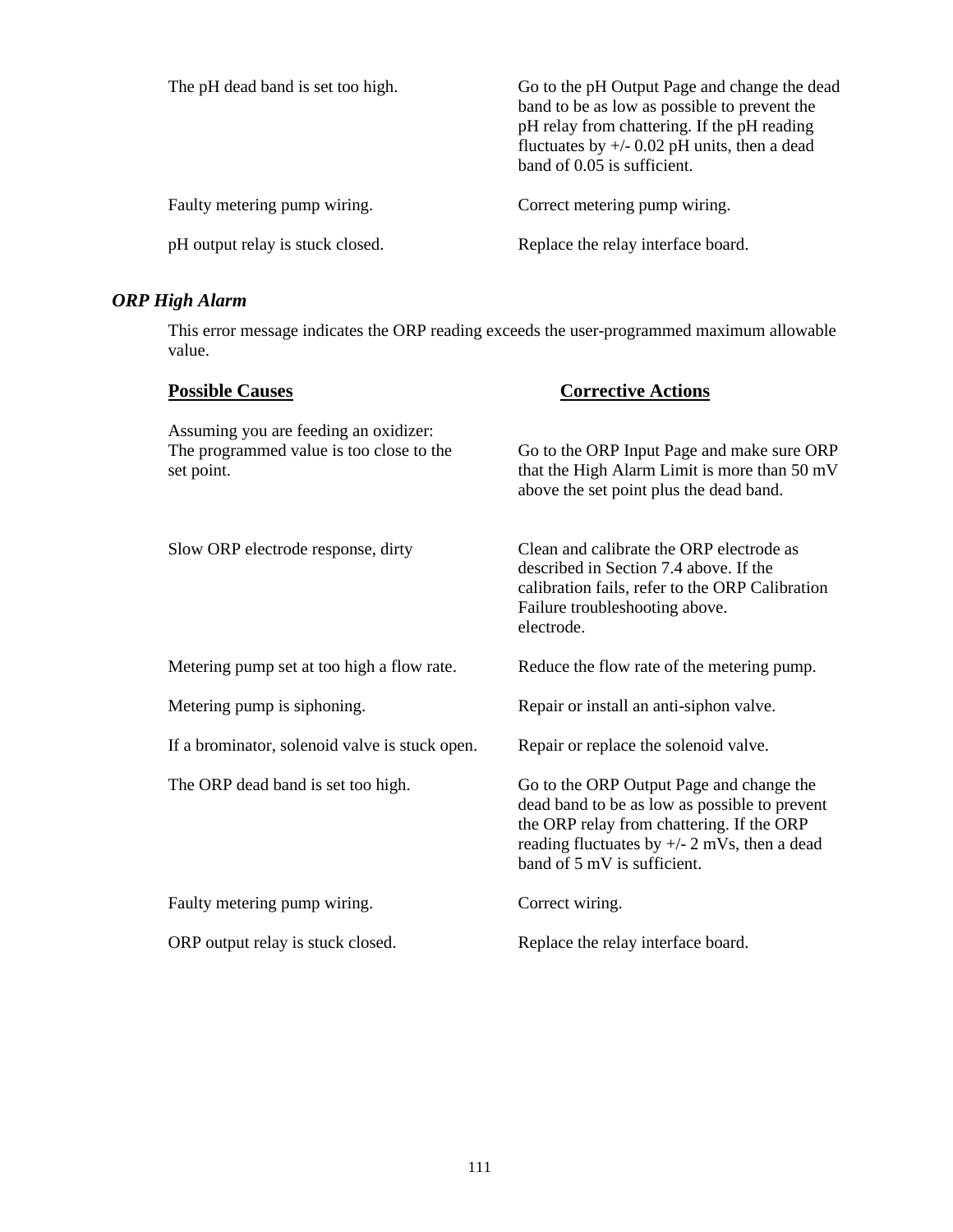## *ORP Low Alarm*

This error message indicates the ORP reading is below the user-programmed maximum allowable value.

| <b>Possible Causes</b><br>Assuming you are feeding an oxidizer: | <b>Corrective Actions</b>                                                                                                                                           |
|-----------------------------------------------------------------|---------------------------------------------------------------------------------------------------------------------------------------------------------------------|
| The programmed value is too close to the<br>set point.          | Go to the ORP Input Page and make sure ORP<br>that the Low Alarm Limit is at least 50 mV<br>below the set point.                                                    |
| Chemical supply empty.                                          | Replenish chemical supply.                                                                                                                                          |
| Faulty ORP electrode.                                           | Clean and calibrate the ORP electrode as<br>described in Section 7.4 above. If the<br>calibration fails, refer to ORP Calibration<br>Failure troubleshooting above. |
| Control direction set incorrectly.                              | For oxidizer feed the control direction should<br>be "force higher". Go to the ORP Output Page<br>and make sure that the correct control direction<br>is selected.  |
| Faulty metering pump/brominator solenoid<br>valve.              | Repair or replace the metering pump/solenoid<br>valve.                                                                                                              |
| Blown fuse.                                                     | Replace fuse (F2).                                                                                                                                                  |
| Faulty metering pump/solenoid valve wiring.                     | Correct wiring.                                                                                                                                                     |
| Faulty ORP output relay.                                        | Replace the relay interface board.                                                                                                                                  |

## *Drum Level Low Alarm (one for each used)*

This error message appears if either a level switch or level transmitter is putting out a signal that indicates a low level of solution. This could mean that the level switch is either open or closed, or that the level transmitter is indicating a volume below the user-programmed low alarm limit.

| <b>Possible Causes</b>                                                 | <b>Corrective Actions</b>                                                                                          |
|------------------------------------------------------------------------|--------------------------------------------------------------------------------------------------------------------|
| Low chemical level.                                                    | Replenish chemical supply.                                                                                         |
| Level switch float is stuck.                                           | Clean level switch.                                                                                                |
| Faulty level switch.                                                   | Remove level switch from drum and verify<br>that the switch opens and closes as the float is<br>moved up and down. |
| Incorrect setting of the low alarm limit<br>for the level transmitter. | Go to the Level Input Page and make sure that<br>the Low Alarm Limit is set for the correct<br>value.              |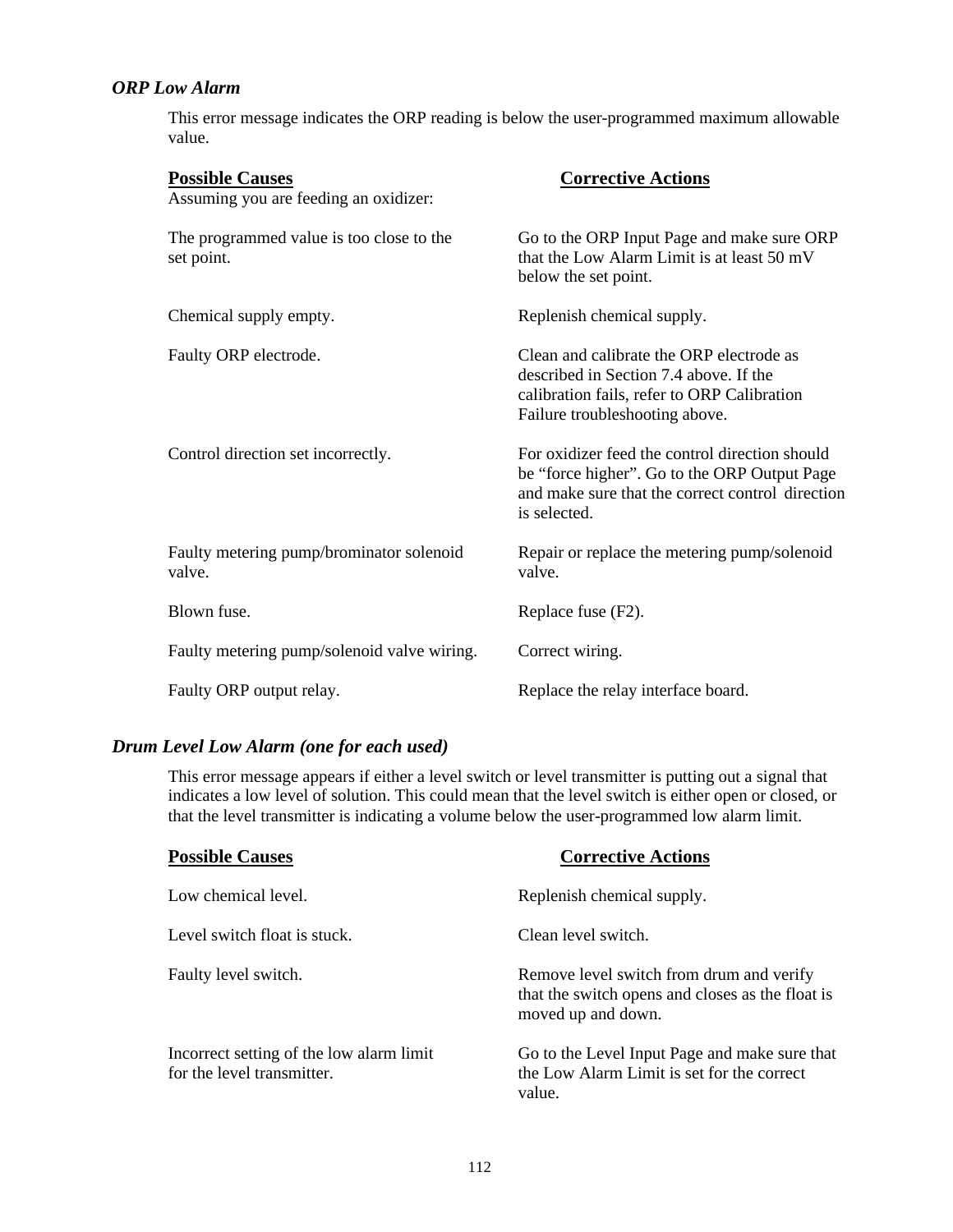| Faulty level switch or transmitter wiring.                            | Correct wiring. Make sure that the level sensor<br>is attached to the same input as the one which<br>is defined for that drum in the Level Input<br>Page.                                                                                                                                                                            |
|-----------------------------------------------------------------------|--------------------------------------------------------------------------------------------------------------------------------------------------------------------------------------------------------------------------------------------------------------------------------------------------------------------------------------|
| Incorrect setting of "Drum empty when<br>switch is open/closed" menu. | Go to the "Level Input Page and verify that the<br>"Drum empty when switch is" menu is set for<br>the proper selection. You can check the<br>operation of the switch by measuring between<br>the two wires with an ohmmeter. If there is<br>continuity between the wires when the float is<br>all the way down, the select "closed". |
| Incorrect setting of the "Empty mA" menu.                             | Go to the Level Input Page and make sure that<br>the Empty mA setting matches the actual mA<br>of the transmitter when the tank is empty.                                                                                                                                                                                            |
| Faulty digital input option circuit board.                            | If the switch is functioning, and it is wired<br>correctly, and the settings are correct, replace<br>the digital input board.                                                                                                                                                                                                        |
| Faulty 4-20 mA input option circuit board.                            | If the level transmitter is putting out a mA<br>signal above the low alarm limit (as measured<br>by an ammeter) and is wired correctly, replace<br>the 4-20 mA input option board.                                                                                                                                                   |

## *Pump Failure (one for each monitored)*

This error message appears if contact closures from the PosiFlow flow monitor are expected but are not detected by the digital input option circuit board.

| <b>Possible Causes</b>                     | <b>Corrective Actions</b>                                                                                                                               |
|--------------------------------------------|---------------------------------------------------------------------------------------------------------------------------------------------------------|
| Metering pump has lost prime.              | Re-prime metering pump.                                                                                                                                 |
| Faulty metering pump.                      | Repair or replace metering pump.                                                                                                                        |
| Faulty metering pump wiring.               | Correct wiring.                                                                                                                                         |
| Faulty PosiFlow wiring.                    | Correct wiring. Make sure that digital input<br>the PosiFlow is connected to is defined as the<br>expected pump PosiFlow input in the<br>PosiFlow Page. |
| Faulty PosiFlow sensor.                    | Replace PosiFlow sensor.                                                                                                                                |
| Blown fuse.                                | Replace fuse F3 for feed or biocides, F2 for<br>pH, ORP or dispersant)                                                                                  |
| Faulty output relay.                       | Replace relay interface board.                                                                                                                          |
| Faulty digital input option circuit board. | Verify that PosiFlow is making contact<br>closures using an ohmmeter. If OK, and<br>connected properly, replace digital input<br>option board.          |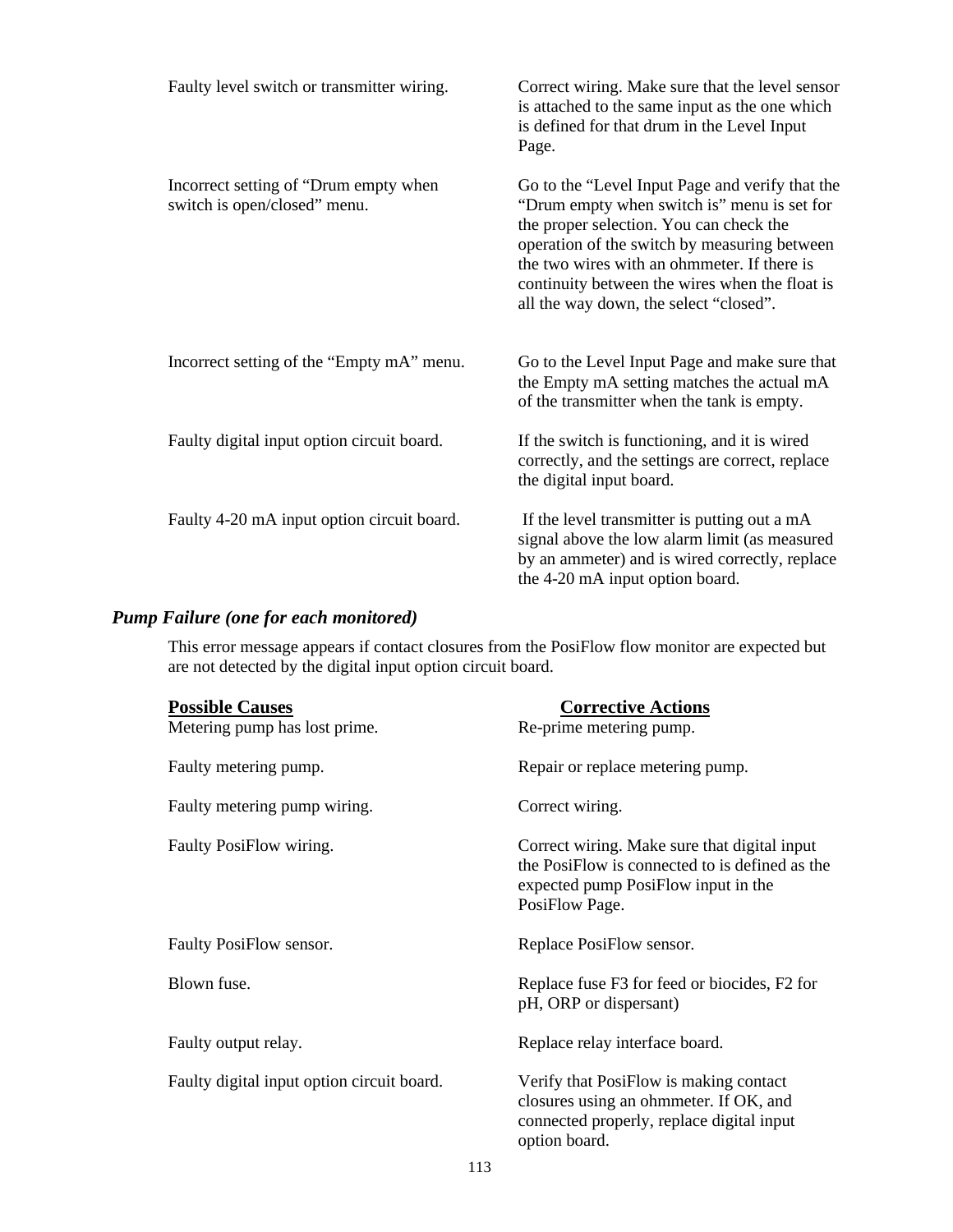## *Corrosion Monitor High Alarm*

This error message is caused by the 4-20 mA signal from the corrosion monitor exceeding the user-programmed value for the high alarm limit.

| <b>Possible Causes</b><br>The corrosion rate is too high. | <b>Corrective Actions</b><br>Determine the cause for the high corrosion<br>rate and correct it.                                                                                   |
|-----------------------------------------------------------|-----------------------------------------------------------------------------------------------------------------------------------------------------------------------------------|
| The high alarm limit is set too low.                      | Go to the Corrosion Page and increase the<br>high alarm limit.                                                                                                                    |
| The corrosion monitor is not calibrated<br>correctly.     | Go to the Corrosion Page and make sure that<br>the "4 mA =" and "20 mA =" values are set to<br>the corrosion rates at which the corrosion<br>monitor will put out 4 mA and 20 mA. |
| The corrosion monitor is faulty.                          | Repair or replace the corrosion monitor.                                                                                                                                          |

### *Corrosion Monitor Sensor Error*

This error message is caused by the 4-20 mA signal from the corrosion monitor being less than 3.9mA or greater than 21 mA.

| <b>Possible Causes</b><br>Faulty transmitter.                               | <b>Corrective Actions</b><br>Make sure that the transmitter is functioning<br>by measuring the output using an ammeter. If<br>the output directly from the transmitter is less<br>than 4 mA, the transmitter is the problem.                                                                                                                                                                                                                                                                      |
|-----------------------------------------------------------------------------|---------------------------------------------------------------------------------------------------------------------------------------------------------------------------------------------------------------------------------------------------------------------------------------------------------------------------------------------------------------------------------------------------------------------------------------------------------------------------------------------------|
| Faulty wiring between transmitter and<br>analog input option circuit board. | Repeat the measurement of the transmitter<br>output at the 4-20 mA input option board<br>terminal strip. If this is less than 4 mA, then<br>the wiring is faulty. Also make sure that the<br>wires are attached to the correct terminals as<br>defined in the 4-20 mA Input Page. For<br>example, if 4-20 mA Input 3 is defined as a<br>corrosion input, make sure that the wires are<br>connected to Input 3. Make sure that the $+$<br>and – signals are connected to the correct<br>terminals. |
| Faulty analog input option circuit board.                                   | Replace the 4-20 mA input option board.                                                                                                                                                                                                                                                                                                                                                                                                                                                           |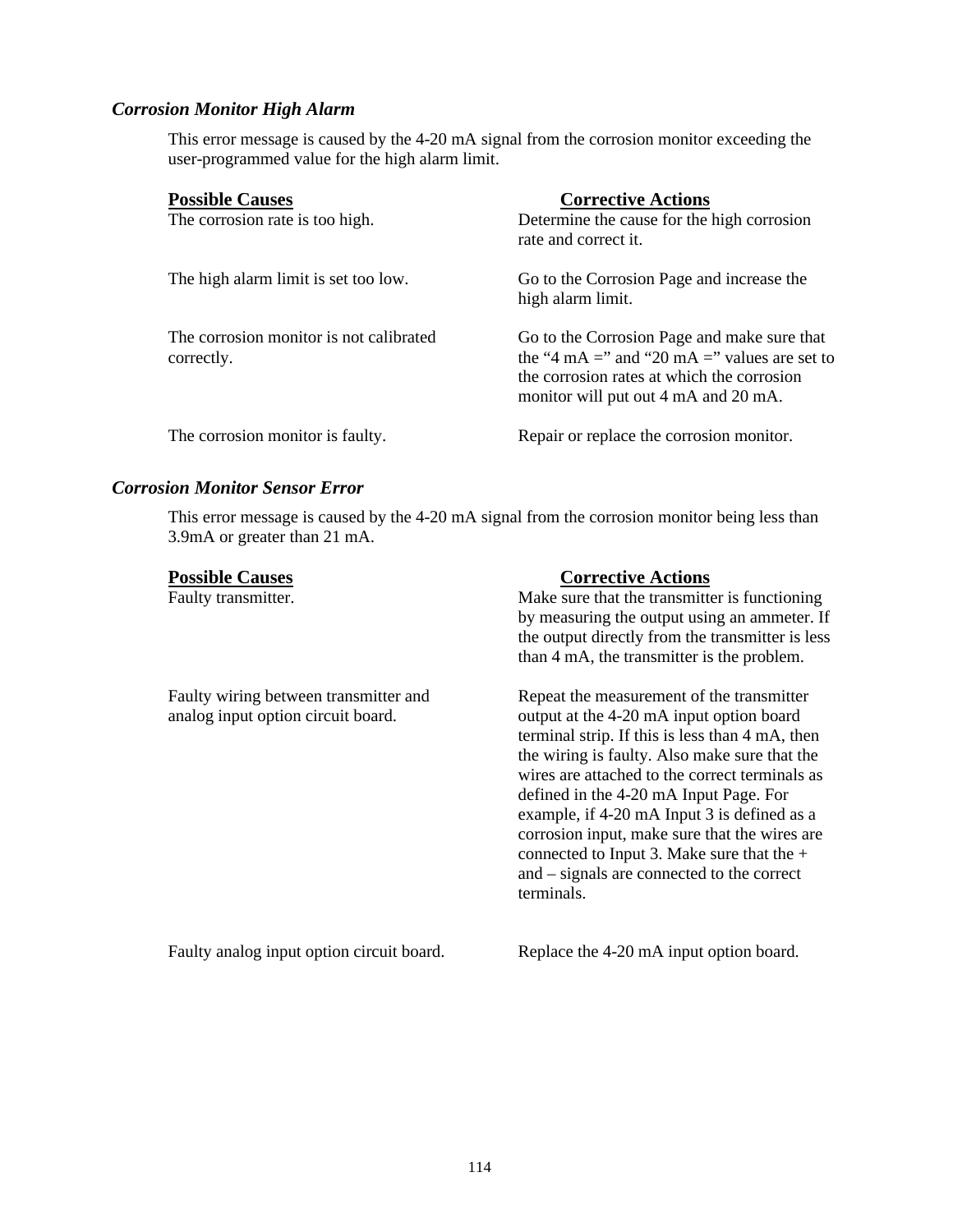### *"Other 4-20 mA Input" High Alarm (one for each, use name defined)*

This error message is caused by the 4-20 mA signal from a device other than a level transmitter, water meter, or corrosion monitor exceeding the user-programmed value for the high alarm limit.

## **Possible Causes** Corrective Actions

.

The process value being measured by the Determine the reason for the out of spec transmitter is out of specifications condition.

measured is set too low. Input Page.

The high alarm limit for the process being Increase the high limit in the Other 4-20 mA

There is a problem with the transmitter that needs to be addressed by the manufacturer of the transmitter.

### *"Other 4-20 mA Input" Low Alarm (one for each, use name defined)*

This error message is caused by the 4-20 mA signal from a device other than a level transmitter, water meter, or corrosion monitor being lower than the user-programmed value for the low alarm limit.

| <b>Possible Causes</b>                                                                                           | <b>Corrective Actions</b>                   |
|------------------------------------------------------------------------------------------------------------------|---------------------------------------------|
| The process value being measured by the                                                                          | Determine the reason for the out of spec    |
| transmitter is out of specifications.                                                                            | condition.                                  |
| The low alarm limit for the process being                                                                        | Decrease the low limit in the Other 4-20 mA |
| measured is set too high.                                                                                        | Input Page.                                 |
| There is a problem with the transmitter that<br>needs to be addressed by the manufacturer of<br>the transmitter. |                                             |

### *Conductivity Sensor Error (System or Makeup)*

This error message is caused by the signal from the conductivity sensor being outside of the normal range (input voltage outside –1.45 VDC to +1.45 VDC or a conductivity reading above 32,000 microS/cm). The bleed relay will be forced off. .

Faulty sensor interface or sensor option Go to the Conductivity Input Page and

### **Possible Causes Corrective Actions**

The conductivity is extremely high  $\overline{a}$  Go to the Conductivity Input Page and check (over 32,000 µS/cm). the uncalibrated conductivity reading. Compare this to a calibrated hand held instrument.

> (if makeup conductivity) circuit board.perform a self test. If this passes, then the problem is with the sensor or its wiring. If it fails, then disconnect the sensor from the circuit board and try the self test again. If it still fails, replace the circuit board.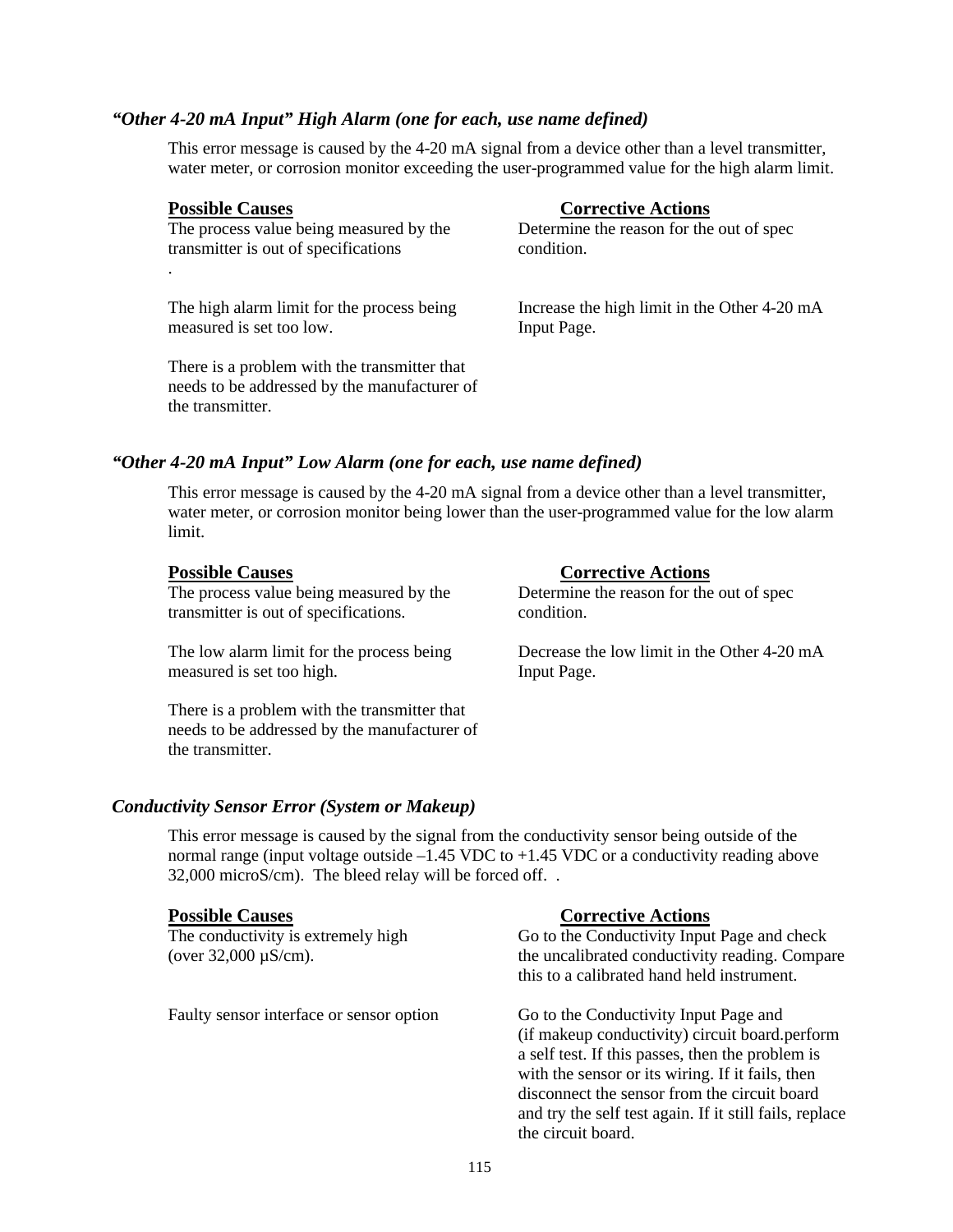| Faulty conductivity sensor wiring. | Make sure that the sensor cable is connected (if<br>system conductivity) properly, and there are<br>no shorts in any extension cables. Also make<br>sure that the sensor cable is not routed near any<br>AC voltage wiring. Make sure that the cable is<br>properly shielded. |
|------------------------------------|-------------------------------------------------------------------------------------------------------------------------------------------------------------------------------------------------------------------------------------------------------------------------------|
| Faulty conductivity sensor.        | Replace sensor.                                                                                                                                                                                                                                                               |

## *pH Sensor Error*

This error message is caused by the signal from the pH electrode being outside of the normal range (pH less than  $-2$  or greater than 16, or input voltage outside  $-1.45$  VDC to  $+1.45$  VDC). The pH output relay will be forced off.

| <b>Possible Causes</b><br>Faulty pH cartridge. | <b>Corrective Actions</b><br>Replace cartridge.                                                                                                                                                                                                                                                  |
|------------------------------------------------|--------------------------------------------------------------------------------------------------------------------------------------------------------------------------------------------------------------------------------------------------------------------------------------------------|
| Faulty pH electrode wiring.                    | Make sure that the electrode cartridge is firmly<br>screwed into the housing. Make sure that there<br>is no water inside the housing. Make sure that<br>the $+/-$ 5 VDC and the IN-, IN+ wires are<br>firmly attached.                                                                           |
| Faulty preamplifier housing.                   | If the controller passes self test, the wiring is<br>correct, the $+/- 5$ VDC signal is present and<br>the cartridge is attached and OK, replace the<br>housing.                                                                                                                                 |
| Faulty sensor option circuit board.            | Go to the pH Input Menu and perform a self<br>test. If it fails, remove the electrode wires f<br>rom the pH input option board and try the self<br>test again. If it passes, the problem is in the<br>electrode, housing or its wiring. If it still fails,<br>replace the pH input option board. |

### *ORP Sensor Error*

This error message is caused by the signal from the ORP electrode being outside of the normal range (-1450 to 1450 mV). The ORP output relay will be forced off.

| <b>Possible Causes</b>       | <b>Corrective Actions</b>                                                                                                                                                                                              |
|------------------------------|------------------------------------------------------------------------------------------------------------------------------------------------------------------------------------------------------------------------|
| Faulty ORP cartridge.        | Replace cartridge.                                                                                                                                                                                                     |
| Faulty ORP electrode wiring. | Make sure that the electrode cartridge is firmly<br>screwed into the housing. Make sure that there<br>is no water inside the housing. Make sure that<br>the $+/-$ 5 VDC and the IN-, IN+ wires are<br>firmly attached. |
| Faulty preamplifier housing. | If the controller passes self test, the wiring is<br>correct, the $+/-$ 5 VDC signal is present and<br>the cartridge is attached and OK, replace the<br>housing.                                                       |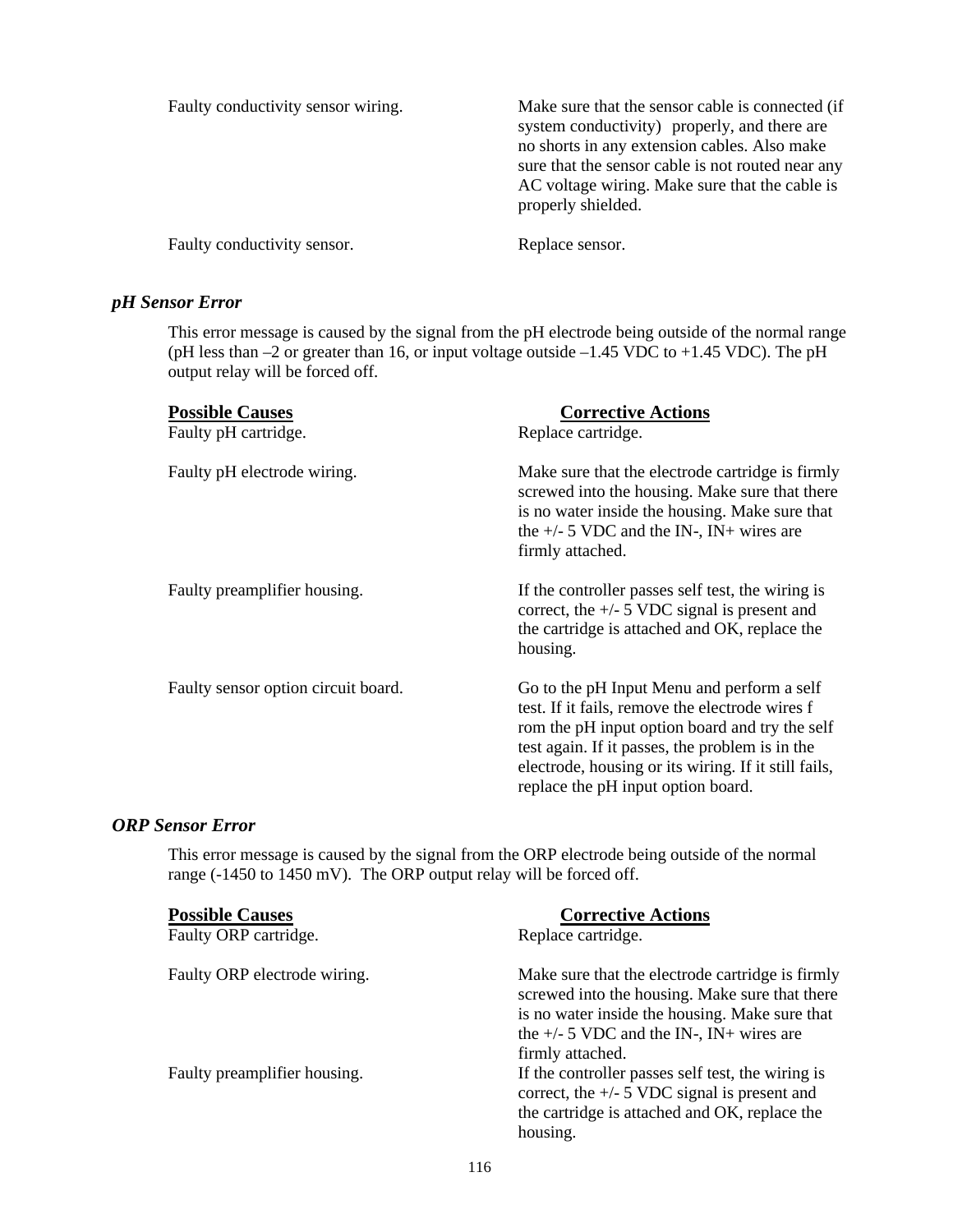Faulty sensor option circuit board. Go to the ORP Input Menu and perform a self test. If it fails, remove the electrode wires from the ORP input option board and try the self test again. If it passes, the problem is in t he electrode, housing or its wiring. If it still fails, replace the ORP input option board.

### *Temperature Sensor Error (system or makeup)*

This error message is caused by the temperature signal being outside the normal range (around 1500-33,000 ohms for contacting sensors, 15,000 to 330,000 for electrodeless sensors). The bleed relay will be forced off.

| <b>Possible Causes</b>                                                                                          | <b>Corrective Actions</b>                                                                                                                                                                                                                                                                                                                                                                                                                              |
|-----------------------------------------------------------------------------------------------------------------|--------------------------------------------------------------------------------------------------------------------------------------------------------------------------------------------------------------------------------------------------------------------------------------------------------------------------------------------------------------------------------------------------------------------------------------------------------|
| Faulty temperature sensor wiring                                                                                | Measure the temperature signal using an                                                                                                                                                                                                                                                                                                                                                                                                                |
| (part of the system conductivity sensor).                                                                       | ohmmeter between the green wire and the<br>green/white wire as close to the sensor as<br>possible, with the wires disconnected from the<br>terminal strip. This should be around 8,000<br>ohms at 85 F, 30 C for a contacting electrode<br>and 80,000 ohms for an electrodeless sensor.<br>If OK, check this again at the terminal strip of<br>the circuit board. If OK, make sure that the<br>wires are connected firmly to the correct<br>terminals. |
| Faulty conductivity sensor.                                                                                     | If you measure resistance outside the<br>acceptable range directly from the sensor,<br>replace the sensor.                                                                                                                                                                                                                                                                                                                                             |
| Faulty sensor interface<br>(if system conductivity) or sensor option<br>(if makeup conductivity) circuit board. | Go to the Conductivity Input Page and<br>perform a self test. If this passes, then the<br>problem is with the sensor or its wiring. If it<br>fails, then disconnect the sensor from the<br>circuit board and try the self test again. If it<br>still fails, replace the circuit board.                                                                                                                                                                 |

### *Conductivity sensor calibration time (system or makeup)*

Normal condition; programmed calibration reminder time has elapsed

### *pH sensor calibration time*

Normal condition; programmed calibration reminder time has elapsed

### *ORP sensor calibration time*

Normal condition; programmed calibration reminder time has elapsed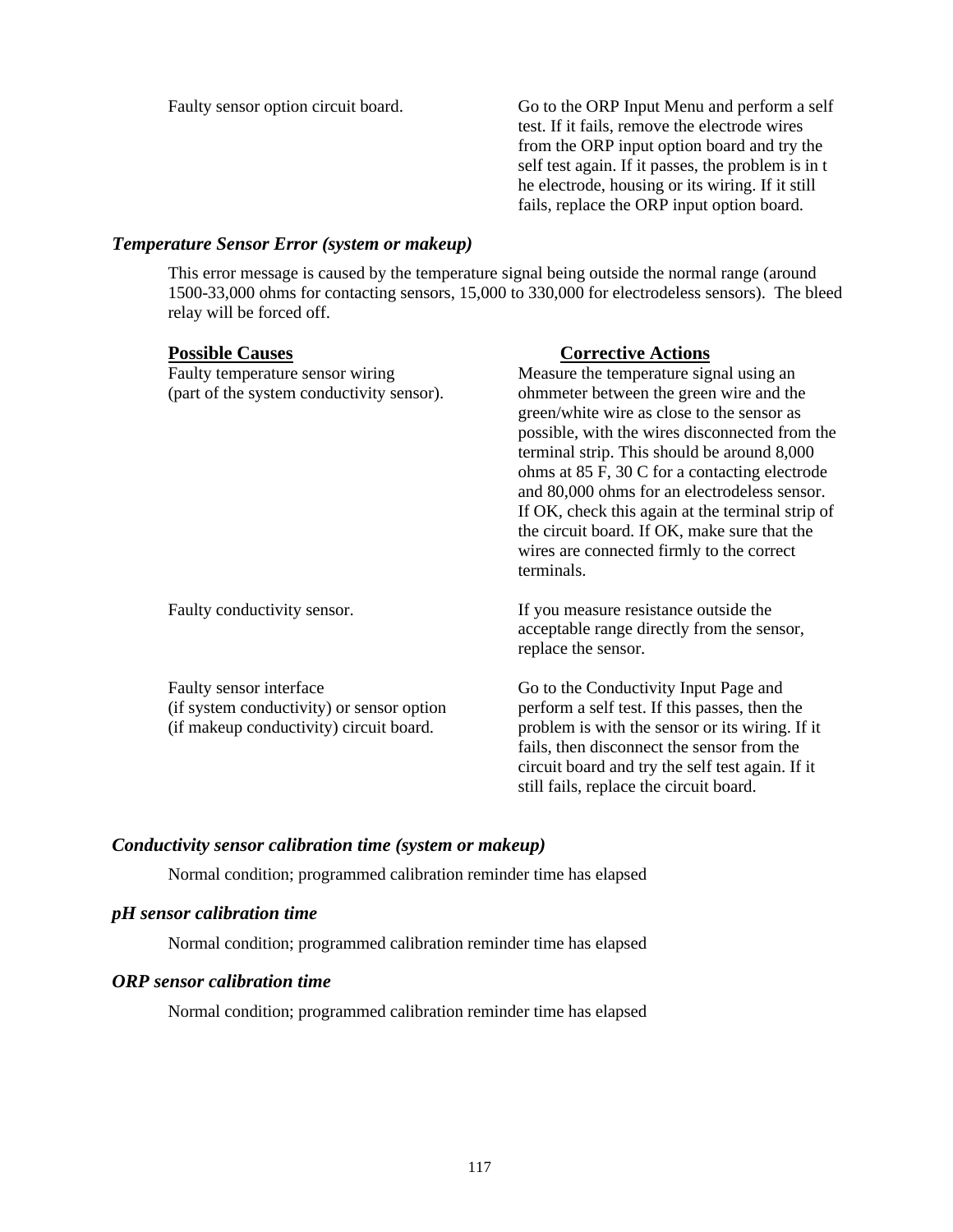### *Other 4-20 mA Input Sensor Error*

This error message is caused by a 4-20 mA input signal that is less than 3.9 mA or greater than 21 mA.

| <b>Possible Causes</b><br>Faulty transmitter.                               | <b>Corrective Actions</b><br>Make sure that the transmitter is functioning.<br>by measuring the output using an ammeter. If<br>the output directly from the transmitter is less<br>than 4 mA, the transmitter is the problem.                                                     |
|-----------------------------------------------------------------------------|-----------------------------------------------------------------------------------------------------------------------------------------------------------------------------------------------------------------------------------------------------------------------------------|
| Faulty wiring between transmitter and<br>analog input option circuit board. | Repeat the measurement of the transmitter<br>output at the 4-20 mA input option board<br>terminal strip. If this is less than 4 mA, then<br>the wiring is faulty. Also make sure that the<br>wires are attached to the correct terminals as<br>defined in the 4-20 mA Input Page. |
| Faulty analog input option circuit board.                                   | Replace the 4-20 mA input option board.                                                                                                                                                                                                                                           |

### *Makeup Conductivity Board Failure*

This error message is caused by a failure of the controller to recognize that the option circuit board is connected. If controlling bleed based upon cycles of concentration, this error will force the bleed relay off.

| <b>Possible Causes</b>                 | <b>Corrective Actions</b>                  |
|----------------------------------------|--------------------------------------------|
| Poor connection of the option board to | Remove the option board and inspect both   |
| the sensor interface board             | mating connectors for corrosion or damage. |
|                                        | Reinstall the option board.                |
|                                        |                                            |

Faulty sensor input board. Replace the sensor input board.

### *pH Board Failure*

This error message is caused by a failure of the controller to recognize that the option circuit board is connected. The pH output relay will be forced off.

**Possible Causes**<br>Poor connection of the option board to<br>Remove the option board and

### Remove the option board and inspect both

the sensor interface board. mating connectors for corrosion or damage. Reinstall the option board.

Faulty sensor input board. Replace the sensor input board.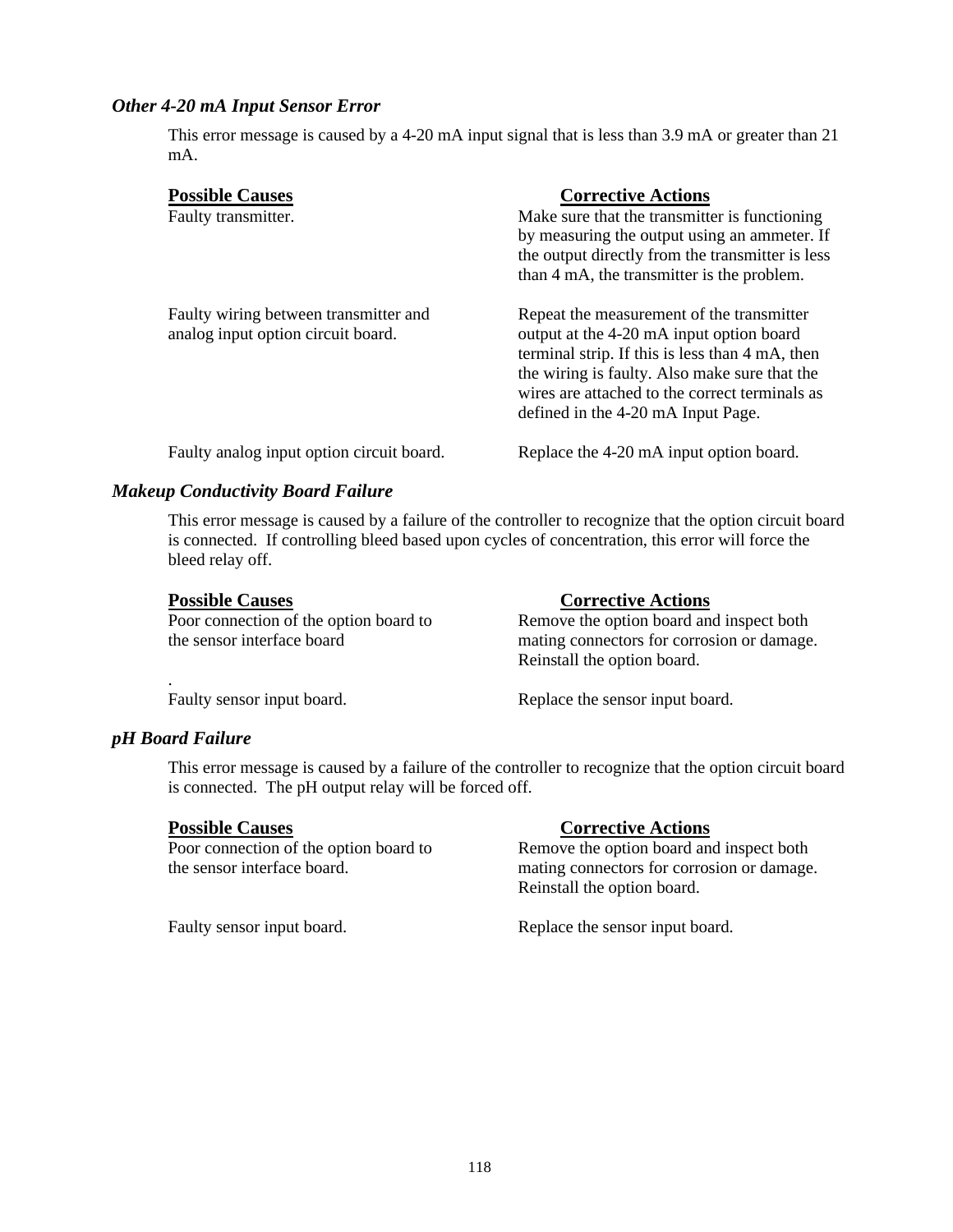### *ORP Board Failure*

This error message is caused by a failure of the controller to recognize that the option circuit board is connected. The ORP output relay will be forced off.

**Possible Causes**<br>Poor connection of the option board to Remove the option board and<br>Remove the option board and

Remove the option board and inspect both the sensor interface board. mating connectors for corrosion or damage. Reinstall the option board.

Faulty sensor input board. Replace the sensor input board.

### *4-20 mA Input Board Failure*

This error message is caused by a failure of the controller to recognize that the option circuit board is connected. If using a 4-20 mA type water meter, then bleed/feed output will be forced off.

| <b>Possible Causes</b>                 | <b>Corrective Actions</b>                  |
|----------------------------------------|--------------------------------------------|
| Poor connection of the option board to | Remove the option board and inspect both   |
| the relay interface board.             | mating connectors for corrosion or damage. |
|                                        | Reinstall the option board.                |

Faulty 4-20 mA input board. Replace the board.

### *Digital Input Board Failure*

This error message is caused by a failure of the controller to recognize that the option circuit board is connected. If utilizing the Interlock feature, then any outputs that are set to deactivate in case of an Interlock condition will be forced off.

**Possible Causes** Corrective Actions

Poor connection of the option board to Remove the option board and inspect both the relay interface board. mating connectors for corrosion or damage. Reinstall the option board.

Faulty digital input board. Replace the board.

### *Modem Failure*

This error message is caused by a failure of the controller to recognize that the option circuit board is connected.

### **Possible Causes** Corrective Actions

Poor connection of the option board to Remove the option board and inspect both the core board. mating connectors for corrosion or damage. Reinstall the option board.

Faulty modem board. Replace the board.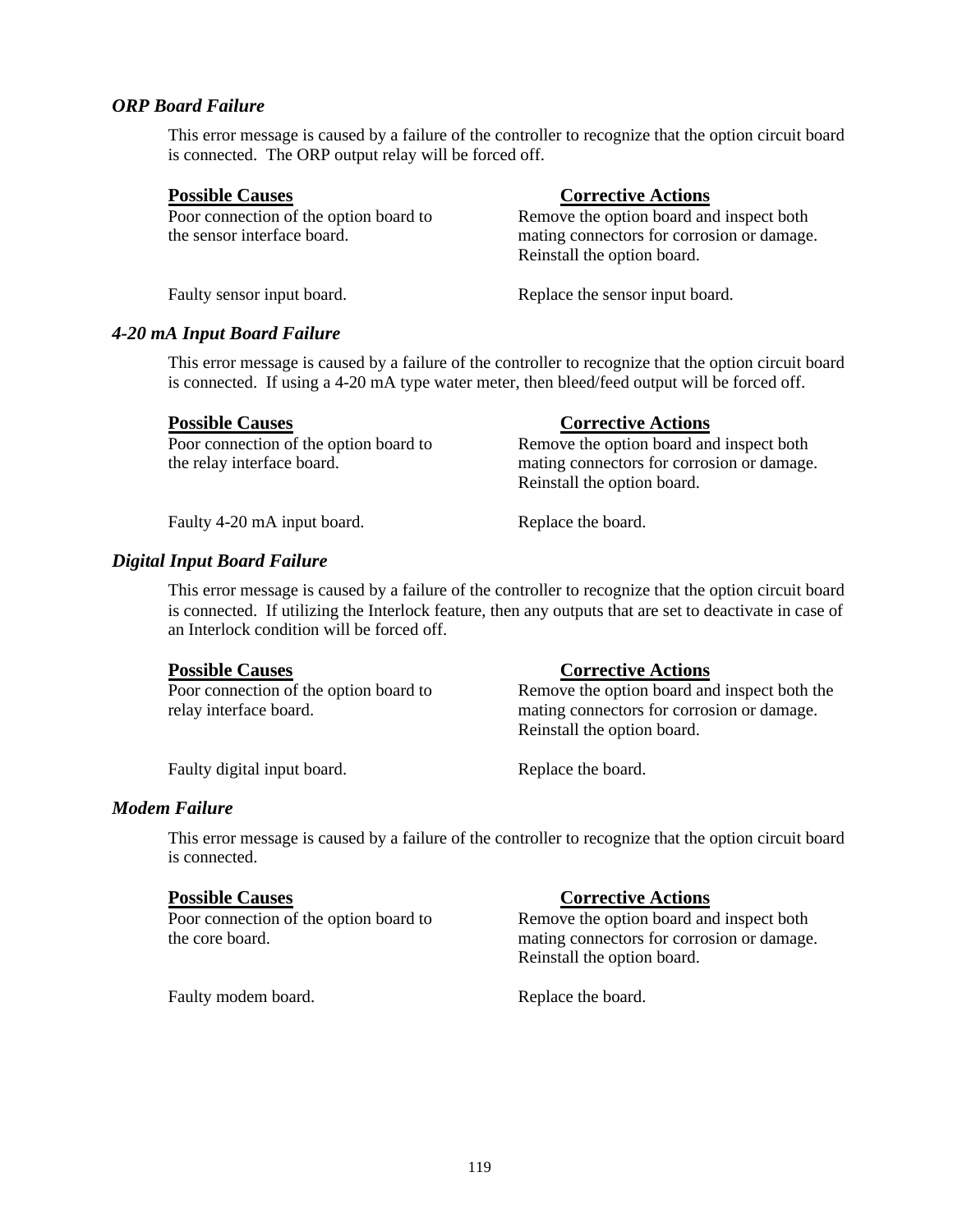### *Ethernet Card Failure*

This error message is caused by a failure of the controller to recognize that the option circuit board is connected.

**Possible Causes**<br>Poor connection of the option board to<br>Remove the option board and

Remove the option board and inspect both the core board. mating connectors for corrosion or damage. Reinstall the option board.

Faulty Ethernet board. Replace the board.

### *Temperature High Alarm (system or makeup)*

This error message is caused by the temperature signal from the conductivity sensor exceeding the user-programmed value for the high alarm limit.

| <b>Possible Causes</b>                                                        | <b>Corrective Actions</b>                                                                                                                                                                      |
|-------------------------------------------------------------------------------|------------------------------------------------------------------------------------------------------------------------------------------------------------------------------------------------|
| The actual water temperature is too high.                                     | Correct problem with cooling tower.                                                                                                                                                            |
| The programmed value is set too close to<br>the normal operating temperature. | Go to the Temperature Input Page and.<br>Increase the high alarm limit.                                                                                                                        |
| The temperature sensor has lost calibration.                                  | Go to the Temperature Input Page and calibrate<br>the temperature.                                                                                                                             |
| Faulty circuit board.                                                         | Go to the Temperature Input Page and perform<br>a self test. If the self test fails, then the sensor<br>input board (if makeup) or the core interface<br>board (if system) should be replaced. |
| Faulty temperature sensor.                                                    | If a successful calibration is not possible,<br>the temperature sensor is probably faulty, and<br>the sensor should be replaced.                                                               |

### *Temperature Low Alarm (system or makeup)*

This error message is caused by the temperature signal from the conductivity sensor being below the user-programmed value for the low alarm limit.

| <b>Possible Causes</b>                       | <b>Corrective Actions</b>                                          |
|----------------------------------------------|--------------------------------------------------------------------|
| The actual water temperature is too low.     | Correct problem with cooling tower.                                |
| The programmed value is set too close to     | Go to the Temperature Input Page and.                              |
| the normal operating temperature.            | decrease the low alarm limit.                                      |
| The temperature sensor has lost calibration. | Go to the Temperature Input Page and calibrate<br>the temperature. |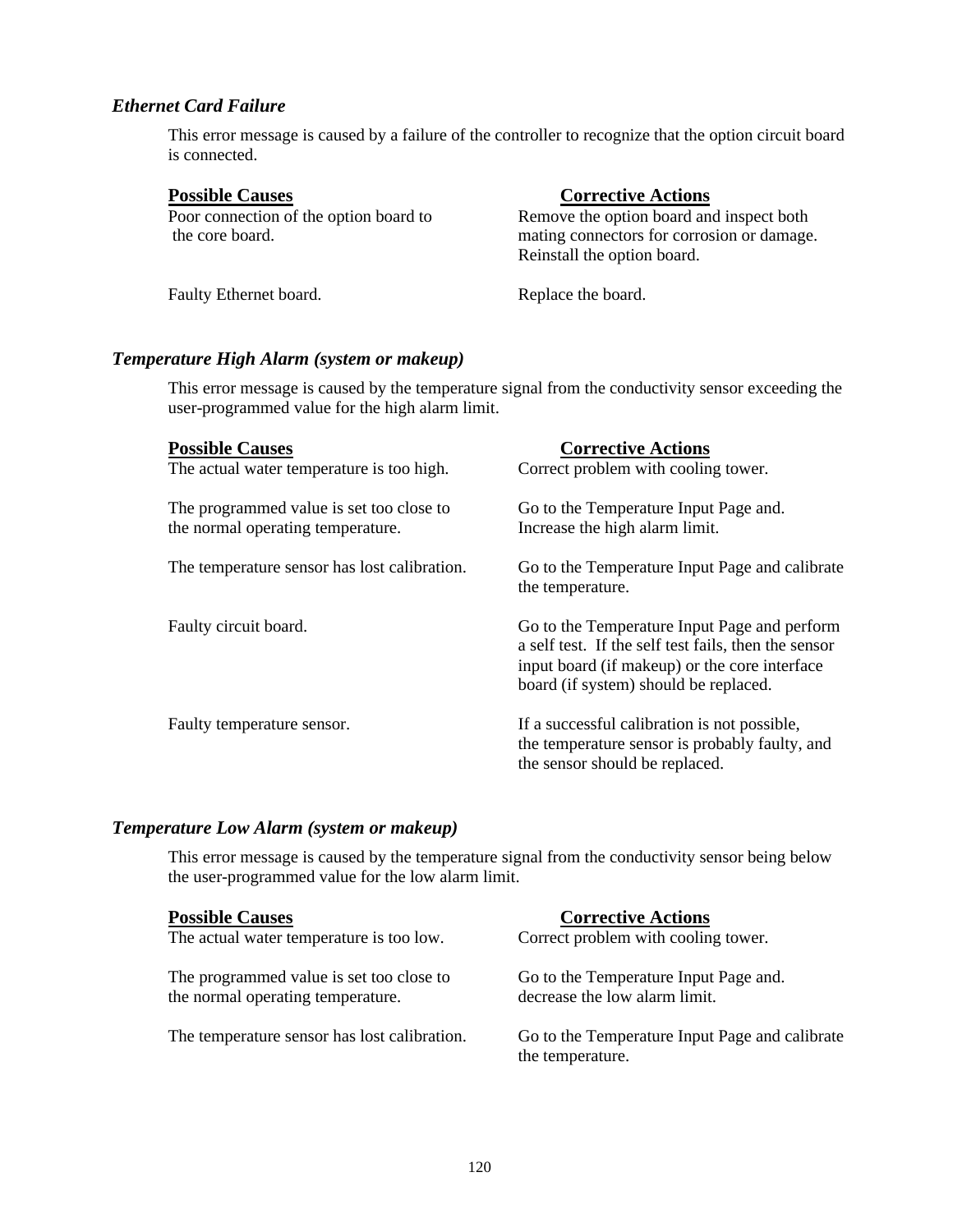| Faulty circuit board.                 | Go to the Temperature Input Page and perform<br>a self test. If the self test fails, then the sensor<br>input board (if makeup) or the core interface<br>board (if system) should be replaced. |
|---------------------------------------|------------------------------------------------------------------------------------------------------------------------------------------------------------------------------------------------|
| Faulty temperature sensor.            | If a successful calibration is not possible,<br>the temperature sensor is probably faulty, and<br>the sensor should be replaced.                                                               |
| Poor connection of temperature wires. | Excessive resistance from extension cables or<br>poor connections can lower the temperature<br>reading. Clean & tighten all connections<br>to the temperature sensor.                          |

## **8.2 PROBLEMS THAT DON'T GENERATE AN ERROR MESSAGE**

### *Submit buttons do not appear on any page*

You have logged in using a Calibration level or Read Only level password. Only the Master level password allows changes to be made.

### *Links to pH Input and Output pages do not appear*

The controller not detecting the pH input option board at power up causes this problem.

| <b>Possible Causes</b><br>No sensor input board is installed in<br>the pH position. | <b>Corrective Actions</b><br>Install a sensor input board in the<br>pH position.                                                             |
|-------------------------------------------------------------------------------------|----------------------------------------------------------------------------------------------------------------------------------------------|
| Loose option board connection.                                                      | Remove power to the unit.<br>Push board onto pins and turn power on.                                                                         |
| Faulty sensor input board.                                                          | This should cause a "pH Board Failure"<br>error message but this can be cleared once the<br>power is cycled. Replace the sensor input board. |

### *Links to ORP Input and Output pages do not appear*

The controller not detecting the ORP input option board at power up causes this problem.

| <b>Possible Causes</b>                    | <b>Corrective Actions</b>                                            |
|-------------------------------------------|----------------------------------------------------------------------|
| No sensor input board is installed in the | Install a sensor input board in the ORP                              |
| ORP position.                             | position.                                                            |
| Loose option board connection.            | Remove power to the unit.<br>Push board onto pins and turn power on. |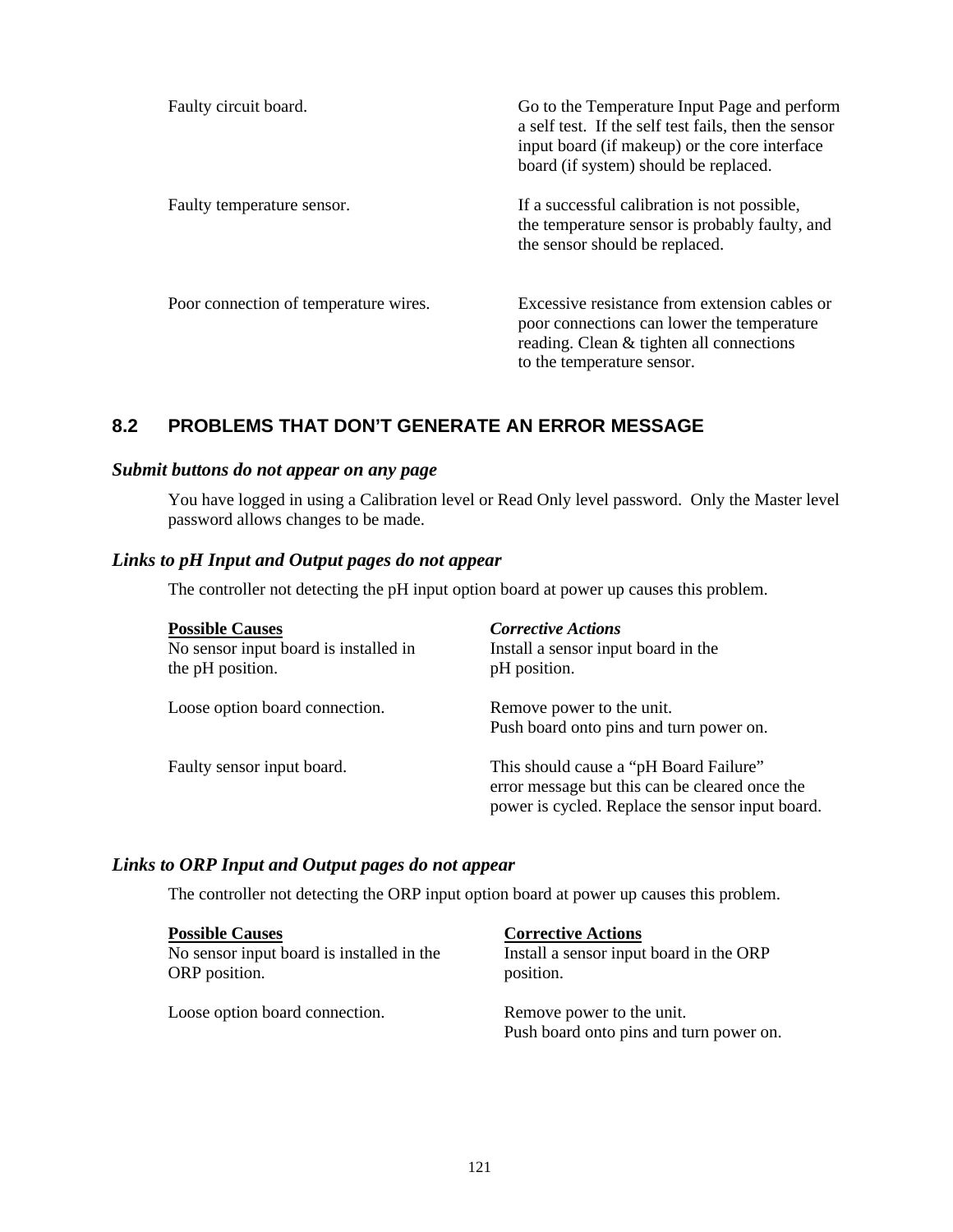Faulty sensor input board. This should cause an "ORP Board Failure. error message, but this can be cleared once the power is cycled. Replace the sensor input board.

### *Makeup Conductivity menus missing from Conductivity Input page*

The controller not detecting the makeup conductivity input option board at power up causes this problem.

| <b>Possible Causes</b><br>No sensor input board is installed in the<br>makeup conductivity position. | <b>Corrective Actions</b><br>Install a sensor input board in the makeup<br>conductivity position.                                                                  |
|------------------------------------------------------------------------------------------------------|--------------------------------------------------------------------------------------------------------------------------------------------------------------------|
| Loose option board connection.                                                                       | Remove power to the unit.<br>Push board onto pins and turn power on.                                                                                               |
| Faulty sensor input board.                                                                           | This should cause a "Makeup Conductivity"<br>Board Failure" error message, but this can<br>be cleared once the power is cycled. Replace<br>the sensor input board. |

### *Temperature calibration, high/low alarm menus missing from Temperature Input page*

The controller not detecting the temperature sensor (which is embedded in the system conductivity sensor) at power up causes this problem.

| <b>Possible Causes</b><br>The conductivity sensor is not connected. | <b>Corrective Actions</b><br>Connect the system conductivity sensor and<br>turn power on.                                                                                                                                                                             |
|---------------------------------------------------------------------|-----------------------------------------------------------------------------------------------------------------------------------------------------------------------------------------------------------------------------------------------------------------------|
| Faulty conductivity sensor.                                         | Measure the temperature signal using an<br>ohmmeter between the green wire and the<br>WHT/GRN wire as close to the sensor as<br>possible with the wires disconnected from<br>the terminal strip. If the reading is infinite<br>ohms, replace the conductivity sensor. |

### *Link to 4-20 mA Output page does not appear*

The controller not detecting any 4-20 mA output boards at power up causes this problem.

| <b>Possible Causes</b><br>No 4-20 mA output boards are installed. | <b>Corrective Actions</b><br>Install one or more 4-20 mA output boards<br>and turn power on.                                          |
|-------------------------------------------------------------------|---------------------------------------------------------------------------------------------------------------------------------------|
| Poor connection of the 4-20 mA output<br>board.                   | Remove the option board and inspect both<br>mating connectors for corrosion or damage<br>Reinstall the option board on turn power on. |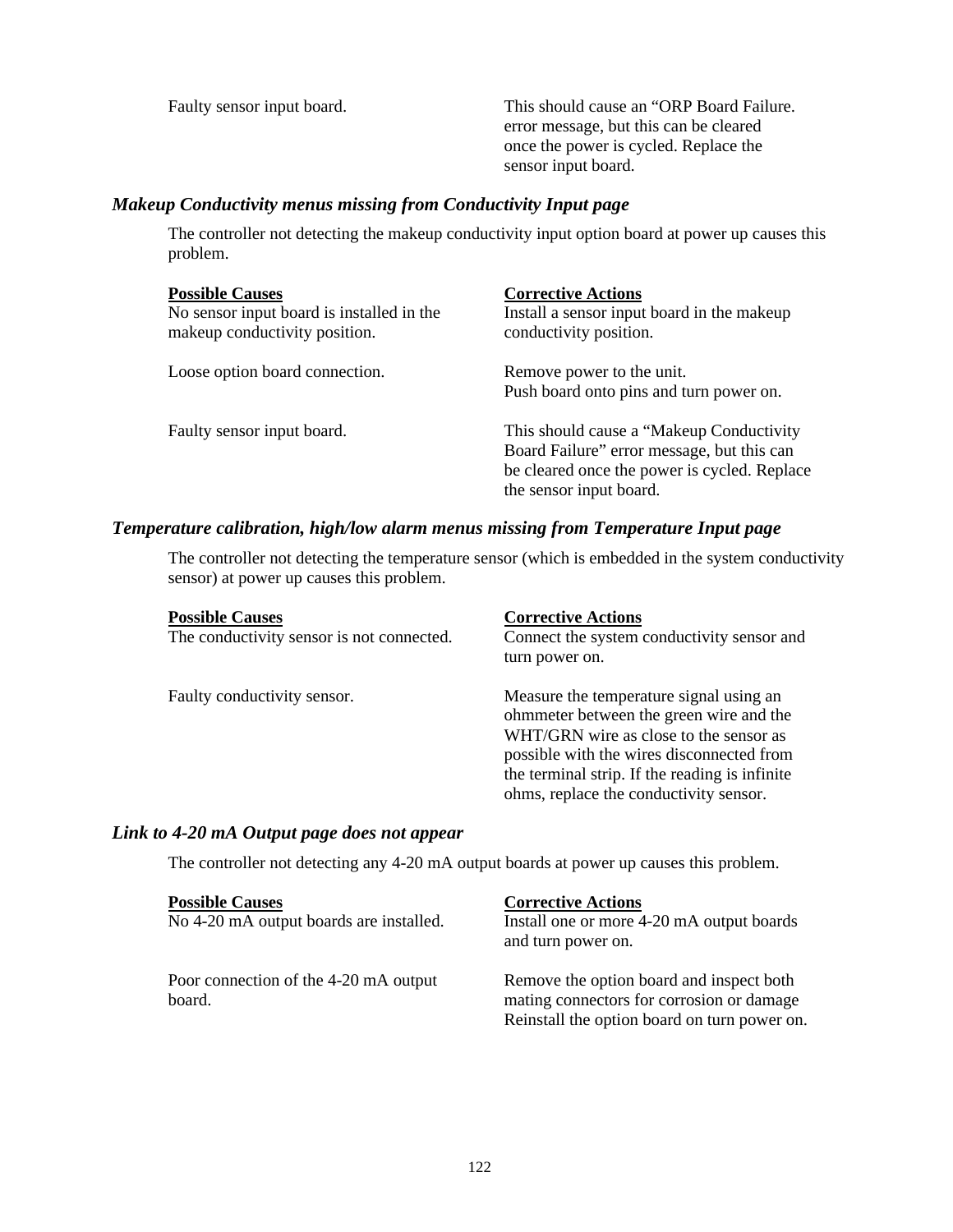## *Link to Level page does not appear*

The controller not detecting either a digital input board or an analog input board at power up causes this problem.

| <b>Possible Causes</b>                         | <b>Corrective Actions</b>                                                                                                             |
|------------------------------------------------|---------------------------------------------------------------------------------------------------------------------------------------|
| No digital or analog input board is installed. | Install the desired option board and turn<br>power on.                                                                                |
| Poor connection of the option board.           | Remove the option board and inspect both<br>mating connectors for corrosion or damage<br>Reinstall the option board on turn power on. |

## *Link to Digital Inputs page does not appear*

The controller not detecting a digital input board at power up causes this problem.

| <b>Possible Causes</b>               | <b>Corrective Actions</b>                                                             |
|--------------------------------------|---------------------------------------------------------------------------------------|
| No digital input board is installed. | Install the digital input option board and                                            |
|                                      | turn power on.                                                                        |
| Poor connection of the option board. | Remove the option board and inspect both<br>mating connectors for corrosion or damage |
|                                      | Reinstall the option board on turn power on.                                          |

### *Link to Analog Inputs page does not appear*

The controller not detecting an analog input board at power up causes this problem.

| <b>Possible Causes</b>              | <b>Corrective Actions</b>                    |
|-------------------------------------|----------------------------------------------|
| No analog input board is installed  | Install the analog input option board and    |
|                                     | turn power on.                               |
| Poor connection of the option board | Remove the option board and inspect both     |
|                                     | mating connectors for corrosion or damage    |
|                                     | Reinstall the option board on turn power on. |

### *Link to Software Upgrade page does not appear*

This is a normal situation if your WebMaster controller has the latest revision of software installed. When a new version of software becomes available, the link will appear, you will be able to see a description of the changes, and will have the option to download it if you want.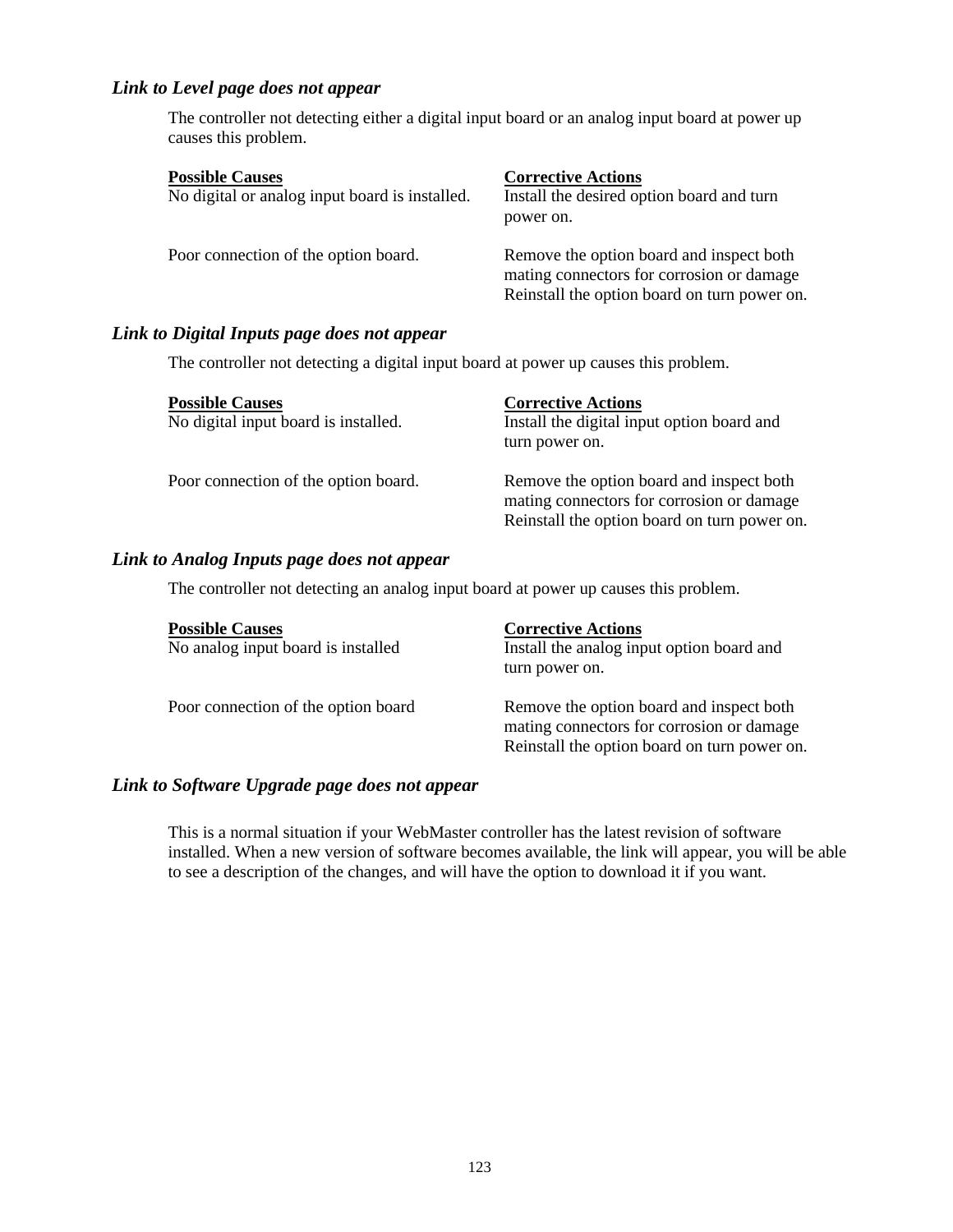## **8.3 CONNECTION PROBLEMS**

### *"The page cannot be displayed message" on your browser*

This is a standard Microsoft Internet Explorer message when a web page cannot be located.

| <b>Possible Causes</b>                | <b>Corrective Actions</b>                                                                                                                             |
|---------------------------------------|-------------------------------------------------------------------------------------------------------------------------------------------------------|
| Connection has timed out.             | Return to web site and reconnect to the<br>WebMaster. Go to the Communications<br>page and make the Dialup Connection<br>Lifetime longer, if desired. |
| Connection to your ISP has been lost. | Reconnect to your ISP and then reconnect<br>to the WebMaster.                                                                                         |

### *Invalid Session message instead of a page loading*

| <b>Possible Causes</b><br>Session has timed out.                                                   | <b>Corrective Actions</b><br>Click the "log in" link, and log in again.<br>Increase session timeout in the Access<br>Code page if desired. |
|----------------------------------------------------------------------------------------------------|--------------------------------------------------------------------------------------------------------------------------------------------|
| You've left the WebMaster pages to<br>other Web sites and have been gone<br>longer than 2 minutes. | Click the "log in" link, and log in again.                                                                                                 |

### *Pages load slowly*

The time required for pages to load depend upon the amount of information contained in the page, the processing speed of your computer, the amount of RAM available in your computer, and the method of connecting (Ethernet, Internet, or direct serial connection). We recommend a minimum processor speed of 100 MHz, and minimum RAM of 40 MB.

If connecting over the Internet, then your modem speed and the amount of Internet traffic come into play as well. The WebMaster modem is 33K baud, so if your PC's modem is 33K baud or higher, the numbers below should be valid, given light Internet traffic.

In general, this is what you should expect:

| Type of Page                                         | <b>Connection Method</b> | Time to Load   |
|------------------------------------------------------|--------------------------|----------------|
| First page loading after log in                      | Ethernet                 | 30-90 seconds  |
| System Summary, 4-20 Input, Start Up, Datalog, Comms | Ethernet                 | 7-25 seconds   |
| Other pages                                          | Ethernet                 | $3-10$ seconds |
|                                                      |                          |                |
| First page loading after log in                      | Direct Serial            | 30-90 seconds  |
| System Summary, 4-20 Input, Start Up, Datalog, Comms | Direct Serial            | 22-35 seconds  |
| Other pages                                          | Direct Serial            | 7-14 seconds   |
|                                                      |                          |                |
| First page loading after log in                      | Internet                 | 30-90 seconds  |
| System Summary, 4-20 Input, Start Up, Datalog, Comms | Internet                 | 13-20 seconds  |
| Other pages                                          | Internet                 | 4-8 seconds    |